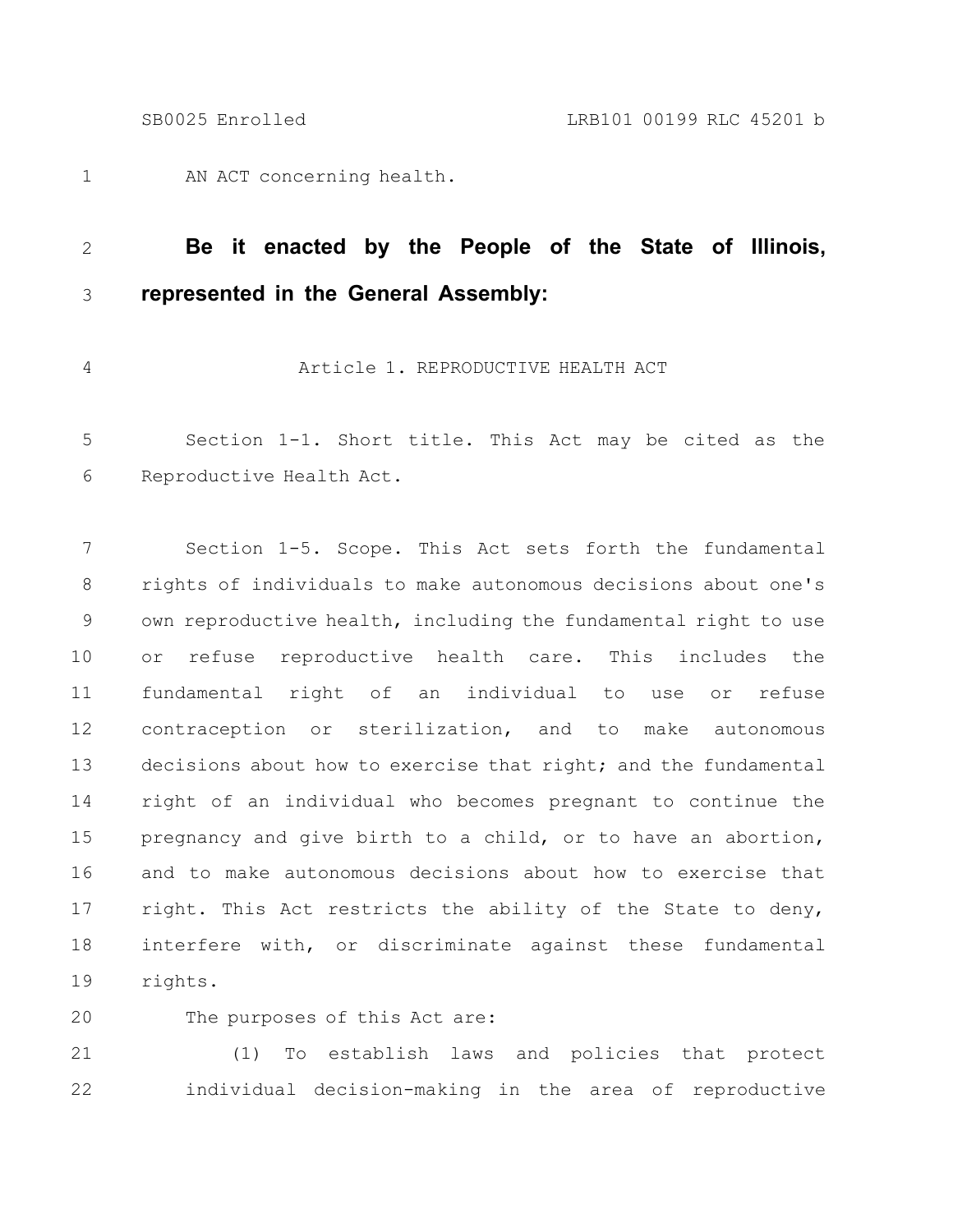SB0025 Enrolled - 2 - LRB101 00199 RLC 45201 b

1

2

health and that support access to the full scope of quality reproductive health care for all in our State; and

(2) To permit regulation of reproductive health care, including contraception, abortion, and maternity care, only to the extent that such regulation is narrowly tailored to protect a compelling State interest, which for the purposes of this Act means: consistent with accepted standards of clinical practice, evidence based, and narrowly tailored for the limited purpose of protecting the health of people seeking such care and in the manner that least restricts a person's autonomous decision-making. 3 4 5 6 7 8 9 10 11

Section 1-10. Definitions. As used in this Act: 12

"Abortion" means the use of any instrument, medicine, drug, or any other substance or device to terminate the pregnancy of an individual known to be pregnant with an intention other than to increase the probability of a live birth, to preserve the life or health of the child after live birth, or to remove a dead fetus. 13 14 15 16 17 18

"Advanced practice registered nurse" has the same meaning as it does in Section 50-10 of the Nurse Practice Act. 19 20

"Department" means the Illinois Department of Public Health. 21 22

"Fetal viability" means that, in the professional judgment of the attending health care professional, based on the particular facts of the case, there is a significant likelihood 23 24 25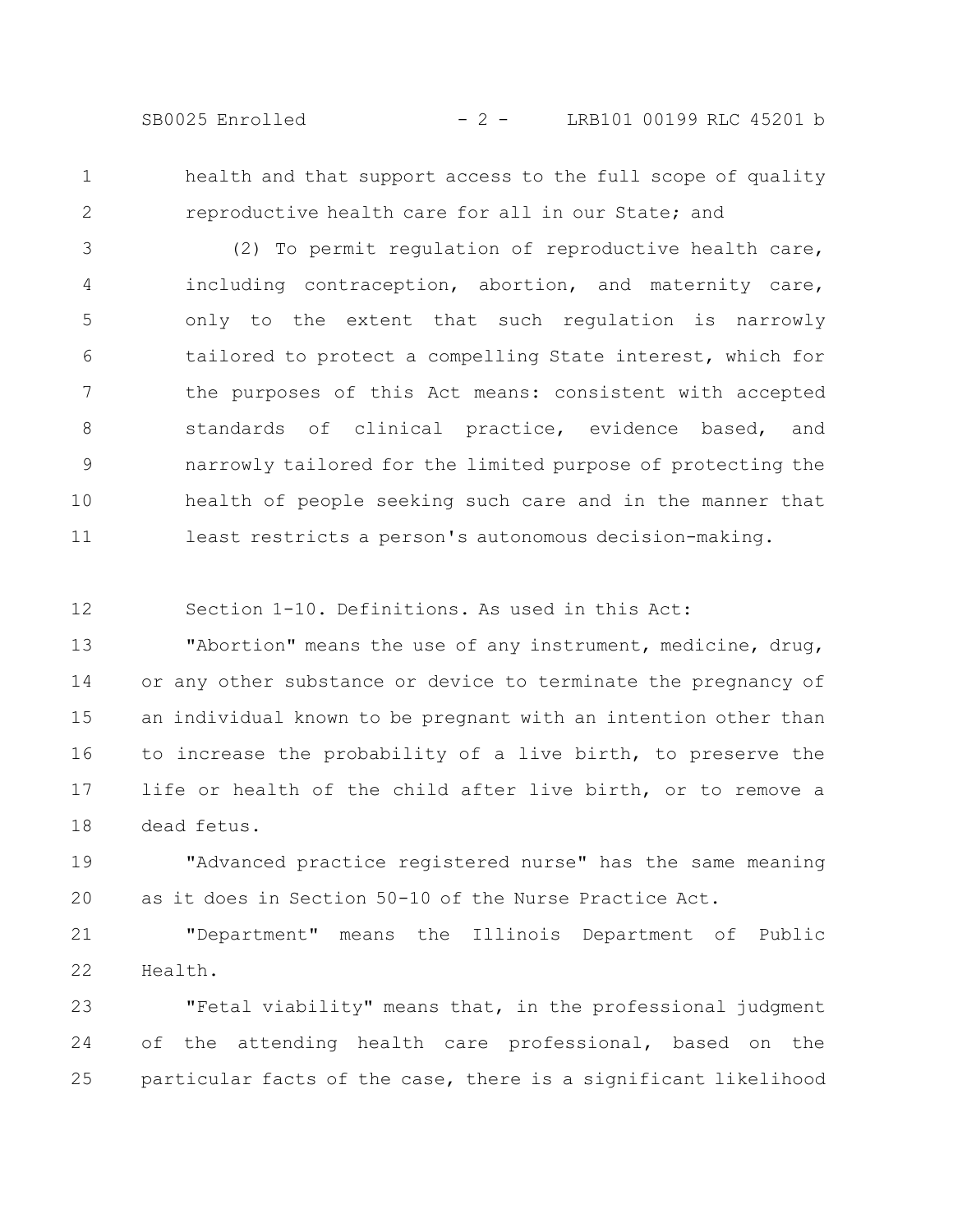SB0025 Enrolled - 3 - LRB101 00199 RLC 45201 b

of a fetus' sustained survival outside the uterus without the application of extraordinary medical measures. 1 2

"Health care professional" means a person who is licensed as a physician, advanced practice registered nurse, or physician assistant. 3 4 5

"Health of the patient" means all factors that are relevant to the patient's health and well-being, including, but not limited to, physical, emotional, psychological, and familial health and age. 6 7 8 9

"Maternity care" means the health care provided in relation to pregnancy, labor and childbirth, and the postpartum period, and includes prenatal care, care during labor and birthing, and postpartum care extending through one-year postpartum. Maternity care shall, seek to optimize positive outcomes for the patient, and be provided on the basis of the physical and psychosocial needs of the patient. Notwithstanding any of the above, all care shall be subject to the informed and voluntary consent of the patient, or the patient's legal proxy, when the patient is unable to give consent. 10 11 12 13 14 15 16 17 18 19

"Physician" means any person licensed to practice medicine in all its branches under the Medical Practice Act of 1987. 20 21

"Physician assistant" has the same meaning as it does in Section 4 of the Physician Assistant Practice Act of 1987. 22 23

"Pregnancy" means the human reproductive process, beginning with the implantation of an embryo. 24 25

"Prevailing party" has the same meaning as in the Illinois 26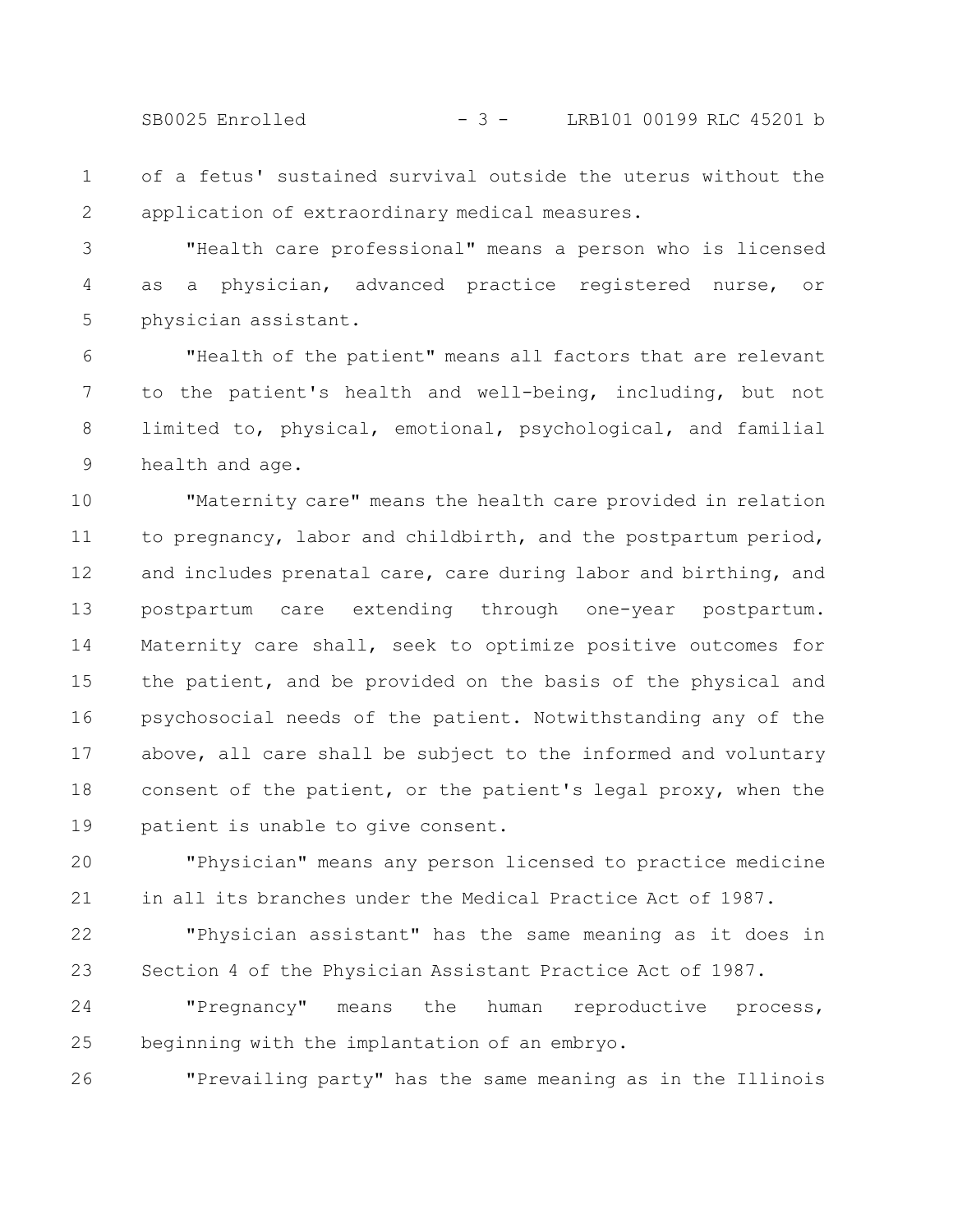SB0025 Enrolled - 4 - LRB101 00199 RLC 45201 b

Civil Rights Act of 2003. 1

"Reproductive health care" means health care offered, arranged, or furnished for the purpose of preventing pregnancy, terminating a pregnancy, managing pregnancy loss, or improving maternal health and birth outcomes. Reproductive health care includes, but is not limited to: contraception; sterilization; preconception care; maternity care; abortion care; and counseling regarding reproductive health care. 2 3 4 5 6 7 8

"State" includes any branch, department, agency, instrumentality, and official or other person acting under color of law of this State or a political subdivision of the State, including any unit of local government (including a home rule unit), school district, instrumentality, or public subdivision. 9 10 11 12 13 14

Section 1-15. Fundamental reproductive health rights. 15

(a) Every individual has a fundamental right to make autonomous decisions about the individual's own reproductive health, including the fundamental right to use or refuse reproductive health care. 16 17 18 19

(b) Every individual who becomes pregnant has a fundamental right to continue the pregnancy and give birth or to have an abortion, and to make autonomous decisions about how to exercise that right. 20 21 22 23

(c) A fertilized egg, embryo, or fetus does not have independent rights under the laws of this State. 24 25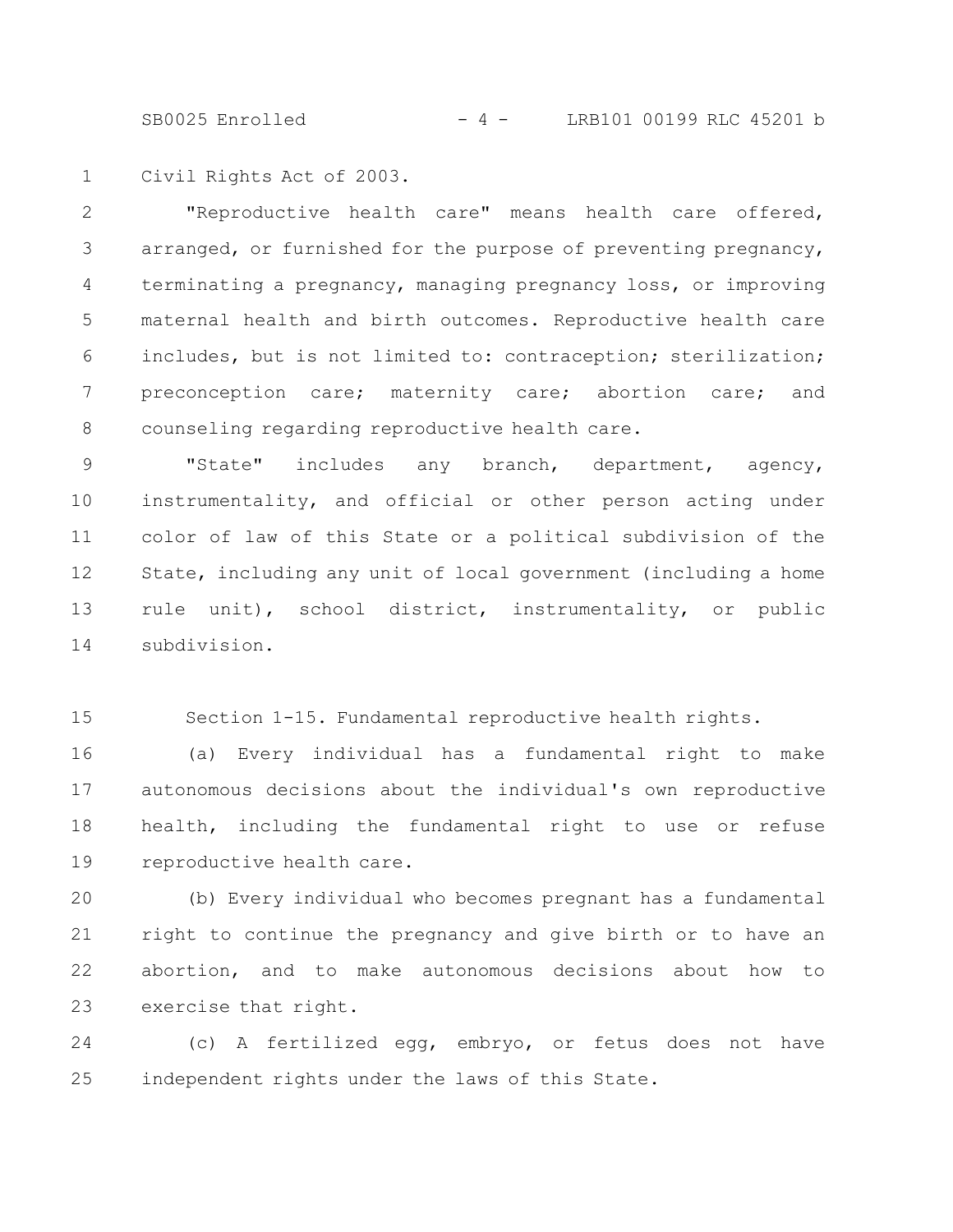Section 1-20. Prohibited State actions; causes of action. (a)The State shall not: 1 2

(1) deny, restrict, interfere with, or discriminate against an individual's exercise of the fundamental rights set forth in this Act, including individuals under State custody, control, or supervision; or 3 4 5 6

(2) prosecute, punish, or otherwise deprive any individual of the individual's rights for any act or failure to act during the individual's own pregnancy, if the predominant basis for such prosecution, punishment, or deprivation of rights is the potential, actual, or perceived impact on the pregnancy or its outcomes or on the pregnant individual's own health. 7 8 9 10 11 12 13

(b) Any party aggrieved by conduct or regulation in violation of this Act may bring a civil lawsuit, in a federal district court or State circuit court, against the offending unit of government. Any State claim brought in federal district court shall be a supplemental claim to a federal claim. 14 15 16 17 18

(c) Upon motion, a court shall award reasonable attorney's fees and costs, including expert witness fees and other litigation expenses, to a plaintiff who is a prevailing party in any action brought pursuant to this Section. In awarding reasonable attorney's fees, the court shall consider the degree to which the relief obtained relates to the relief sought. 19 20 21 22 23 24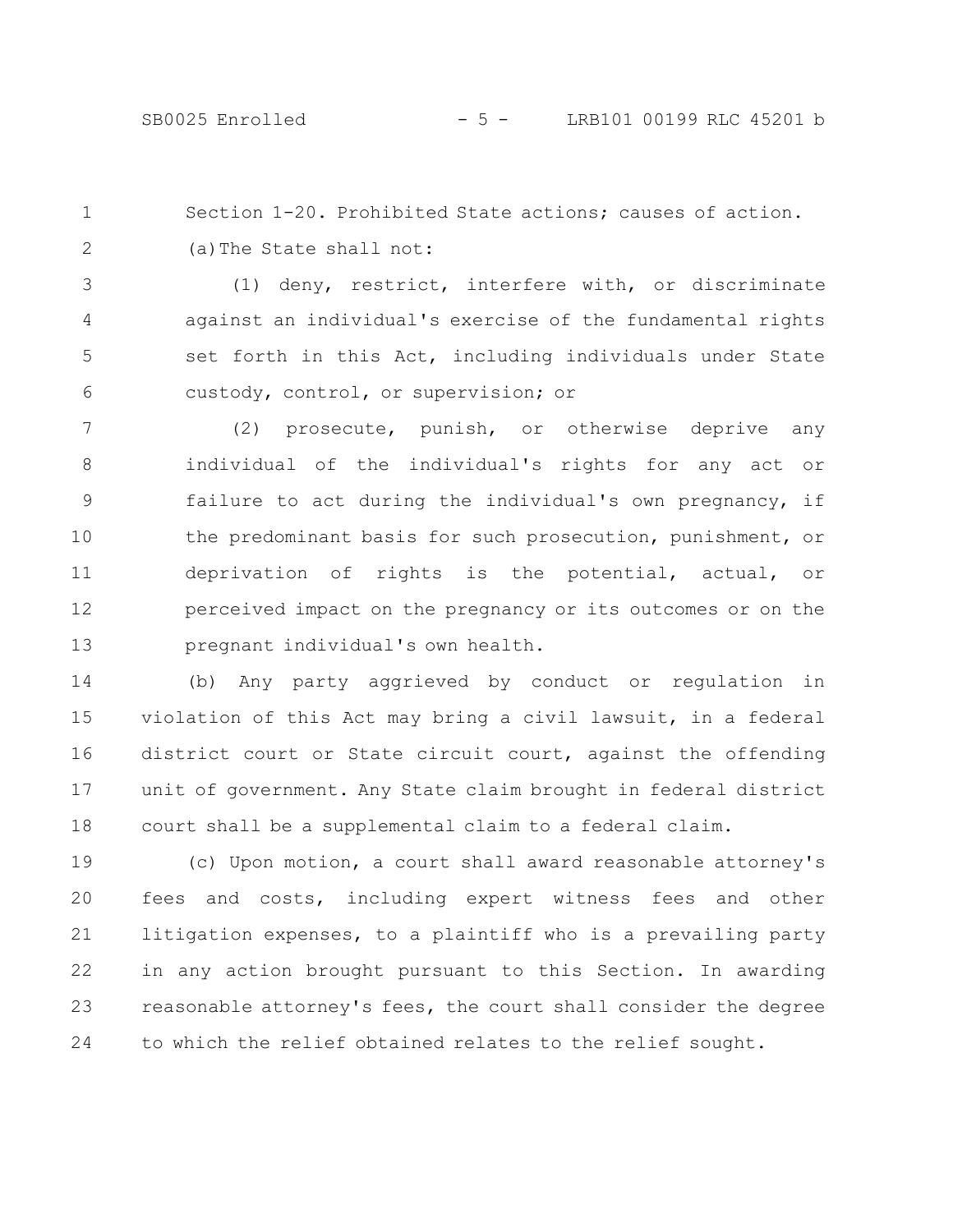SB0025 Enrolled - 6 - LRB101 00199 RLC 45201 b

Section 1-25. Reporting of abortions performed by health care professionals. 1 2

(a) A health care professional may provide abortion care in accordance with the health care professional's professional judgment and training and based on accepted standards of clinical practice consistent with the scope of his or her practice under the Medical Practice Act of 1987, the Nurse Practice Act, or the Physician Assistant Practice Act of 1987. If the health care professional determines that there is fetal viability, the health care professional may provide abortion care only if, in the professional judgment of the health care professional, the abortion is necessary to protect the life or health of the patient. 3 4 5 6 7 8 9 10 11 12 13

(b) A report of each abortion performed by a health care professional shall be made to the Department on forms prescribed by it. Such reports shall be transmitted to the Department not later than 10 days following the end of the month in which the abortion is performed. 14 15 16 17 18

(c) The abortion reporting forms prescribed by the Department shall not request or require information that identifies a patient by name or any other identifying information, and the Department shall secure anonymity of all patients and health care professionals. 19 20 21 22 23

(d) All reports received by the Department pursuant to this Section shall be treated as confidential and exempt from the Freedom of Information Act. Access to such reports shall be 24 25 26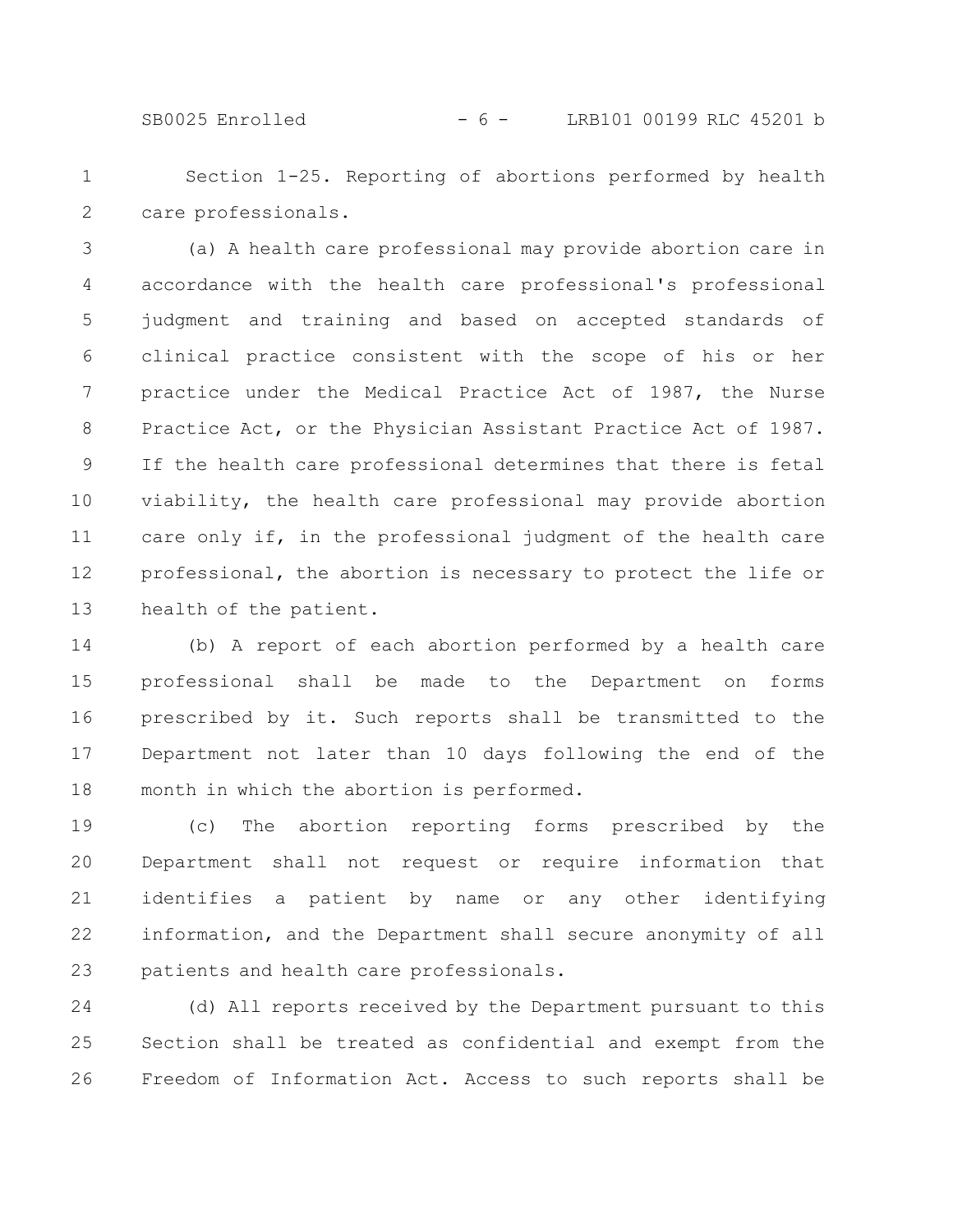limited to authorized Department staff who shall use the reports for statistical purposes only. Such reports must be destroyed within 2 years after date of receipt. 1 2 3 SB0025 Enrolled - 7 - LRB101 00199 RLC 45201 b

Section 1-30. Application. 4

(a) This Act applies to all State laws, ordinances, policies, procedures, practices, and governmental actions and their implementation, whether statutory or otherwise and whether adopted before or after the effective date of this Act. 5 6 7 8

(b) Nothing in this Act shall be construed to authorize the State to burden any individual's fundamental rights relating to reproductive health care. 9 10 11

Section 1-35. Home rule powers limitation. A unit of local government may enact ordinances, standards, rules, or regulations that protect an individual's ability to freely exercise the fundamental rights set forth in this Act in a manner or to an extent equal to or greater than the protection provided in this Act. A unit of local government may not regulate an individual's ability to freely exercise the fundamental rights set forth in this Act in a manner more restrictive than that set forth in this Act. This Section is a limitation under subsection (i) of Section 6 of Article VII of the Illinois Constitution on the concurrent exercise by home rule units of powers and functions exercised by the State. 12 13 14 15 16 17 18 19 20 21 22 23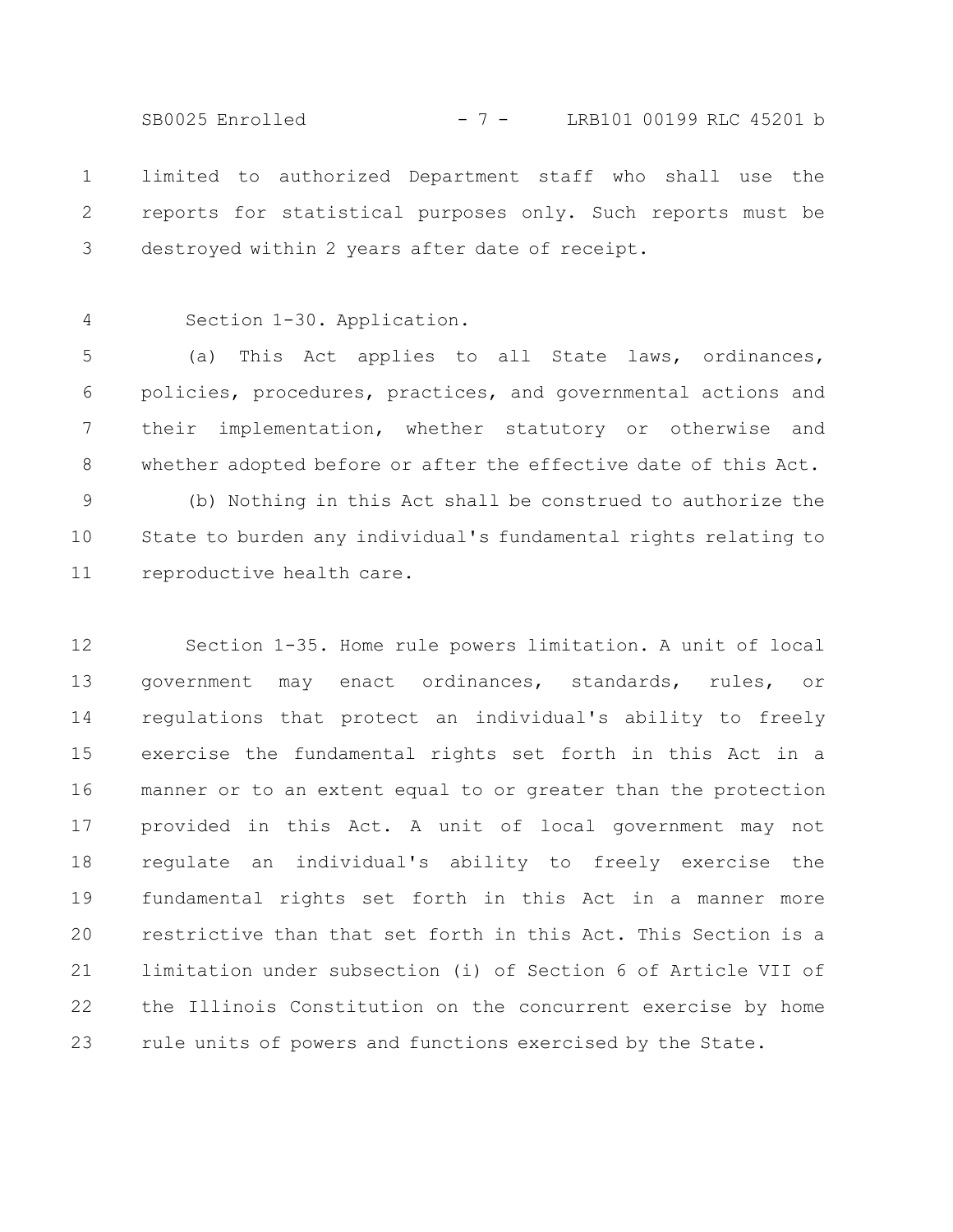Section 1-97. Severability. The provisions of this Act are severable under Section 1.31 of the Statute on Statutes. Article 905. REPEALS (210 ILCS 5/6.1 rep.) Section 905-5. The Ambulatory Surgical Treatment Center Act is amended by repealing Section 6.1. (410 ILCS 70/9 rep.) Section 905-10. The Sexual Assault Survivors Emergency Treatment Act is amended by repealing Section 9. (720 ILCS 510/Act rep.) Section 905-15. The Illinois Abortion Law of 1975 is repealed. (720 ILCS 513/Act rep.) Section 905-20. The Partial-birth Abortion Ban Act is repealed. (735 ILCS 5/11-107.1 rep.) Section 905-25. The Code of Civil Procedure is amended by repealing Section 11-107.1. (745 ILCS 30/Act rep.) 1 2 3 4 5 6 7 8 9 10 11 12 13 14 15 16 17 18 19 SB0025 Enrolled - 8 - LRB101 00199 RLC 45201 b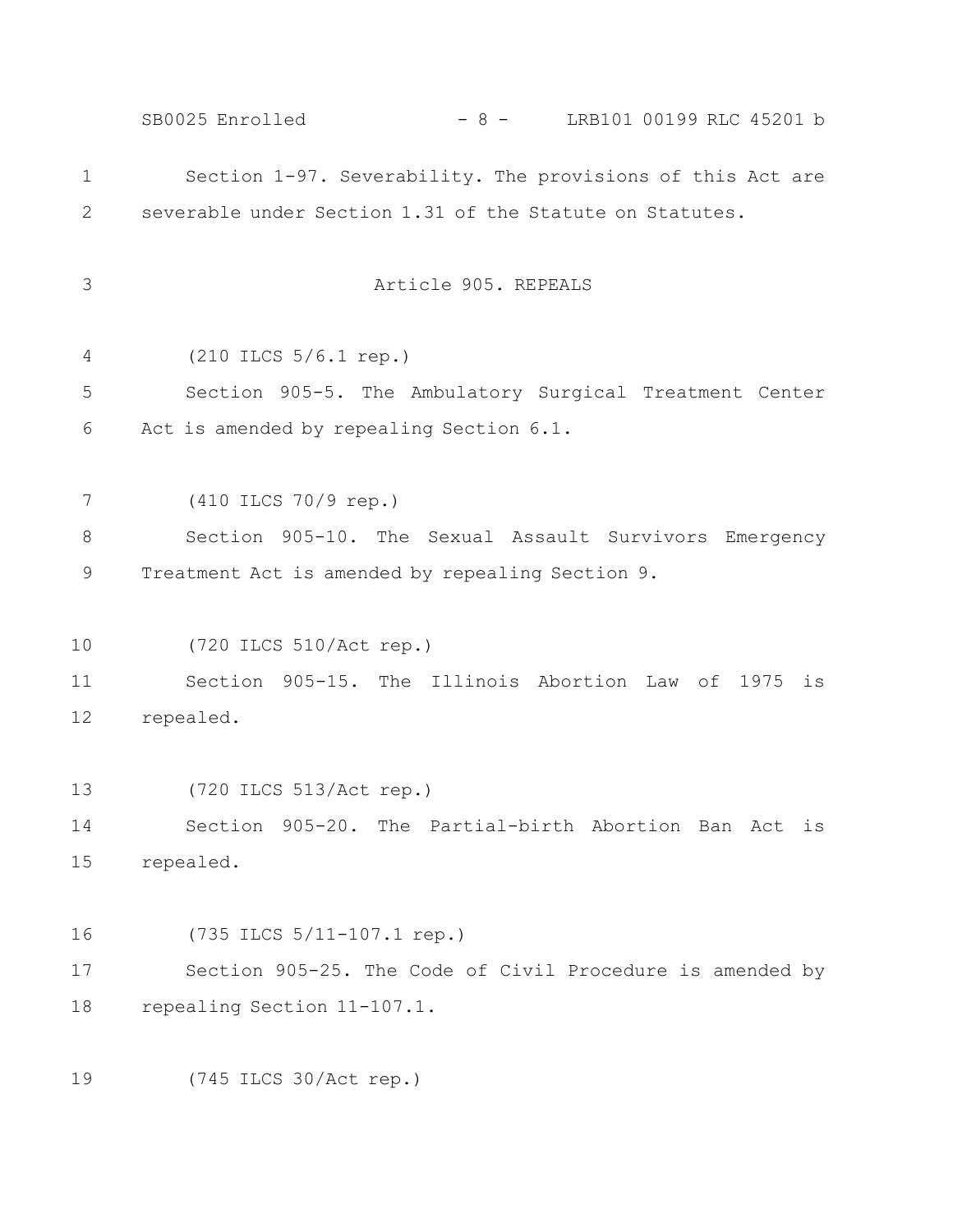Section 905-30. The Abortion Performance Refusal Act is repealed. 1 2 SB0025 Enrolled - 9 - LRB101 00199 RLC 45201 b

3

## Article 910. AMENDMENTS

Section 910-5. The State Employees Group Insurance Act of 1971 is amended by changing Section 6.11 as follows: 4 5

(5 ILCS 375/6.11) 6

(Text of Section before amendment by P.A. 100-1170) 7

Sec. 6.11. Required health benefits; Illinois Insurance Code requirements. The program of health benefits shall provide the post-mastectomy care benefits required to be covered by a policy of accident and health insurance under Section 356t of the Illinois Insurance Code. The program of health benefits shall provide the coverage required under Sections 356g, 356g.5, 356g.5-1, 356m, 356u, 356w, 356x, 356z.2, 356z.4, 356z.4a, 356z.6, 356z.8, 356z.9, 356z.10, 356z.11, 356z.12, 356z.13, 356z.14, 356z.15, 356z.17, 356z.22, 356z.25, and 356z.26, and 356z.29, and 356z.32 of the Illinois Insurance Code. The program of health benefits must comply with Sections 155.22a, 155.37, 355b, 356z.19, 370c, and 370c.1 of the Illinois Insurance Code. The Department of Insurance shall enforce the requirements of this Section. 8 9 10 11 12 13 14 15 16 17 18 19 20 21

Rulemaking authority to implement Public Act 95-1045, if any, is conditioned on the rules being adopted in accordance 22 23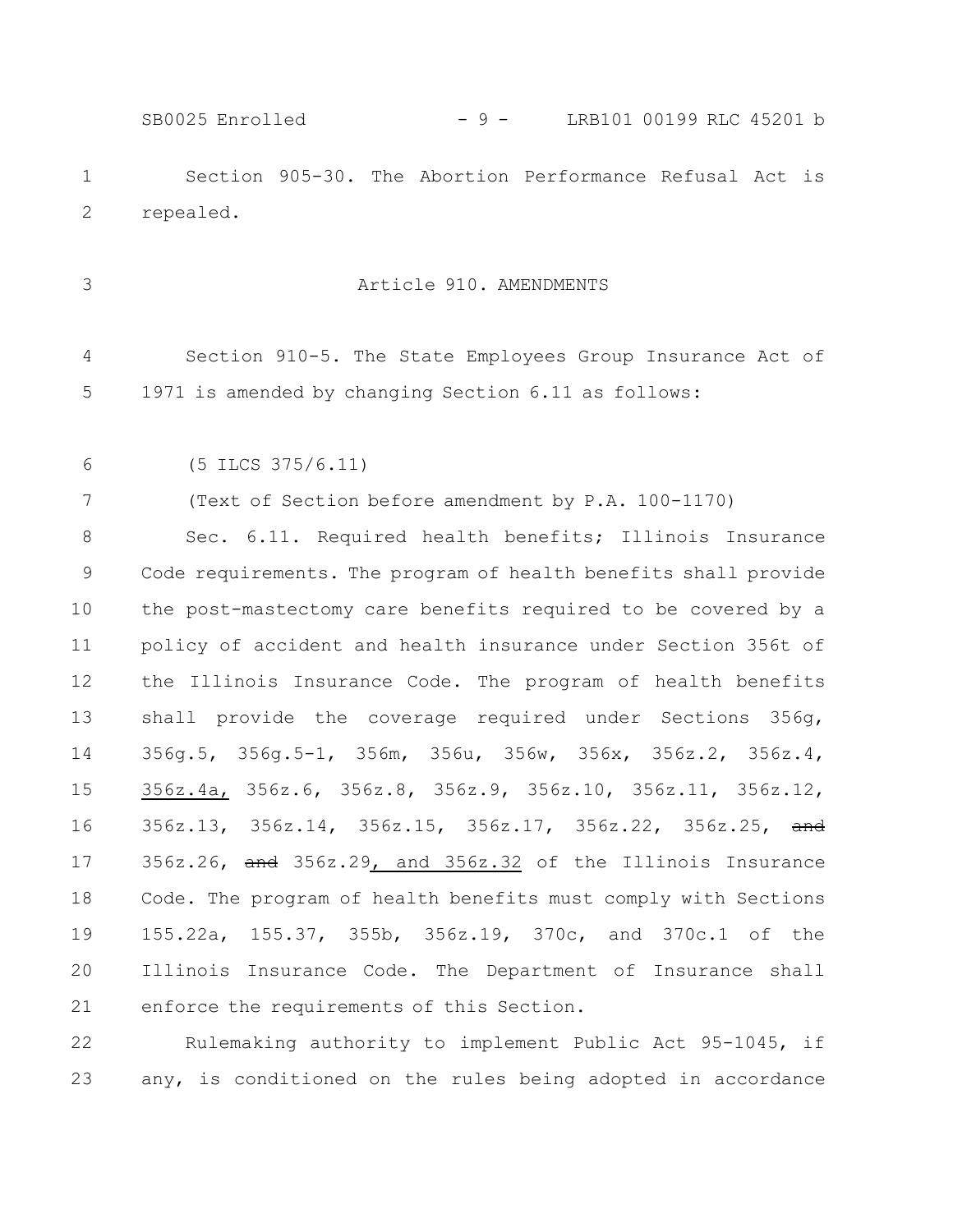SB0025 Enrolled - 10 - LRB101 00199 RLC 45201 b

with all provisions of the Illinois Administrative Procedure Act and all rules and procedures of the Joint Committee on Administrative Rules; any purported rule not so adopted, for whatever reason, is unauthorized. 1 2 3 4

(Source: P.A. 99-480, eff. 9-9-15; 100-24, eff. 7-18-17; 100-138, eff. 8-18-17; 100-863, eff. 8-14-18; 100-1024, eff. 1-1-19; 100-1057, eff. 1-1-19; 100-1102, eff. 1-1-19; revised  $1-8-19.$ 5 6 7 8

(Text of Section after amendment by P.A. 100-1170)

9

Sec. 6.11. Required health benefits; Illinois Insurance Code requirements. The program of health benefits shall provide the post-mastectomy care benefits required to be covered by a policy of accident and health insurance under Section 356t of the Illinois Insurance Code. The program of health benefits shall provide the coverage required under Sections 356g, 356g.5, 356g.5-1, 356m, 356u, 356w, 356x, 356z.2, 356z.4, 356z.4a, 356z.6, 356z.8, 356z.9, 356z.10, 356z.11, 356z.12, 356z.13, 356z.14, 356z.15, 356z.17, 356z.22, 356z.25, 356z.26, 356z.29, and 356z.32 of the Illinois Insurance Code. The program of health benefits must comply with Sections 155.22a, 155.37, 355b, 356z.19, 370c, and 370c.1 of the Illinois Insurance Code. The Department of Insurance shall enforce the requirements of this Section with respect to Sections 370c and 370c.1 of the Illinois Insurance Code; all other requirements of this Section shall be enforced by the Department of Central 10 11 12 13 14 15 16 17 18 19 20 21 22 23 24 25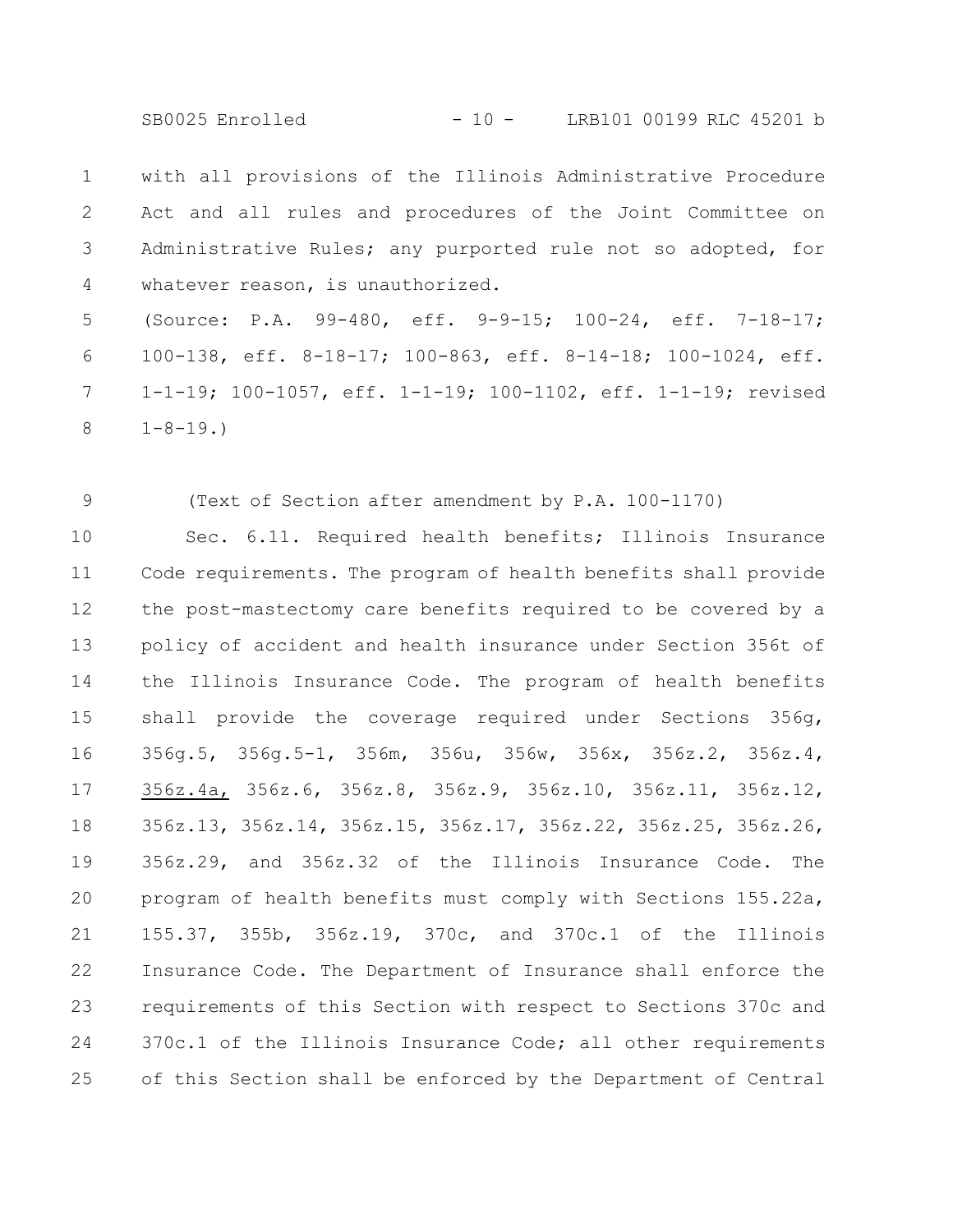SB0025 Enrolled - 11 - LRB101 00199 RLC 45201 b

Management Services. 1

Rulemaking authority to implement Public Act 95-1045, if any, is conditioned on the rules being adopted in accordance with all provisions of the Illinois Administrative Procedure Act and all rules and procedures of the Joint Committee on Administrative Rules; any purported rule not so adopted, for whatever reason, is unauthorized. 2 3 4 5 6 7

(Source: P.A. 99-480, eff. 9-9-15; 100-24, eff. 7-18-17; 100-138, eff. 8-18-17; 100-863, eff. 8-14-18; 100-1024, eff. 1-1-19; 100-1057, eff. 1-1-19; 100-1102, eff. 1-1-19; 100-1170, eff. 6-1-19.) 8 9 10 11

- Section 910-10. The Children and Family Services Act is amended by changing Section 5 as follows: 12 13
- (20 ILCS 505/5) (from Ch. 23, par. 5005) 14

Sec. 5. Direct child welfare services; Department of Children and Family Services. To provide direct child welfare services when not available through other public or private child care or program facilities. 15 16 17 18

19

(a) For purposes of this Section:

(1) "Children" means persons found within the State who are under the age of 18 years. The term also includes persons under age 21 who: 20 21 22

(A) were committed to the Department pursuant to the Juvenile Court Act or the Juvenile Court Act of 23 24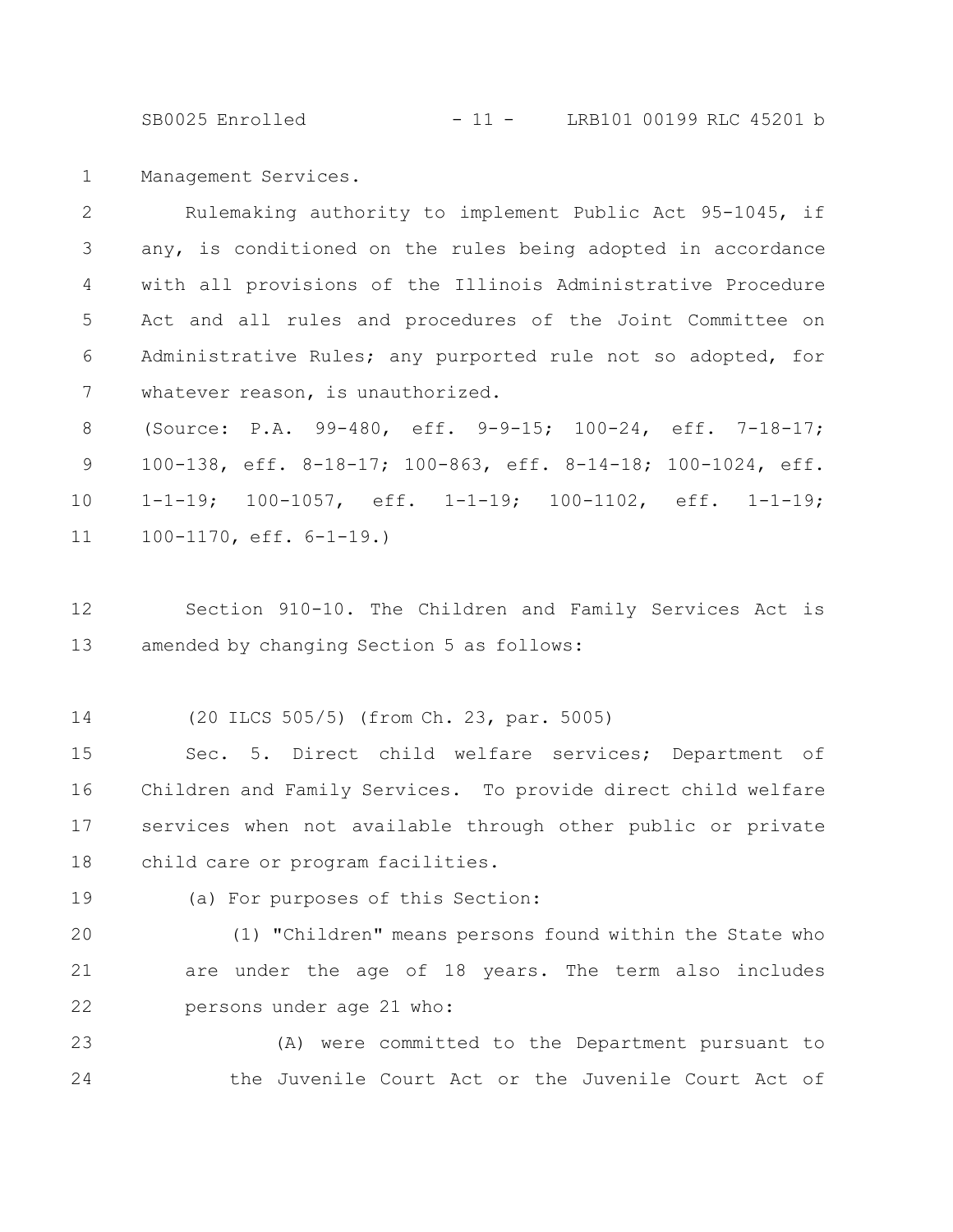2

1

1987, as amended, prior to the age of 18 and who continue under the jurisdiction of the court; or

(B) were accepted for care, service and training by the Department prior to the age of 18 and whose best interest in the discretion of the Department would be served by continuing that care, service and training because of severe emotional disturbances, physical disability, social adjustment or any combination thereof, or because of the need to complete an educational or vocational training program. 3 4 5 6 7 8 9 10

(2) "Homeless youth" means persons found within the State who are under the age of 19, are not in a safe and stable living situation and cannot be reunited with their families. 11 12 13 14

(3) "Child welfare services" means public social services which are directed toward the accomplishment of the following purposes: 15 16 17

(A) protecting and promoting the health, safety and welfare of children, including homeless, dependent or neglected children; 18 19 20

(B) remedying, or assisting in the solution of problems which may result in, the neglect, abuse, exploitation or delinquency of children; 21 22 23

(C) preventing the unnecessary separation of children from their families by identifying family problems, assisting families in resolving their 24 25 26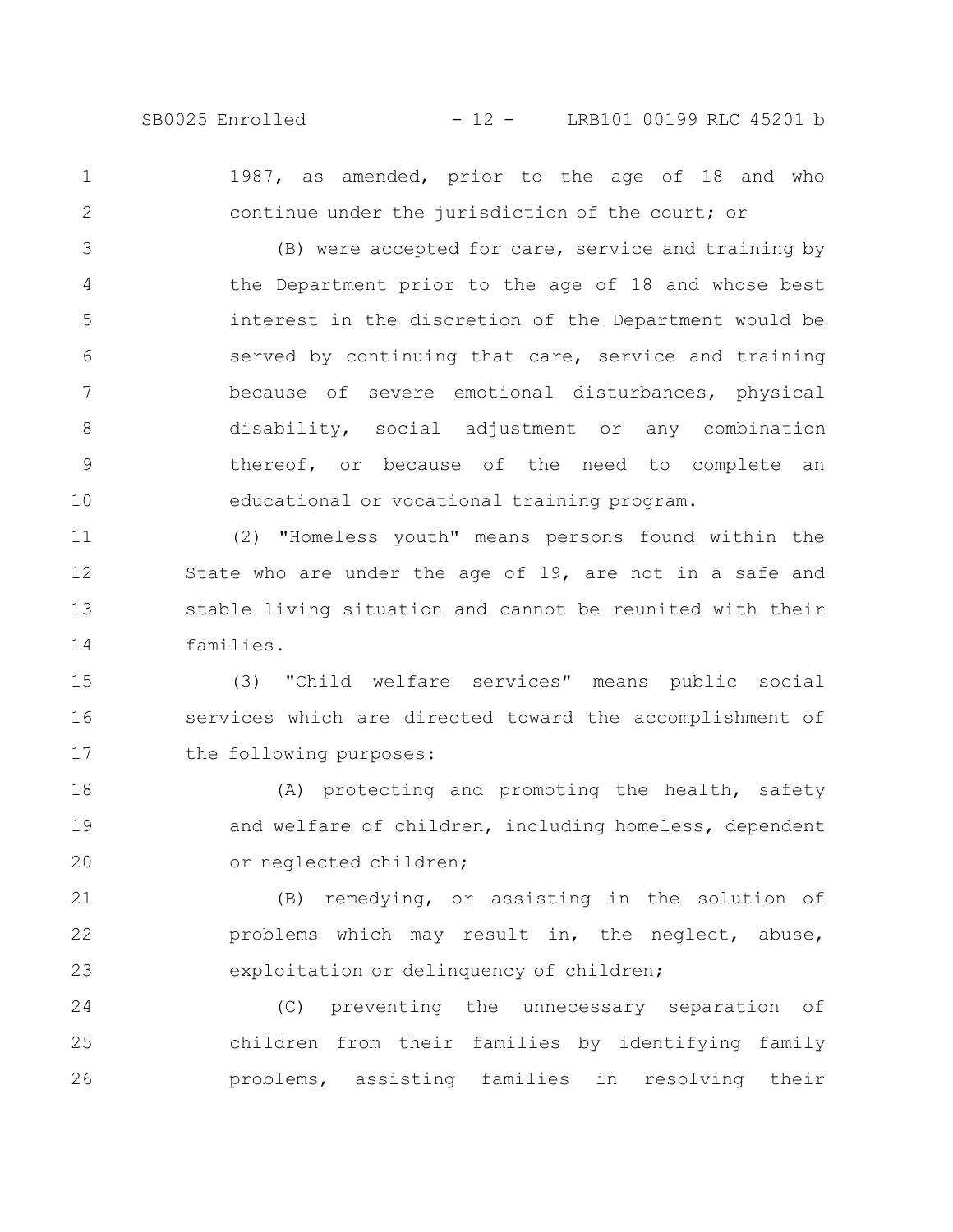problems, and preventing the breakup of the family where the prevention of child removal is desirable and possible when the child can be cared for at home without endangering the child's health and safety; 1 2 3 4

(D) restoring to their families children who have been removed, by the provision of services to the child and the families when the child can be cared for at home without endangering the child's health and safety; 5 6 7 8

(E) placing children in suitable adoptive homes, in cases where restoration to the biological family is not safe, possible or appropriate; 10 11 12

(F) assuring safe and adequate care of children away from their homes, in cases where the child cannot be returned home or cannot be placed for adoption. At the time of placement, the Department shall consider concurrent planning, as described in subsection  $(1-1)$ of this Section so that permanency may occur at the earliest opportunity. Consideration should be given so that if reunification fails or is delayed, the placement made is the best available placement to provide permanency for the child; 13 14 15 16 17 18 19 20 21 22

(G) (blank);

9

23

24

(H) (blank); and

(I) placing and maintaining children in facilities that provide separate living quarters for children 25 26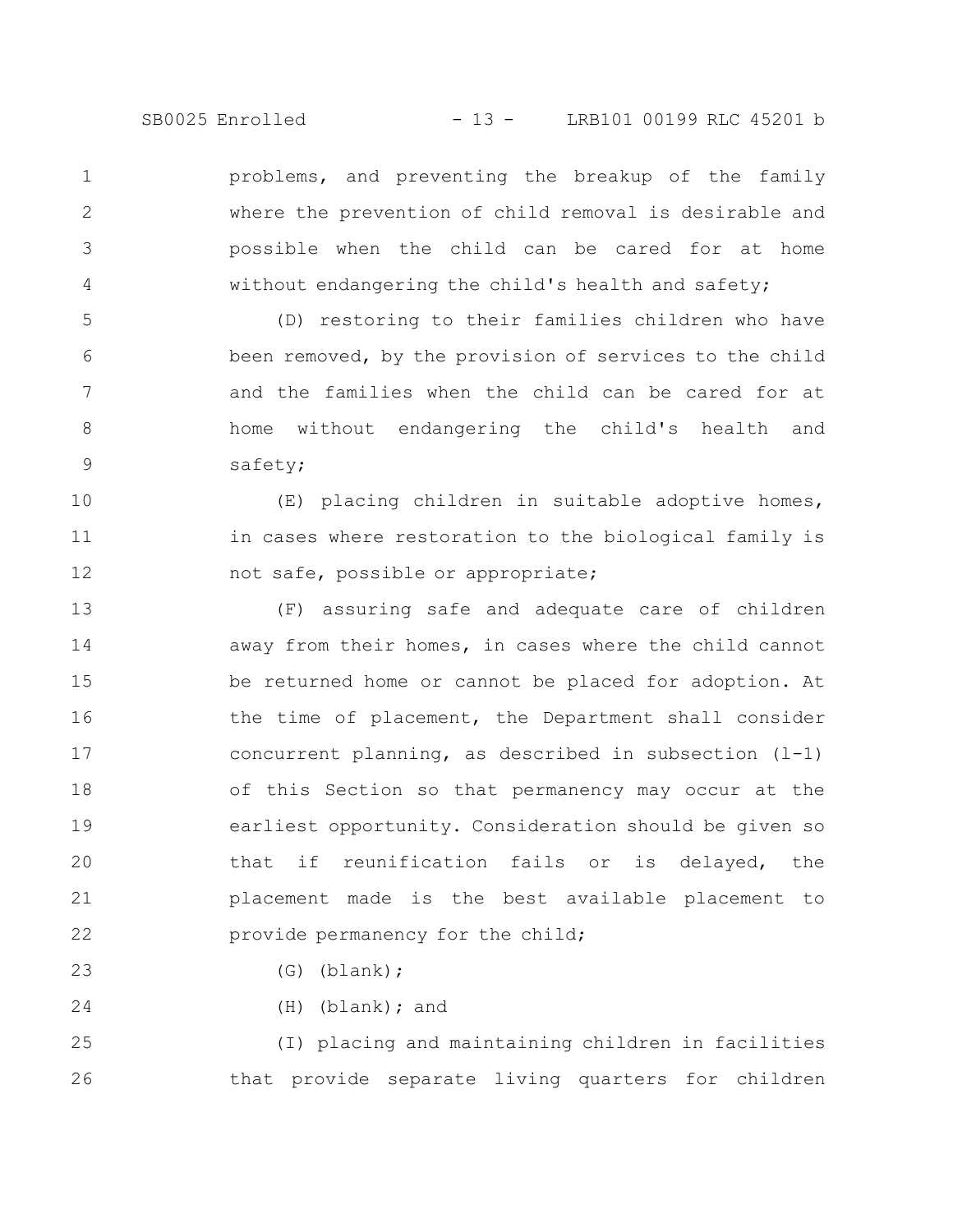SB0025 Enrolled - 14 - LRB101 00199 RLC 45201 b

under the age of 18 and for children 18 years of age and older, unless a child 18 years of age is in the last year of high school education or vocational training, in an approved individual or group treatment program, in a licensed shelter facility, or secure child care facility. The Department is not required to place or maintain children: 1 2 3 4 5 6 7

8

(i) who are in a foster home, or

(ii) who are persons with a developmental disability, as defined in the Mental Health and Developmental Disabilities Code, or 9 10 11

(iii) who are female children who are pregnant, pregnant and parenting or parenting, or 12 13

(iv) who are siblings, in facilities that provide separate living quarters for children 18 years of age and older and for children under 18 years of age. 14 15 16 17

(b) (Blank). Nothing in this Section shall authorize the expenditure of public funds for the purpose of performing abortions. 18 19 20

(c) The Department shall establish and maintain tax-supported child welfare services and extend and seek to improve voluntary services throughout the State, to the end that services and care shall be available on an equal basis throughout the State to children requiring such services. 21 22 23 24 25

(d) The Director may authorize advance disbursements for 26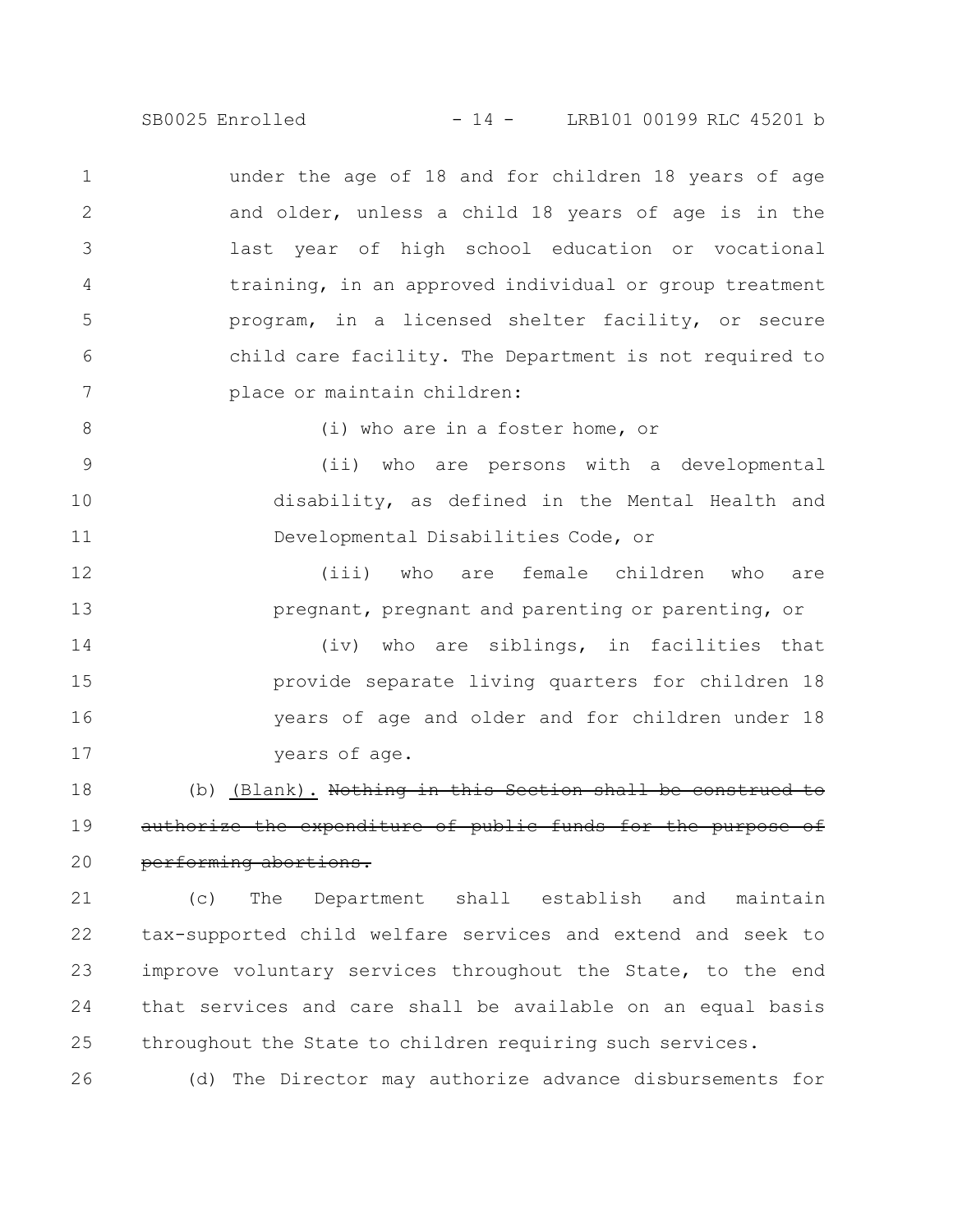any new program initiative to any agency contracting with the Department. As a prerequisite for an advance disbursement, the contractor must post a surety bond in the amount of the advance disbursement and have a purchase of service contract approved by the Department. The Department may pay up to 2 months operational expenses in advance. The amount of the advance disbursement shall be prorated over the life of the contract or the remaining months of the fiscal year, whichever is less, and the installment amount shall then be deducted from future bills. Advance disbursement authorizations for new initiatives shall not be made to any agency after that agency has operated during 2 consecutive fiscal years. The requirements of this Section concerning advance disbursements shall not apply with respect to the following: payments to local public agencies for child day care services as authorized by Section 5a of this Act; and youth service programs receiving grant funds under Section 17a-4. 1 2 3 4 5 6 7 8 9 10 11 12 13 14 15 16 17

- (e) (Blank). 18
- (f) (Blank). 19

(g) The Department shall establish rules and regulations concerning its operation of programs designed to meet the goals of child safety and protection, family preservation, family reunification, and adoption, including but not limited to: 20 21 22 23

- (1) adoption; 24
- (2) foster care; 25
- (3) family counseling; 26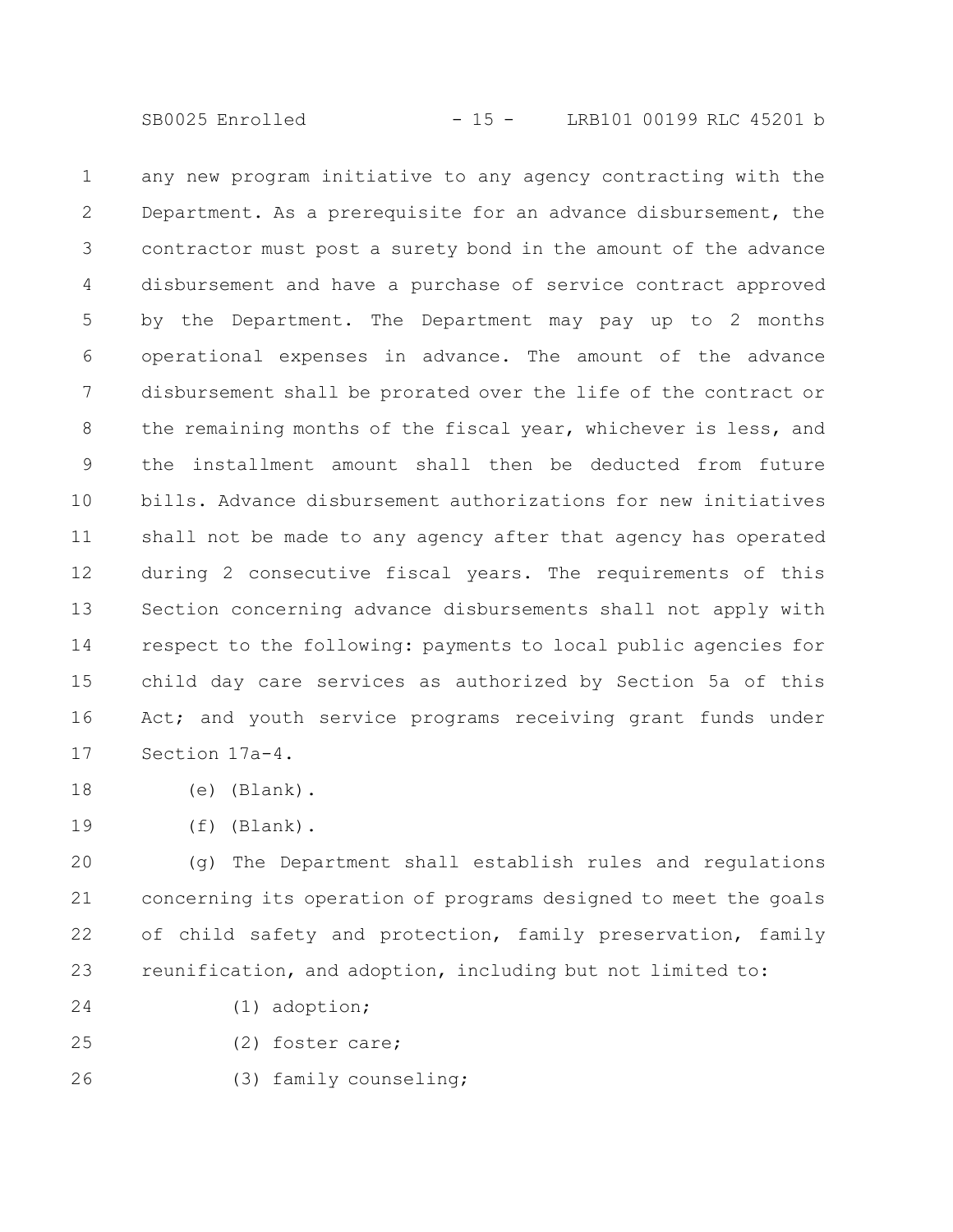SB0025 Enrolled - 16 - LRB101 00199 RLC 45201 b

- 1
	- (4) protective services;
- (5) (blank); 2
	- (6) homemaker service;
		- (7) return of runaway children;
	-
- (8) (blank);

(9) placement under Section 5-7 of the Juvenile Court Act or Section  $2-27$ ,  $3-28$ ,  $4-25$  or  $5-740$  of the Juvenile Court Act of 1987 in accordance with the federal Adoption Assistance and Child Welfare Act of 1980; and 6 7 8 9

10

3

4

5

(10) interstate services.

Rules and regulations established by the Department shall include provisions for training Department staff and the staff of Department grantees, through contracts with other agencies or resources, in screening techniques to identify substance use disorders, as defined in the Substance Use Disorder Act, approved by the Department of Human Services, as a successor to the Department of Alcoholism and Substance Abuse, for the purpose of identifying children and adults who should be referred for an assessment at an organization appropriately licensed by the Department of Human Services for substance use disorder treatment. 11 12 13 14 15 16 17 18 19 20 21

(h) If the Department finds that there is no appropriate program or facility within or available to the Department for a youth in care and that no licensed private facility has an adequate and appropriate program or none agrees to accept the youth in care, the Department shall create an appropriate 22 23 24 25 26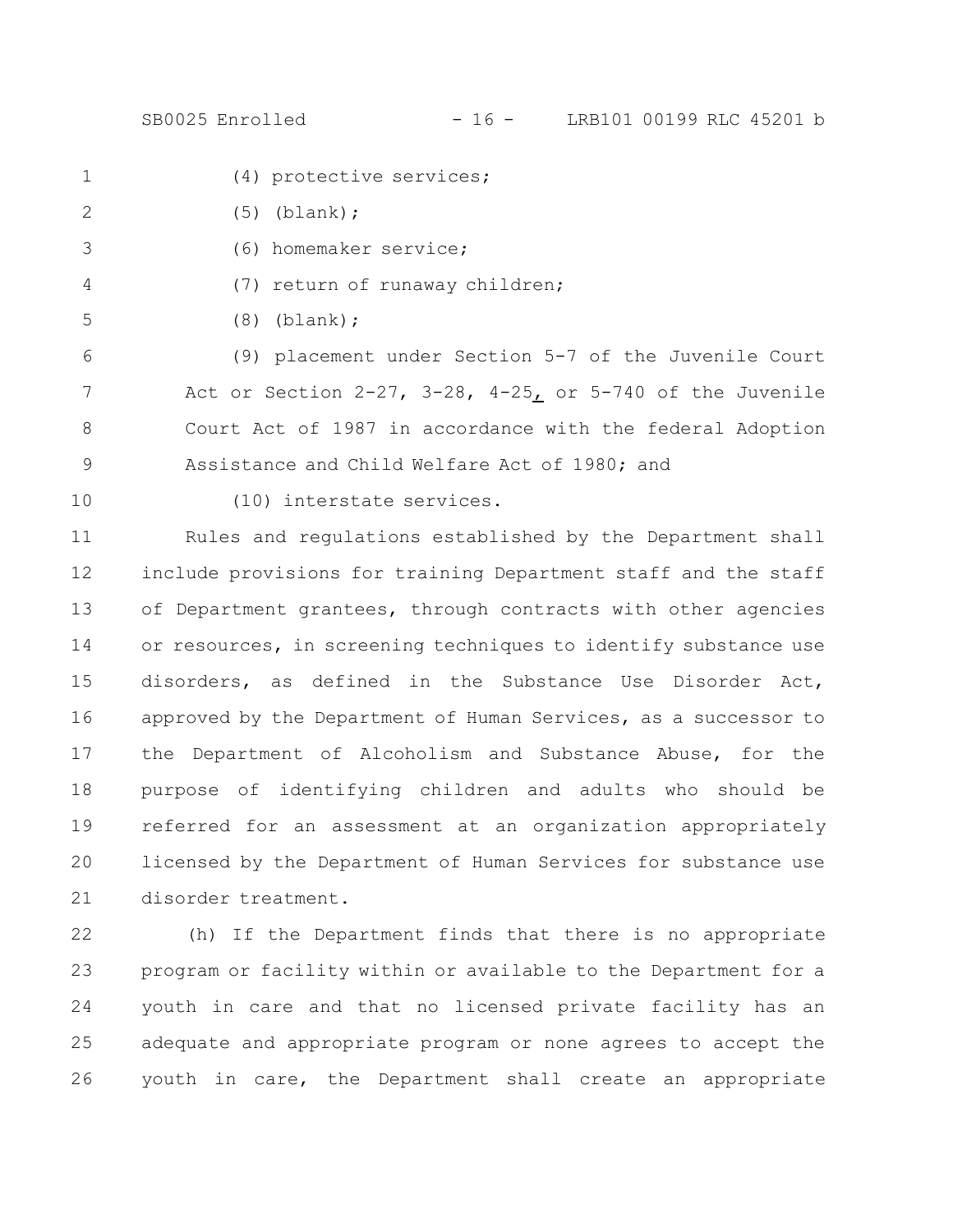SB0025 Enrolled - 17 - LRB101 00199 RLC 45201 b

individualized, program-oriented plan for such youth in care. The plan may be developed within the Department or through purchase of services by the Department to the extent that it is within its statutory authority to do. 1 2 3 4

(i) Service programs shall be available throughout the State and shall include but not be limited to the following services: 5 6 7

8

(1) case management;

- (2) homemakers; 9
- (3) counseling; 10
- (4) parent education; 11
- (5) day care; and 12

(6) emergency assistance and advocacy. 13

In addition, the following services may be made available to assess and meet the needs of children and families: 14 15

(1) comprehensive family-based services;

16

17

- (2) assessments;
- (3) respite care; and 18
- (4) in-home health services. 19

The Department shall provide transportation for any of the services it makes available to children or families or for which it refers children or families. 20 21 22

(j) The Department may provide categories of financial assistance and education assistance grants, and shall establish rules and regulations concerning the assistance and grants, to persons who adopt children with physical or mental 23 24 25 26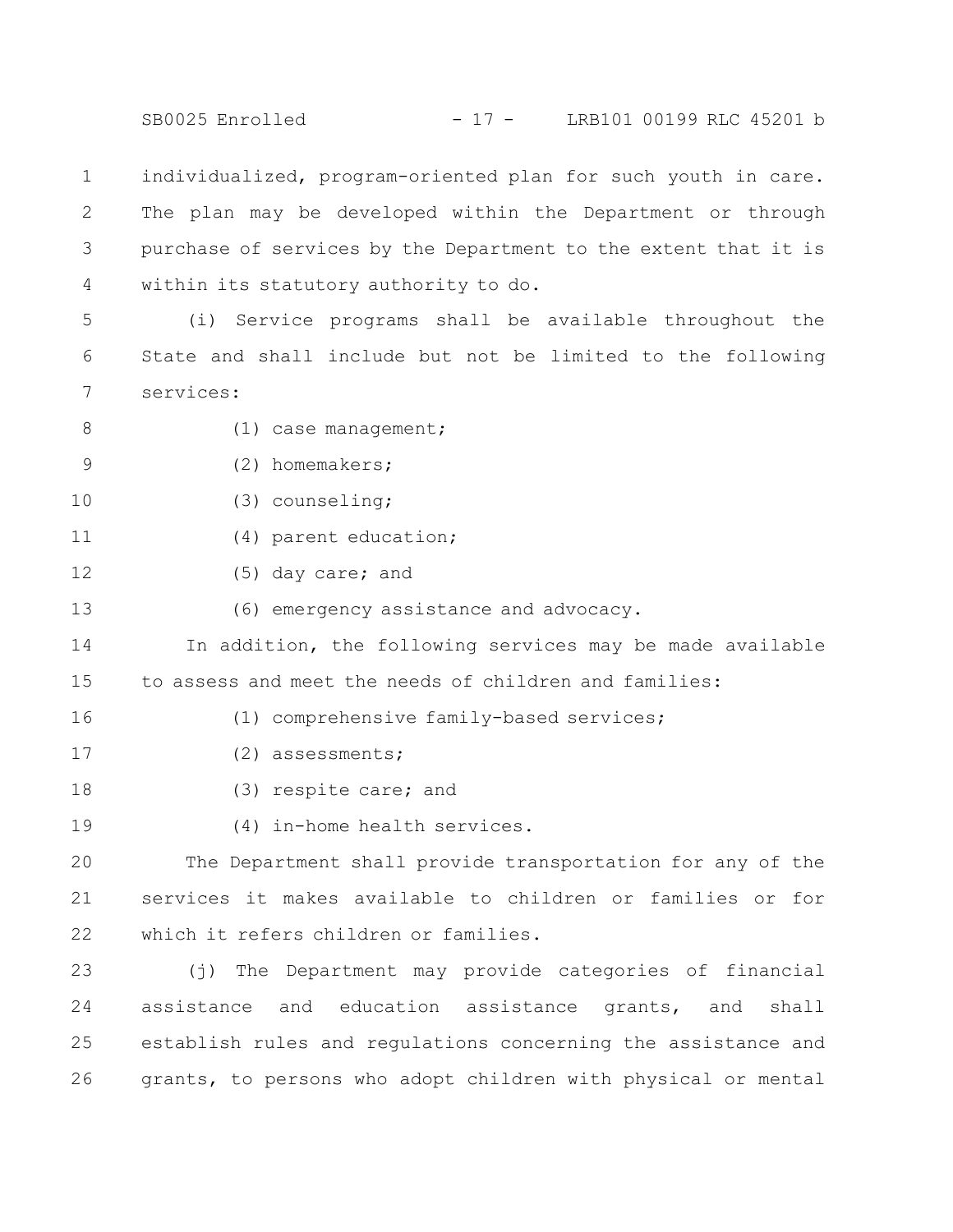disabilities, children who are older, or other hard-to-place children who (i) immediately prior to their adoption were youth in care or (ii) were determined eligible for financial assistance with respect to a prior adoption and who become available for adoption because the prior adoption has been dissolved and the parental rights of the adoptive parents have been terminated or because the child's adoptive parents have died. The Department may continue to provide financial assistance and education assistance grants for a child who was determined eligible for financial assistance under this subsection (j) in the interim period beginning when the child's adoptive parents died and ending with the finalization of the new adoption of the child by another adoptive parent or parents. The Department may also provide categories of financial assistance and education assistance grants, and shall establish rules and regulations for the assistance and grants, to persons appointed guardian of the person under Section 5-7 of the Juvenile Court Act or Section 2-27, 3-28, 4-25, or 5-740 of the Juvenile Court Act of 1987 for children who were youth in care for 12 months immediately prior to the appointment of the guardian. 1 2 3 4 5 6 7 8 9 10 11 12 13 14 15 16 17 18 19 20 21

The amount of assistance may vary, depending upon the needs of the child and the adoptive parents, as set forth in the annual assistance agreement. Special purpose grants are allowed where the child requires special service but such costs may not exceed the amounts which similar services would cost 22 23 24 25 26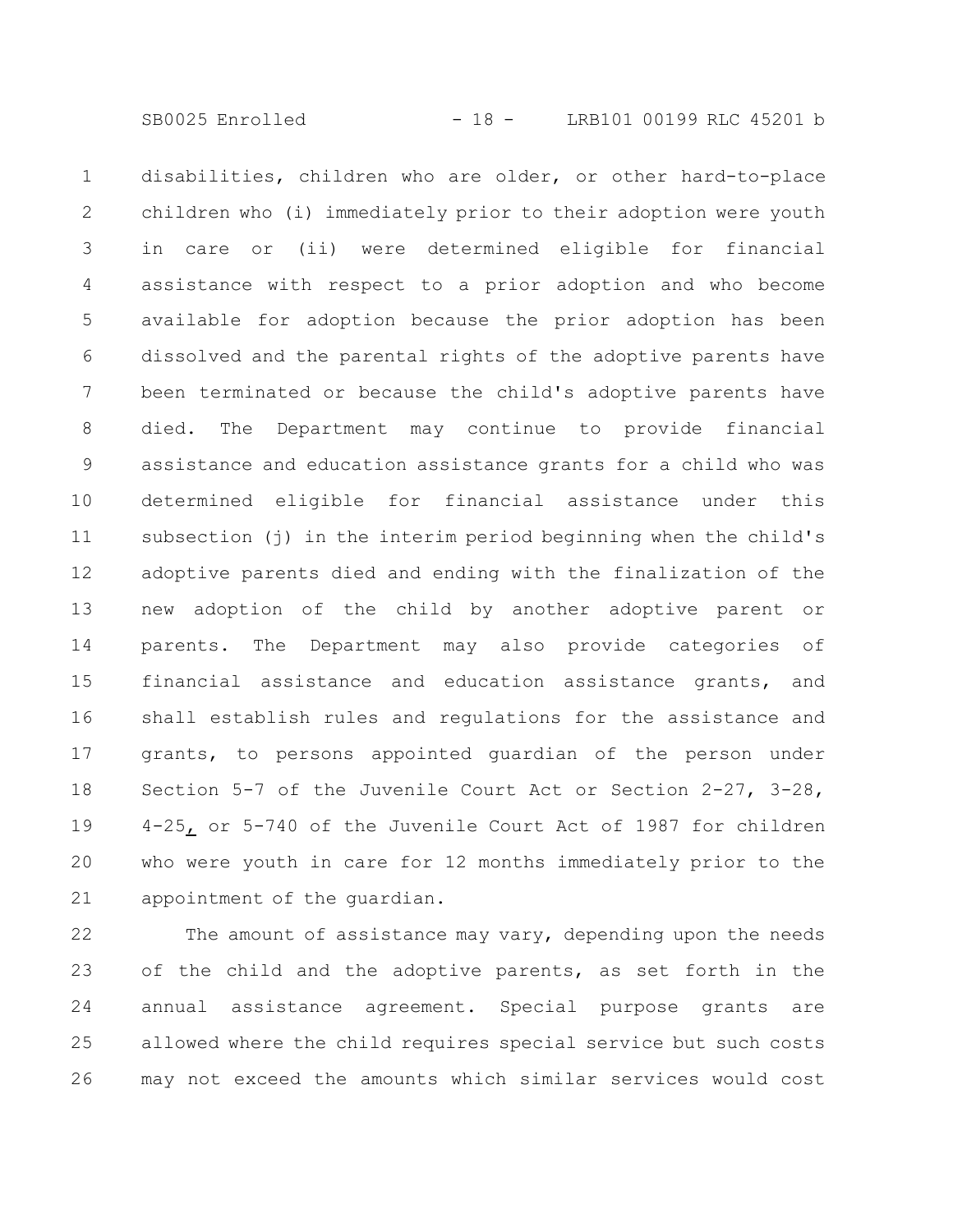SB0025 Enrolled - 19 - LRB101 00199 RLC 45201 b

the Department if it were to provide or secure them as guardian of the child. 1 2

Any financial assistance provided under this subsection is inalienable by assignment, sale, execution, attachment, garnishment, or any other remedy for recovery or collection of a judgment or debt. 3 4 5 6

(j-5) The Department shall not deny or delay the placement of a child for adoption if an approved family is available either outside of the Department region handling the case, or outside of the State of Illinois. 7 8 9 10

(k) The Department shall accept for care and training any child who has been adjudicated neglected or abused, or dependent committed to it pursuant to the Juvenile Court Act or the Juvenile Court Act of 1987. 11 12 13 14

(l) The Department shall offer family preservation services, as defined in Section 8.2 of the Abused and Neglected Child Reporting Act, to help families, including adoptive and extended families. Family preservation services shall be offered (i) to prevent the placement of children in substitute care when the children can be cared for at home or in the custody of the person responsible for the children's welfare, (ii) to reunite children with their families, or (iii) to maintain an adoptive placement. Family preservation services shall only be offered when doing so will not endanger the children's health or safety. With respect to children who are in substitute care pursuant to the Juvenile Court Act of 1987, 15 16 17 18 19 20 21 22 23 24 25 26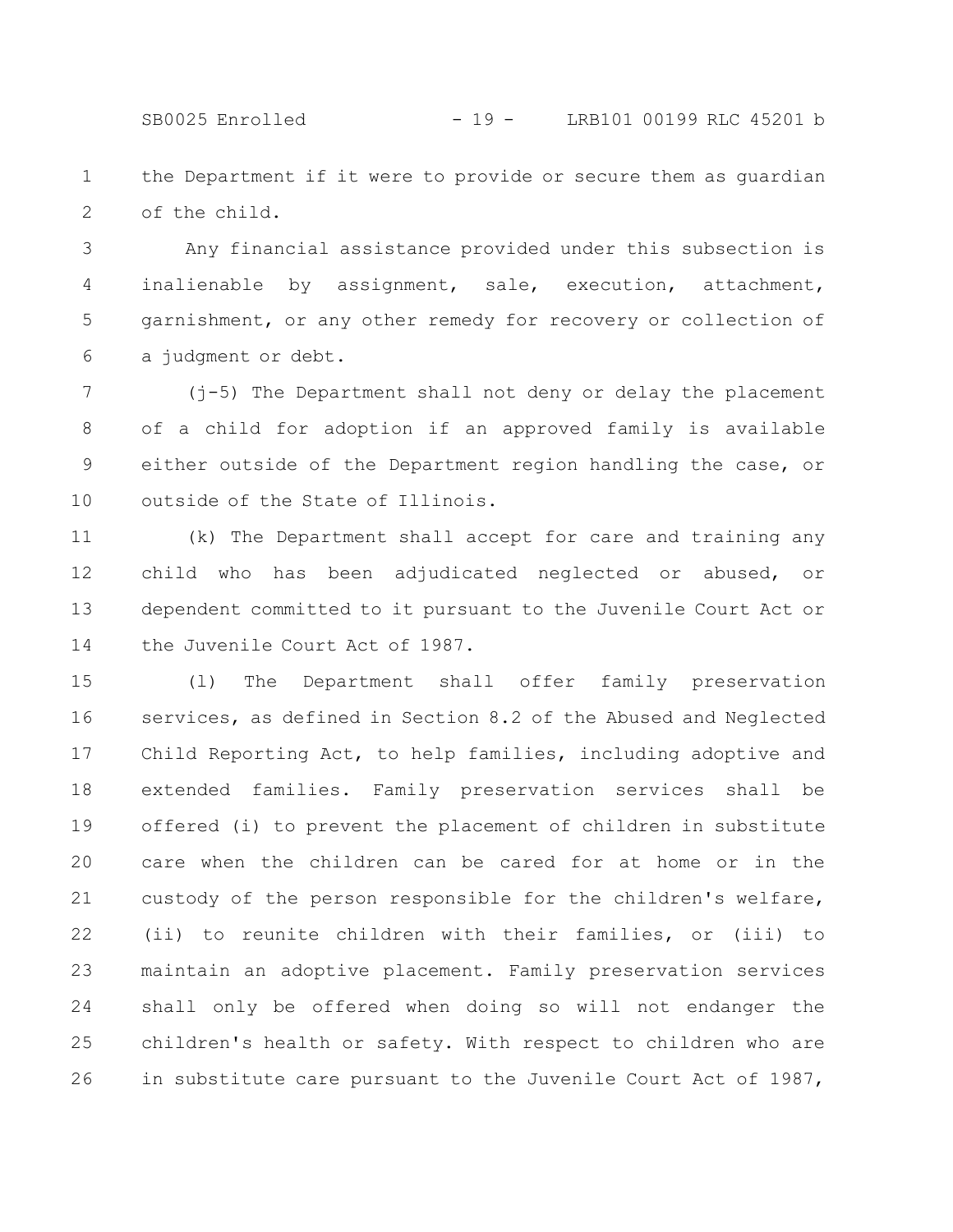SB0025 Enrolled - 20 - LRB101 00199 RLC 45201 b

family preservation services shall not be offered if a goal other than those of subdivisions (A), (B), or (B-1) of subsection (2) of Section 2-28 of that Act has been set, except that reunification services may be offered as provided in paragraph (F) of subsection (2) of Section 2-28 of that Act. Nothing in this paragraph shall be construed to create a private right of action or claim on the part of any individual or child welfare agency, except that when a child is the subject of an action under Article II of the Juvenile Court Act of 1987 and the child's service plan calls for services to facilitate achievement of the permanency goal, the court hearing the action under Article II of the Juvenile Court Act of 1987 may order the Department to provide the services set out in the plan, if those services are not provided with reasonable promptness and if those services are available. 1 2 3 4 5 6 7 8 9 10 11 12 13 14 15

The Department shall notify the child and his family of the Department's responsibility to offer and provide family preservation services as identified in the service plan. The child and his family shall be eligible for services as soon as the report is determined to be "indicated". The Department may offer services to any child or family with respect to whom a report of suspected child abuse or neglect has been filed, prior to concluding its investigation under Section 7.12 of the Abused and Neglected Child Reporting Act. However, the child's or family's willingness to accept services shall not be considered in the investigation. The Department may also 16 17 18 19 20 21 22 23 24 25 26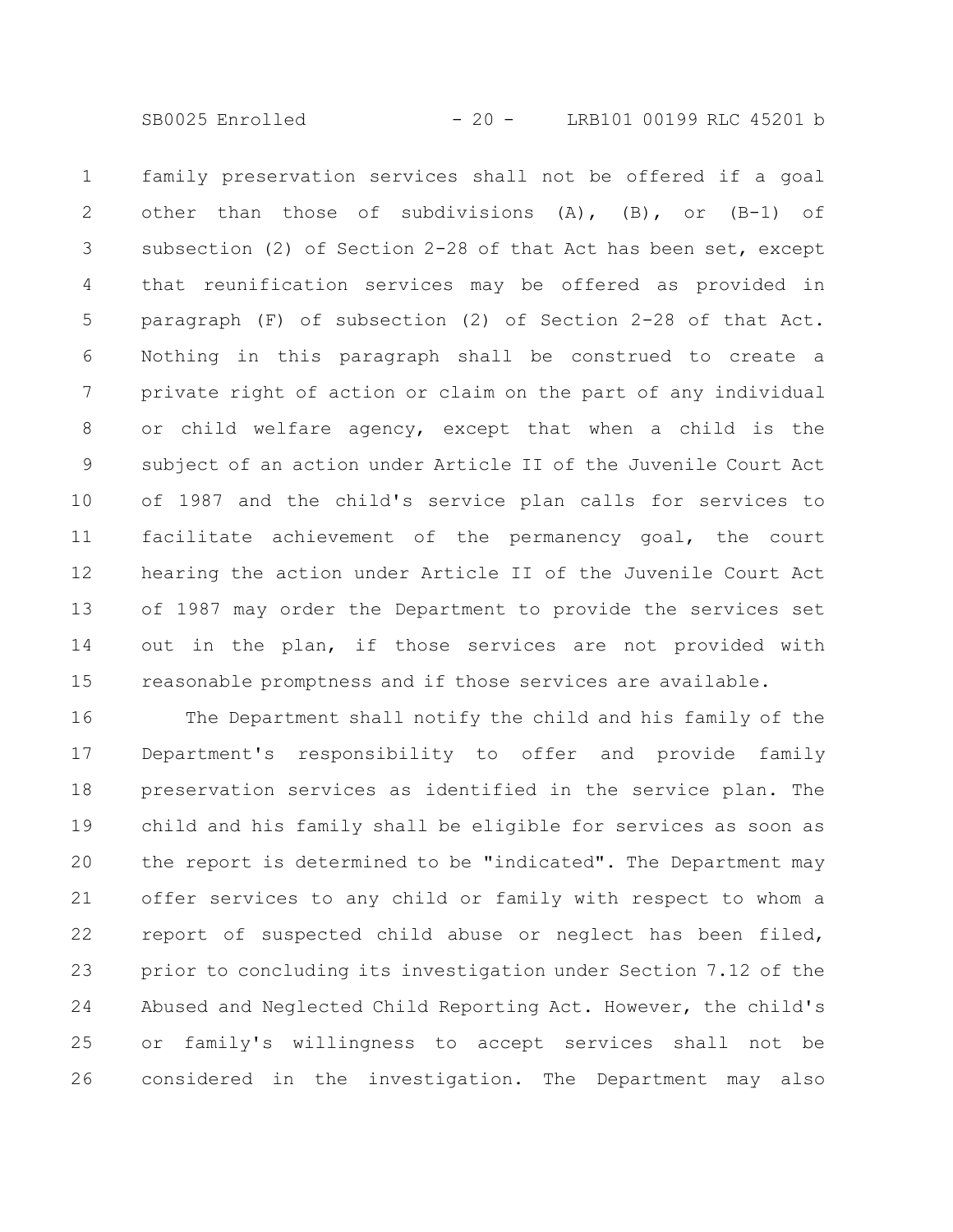SB0025 Enrolled - 21 - LRB101 00199 RLC 45201 b

provide services to any child or family who is the subject of any report of suspected child abuse or neglect or may refer such child or family to services available from other agencies in the community, even if the report is determined to be unfounded, if the conditions in the child's or family's home are reasonably likely to subject the child or family to future reports of suspected child abuse or neglect. Acceptance of such services shall be voluntary. The Department may also provide services to any child or family after completion of a family assessment, as an alternative to an investigation, as provided under the "differential response program" provided for in subsection (a-5) of Section 7.4 of the Abused and Neglected Child Reporting Act. 1 2 3 4 5 6 7 8 9 10 11 12 13

The Department may, at its discretion except for those children also adjudicated neglected or dependent, accept for care and training any child who has been adjudicated addicted, as a truant minor in need of supervision or as a minor requiring authoritative intervention, under the Juvenile Court Act or the Juvenile Court Act of 1987, but no such child shall be committed to the Department by any court without the approval of the Department. On and after January 1, 2015 (the effective date of Public Act 98-803) and before January 1, 2017, a minor charged with a criminal offense under the Criminal Code of 1961 or the Criminal Code of 2012 or adjudicated delinquent shall not be placed in the custody of or committed to the Department by any court, except (i) a minor 14 15 16 17 18 19 20 21 22 23 24 25 26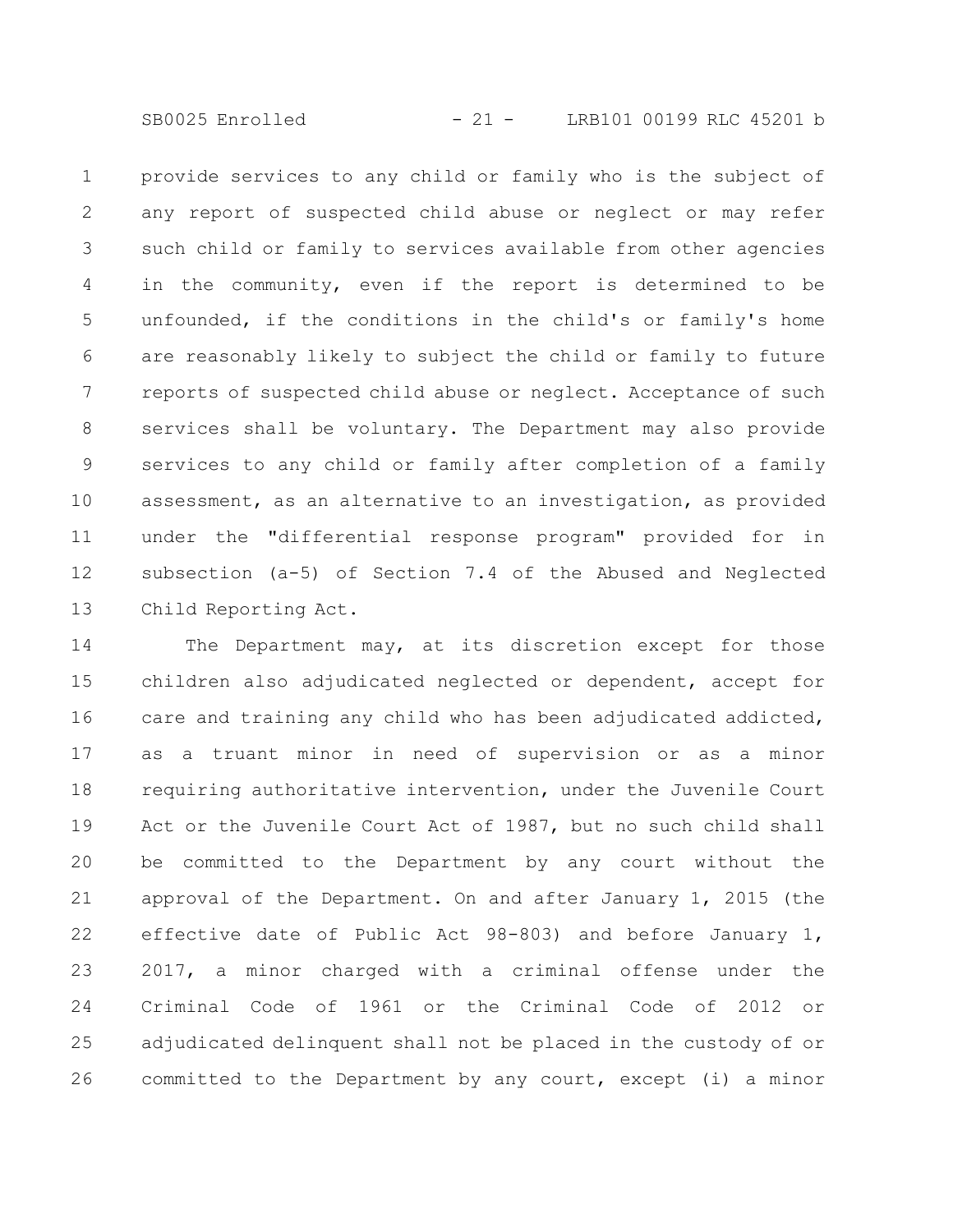less than 16 years of age committed to the Department under Section 5-710 of the Juvenile Court Act of 1987, (ii) a minor for whom an independent basis of abuse, neglect, or dependency exists, which must be defined by departmental rule, or (iii) a minor for whom the court has granted a supplemental petition to reinstate wardship pursuant to subsection (2) of Section 2-33 of the Juvenile Court Act of 1987. On and after January 1, 2017, a minor charged with a criminal offense under the Criminal Code of 1961 or the Criminal Code of 2012 or adjudicated delinquent shall not be placed in the custody of or committed to the Department by any court, except (i) a minor less than 15 years of age committed to the Department under Section 5-710 of the Juvenile Court Act of 1987, ii) a minor for whom an independent basis of abuse, neglect, or dependency exists, which must be defined by departmental rule, or (iii) a minor for whom the court has granted a supplemental petition to reinstate wardship pursuant to subsection (2) of Section 2-33 of the Juvenile Court Act of 1987. An independent basis exists when the allegations or adjudication of abuse, neglect, or dependency do not arise from the same facts, incident, or circumstances which give rise to a charge or adjudication of delinquency. The Department shall assign a caseworker to attend any hearing involving a youth in the care and custody of the Department who is placed on aftercare release, including hearings involving sanctions for violation of aftercare release conditions and aftercare release revocation hearings. 1 2 3 4 5 6 7 8 9 10 11 12 13 14 15 16 17 18 19 20 21 22 23 24 25 26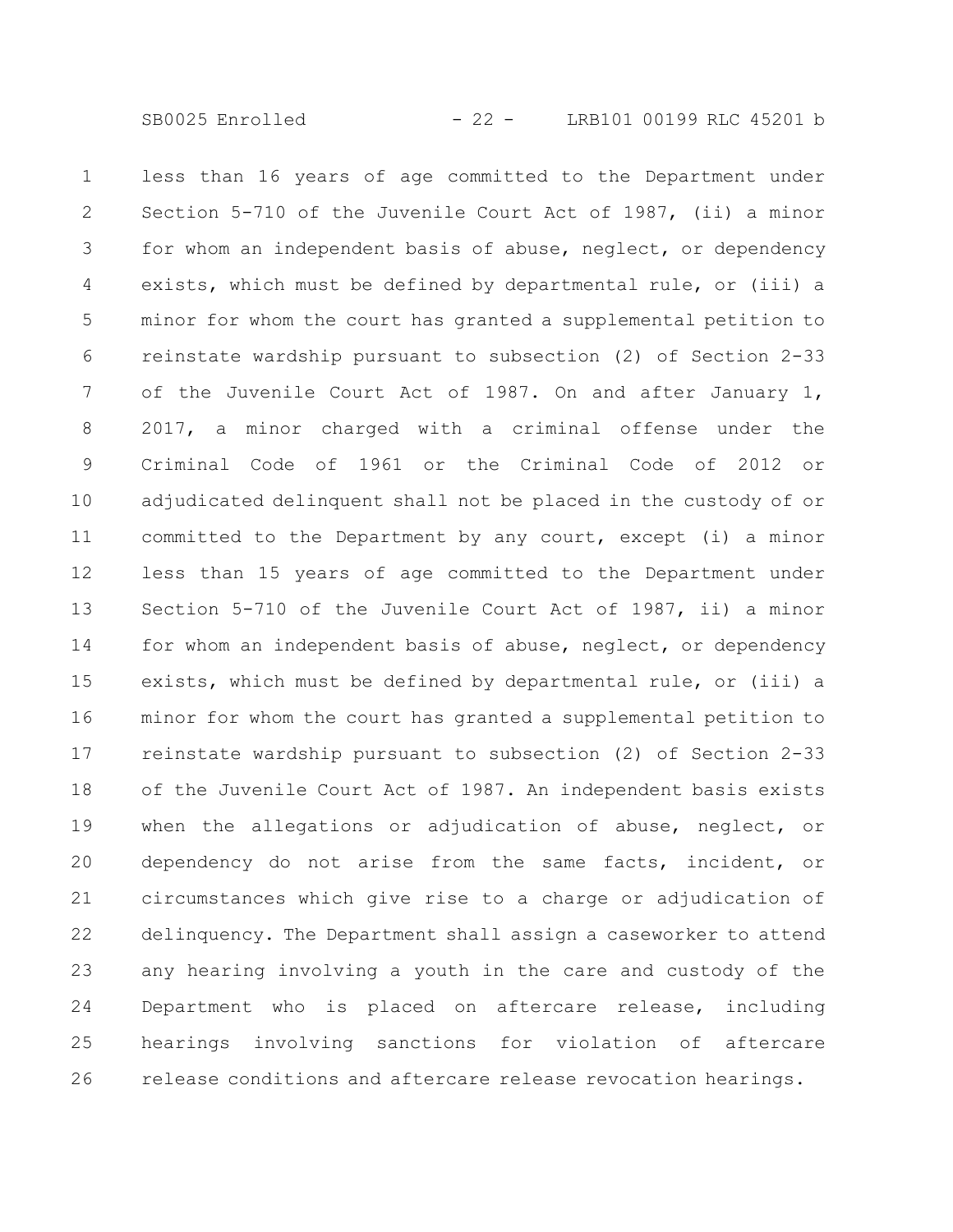SB0025 Enrolled - 23 - LRB101 00199 RLC 45201 b

As soon as is possible after August 7, 2009 (the effective date of Public Act 96-134), the Department shall develop and implement a special program of family preservation services to support intact, foster, and adoptive families who are experiencing extreme hardships due to the difficulty and stress of caring for a child who has been diagnosed with a pervasive developmental disorder if the Department determines that those services are necessary to ensure the health and safety of the child. The Department may offer services to any family whether or not a report has been filed under the Abused and Neglected Child Reporting Act. The Department may refer the child or family to services available from other agencies in the community if the conditions in the child's or family's home are reasonably likely to subject the child or family to future reports of suspected child abuse or neglect. Acceptance of these services shall be voluntary. The Department shall develop and implement a public information campaign to alert health and social service providers and the general public about these special family preservation services. The nature and scope of the services offered and the number of families served under the special program implemented under this paragraph shall be determined by the level of funding that the Department annually allocates for this purpose. The term "pervasive developmental disorder" under this paragraph means a neurological condition, including but not limited to, Asperger's Syndrome and autism, as defined in the most recent edition of the Diagnostic and 1 2 3 4 5 6 7 8 9 10 11 12 13 14 15 16 17 18 19 20 21 22 23 24 25 26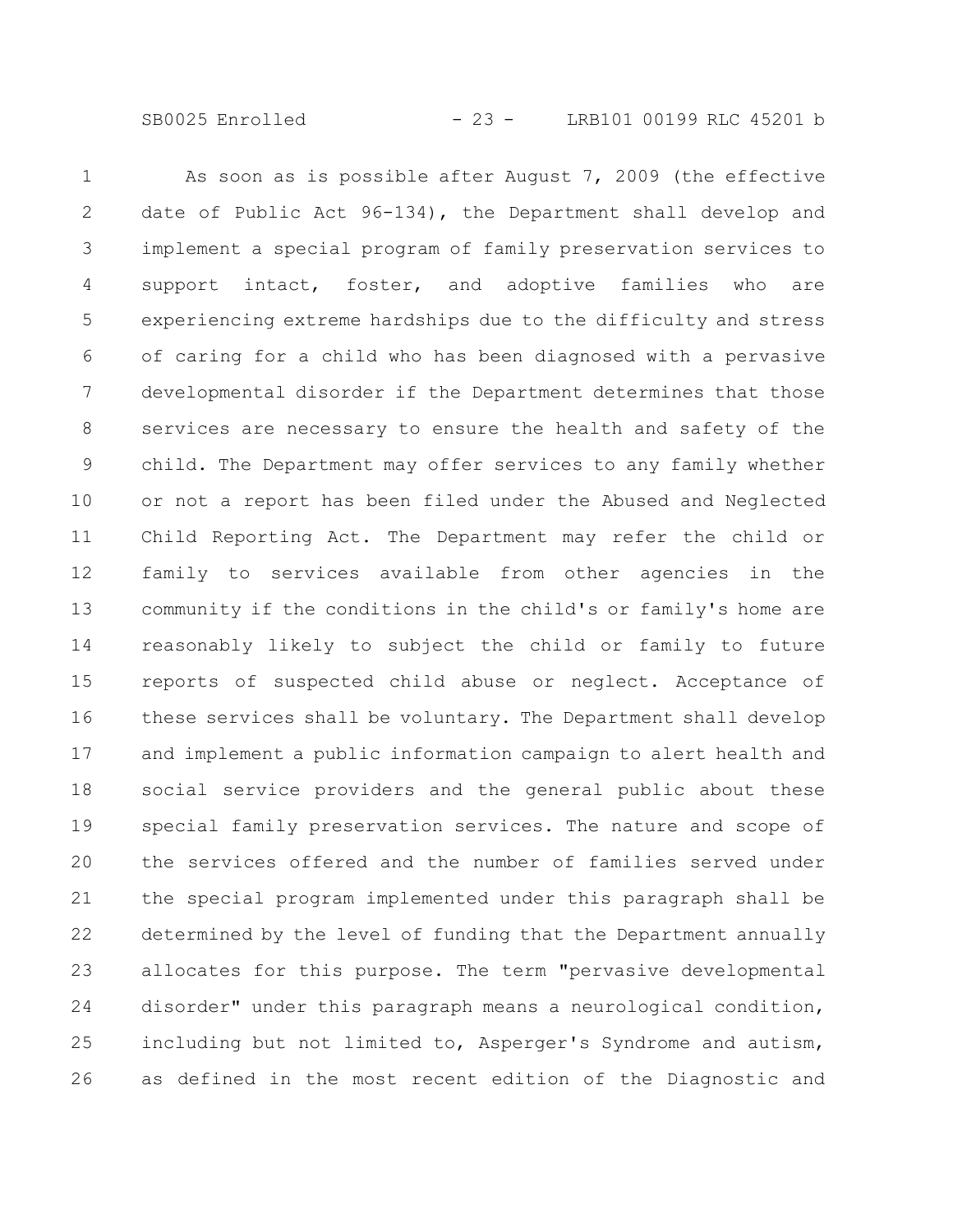SB0025 Enrolled - 24 - LRB101 00199 RLC 45201 b

Statistical Manual of Mental Disorders of the American Psychiatric Association. 1 2

(l-1) The legislature recognizes that the best interests of the child require that the child be placed in the most permanent living arrangement as soon as is practically possible. To achieve this goal, the legislature directs the Department of Children and Family Services to conduct concurrent planning so that permanency may occur at the earliest opportunity. Permanent living arrangements may include prevention of placement of a child outside the home of the family when the child can be cared for at home without endangering the child's health or safety; reunification with the family, when safe and appropriate, if temporary placement is necessary; or movement of the child toward the most permanent living arrangement and permanent legal status. 3 4 5 6 7 8 9 10 11 12 13 14 15

When determining reasonable efforts to be made with respect to a child, as described in this subsection, and in making such reasonable efforts, the child's health and safety shall be the paramount concern. 16 17 18 19

When a child is placed in foster care, the Department shall ensure and document that reasonable efforts were made to prevent or eliminate the need to remove the child from the child's home. The Department must make reasonable efforts to reunify the family when temporary placement of the child occurs unless otherwise required, pursuant to the Juvenile Court Act of 1987. At any time after the dispositional hearing where the 20 21 22 23 24 25 26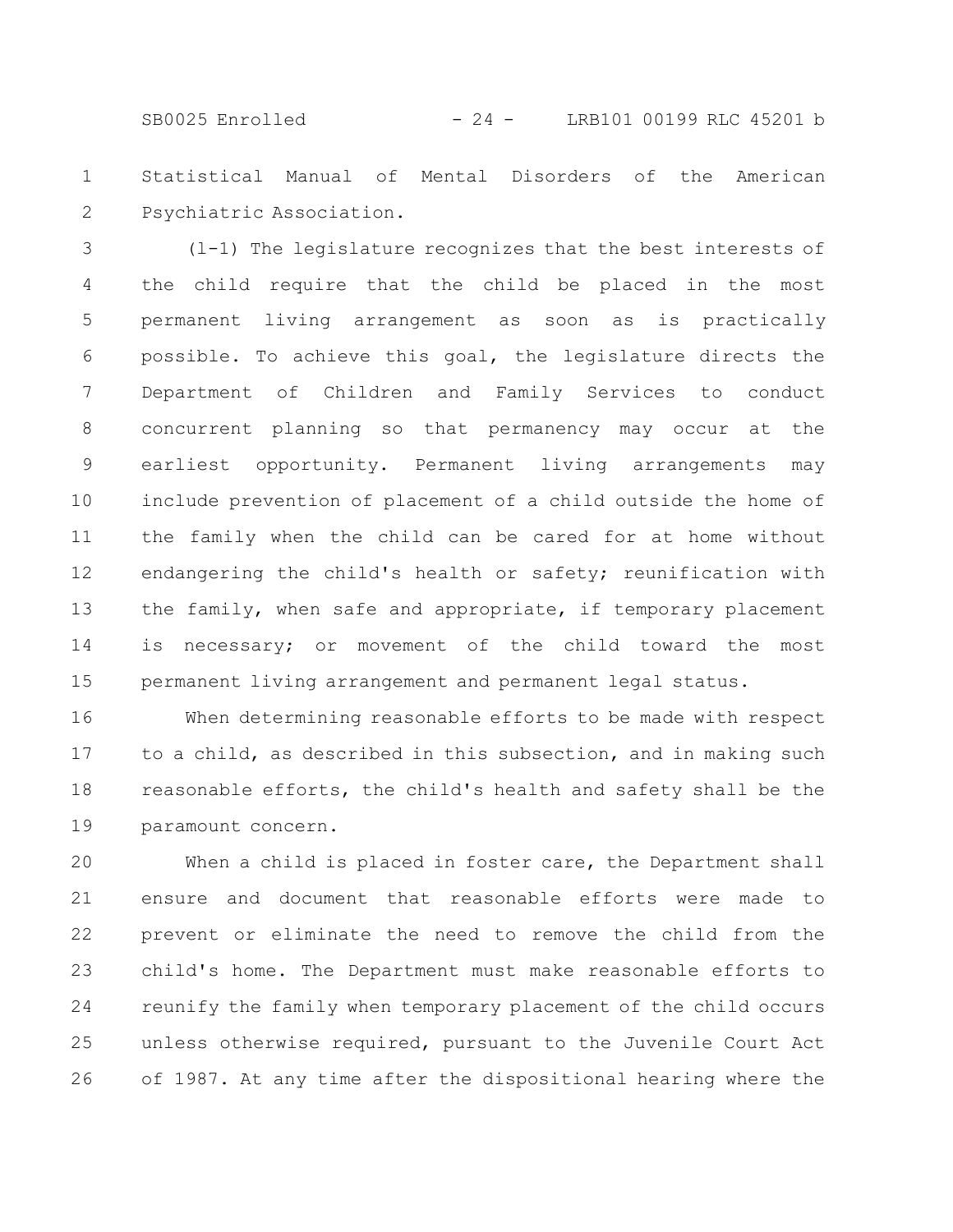SB0025 Enrolled - 25 - LRB101 00199 RLC 45201 b

Department believes that further reunification services would be ineffective, it may request a finding from the court that reasonable efforts are no longer appropriate. The Department is not required to provide further reunification services after such a finding. 1 2 3 4 5

A decision to place a child in substitute care shall be made with considerations of the child's health, safety, and best interests. At the time of placement, consideration should also be given so that if reunification fails or is delayed, the placement made is the best available placement to provide permanency for the child. 6 7 8 9 10 11

The Department shall adopt rules addressing concurrent planning for reunification and permanency. The Department shall consider the following factors when determining appropriateness of concurrent planning: 12 13 14 15

16

(1) the likelihood of prompt reunification;

17

(2) the past history of the family;

(3) the barriers to reunification being addressed by the family; 18 19

20

(4) the level of cooperation of the family;

(5) the foster parents' willingness to work with the family to reunite; 21 22

(6) the willingness and ability of the foster family to provide an adoptive home or long-term placement; 23 24

(7) the age of the child; 25

(8) placement of siblings. 26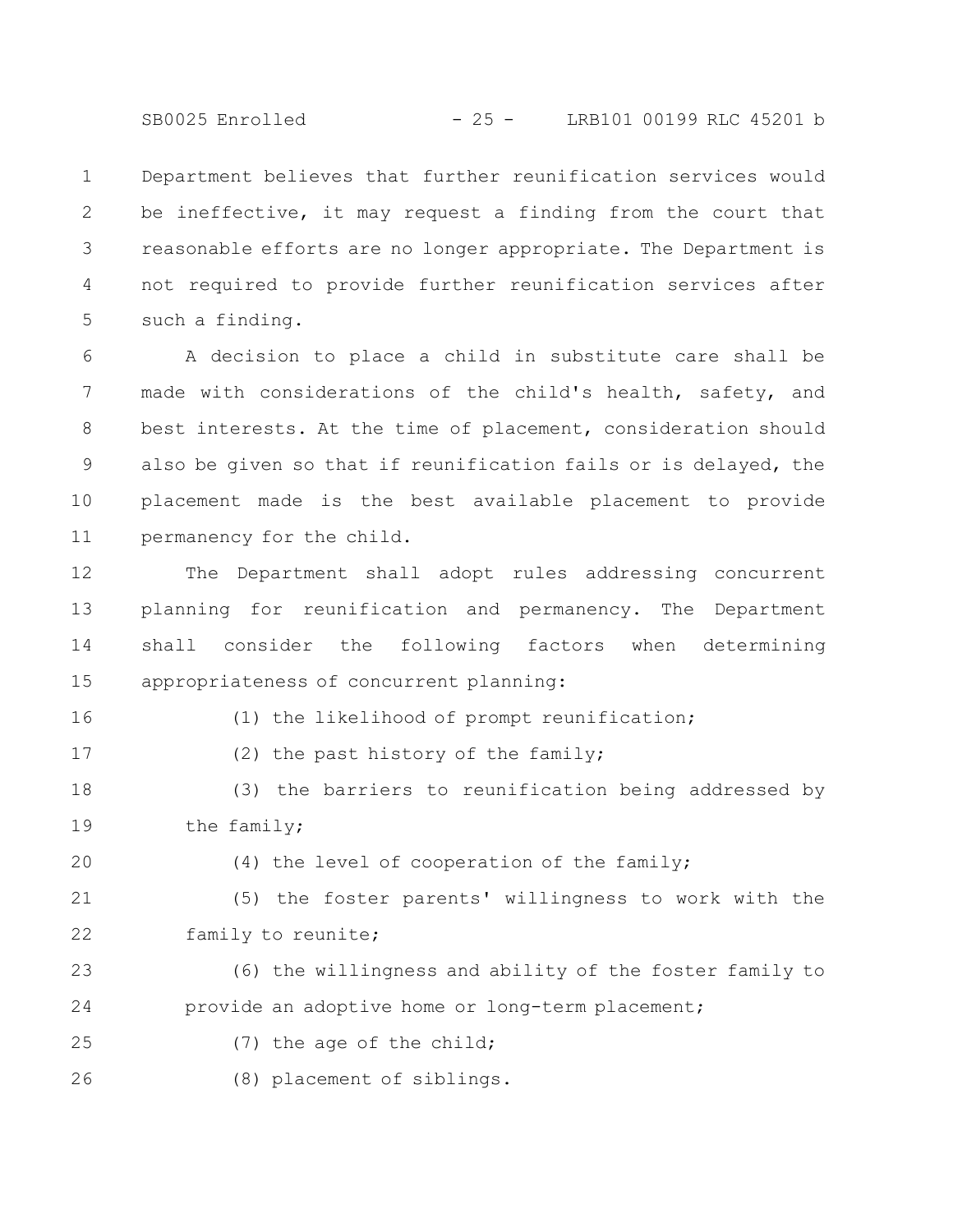### SB0025 Enrolled - 26 - LRB101 00199 RLC 45201 b

(m) The Department may assume temporary custody of any child if: 1 2

(1) it has received a written consent to such temporary custody signed by the parents of the child or by the parent having custody of the child if the parents are not living together or by the guardian or custodian of the child if the child is not in the custody of either parent, or 3 4 5 6 7

(2) the child is found in the State and neither a parent, guardian nor custodian of the child can be located. If the child is found in his or her residence without a parent, guardian, custodian or responsible caretaker, the Department may, instead of removing the child and assuming temporary custody, place an authorized representative of the Department in that residence until such time as a parent, guardian or custodian enters the home and expresses a willingness and apparent ability to ensure the child's health and safety and resume permanent charge of the child, or until a relative enters the home and is willing and able to ensure the child's health and safety and assume charge of the child until a parent, guardian or custodian enters the home and expresses such willingness and ability to ensure the child's safety and resume permanent charge. After a caretaker has remained in the home for a period not to exceed 12 hours, the Department must follow those procedures outlined in Section 2-9, 3-11, 4-8, or 5-415 of the Juvenile Court Act of 1987. 8 9 10 11 12 13 14 15 16 17 18 19 20 21 22 23 24 25

The Department shall have the authority, responsibilities 26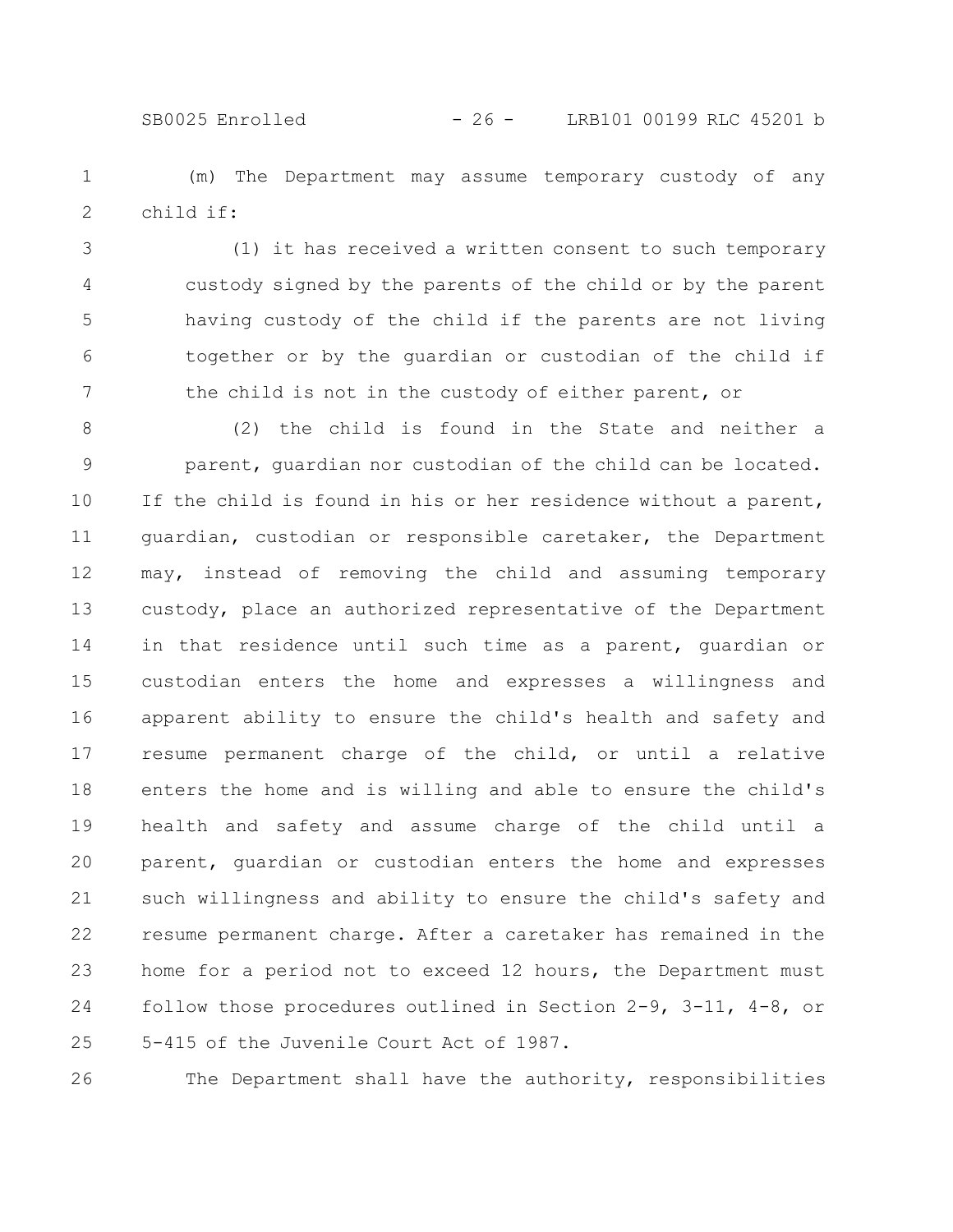SB0025 Enrolled - 27 - LRB101 00199 RLC 45201 b

and duties that a legal custodian of the child would have pursuant to subsection (9) of Section 1-3 of the Juvenile Court Act of 1987. Whenever a child is taken into temporary custody pursuant to an investigation under the Abused and Neglected Child Reporting Act, or pursuant to a referral and acceptance under the Juvenile Court Act of 1987 of a minor in limited custody, the Department, during the period of temporary custody and before the child is brought before a judicial officer as required by Section 2-9, 3-11, 4-8, or 5-415 of the Juvenile Court Act of 1987, shall have the authority, responsibilities and duties that a legal custodian of the child would have under subsection (9) of Section 1-3 of the Juvenile Court Act of 1987. 1 2 3 4 5 6 7 8 9 10 11 12 13

The Department shall ensure that any child taken into custody is scheduled for an appointment for a medical examination. 14 15 16

A parent, guardian or custodian of a child in the temporary custody of the Department who would have custody of the child if he were not in the temporary custody of the Department may deliver to the Department a signed request that the Department surrender the temporary custody of the child. The Department may retain temporary custody of the child for 10 days after the receipt of the request, during which period the Department may cause to be filed a petition pursuant to the Juvenile Court Act of 1987. If a petition is so filed, the Department shall retain temporary custody of the child until the court orders 17 18 19 20 21 22 23 24 25 26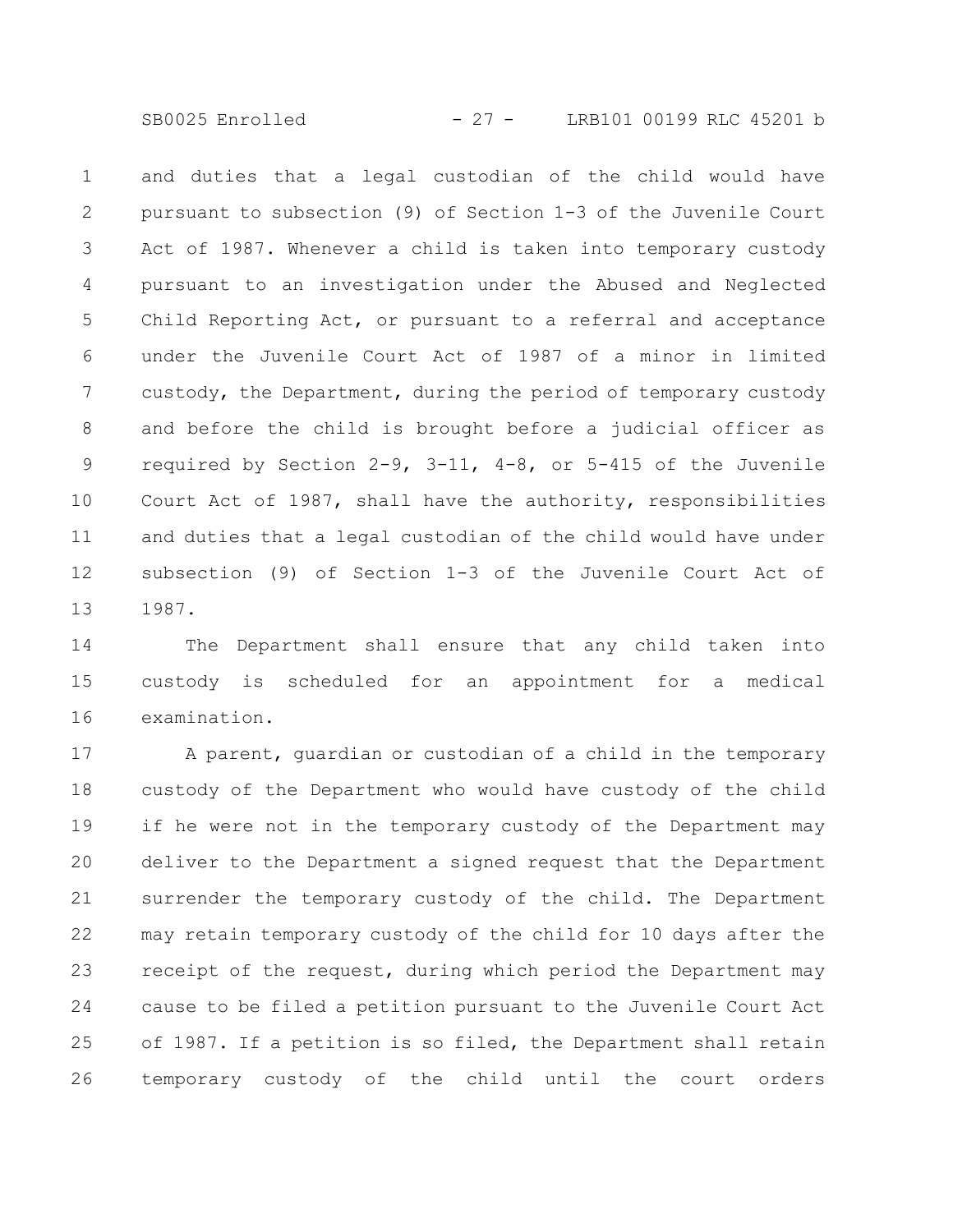SB0025 Enrolled - 28 - LRB101 00199 RLC 45201 b

otherwise. If a petition is not filed within the 10-day period, the child shall be surrendered to the custody of the requesting parent, guardian or custodian not later than the expiration of the 10-day period, at which time the authority and duties of the Department with respect to the temporary custody of the child shall terminate. 1 2 3 4 5 6

(m-1) The Department may place children under 18 years of age in a secure child care facility licensed by the Department that cares for children who are in need of secure living arrangements for their health, safety, and well-being after a determination is made by the facility director and the Director or the Director's designate prior to admission to the facility subject to Section 2-27.1 of the Juvenile Court Act of 1987. This subsection (m-1) does not apply to a child who is subject to placement in a correctional facility operated pursuant to Section 3-15-2 of the Unified Code of Corrections, unless the child is a youth in care who was placed in the care of the Department before being subject to placement in a correctional facility and a court of competent jurisdiction has ordered placement of the child in a secure care facility. 7 8 9 10 11 12 13 14 15 16 17 18 19 20

(n) The Department may place children under 18 years of age in licensed child care facilities when in the opinion of the Department, appropriate services aimed at family preservation have been unsuccessful and cannot ensure the child's health and safety or are unavailable and such placement would be for their best interest. Payment for board, clothing, care, training and 21 22 23 24 25 26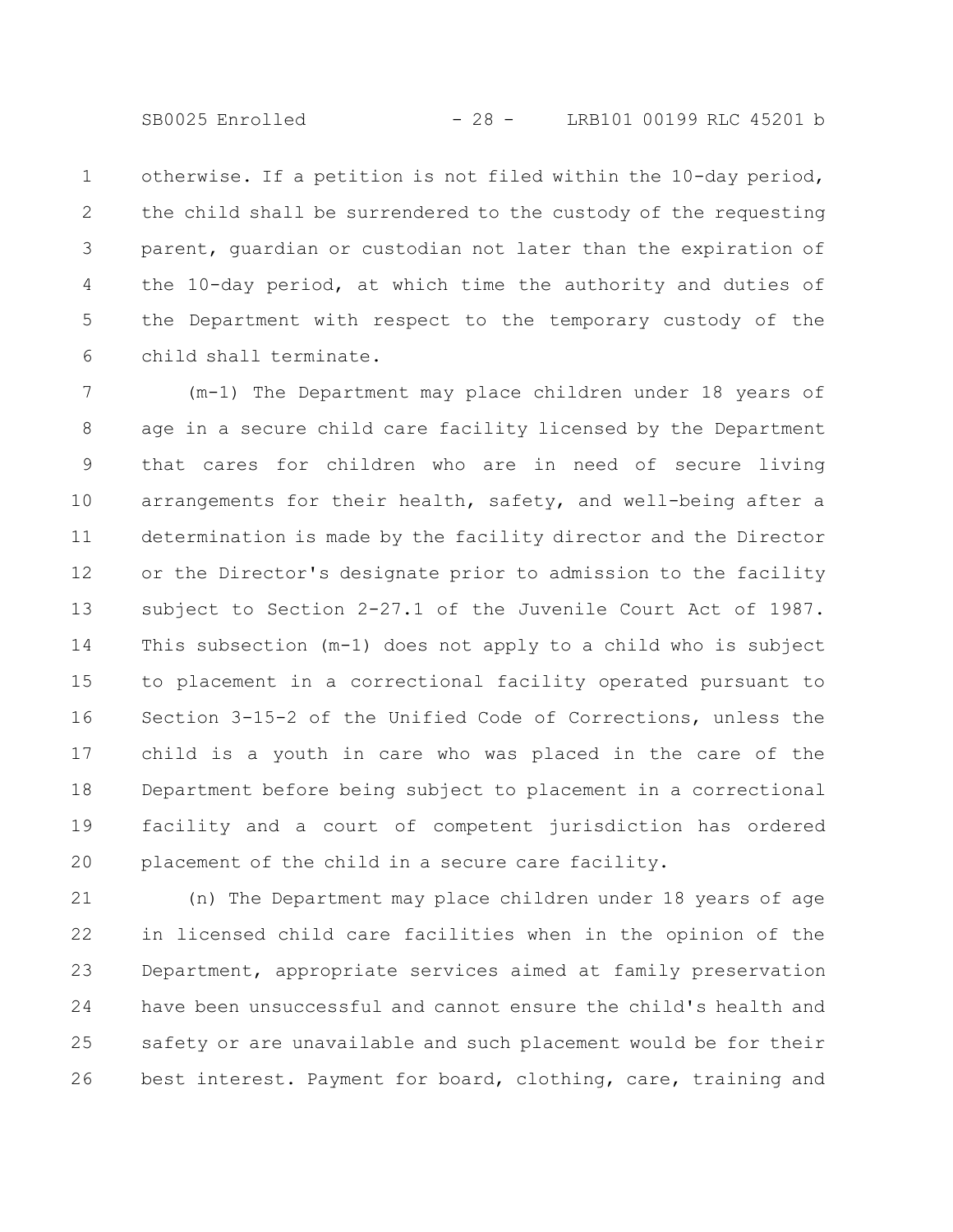supervision of any child placed in a licensed child care facility may be made by the Department, by the parents or guardians of the estates of those children, or by both the Department and the parents or guardians, except that no payments shall be made by the Department for any child placed in a licensed child care facility for board, clothing, care, training and supervision of such a child that exceed the average per capita cost of maintaining and of caring for a child in institutions for dependent or neglected children operated by the Department. However, such restriction on payments does not apply in cases where children require specialized care and treatment for problems of severe emotional disturbance, physical disability, social adjustment, or any combination thereof and suitable facilities for the placement of such children are not available at payment rates within the limitations set forth in this Section. All reimbursements for services delivered shall be absolutely inalienable by assignment, sale, attachment, garnishment or otherwise. 1 2 3 4 5 6 7 8 9 10 11 12 13 14 15 16 17 18

(n-1) The Department shall provide or authorize child welfare services, aimed at assisting minors to achieve sustainable self-sufficiency as independent adults, for any minor eligible for the reinstatement of wardship pursuant to subsection (2) of Section 2-33 of the Juvenile Court Act of 1987, whether or not such reinstatement is sought or allowed, provided that the minor consents to such services and has not yet attained the age of 21. The Department shall have 19 20 21 22 23 24 25 26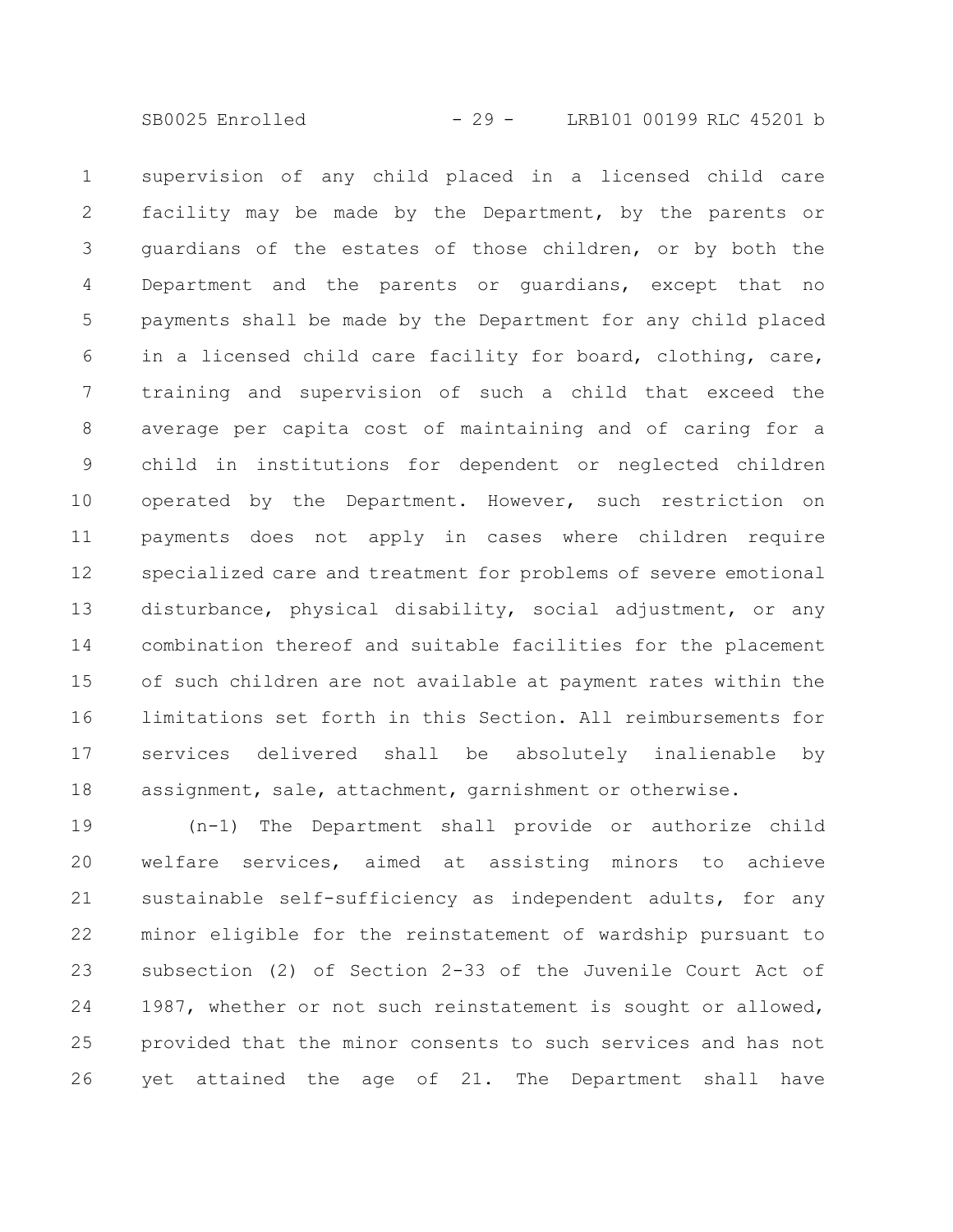responsibility for the development and delivery of services under this Section. An eligible youth may access services under this Section through the Department of Children and Family Services or by referral from the Department of Human Services. Youth participating in services under this Section shall cooperate with the assigned case manager in developing an agreement identifying the services to be provided and how the youth will increase skills to achieve self-sufficiency. A homeless shelter is not considered appropriate housing for any youth receiving child welfare services under this Section. The Department shall continue child welfare services under this Section to any eligible minor until the minor becomes 21 years of age, no longer consents to participate, or achieves self-sufficiency as identified in the minor's service plan. The Department of Children and Family Services shall create clear, readable notice of the rights of former foster youth to child welfare services under this Section and how such services may be obtained. The Department of Children and Family Services and the Department of Human Services shall disseminate this information statewide. The Department shall adopt regulations describing services intended to assist minors in achieving sustainable self-sufficiency as independent adults. 1 2 3 4 5 6 7 8 9 10 11 12 13 14 15 16 17 18 19 20 21 22

(o) The Department shall establish an administrative review and appeal process for children and families who request or receive child welfare services from the Department. Youth in care who are placed by private child welfare agencies, and 23 24 25 26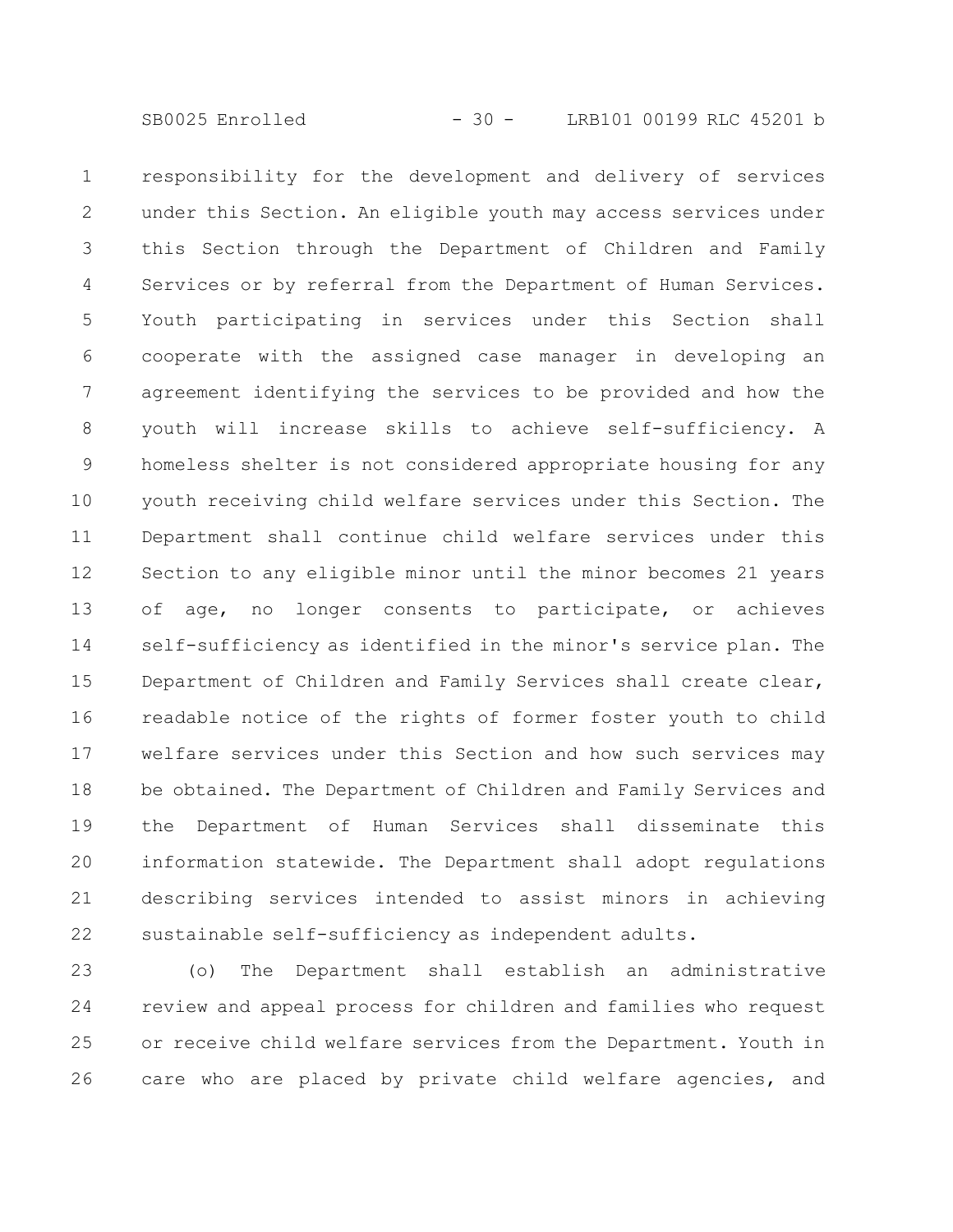foster families with whom those youth are placed, shall be afforded the same procedural and appeal rights as children and families in the case of placement by the Department, including the right to an initial review of a private agency decision by that agency. The Department shall ensure that any private child welfare agency, which accepts youth in care for placement, affords those rights to children and foster families. The Department shall accept for administrative review and an appeal hearing a complaint made by (i) a child or foster family concerning a decision following an initial review by a private child welfare agency or (ii) a prospective adoptive parent who alleges a violation of subsection (j-5) of this Section. An appeal of a decision concerning a change in the placement of a child shall be conducted in an expedited manner. A court determination that a current foster home placement is necessary and appropriate under Section 2-28 of the Juvenile Court Act of 1987 does not constitute a judicial determination on the merits of an administrative appeal, filed by a former foster parent, involving a change of placement decision. 1 2 3 4 5 6 7 8 9 10 11 12 13 14 15 16 17 18 19

20

(p) (Blank).

(q) The Department may receive and use, in their entirety, for the benefit of children any gift, donation or bequest of money or other property which is received on behalf of such children, or any financial benefits to which such children are or may become entitled while under the jurisdiction or care of the Department. 21 22 23 24 25 26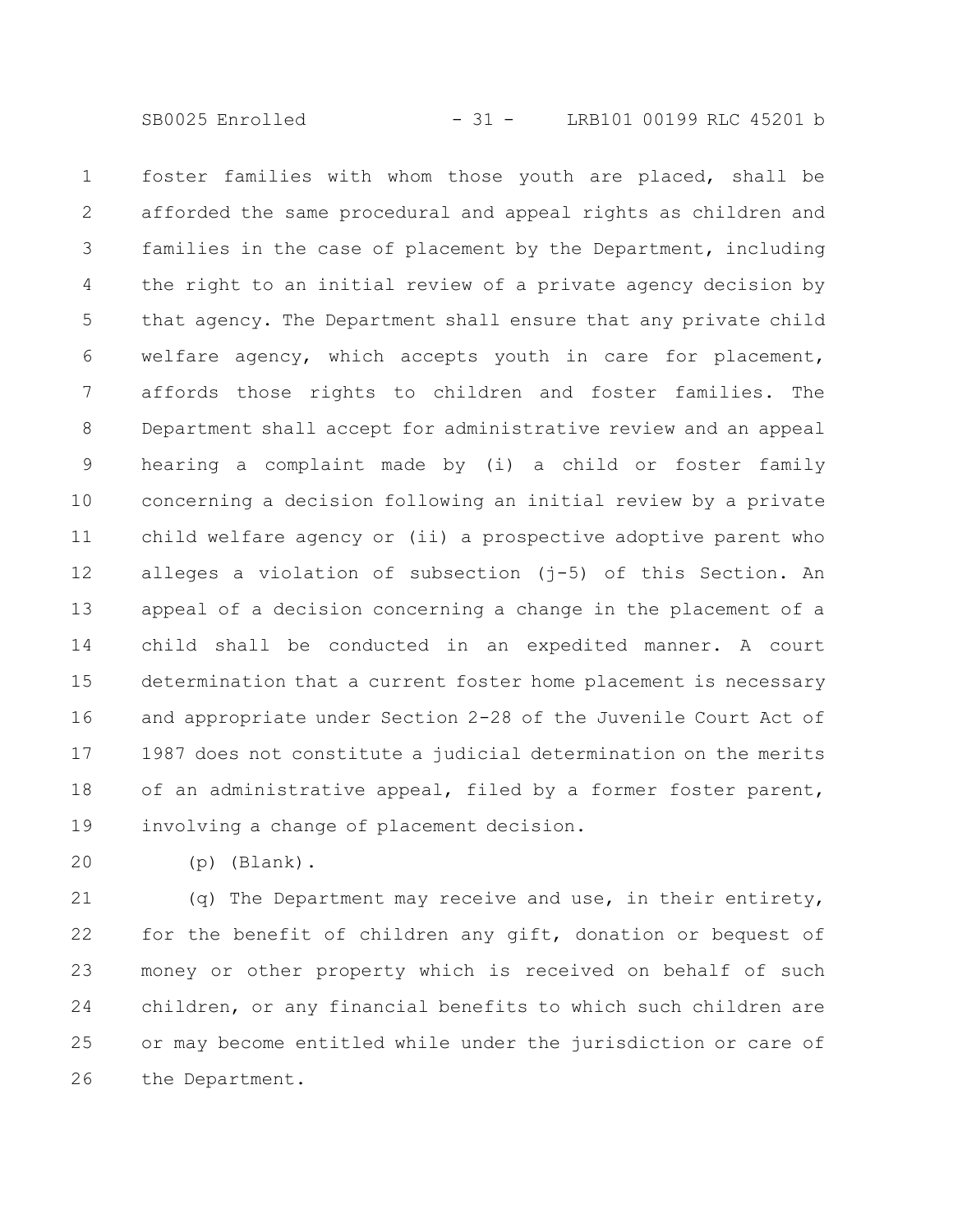SB0025 Enrolled - 32 - LRB101 00199 RLC 45201 b

The Department shall set up and administer no-cost, interest-bearing accounts in appropriate financial institutions for children for whom the Department is legally responsible and who have been determined eligible for Veterans' Benefits, Social Security benefits, assistance allotments from the armed forces, court ordered payments, parental voluntary payments, Supplemental Security Income, Railroad Retirement payments, Black Lung benefits, or other miscellaneous payments. Interest earned by each account shall be credited to the account, unless disbursed in accordance with this subsection. 1 2 3 4 5 6 7 8 9 10 11

In disbursing funds from children's accounts, the Department shall: 12 13

(1) Establish standards in accordance with State and federal laws for disbursing money from children's accounts. In all circumstances, the Department's "Guardianship Administrator" or his or her designee must approve disbursements from children's accounts. The Department shall be responsible for keeping complete records of all disbursements for each account for any purpose. 14 15 16 17 18 19 20 21

(2) Calculate on a monthly basis the amounts paid from State funds for the child's board and care, medical care not covered under Medicaid, and social services; and utilize funds from the child's account, as covered by regulation, to reimburse those costs. Monthly, 22 23 24 25 26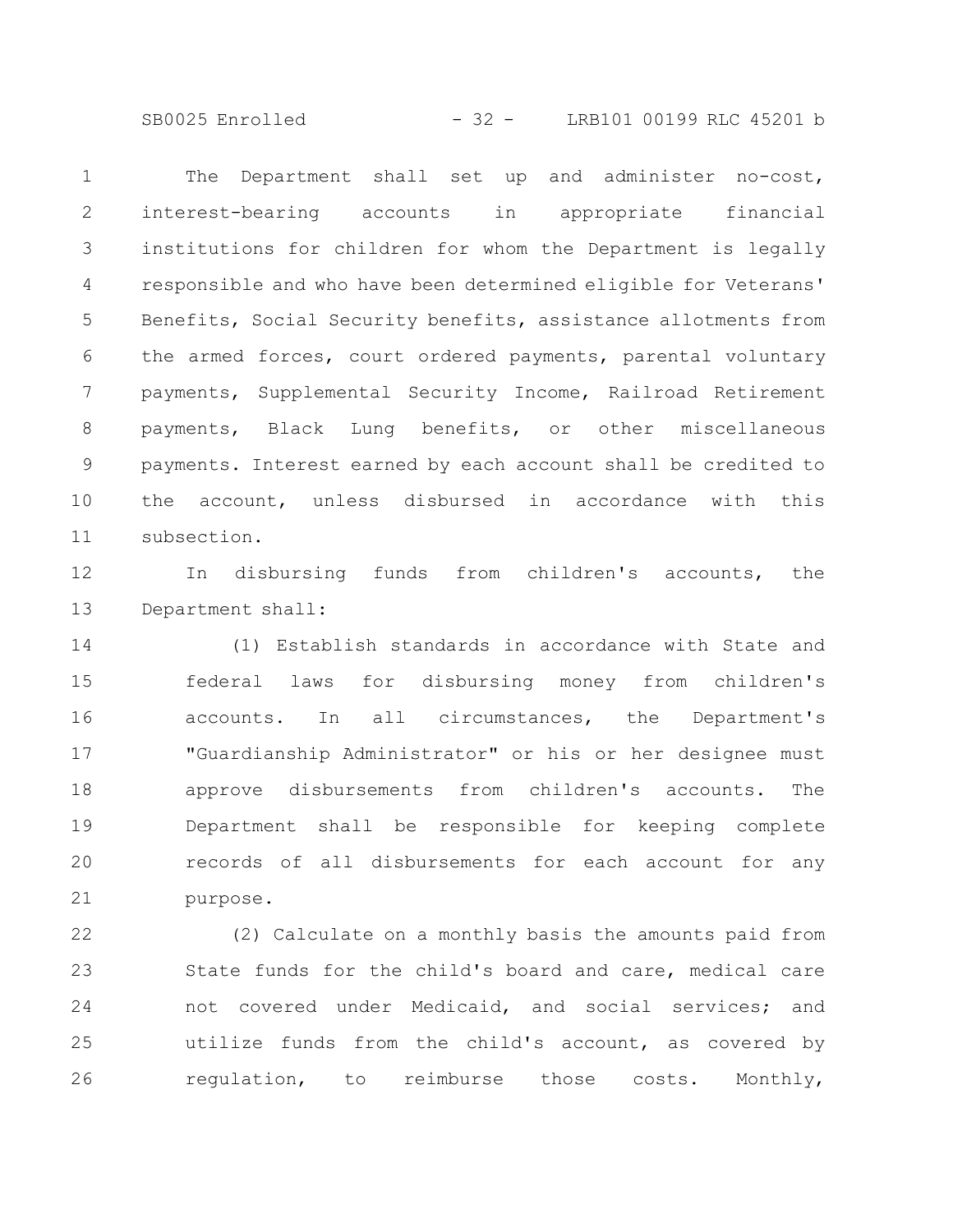SB0025 Enrolled - 33 - LRB101 00199 RLC 45201 b

disbursements from all children's accounts, up to 1/12 of \$13,000,000, shall be deposited by the Department into the General Revenue Fund and the balance over 1/12 of \$13,000,000 into the DCFS Children's Services Fund. 1 2 3 4

(3) Maintain any balance remaining after reimbursing for the child's costs of care, as specified in item (2). The balance shall accumulate in accordance with relevant State and federal laws and shall be disbursed to the child or his or her guardian, or to the issuing agency. 5 6 7 8 9

(r) The Department shall promulgate regulations encouraging all adoption agencies to voluntarily forward to the Department or its agent names and addresses of all persons who have applied for and have been approved for adoption of a hard-to-place child or child with a disability and the names of such children who have not been placed for adoption. A list of such names and addresses shall be maintained by the Department or its agent, and coded lists which maintain the confidentiality of the person seeking to adopt the child and of the child shall be made available, without charge, to every adoption agency in the State to assist the agencies in placing such children for adoption. The Department may delegate to an agent its duty to maintain and make available such lists. The Department shall ensure that such agent maintains the confidentiality of the person seeking to adopt the child and of the child. 10 11 12 13 14 15 16 17 18 19 20 21 22 23 24 25

26

(s) The Department of Children and Family Services may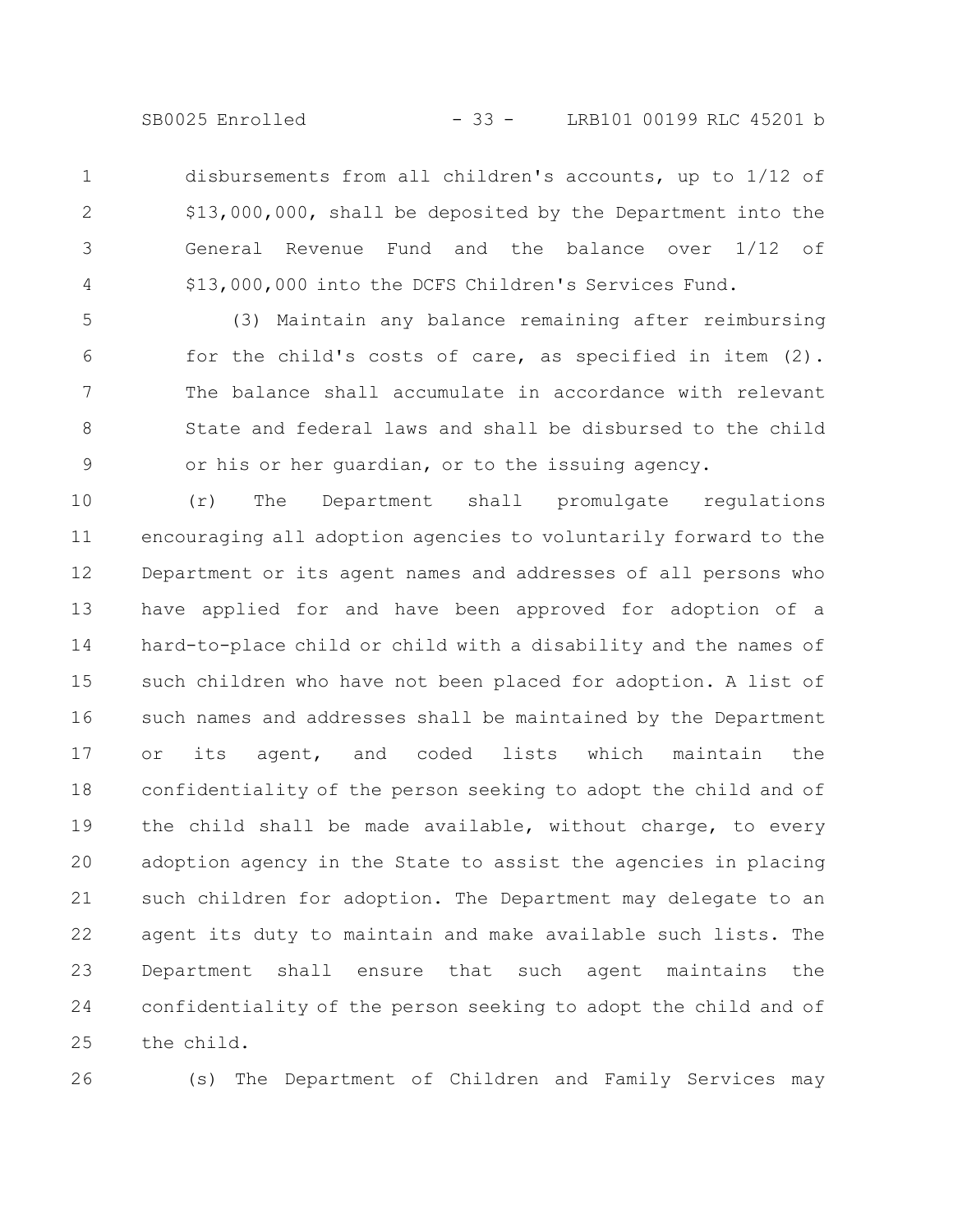SB0025 Enrolled - 34 - LRB101 00199 RLC 45201 b

establish and implement a program to reimburse Department and private child welfare agency foster parents licensed by the Department of Children and Family Services for damages sustained by the foster parents as a result of the malicious or negligent acts of foster children, as well as providing third party coverage for such foster parents with regard to actions of foster children to other individuals. Such coverage will be secondary to the foster parent liability insurance policy, if applicable. The program shall be funded through appropriations from the General Revenue Fund, specifically designated for such purposes. 1 2 3 4 5 6 7 8 9 10 11

(t) The Department shall perform home studies and investigations and shall exercise supervision over visitation as ordered by a court pursuant to the Illinois Marriage and Dissolution of Marriage Act or the Adoption Act only if: 12 13 14 15

16

17

(1) an order entered by an Illinois court specifically directs the Department to perform such services; and

(2) the court has ordered one or both of the parties to the proceeding to reimburse the Department for its reasonable costs for providing such services in accordance with Department rules, or has determined that neither party is financially able to pay. 18 19 20 21 22

The Department shall provide written notification to the court of the specific arrangements for supervised visitation and projected monthly costs within 60 days of the court order. The Department shall send to the court information related to 23 24 25 26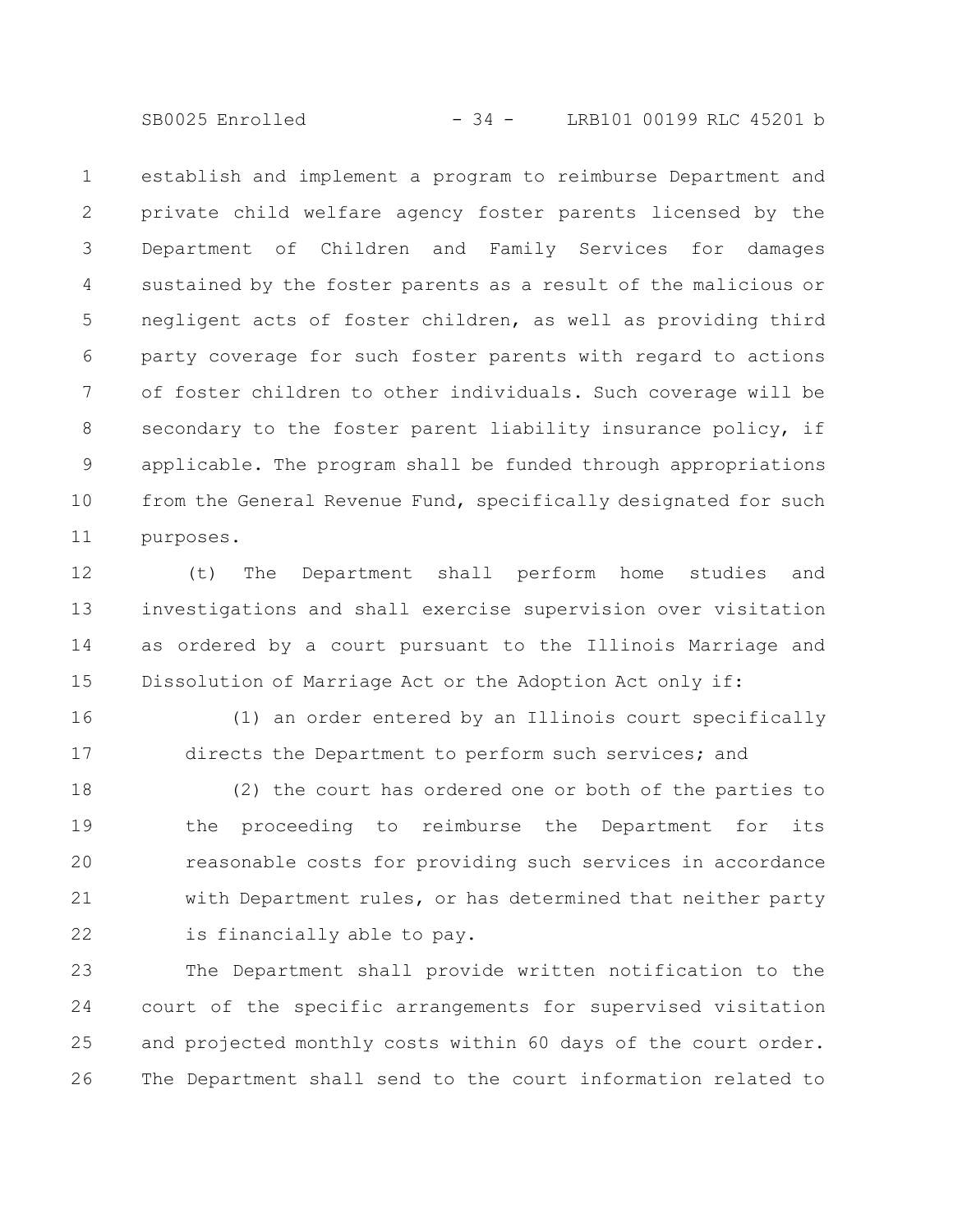the costs incurred except in cases where the court has determined the parties are financially unable to pay. The court may order additional periodic reports as appropriate. 1 2 3

(u) In addition to other information that must be provided, whenever the Department places a child with a prospective adoptive parent or parents or in a licensed foster home, group home, child care institution, or in a relative home, the Department shall provide to the prospective adoptive parent or parents or other caretaker: 4 5 6 7 8 9

(1) available detailed information concerning the child's educational and health history, copies of immunization records (including insurance and medical card information), a history of the child's previous placements, if any, and reasons for placement changes excluding any information that identifies or reveals the location of any previous caretaker; 10 11 12 13 14 15 16

(2) a copy of the child's portion of the client service plan, including any visitation arrangement, and all amendments or revisions to it as related to the child; and 17 18 19

(3) information containing details of the child's individualized educational plan when the child is receiving special education services. 20 21 22

The caretaker shall be informed of any known social or behavioral information (including, but not limited to, criminal background, fire setting, perpetuation of sexual abuse, destructive behavior, and substance abuse) necessary to 23 24 25 26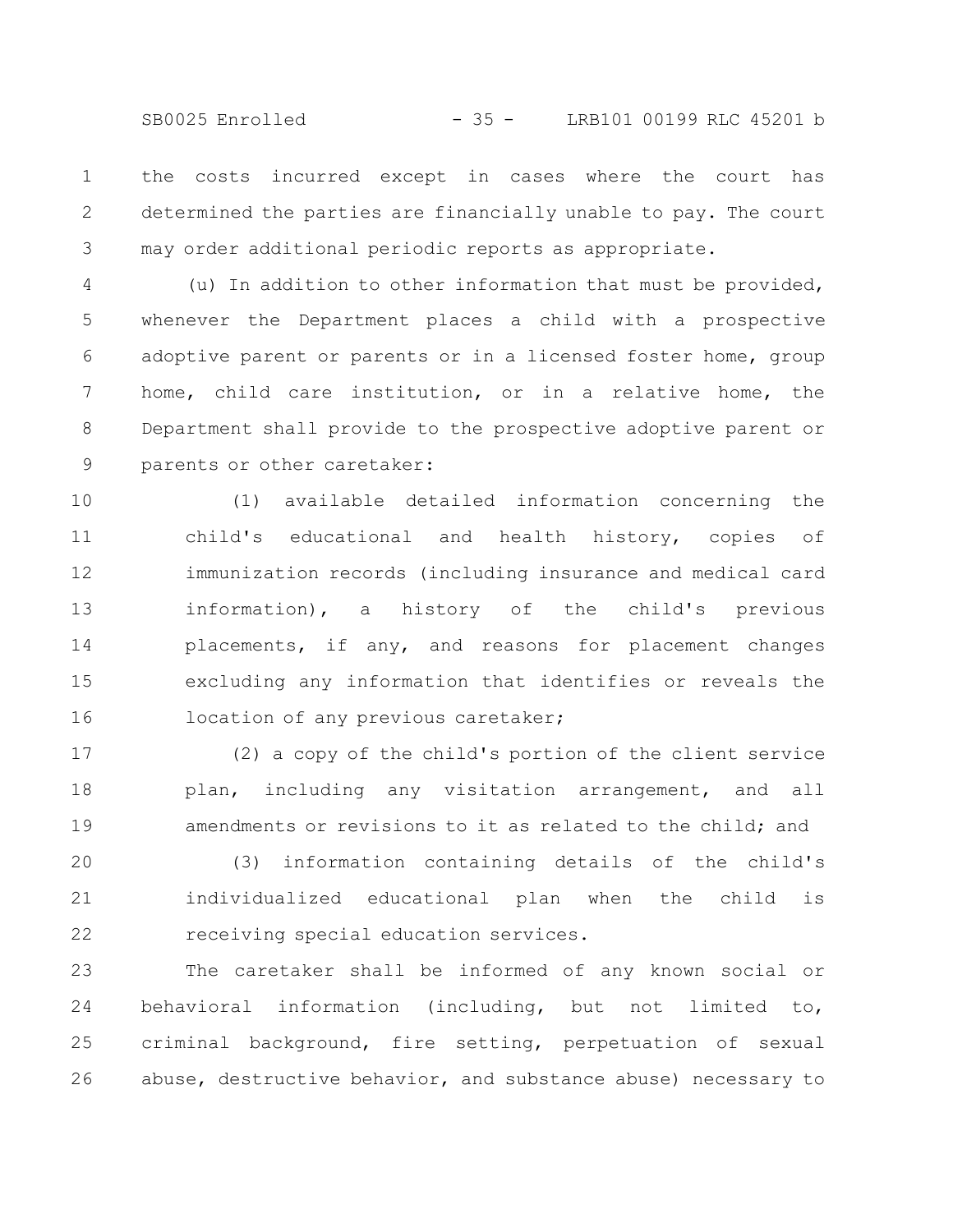SB0025 Enrolled - 36 - LRB101 00199 RLC 45201 b

care for and safeguard the children to be placed or currently in the home. The Department may prepare a written summary of the information required by this paragraph, which may be provided to the foster or prospective adoptive parent in advance of a placement. The foster or prospective adoptive parent may review the supporting documents in the child's file in the presence of casework staff. In the case of an emergency placement, casework staff shall at least provide known information verbally, if necessary, and must subsequently provide the information in writing as required by this subsection. 1 2 3 4 5 6 7 8 9 10 11

The information described in this subsection shall be provided in writing. In the case of emergency placements when time does not allow prior review, preparation, and collection of written information, the Department shall provide such information as it becomes available. Within 10 business days after placement, the Department shall obtain from the prospective adoptive parent or parents or other caretaker a signed verification of receipt of the information provided. Within 10 business days after placement, the Department shall provide to the child's guardian ad litem a copy of the information provided to the prospective adoptive parent or parents or other caretaker. The information provided to the prospective adoptive parent or parents or other caretaker shall be reviewed and approved regarding accuracy at the supervisory level. 12 13 14 15 16 17 18 19 20 21 22 23 24 25 26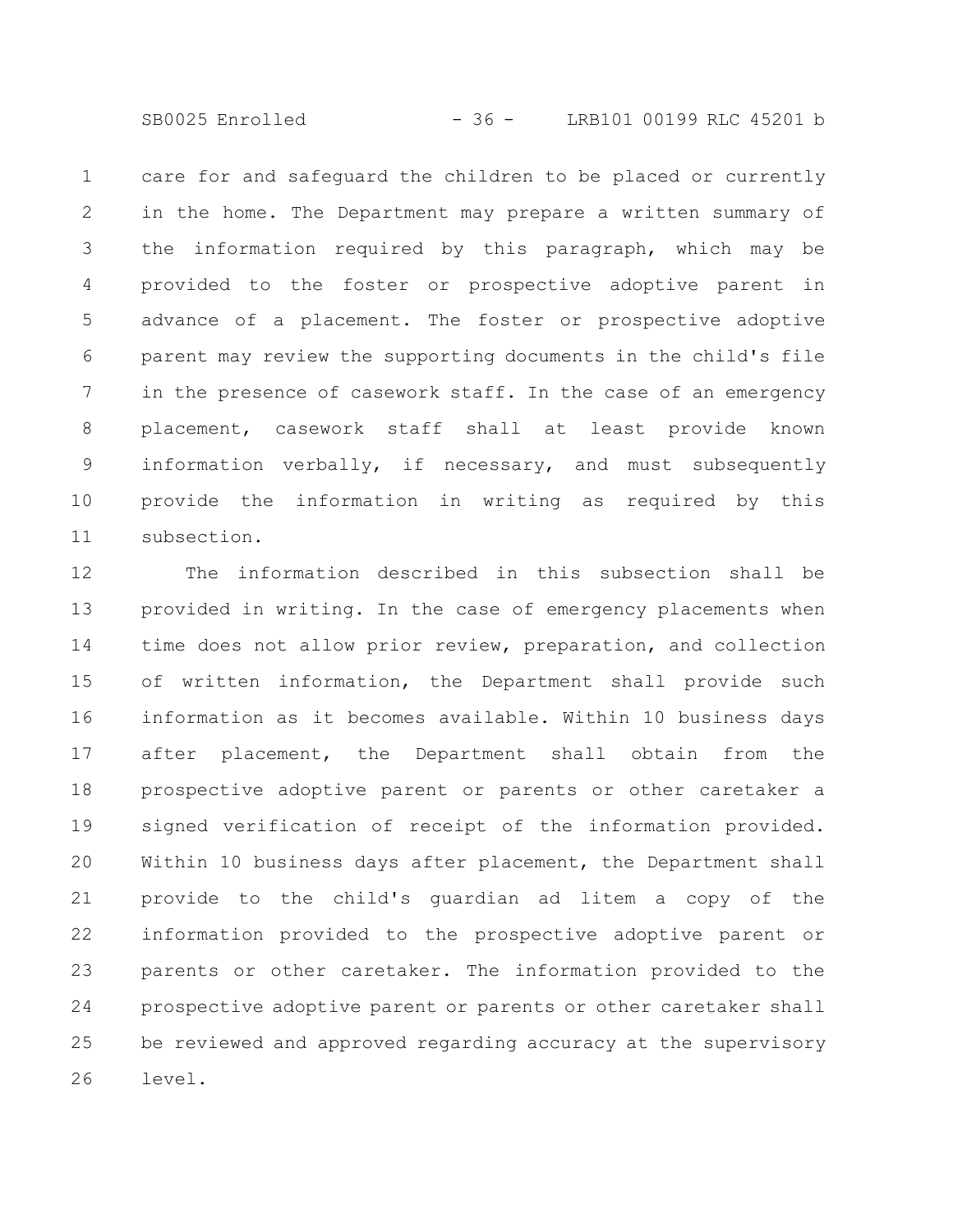SB0025 Enrolled - 37 - LRB101 00199 RLC 45201 b

(u-5) Effective July 1, 1995, only foster care placements licensed as foster family homes pursuant to the Child Care Act of 1969 shall be eligible to receive foster care payments from the Department. Relative caregivers who, as of July 1, 1995, were approved pursuant to approved relative placement rules previously promulgated by the Department at 89 Ill. Adm. Code 335 and had submitted an application for licensure as a foster family home may continue to receive foster care payments only until the Department determines that they may be licensed as a foster family home or that their application for licensure is denied or until September 30, 1995, whichever occurs first. 1 2 3 4 5 6 7 8 9 10 11

(v) The Department shall access criminal history record information as defined in the Illinois Uniform Conviction Information Act and information maintained in the adjudicatory and dispositional record system as defined in Section 2605-355 of the Department of State Police Law (20 ILCS 2605/2605-355) if the Department determines the information is necessary to perform its duties under the Abused and Neglected Child Reporting Act, the Child Care Act of 1969, and the Children and Family Services Act. The Department shall provide for interactive computerized communication and processing equipment that permits direct on-line communication with the Department of State Police's central criminal history data repository. The Department shall comply with all certification requirements and provide certified operators who have been trained by personnel from the Department of State Police. In 12 13 14 15 16 17 18 19 20 21 22 23 24 25 26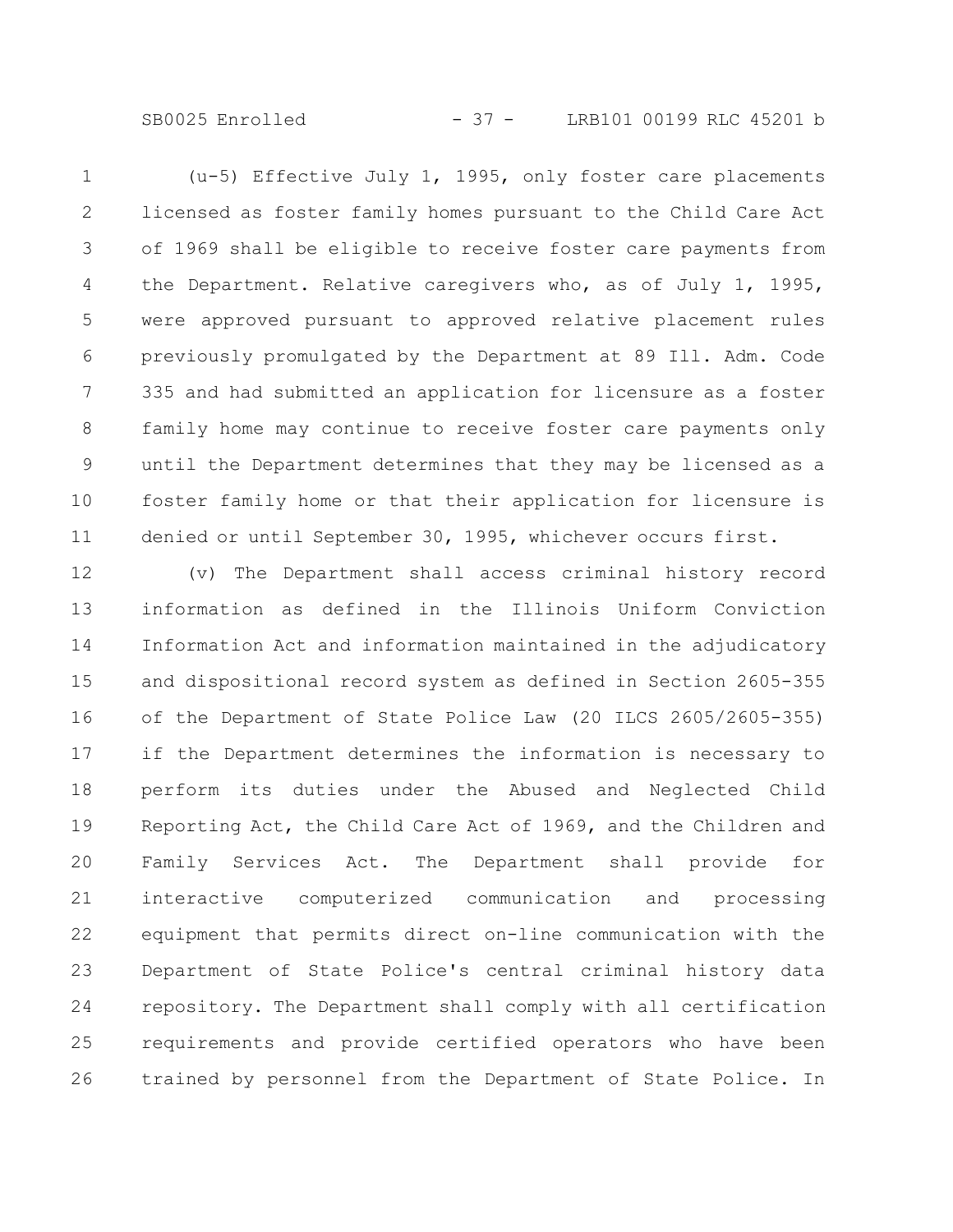SB0025 Enrolled - 38 - LRB101 00199 RLC 45201 b

addition, one Office of the Inspector General investigator shall have training in the use of the criminal history information access system and have access to the terminal. The Department of Children and Family Services and its employees shall abide by rules and regulations established by the Department of State Police relating to the access and dissemination of this information. 1 2 3 4 5 6 7

(v-1) Prior to final approval for placement of a child, the Department shall conduct a criminal records background check of the prospective foster or adoptive parent, including fingerprint-based checks of national crime information databases. Final approval for placement shall not be granted if the record check reveals a felony conviction for child abuse or neglect, for spousal abuse, for a crime against children, or for a crime involving violence, including rape, sexual assault, or homicide, but not including other physical assault or battery, or if there is a felony conviction for physical assault, battery, or a drug-related offense committed within the past 5 years. 8 9 10 11 12 13 14 15 16 17 18 19

(v-2) Prior to final approval for placement of a child, the Department shall check its child abuse and neglect registry for information concerning prospective foster and adoptive parents, and any adult living in the home. If any prospective foster or adoptive parent or other adult living in the home has resided in another state in the preceding 5 years, the Department shall request a check of that other state's child 20 21 22 23 24 25 26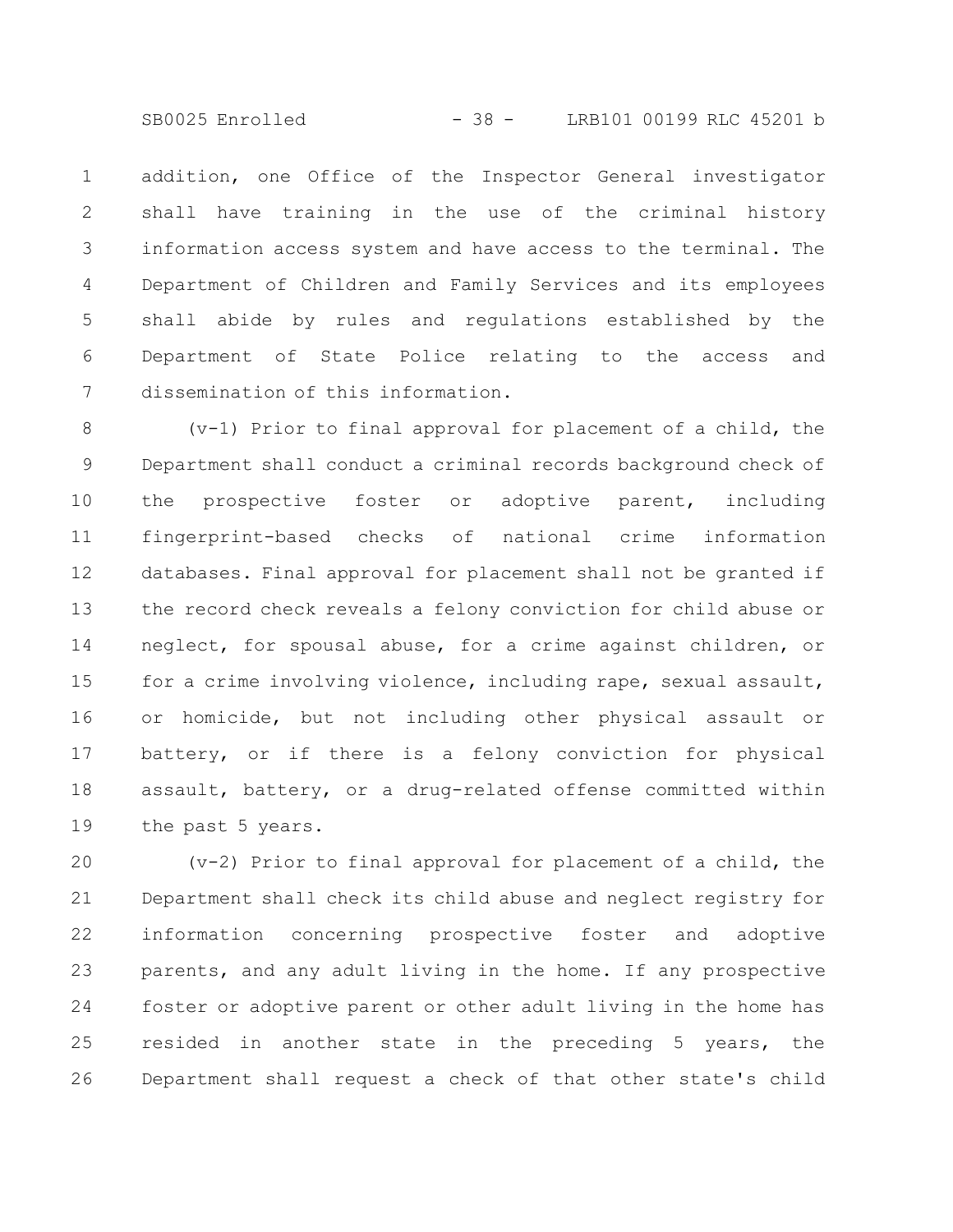SB0025 Enrolled - 39 - LRB101 00199 RLC 45201 b

abuse and neglect registry. 1

(w) Within 120 days of August 20, 1995 (the effective date of Public Act 89-392), the Department shall prepare and submit to the Governor and the General Assembly, a written plan for the development of in-state licensed secure child care facilities that care for children who are in need of secure living arrangements for their health, safety, and well-being. For purposes of this subsection, secure care facility shall mean a facility that is designed and operated to ensure that all entrances and exits from the facility, a building or a distinct part of the building, are under the exclusive control of the staff of the facility, whether or not the child has the freedom of movement within the perimeter of the facility, building, or distinct part of the building. The plan shall include descriptions of the types of facilities that are needed in Illinois; the cost of developing these secure care facilities; the estimated number of placements; the potential cost savings resulting from the movement of children currently out-of-state who are projected to be returned to Illinois; the necessary geographic distribution of these facilities in Illinois; and a proposed timetable for development of such facilities. 2 3 4 5 6 7 8 9 10 11 12 13 14 15 16 17 18 19 20 21 22

(x) The Department shall conduct annual credit history checks to determine the financial history of children placed under its guardianship pursuant to the Juvenile Court Act of 1987. The Department shall conduct such credit checks starting 23 24 25 26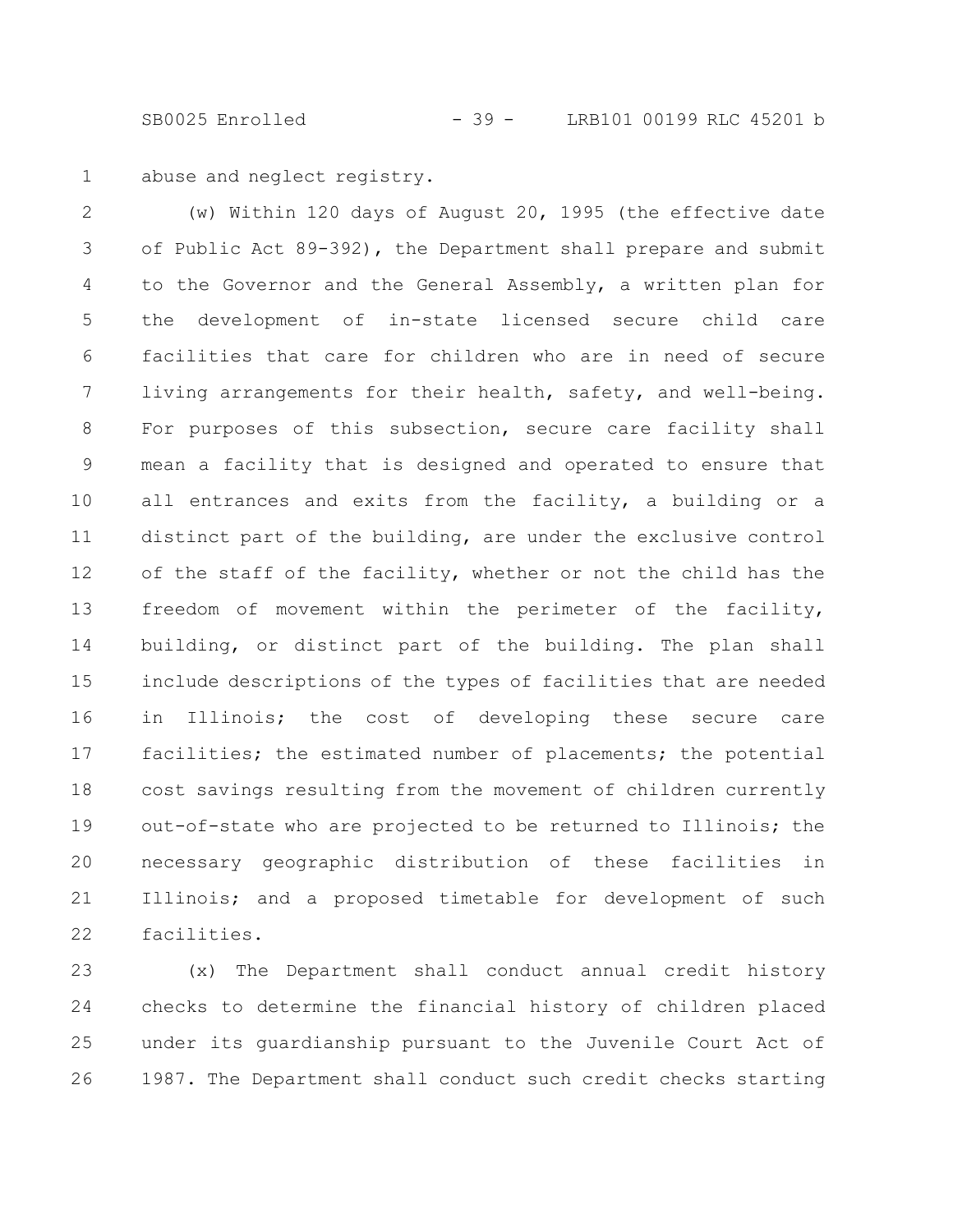SB0025 Enrolled - 40 - LRB101 00199 RLC 45201 b

when a youth in care turns 12 years old and each year thereafter for the duration of the guardianship as terminated pursuant to the Juvenile Court Act of 1987. The Department shall determine if financial exploitation of the child's personal information has occurred. If financial exploitation appears to have taken place or is presently ongoing, the Department shall notify the proper law enforcement agency, the proper State's Attorney, or the Attorney General. 1 2 3 4 5 6 7 8

(y) Beginning on July 22, 2010 (the effective date of Public Act 96-1189), a child with a disability who receives residential and educational services from the Department shall be eligible to receive transition services in accordance with Article 14 of the School Code from the age of 14.5 through age 21, inclusive, notwithstanding the child's residential services arrangement. For purposes of this subsection, "child with a disability" means a child with a disability as defined by the federal Individuals with Disabilities Education Improvement Act of 2004. 9 10 11 12 13 14 15 16 17 18

(z) The Department shall access criminal history record information as defined as "background information" in this subsection and criminal history record information as defined in the Illinois Uniform Conviction Information Act for each Department employee or Department applicant. Each Department employee or Department applicant shall submit his or her fingerprints to the Department of State Police in the form and manner prescribed by the Department of State Police. These 19 20 21 22 23 24 25 26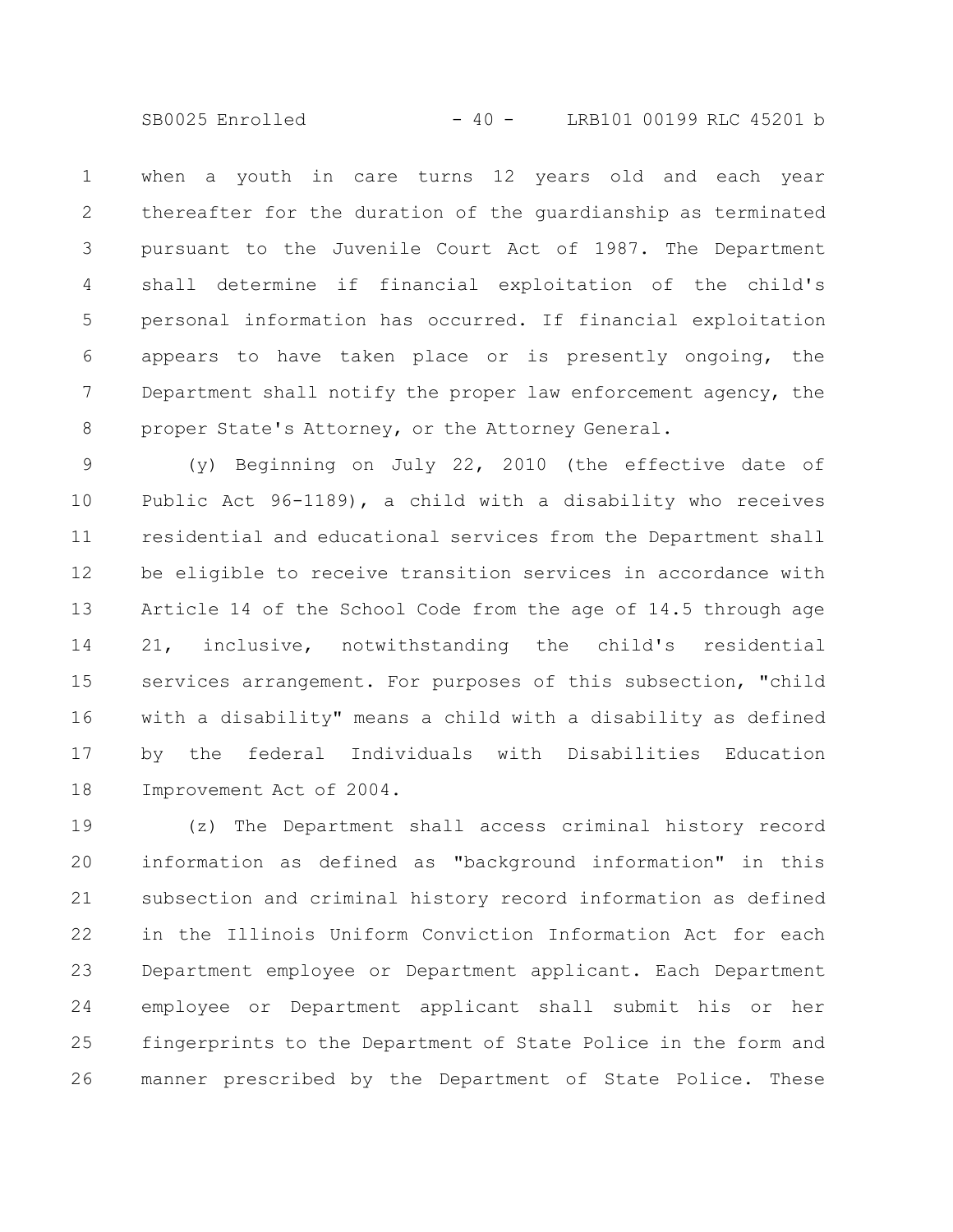SB0025 Enrolled - 41 - LRB101 00199 RLC 45201 b

fingerprints shall be checked against the fingerprint records now and hereafter filed in the Department of State Police and the Federal Bureau of Investigation criminal history records databases. The Department of State Police shall charge a fee for conducting the criminal history record check, which shall be deposited into the State Police Services Fund and shall not exceed the actual cost of the record check. The Department of State Police shall furnish, pursuant to positive identification, all Illinois conviction information to the Department of Children and Family Services. 1 2 3 4 5 6 7 8 9 10

For purposes of this subsection: 11

26

"Background information" means all of the following: 12

(i) Upon the request of the Department of Children and Family Services, conviction information obtained from the Department of State Police as a result of a fingerprint-based criminal history records check of the Illinois criminal history records database and the Federal Bureau of Investigation criminal history records database concerning a Department employee or Department applicant. 13 14 15 16 17 18 19

(ii) Information obtained by the Department of Children and Family Services after performing a check of the Department of State Police's Sex Offender Database, as authorized by Section 120 of the Sex Offender Community Notification Law, concerning a Department employee or Department applicant. 20 21 22 23 24 25

(iii) Information obtained by the Department of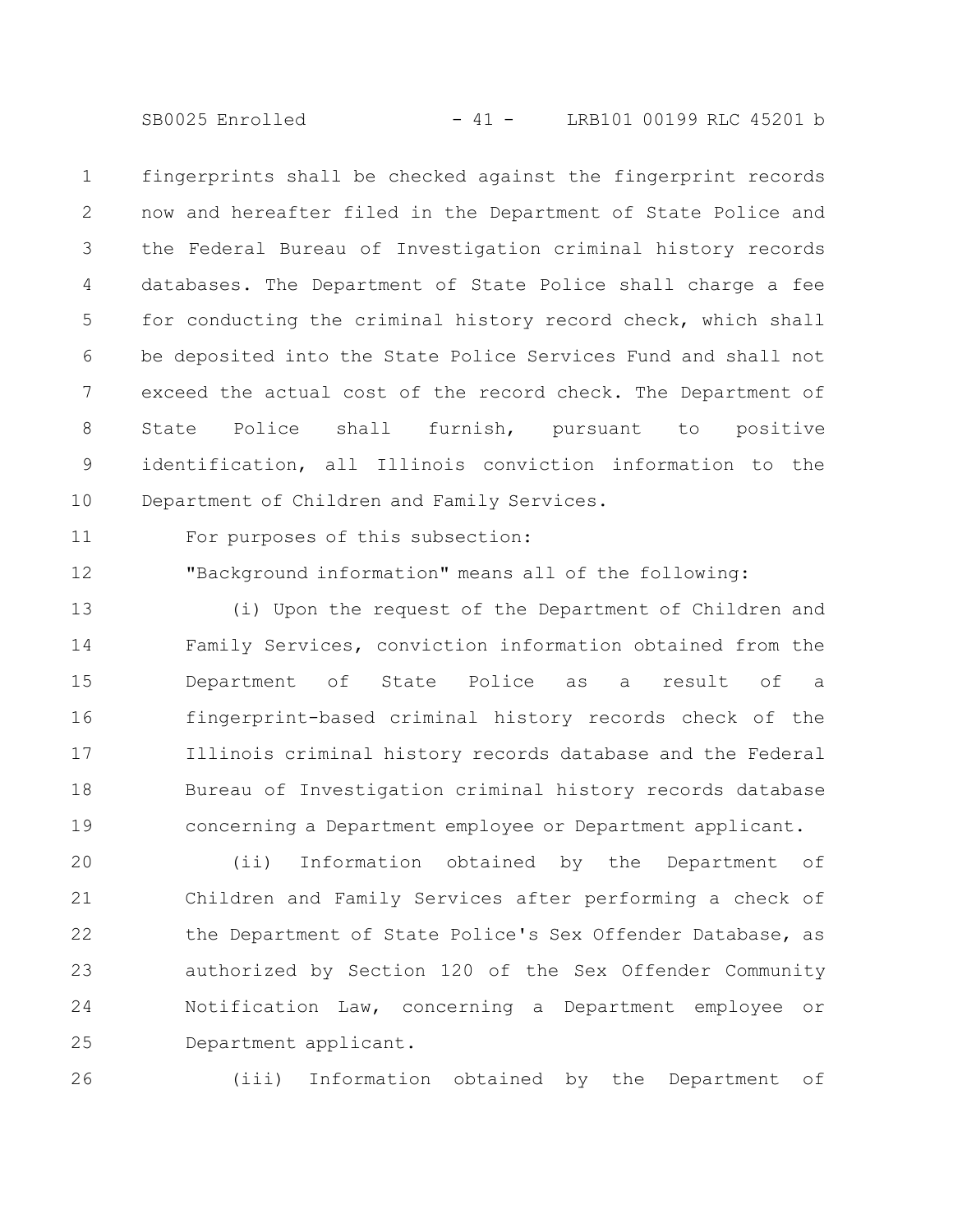SB0025 Enrolled - 42 - LRB101 00199 RLC 45201 b

Children and Family Services after performing a check of the Child Abuse and Neglect Tracking System (CANTS) operated and maintained by the Department. 1 2 3

"Department employee" means a full-time or temporary employee coded or certified within the State of Illinois Personnel System. 4 5 6

"Department applicant" means an individual who has conditional Department full-time or part-time work, a contractor, an individual used to replace or supplement staff, an academic intern, a volunteer in Department offices or on Department contracts, a work-study student, an individual or entity licensed by the Department, or an unlicensed service provider who works as a condition of a contract or an agreement and whose work may bring the unlicensed service provider into contact with Department clients or client records. 7 8 9 10 11 12 13 14 15

(Source: P.A. 99-143, eff. 7-27-15; 99-933, eff. 1-27-17; 100-159, eff. 8-18-17; 100-522, eff. 9-22-17; 100-759, eff. 1-1-19; 100-863, eff. 8-14-18; 100-978, eff. 8-19-18; revised  $10 - 3 - 18.$ 16 17 18 19

Section 910-15. The Freedom of Information Act is amended by changing Section 7.5 as follows: 20 21

(5 ILCS 140/7.5) 22

Sec. 7.5. Statutory exemptions. To the extent provided for by the statutes referenced below, the following shall be exempt 23 24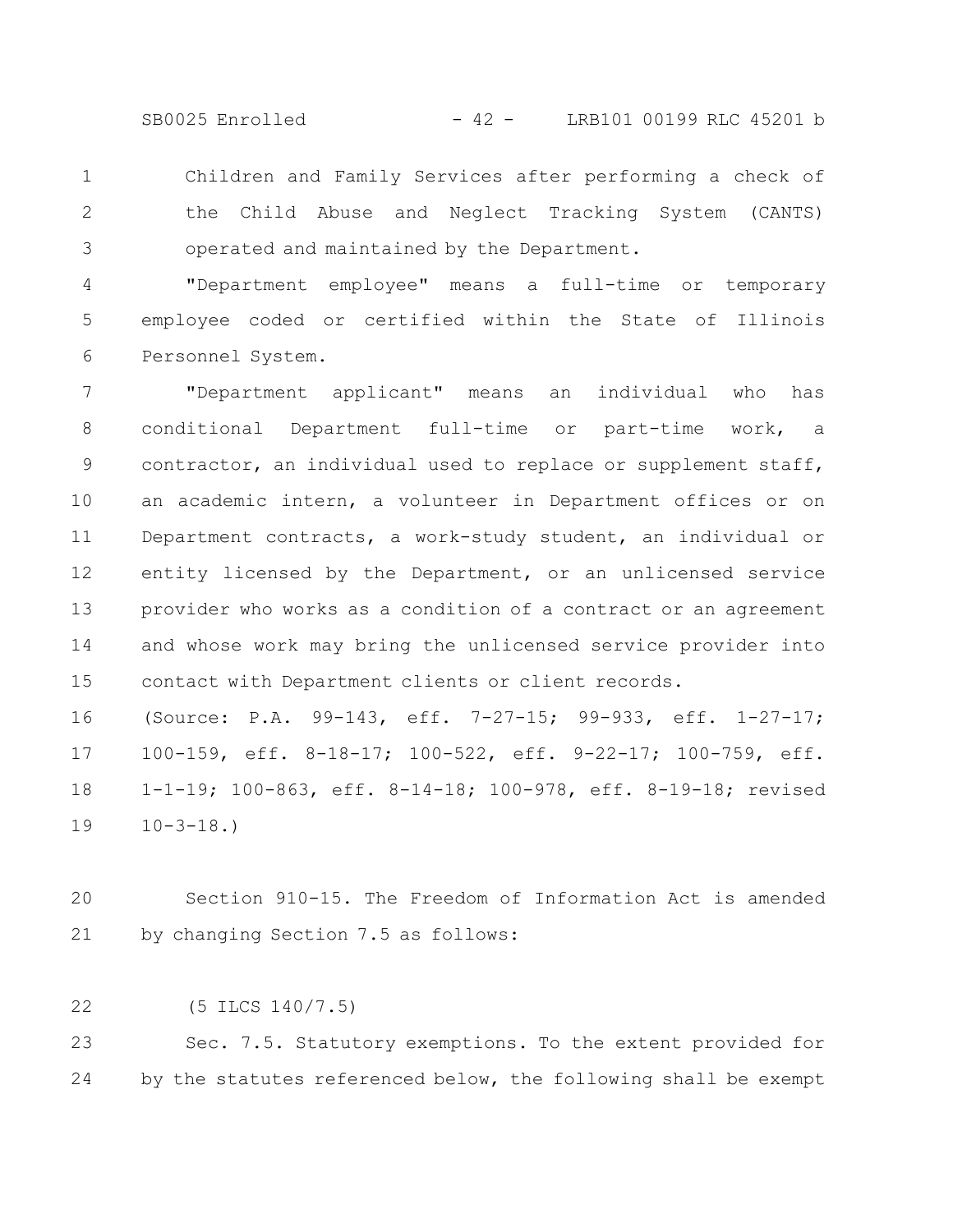SB0025 Enrolled - 43 - LRB101 00199 RLC 45201 b

from inspection and copying: 1

(a) All information determined to be confidential under Section 4002 of the Technology Advancement and Development Act. 2 3 4

(b) Library circulation and order records identifying library users with specific materials under the Library Records Confidentiality Act. 5 6 7

(c) Applications, related documents, and medical records received by the Experimental Organ Transplantation Procedures Board and any and all documents or other records prepared by the Experimental Organ Transplantation Procedures Board or its staff relating to applications it has received. 8 9 10 11 12 13

(d) Information and records held by the Department of Public Health and its authorized representatives relating to known or suspected cases of sexually transmissible disease or any information the disclosure of which is restricted under the Illinois Sexually Transmissible Disease Control Act. 14 15 16 17 18 19

(e) Information the disclosure of which is exempted under Section 30 of the Radon Industry Licensing Act. 20 21

(f) Firm performance evaluations under Section 55 of the Architectural, Engineering, and Land Surveying Qualifications Based Selection Act. 22 23 24

(g) Information the disclosure of which is restricted and exempted under Section 50 of the Illinois Prepaid 25 26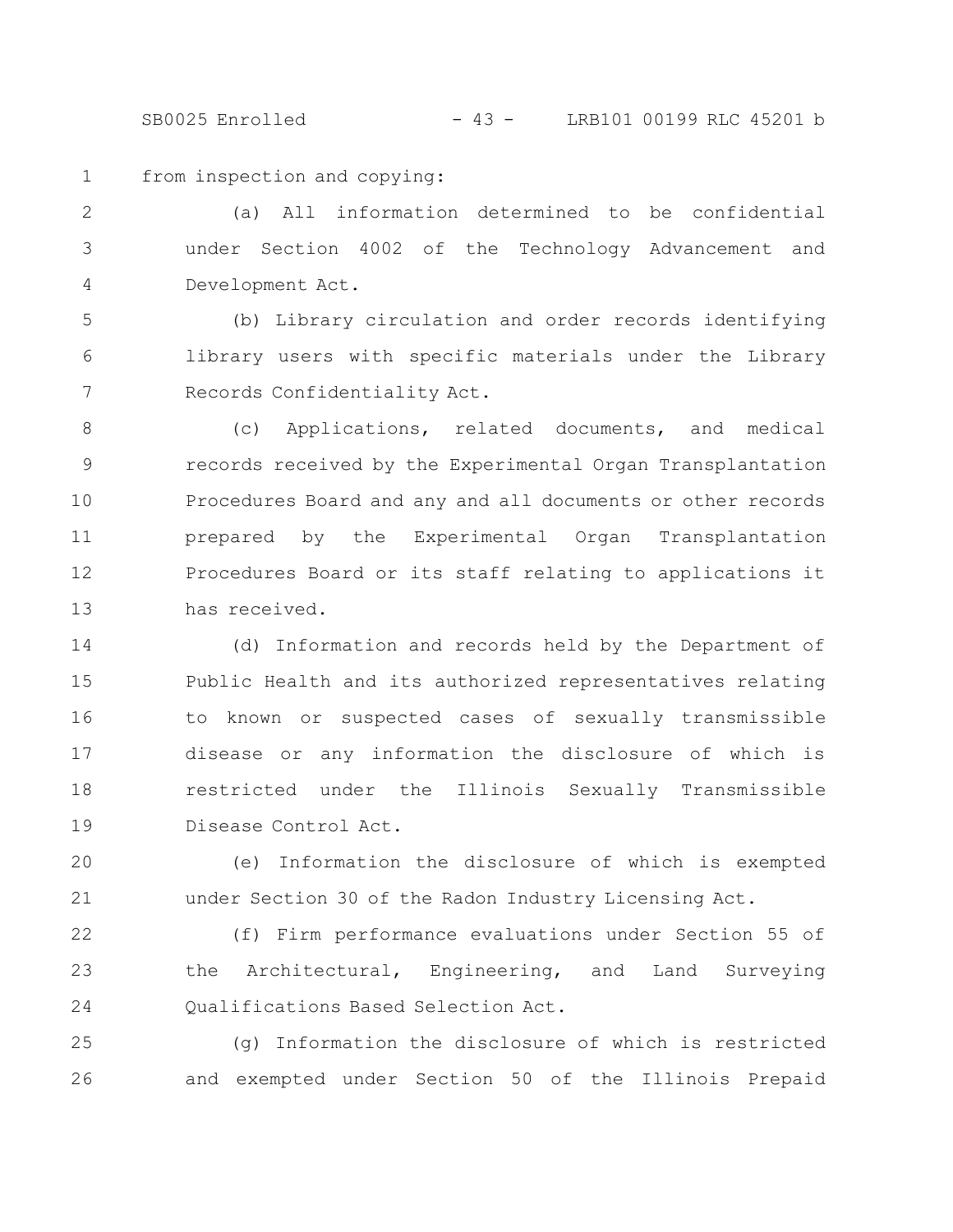SB0025 Enrolled - 44 - LRB101 00199 RLC 45201 b

Tuition Act. 1

(h) Information the disclosure of which is exempted under the State Officials and Employees Ethics Act, and records of any lawfully created State or local inspector general's office that would be exempt if created or obtained by an Executive Inspector General's office under that Act. 2 3 4 5 6 7

(i) Information contained in a local emergency energy plan submitted to a municipality in accordance with a local emergency energy plan ordinance that is adopted under Section 11-21.5-5 of the Illinois Municipal Code. 8 9 10 11

(j) Information and data concerning the distribution of surcharge moneys collected and remitted by carriers under the Emergency Telephone System Act. 12 13 14

(k) Law enforcement officer identification information or driver identification information compiled by a law enforcement agency or the Department of Transportation under Section 11-212 of the Illinois Vehicle Code. 15 16 17 18

(l) Records and information provided to a residential health care facility resident sexual assault and death review team or the Executive Council under the Abuse Prevention Review Team Act. 19 20 21 22

(m) Information provided to the predatory lending database created pursuant to Article 3 of the Residential Real Property Disclosure Act, except to the extent authorized under that Article. 23 24 25 26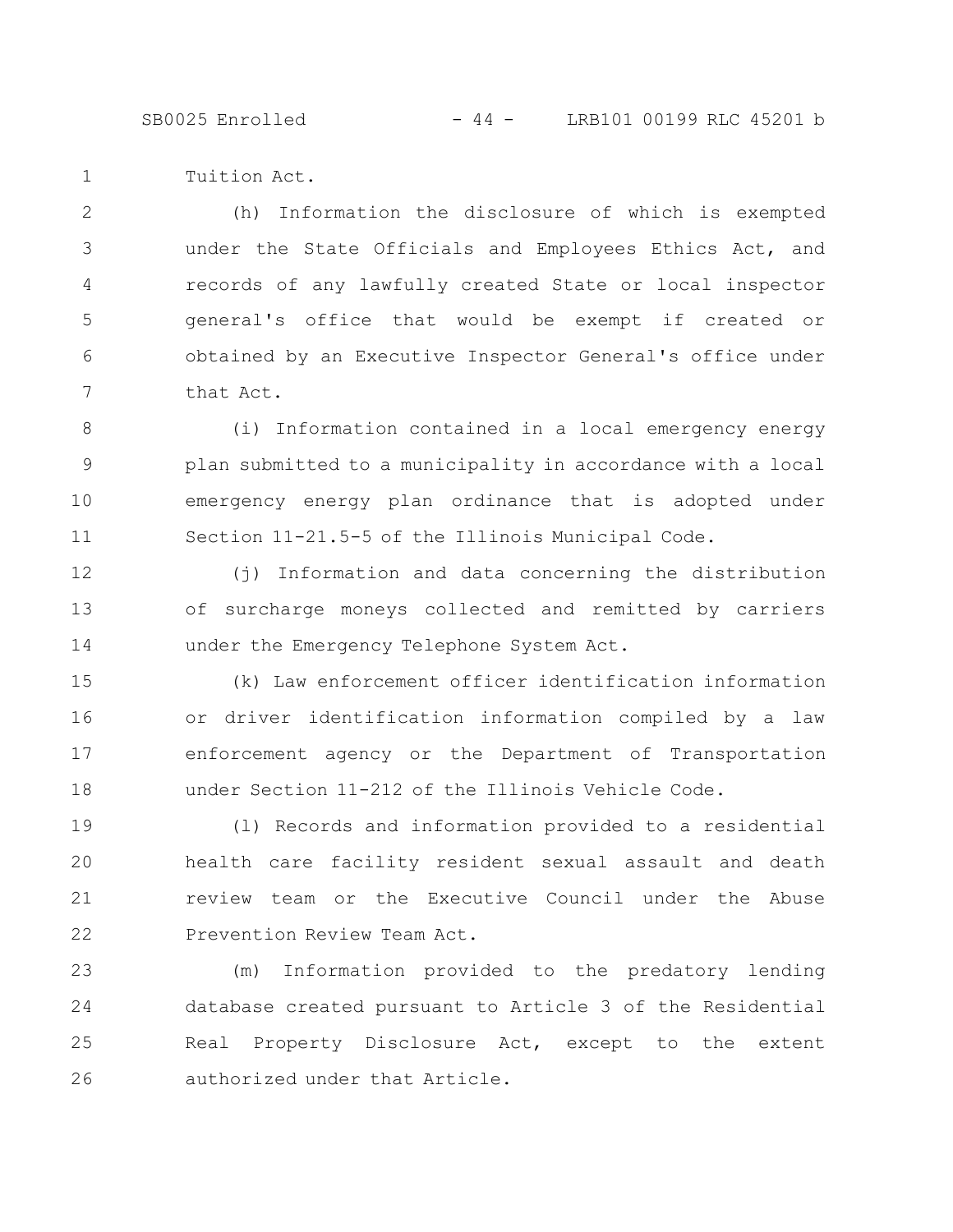SB0025 Enrolled - 45 - LRB101 00199 RLC 45201 b

(n) Defense budgets and petitions for certification of compensation and expenses for court appointed trial counsel as provided under Sections 10 and 15 of the Capital Crimes Litigation Act. This subsection (n) shall apply until the conclusion of the trial of the case, even if the prosecution chooses not to pursue the death penalty prior to trial or sentencing. 1 2 3 4 5 6 7

(o) Information that is prohibited from being disclosed under Section 4 of the Illinois Health and Hazardous Substances Registry Act. 8 9 10

(p) Security portions of system safety program plans, investigation reports, surveys, schedules, lists, data, or information compiled, collected, or prepared by or for the Regional Transportation Authority under Section 2.11 of the Regional Transportation Authority Act or the St. Clair County Transit District under the Bi-State Transit Safety Act. 11 12 13 14 15 16 17

(q) Information prohibited from being disclosed by the Personnel Record Records Review Act. 18 19

(r) Information prohibited from being disclosed by the Illinois School Student Records Act. 20 21

(s) Information the disclosure of which is restricted under Section 5-108 of the Public Utilities Act. 22 23

(t) All identified or deidentified health information in the form of health data or medical records contained in, stored in, submitted to, transferred by, or released from 24 25 26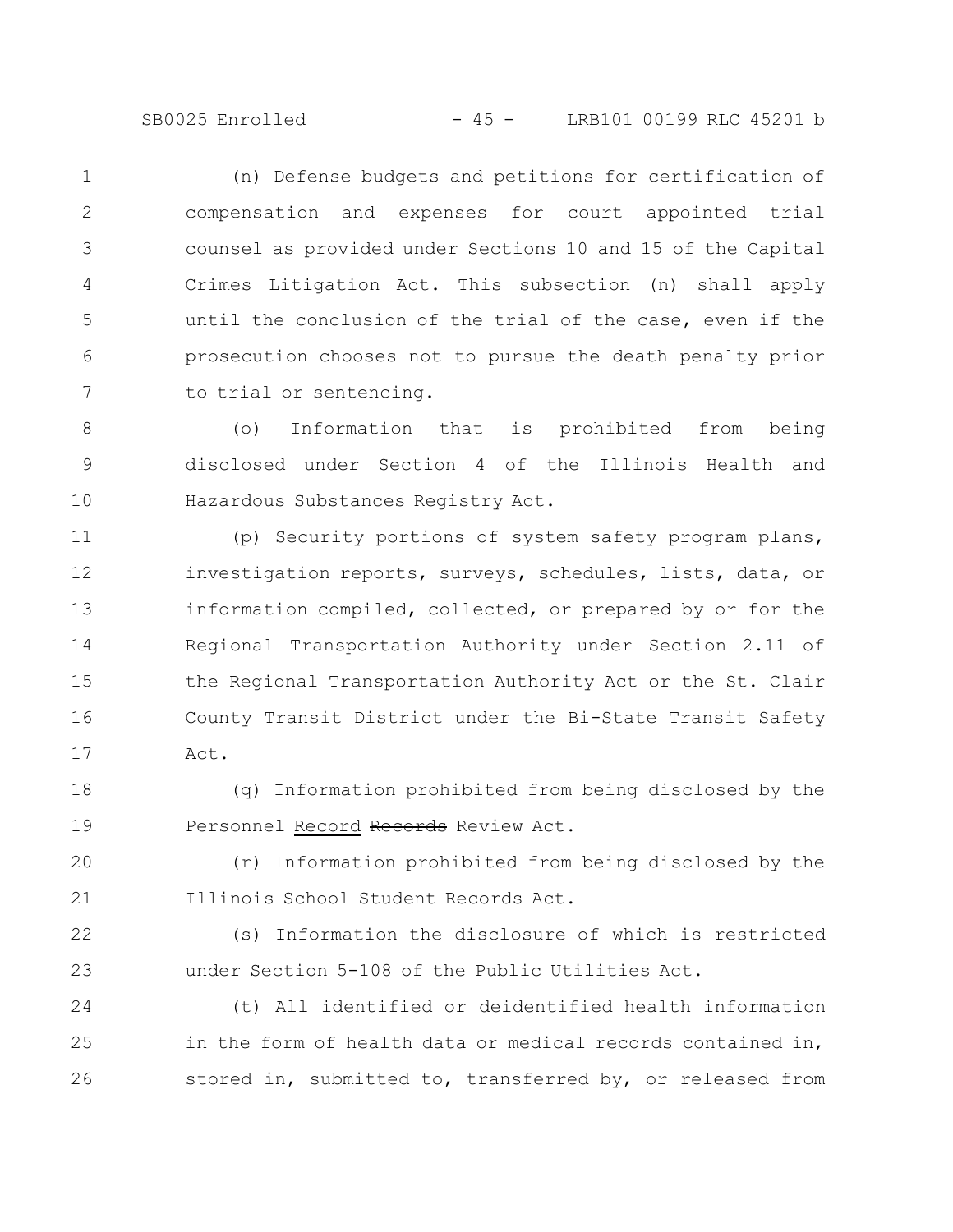SB0025 Enrolled - 46 - LRB101 00199 RLC 45201 b

the Illinois Health Information Exchange, and identified or deidentified health information in the form of health data and medical records of the Illinois Health Information Exchange in the possession of the Illinois Health Information Exchange Authority due to its administration of the Illinois Health Information Exchange. The terms "identified" and "deidentified" shall be given the same meaning as in the Health Insurance Portability and Accountability Act of 1996, Public Law 104-191, or any subsequent amendments thereto, and any regulations promulgated thereunder. 1 2 3 4 5 6 7 8 9 10 11

(u) Records and information provided to an independent team of experts under the Developmental Disability and Mental Health Safety Act (also known as Brian's Law). 12 13 14

(v) Names and information of people who have applied for or received Firearm Owner's Identification Cards under the Firearm Owners Identification Card Act or applied for or received a concealed carry license under the Firearm Concealed Carry Act, unless otherwise authorized by the Firearm Concealed Carry Act; and databases under the Firearm Concealed Carry Act, records of the Concealed Carry Licensing Review Board under the Firearm Concealed Carry Act, and law enforcement agency objections under the Firearm Concealed Carry Act. 15 16 17 18 19 20 21 22 23 24

(w) Personally identifiable information which is exempted from disclosure under subsection (g) of Section 25 26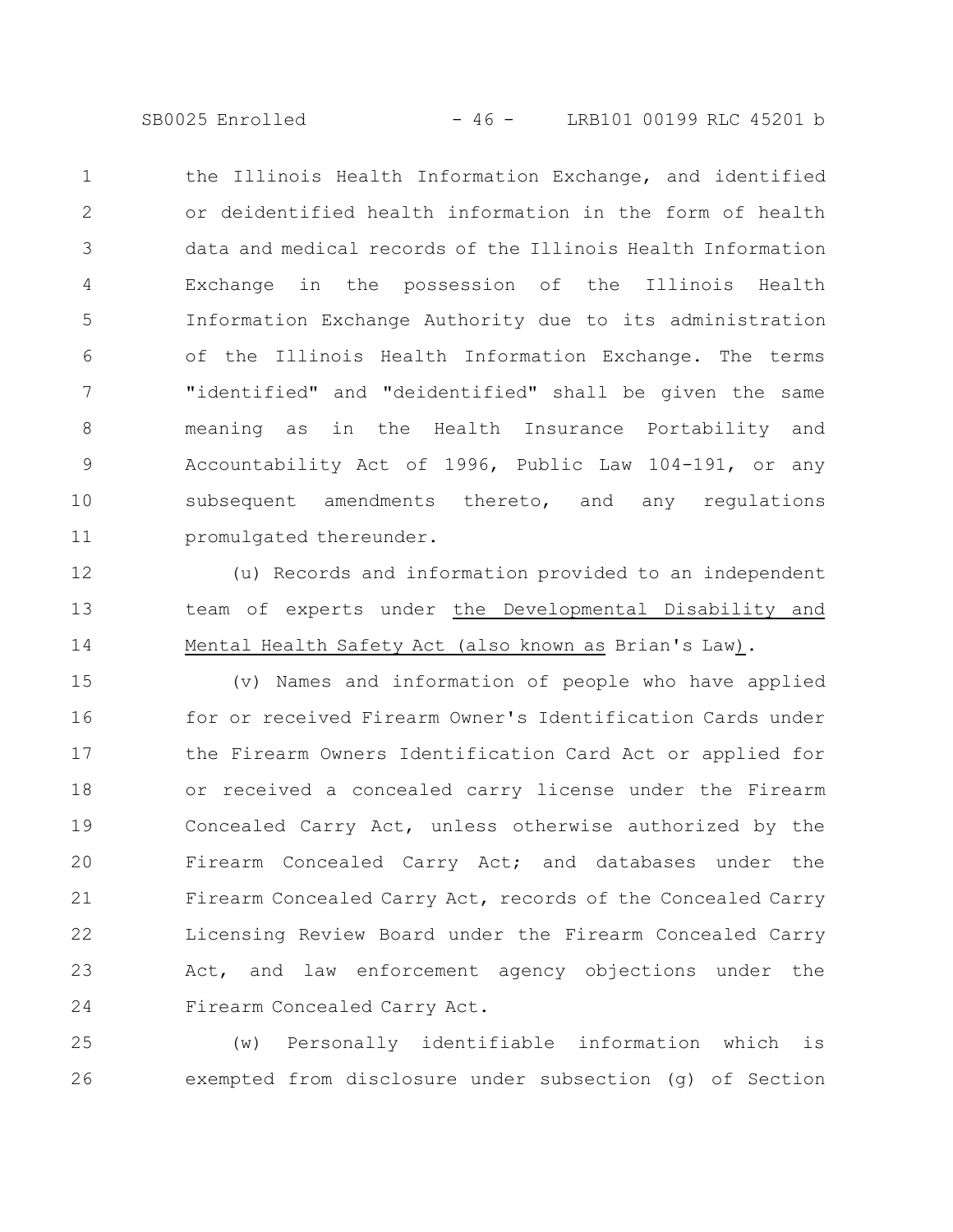SB0025 Enrolled - 47 - LRB101 00199 RLC 45201 b

1

19.1 of the Toll Highway Act.

(x) Information which is exempted from disclosure under Section 5-1014.3 of the Counties Code or Section 8-11-21 of the Illinois Municipal Code. 2 3 4

(y) Confidential information under the Adult Protective Services Act and its predecessor enabling statute, the Elder Abuse and Neglect Act, including information about the identity and administrative finding against any caregiver of a verified and substantiated decision of abuse, neglect, or financial exploitation of an eligible adult maintained in the Registry established under Section 7.5 of the Adult Protective Services Act. 5 6 7 8 9 10 11 12

(z) Records and information provided to a fatality review team or the Illinois Fatality Review Team Advisory Council under Section 15 of the Adult Protective Services Act. 13 14 15 16

(aa) Information which is exempted from disclosure under Section 2.37 of the Wildlife Code. 17 18

(bb) Information which is or was prohibited from disclosure by the Juvenile Court Act of 1987. 19 20

(cc) Recordings made under the Law Enforcement Officer-Worn Body Camera Act, except to the extent authorized under that Act. 21 22 23

(dd) Information that is prohibited from being disclosed under Section 45 of the Condominium and Common Interest Community Ombudsperson Act. 24 25 26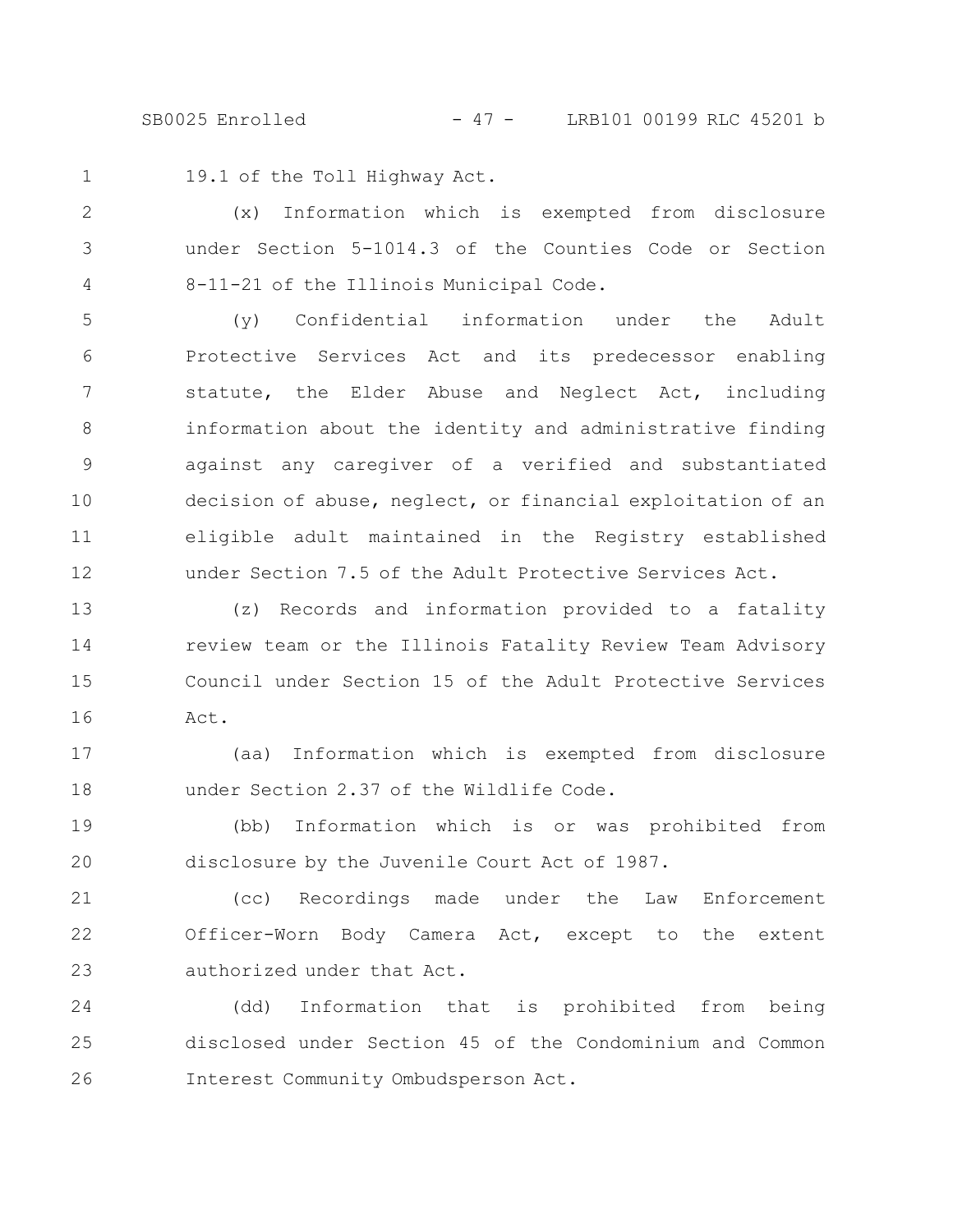SB0025 Enrolled - 48 - LRB101 00199 RLC 45201 b

(ee) Information that is exempted from disclosure under Section 30.1 of the Pharmacy Practice Act. 1 2

3 4

(ff) Information that is exempted from disclosure under the Revised Uniform Unclaimed Property Act.

(gg) Information that is prohibited from being disclosed under Section 7-603.5 of the Illinois Vehicle Code. 5 6 7

(hh) Records that are exempt from disclosure under Section 1A-16.7 of the Election Code. 8 9

(ii) Information which is exempted from disclosure under Section 2505-800 of the Department of Revenue Law of the Civil Administrative Code of Illinois. 10 11 12

(jj) Information and reports that are required to be submitted to the Department of Labor by registering day and temporary labor service agencies but are exempt from disclosure under subsection (a-1) of Section 45 of the Day and Temporary Labor Services Act. 13 14 15 16 17

(kk) Information prohibited from disclosure under the Seizure and Forfeiture Reporting Act. 18 19

(ll) Information the disclosure of which is restricted and exempted under Section 5-30.8 of the Illinois Public Aid Code. 20 21 22

(mm)  $\left\{\frac{\mu}{\sigma}\right\}$  Records that are exempt from disclosure under Section 4.2 of the Crime Victims Compensation Act. 23 24

(nn)  $\left(\frac{11}{11}\right)$  Information that is exempt from disclosure under Section 70 of the Higher Education Student Assistance 25 26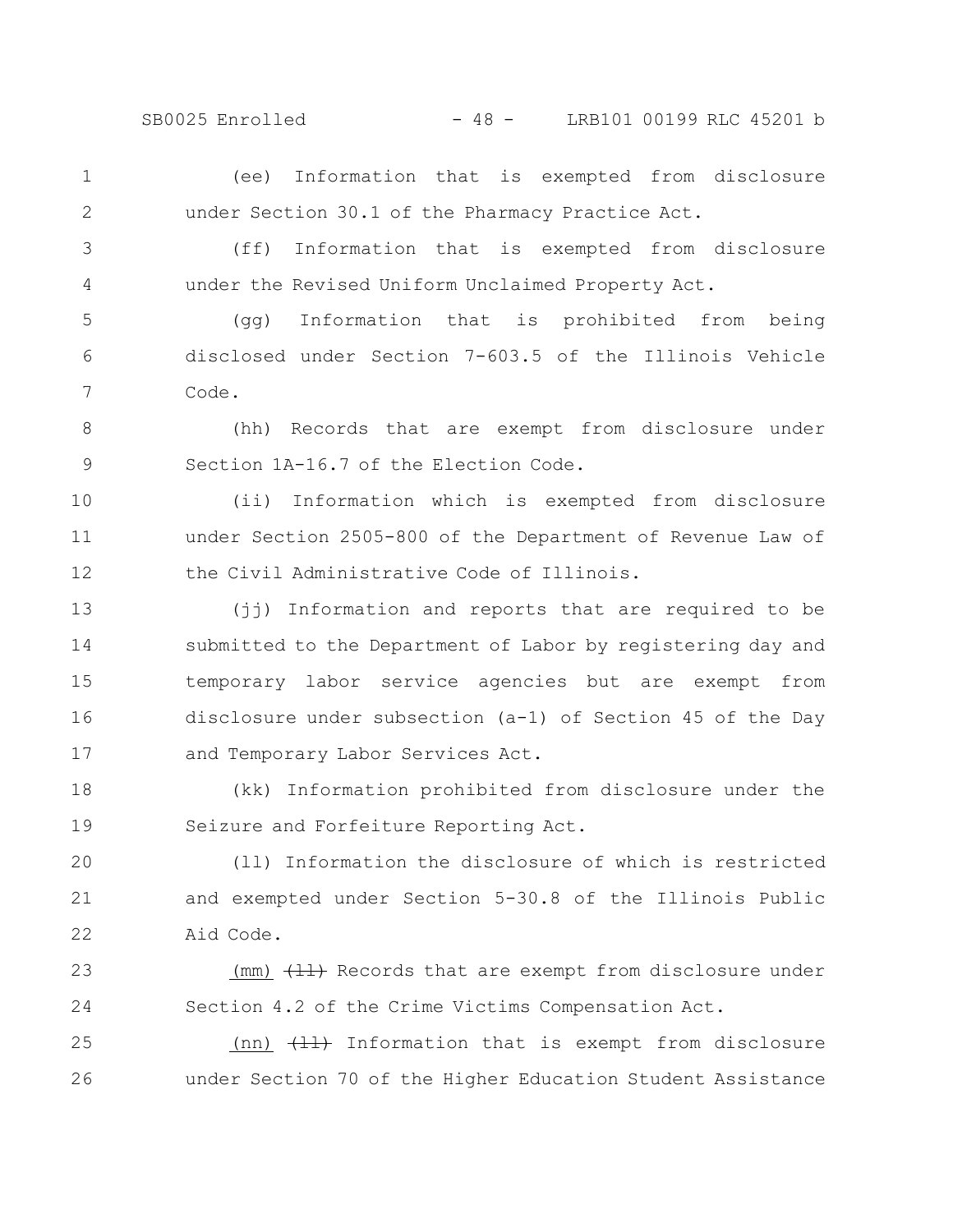Act.

1

| 2               | (oo) Information and records held by the Department of                  |
|-----------------|-------------------------------------------------------------------------|
| 3               | Public Health and its authorized representatives collected              |
| 4               | under the Reproductive Health Act.                                      |
| 5               | (Source: P.A. 99-78, eff. 7-20-15; 99-298, eff. 8-6-15; 99-352,         |
| 6               | eff. $1-1-16$ ; $99-642$ , eff. $7-28-16$ ; $99-776$ , eff. $8-12-16$ ; |
| 7               | 99-863, eff. 8-19-16; 100-20, eff. 7-1-17; 100-22, eff. 1-1-18;         |
| 8               | $100-201$ , eff. 8-18-17; 100-373, eff. 1-1-18; 100-464, eff.           |
| 9               | $8-28-17$ ; 100-465, eff. 8-31-17; 100-512, eff. 7-1-18; 100-517,       |
| 10              | eff. $6-1-18$ ; 100-646, eff. 7-27-18; 100-690, eff. 1-1-19;            |
| 11              | 100-863, eff. 8-14-18; 100-887, eff. 8-14-18; revised                   |
| 12 <sup>°</sup> | $10 - 12 - 18.$                                                         |

Section 910-20. The Counties Code is amended by changing Section 3-3013 as follows: 13 14

(55 ILCS 5/3-3013) (from Ch. 34, par. 3-3013) 15

Sec. 3-3013. Preliminary investigations; blood and urine analysis; summoning jury; reports. Every coroner, whenever, as soon as he knows or is informed that the dead body of any person is found, or lying within his county, whose death is suspected of being: 16 17 18 19 20

(a) A sudden or violent death, whether apparently suicidal, homicidal or accidental, including but not limited to deaths apparently caused or contributed to by thermal, traumatic, chemical, electrical or radiational 21 22 23 24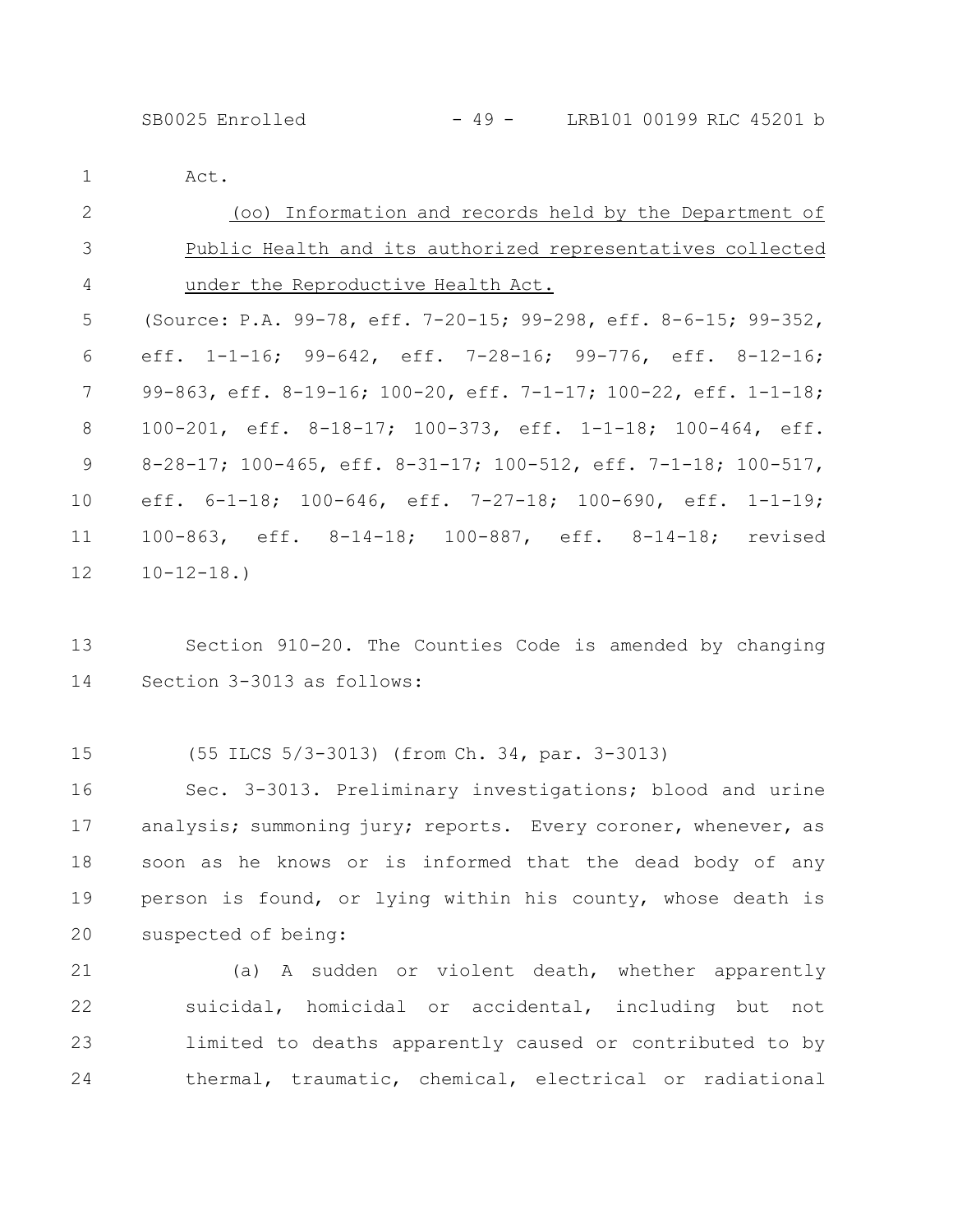injury, or a complication of any of them, or by drowning or suffocation, or as a result of domestic violence as defined in the Illinois Domestic Violence Act of 1986; 1 2 3

(b) A maternal or fetal death due to abortion, or any death due to a sex crime or a crime against nature;

(c) A death where the circumstances are suspicious, obscure, mysterious or otherwise unexplained or where, in the written opinion of the attending physician, the cause of death is not determined; 6 7 8 9

(d) A death where addiction to alcohol or to any drug may have been a contributory cause; or 10 11

12

13

4

5

(e) A death where the decedent was not attended by a licensed physician;

shall go to the place where the dead body is, and take charge of the same and shall make a preliminary investigation into the circumstances of the death. In the case of death without attendance by a licensed physician the body may be moved with the coroner's consent from the place of death to a mortuary in the same county. Coroners in their discretion shall notify such physician as is designated in accordance with Section 3-3014 to attempt to ascertain the cause of death, either by autopsy or otherwise. 14 15 16 17 18 19 20 21 22

In cases of accidental death involving a motor vehicle in which the decedent was (1) the operator or a suspected operator of a motor vehicle, or (2) a pedestrian 16 years of age or older, the coroner shall require that a blood specimen of at 23 24 25 26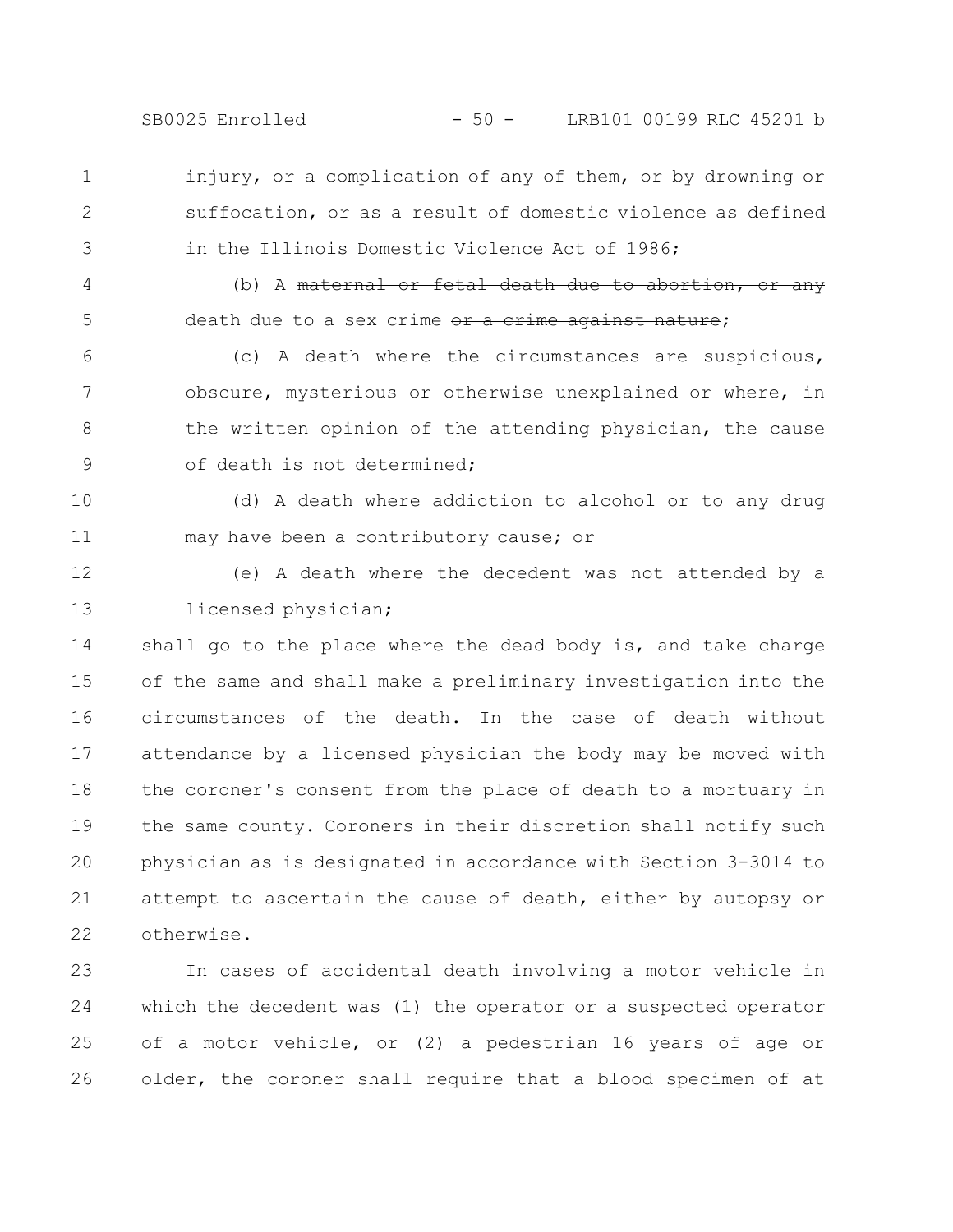least 30 cc., and if medically possible a urine specimen of at least 30 cc. or as much as possible up to 30 cc., be withdrawn from the body of the decedent in a timely fashion after the accident causing his death, by such physician as has been designated in accordance with Section 3-3014, or by the coroner or deputy coroner or a qualified person designated by such physician, coroner, or deputy coroner. If the county does not maintain laboratory facilities for making such analysis, the blood and urine so drawn shall be sent to the Department of State Police or any other accredited or State-certified laboratory for analysis of the alcohol, carbon monoxide, and dangerous or narcotic drug content of such blood and urine specimens. Each specimen submitted shall be accompanied by pertinent information concerning the decedent upon a form prescribed by such laboratory. Any person drawing blood and urine and any person making any examination of the blood and urine under the terms of this Division shall be immune from all liability, civil or criminal, that might otherwise be incurred or imposed. 1 2 3 4 5 6 7 8 9 10 11 12 13 14 15 16 17 18 19

In all other cases coming within the jurisdiction of the coroner and referred to in subparagraphs (a) through (e) above, blood, and whenever possible, urine samples shall be analyzed for the presence of alcohol and other drugs. When the coroner suspects that drugs may have been involved in the death, either directly or indirectly, a toxicological examination shall be performed which may include analyses of blood, urine, bile, 20 21 22 23 24 25 26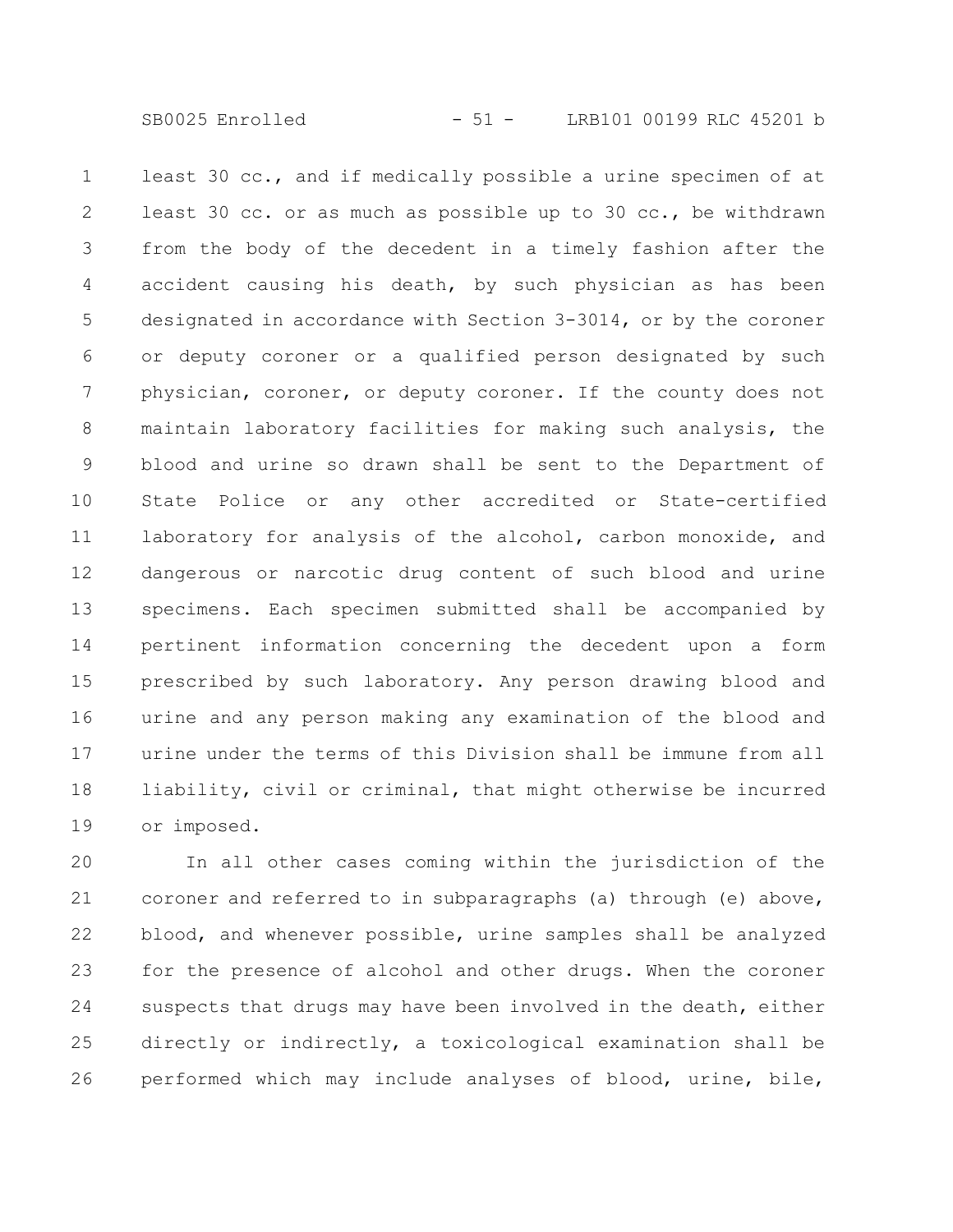SB0025 Enrolled - 52 - LRB101 00199 RLC 45201 b

gastric contents and other tissues. When the coroner suspects a death is due to toxic substances, other than drugs, the coroner shall consult with the toxicologist prior to collection of samples. Information submitted to the toxicologist shall include information as to height, weight, age, sex and race of the decedent as well as medical history, medications used by and the manner of death of decedent. 1 2 3 4 5 6 7

When the coroner or medical examiner finds that the cause of death is due to homicidal means, the coroner or medical examiner shall cause blood and buccal specimens (tissue may be submitted if no uncontaminated blood or buccal specimen can be obtained), whenever possible, to be withdrawn from the body of the decedent in a timely fashion. For proper preservation of the specimens, collected blood and buccal specimens shall be dried and tissue specimens shall be frozen if available equipment exists. As soon as possible, but no later than 30 days after the collection of the specimens, the coroner or medical examiner shall release those specimens to the police agency responsible for investigating the death. As soon as possible, but no later than 30 days after the receipt from the coroner or medical examiner, the police agency shall submit the specimens using the agency case number to a National DNA Index System (NDIS) participating laboratory within this State, such as the Illinois Department of State Police, Division of Forensic Services, for analysis and categorizing into genetic marker groupings. The results of the analysis and categorizing 8 9 10 11 12 13 14 15 16 17 18 19 20 21 22 23 24 25 26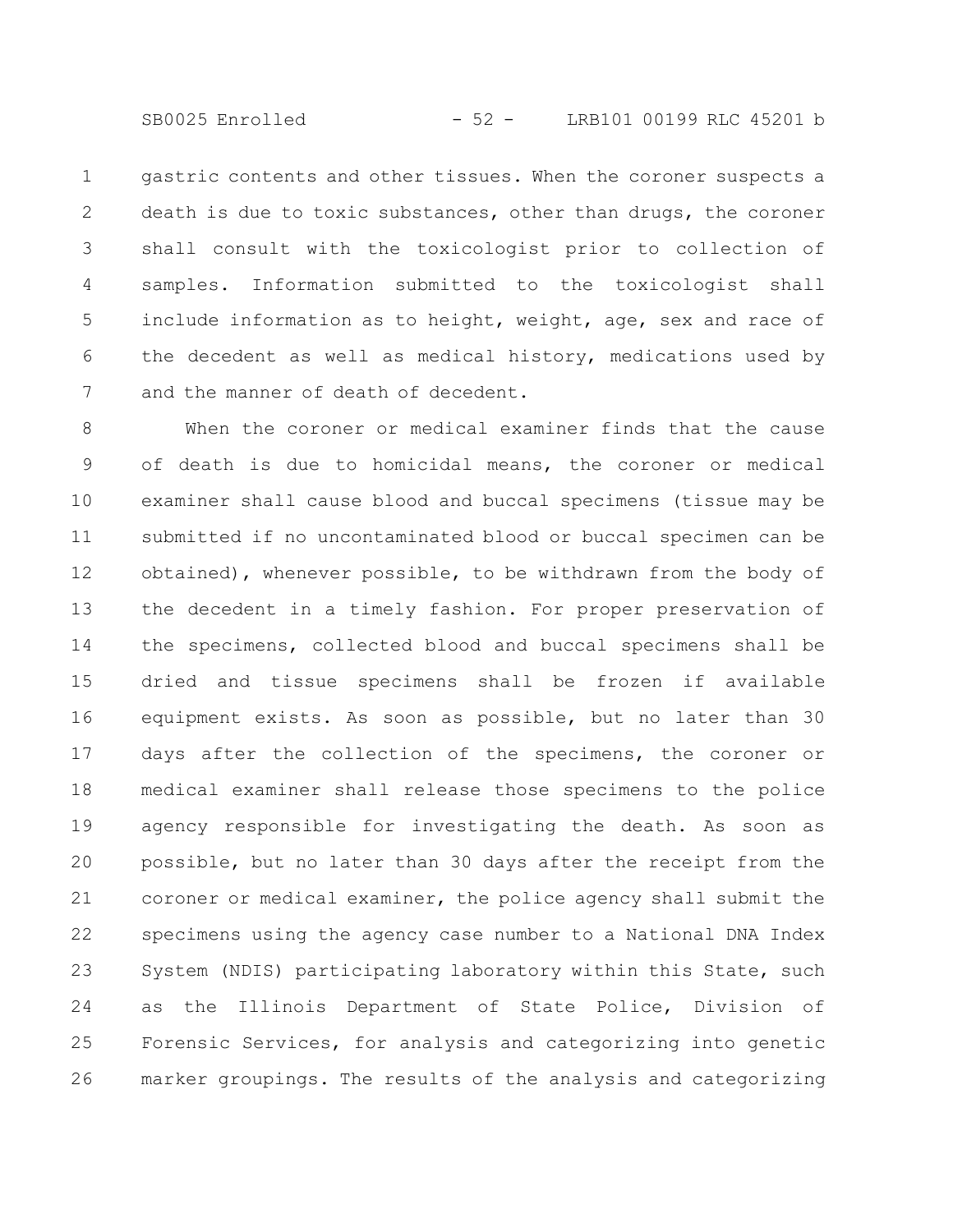SB0025 Enrolled - 53 - LRB101 00199 RLC 45201 b

into genetic marker groupings shall be provided to the Illinois Department of State Police and shall be maintained by the Illinois Department of State Police in the State central repository in the same manner, and subject to the same conditions, as provided in Section 5-4-3 of the Unified Code of Corrections. The requirements of this paragraph are in addition to any other findings, specimens, or information that the coroner or medical examiner is required to provide during the conduct of a criminal investigation. 1 2 3 4 5 6 7 8 9

In all counties, in cases of apparent suicide, homicide, or accidental death or in other cases, within the discretion of the coroner, the coroner may summon 8 persons of lawful age from those persons drawn for petit jurors in the county. The summons shall command these persons to present themselves personally at such a place and time as the coroner shall determine, and may be in any form which the coroner shall determine and may incorporate any reasonable form of request for acknowledgement which the coroner deems practical and provides a reliable proof of service. The summons may be served by first class mail. From the 8 persons so summoned, the coroner shall select 6 to serve as the jury for the inquest. Inquests may be continued from time to time, as the coroner may deem necessary. The 6 jurors selected in a given case may view the body of the deceased. If at any continuation of an inquest one or more of the original jurors shall be unable to continue to serve, the coroner shall fill the vacancy or vacancies. A 10 11 12 13 14 15 16 17 18 19 20 21 22 23 24 25 26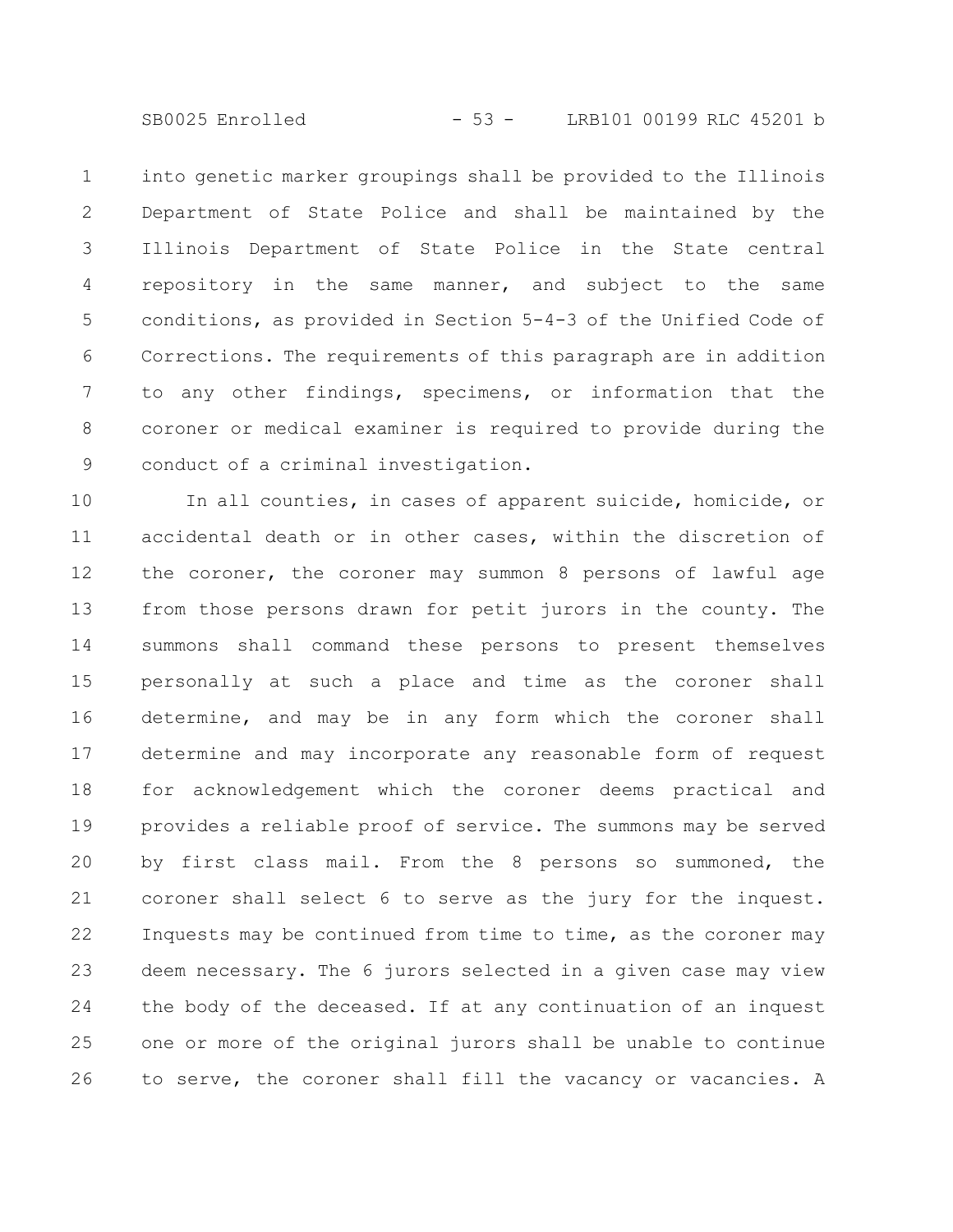SB0025 Enrolled - 54 - LRB101 00199 RLC 45201 b

juror serving pursuant to this paragraph shall receive compensation from the county at the same rate as the rate of compensation that is paid to petit or grand jurors in the county. The coroner shall furnish to each juror without fee at the time of his discharge a certificate of the number of days in attendance at an inquest, and, upon being presented with such certificate, the county treasurer shall pay to the juror the sum provided for his services. 1 2 3 4 5 6 7 8

In counties which have a jury commission, in cases of apparent suicide or homicide or of accidental death, the coroner may conduct an inquest. The jury commission shall provide at least 8 jurors to the coroner, from whom the coroner shall select any 6 to serve as the jury for the inquest. Inquests may be continued from time to time as the coroner may deem necessary. The 6 jurors originally chosen in a given case may view the body of the deceased. If at any continuation of an inquest one or more of the 6 jurors originally chosen shall be unable to continue to serve, the coroner shall fill the vacancy or vacancies. At the coroner's discretion, additional jurors to fill such vacancies shall be supplied by the jury commission. A juror serving pursuant to this paragraph in such county shall receive compensation from the county at the same rate as the rate of compensation that is paid to petit or grand jurors in the county. 9 10 11 12 13 14 15 16 17 18 19 20 21 22 23 24

In every case in which a fire is determined to be a contributing factor in a death, the coroner shall report the 25 26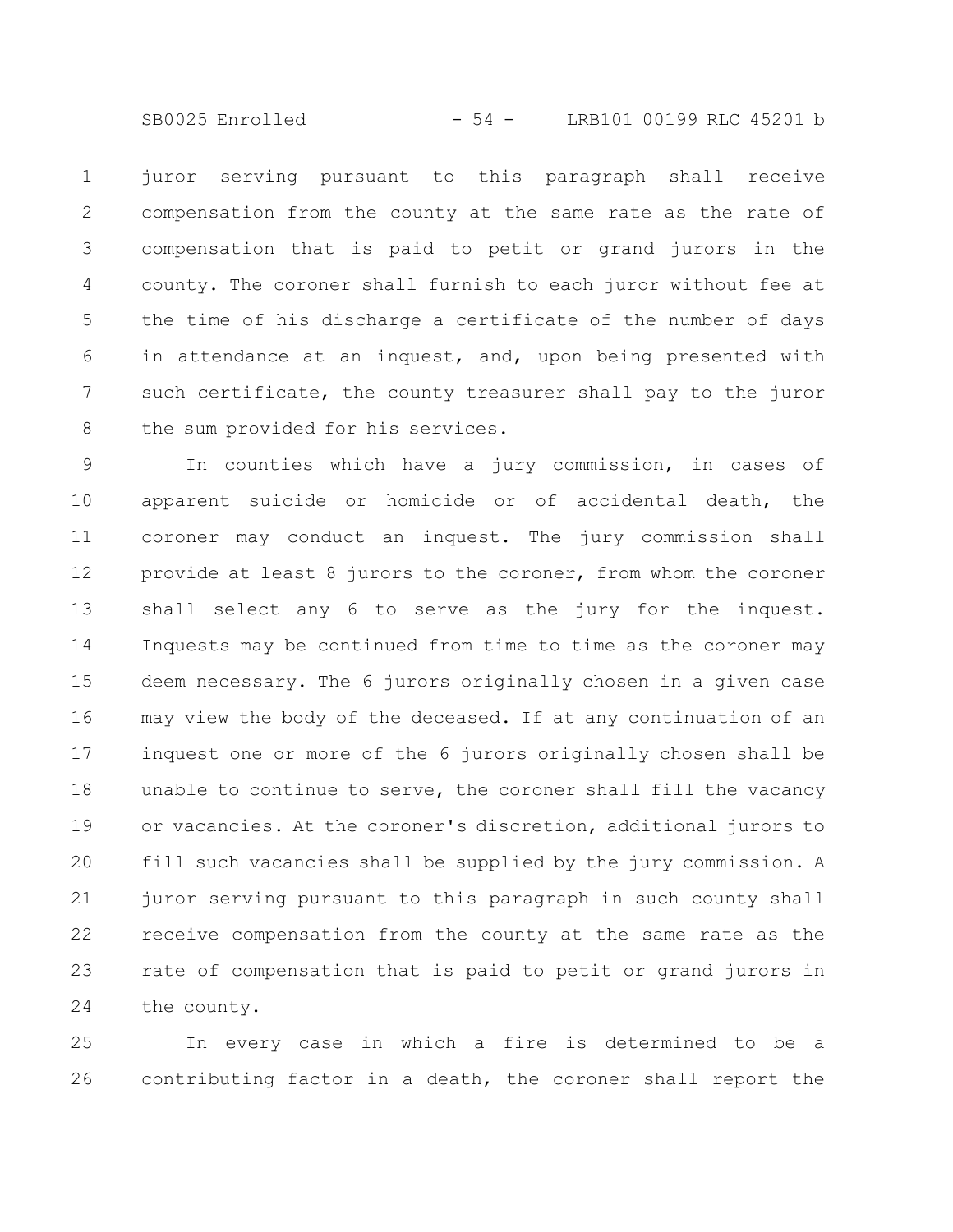death to the Office of the State Fire Marshal. The coroner shall provide a copy of the death certificate (i) within 30 days after filing the permanent death certificate and (ii) in a manner that is agreed upon by the coroner and the State Fire Marshal. 1 2 3 4 5

In every case in which a drug overdose is determined to be the cause or a contributing factor in the death, the coroner or medical examiner shall report the death to the Department of Public Health. The Department of Public Health shall adopt rules regarding specific information that must be reported in the event of such a death. If possible, the coroner shall report the cause of the overdose. As used in this Section, "overdose" has the same meaning as it does in Section 414 of the Illinois Controlled Substances Act. The Department of Public Health shall issue a semiannual report to the General Assembly summarizing the reports received. The Department shall also provide on its website a monthly report of overdose death figures organized by location, age, and any other factors, the Department deems appropriate. 6 7 8 9 10 11 12 13 14 15 16 17 18 19

In addition, in every case in which domestic violence is determined to be a contributing factor in a death, the coroner shall report the death to the Department of State Police. 20 21 22

All deaths in State institutions and all deaths of wards of the State or youth in care as defined in Section 4d of the Children and Family Services Act in private care facilities or in programs funded by the Department of Human Services under 23 24 25 26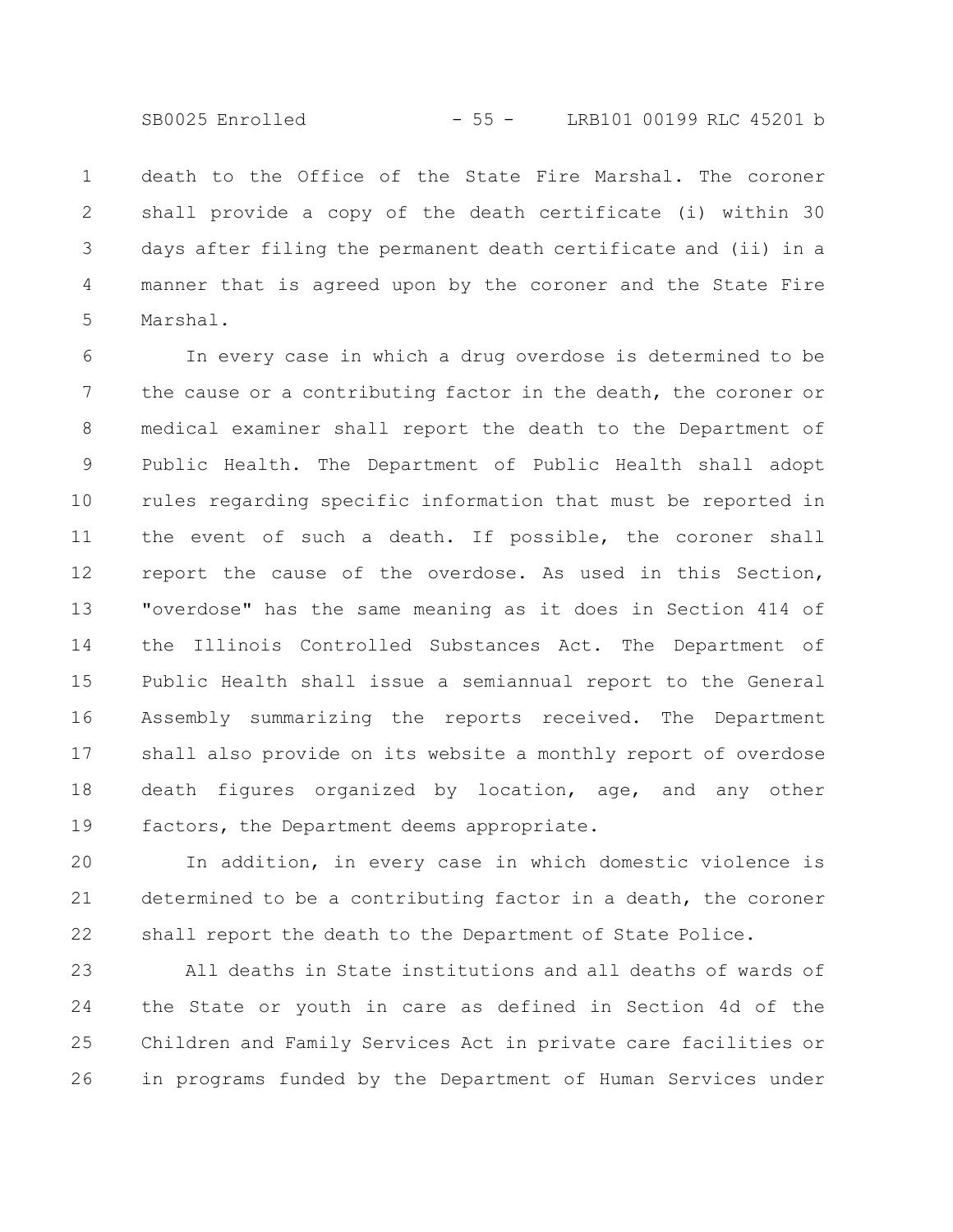SB0025 Enrolled - 56 - LRB101 00199 RLC 45201 b

its powers relating to mental health and developmental disabilities or alcoholism and substance abuse or funded by the Department of Children and Family Services shall be reported to the coroner of the county in which the facility is located. If the coroner has reason to believe that an investigation is needed to determine whether the death was caused by maltreatment or negligent care of the ward of the State or youth in care as defined in Section 4d of the Children and Family Services Act, the coroner may conduct a preliminary investigation of the circumstances of such death as in cases of death under circumstances set forth in paragraphs (a) through (e) of this Section. 1 2 3 4 5 6 7 8 9 10 11 12

(Source: P.A. 99-354, eff. 1-1-16; 99-480, eff. 9-9-15; 99-642, eff. 7-28-16; 100-159, eff. 8-18-17.) 13 14

Section 910-25. The Ambulatory Surgical Treatment Center Act is amended by changing Section 2, and 3 as follows: 15 16

(210 ILCS 5/2) (from Ch. 111 1/2, par. 157-8.2) 17

Sec. 2. It is declared to be the public policy that the State has a legitimate interest in assuring that all medical procedures, including abortions, are performed under circumstances that insure maximum safety. Therefore, the purpose of this Act is to provide for the better protection of the public health through the development, establishment, and enforcement of standards (1) for the care of individuals in 18 19 20 21 22 23 24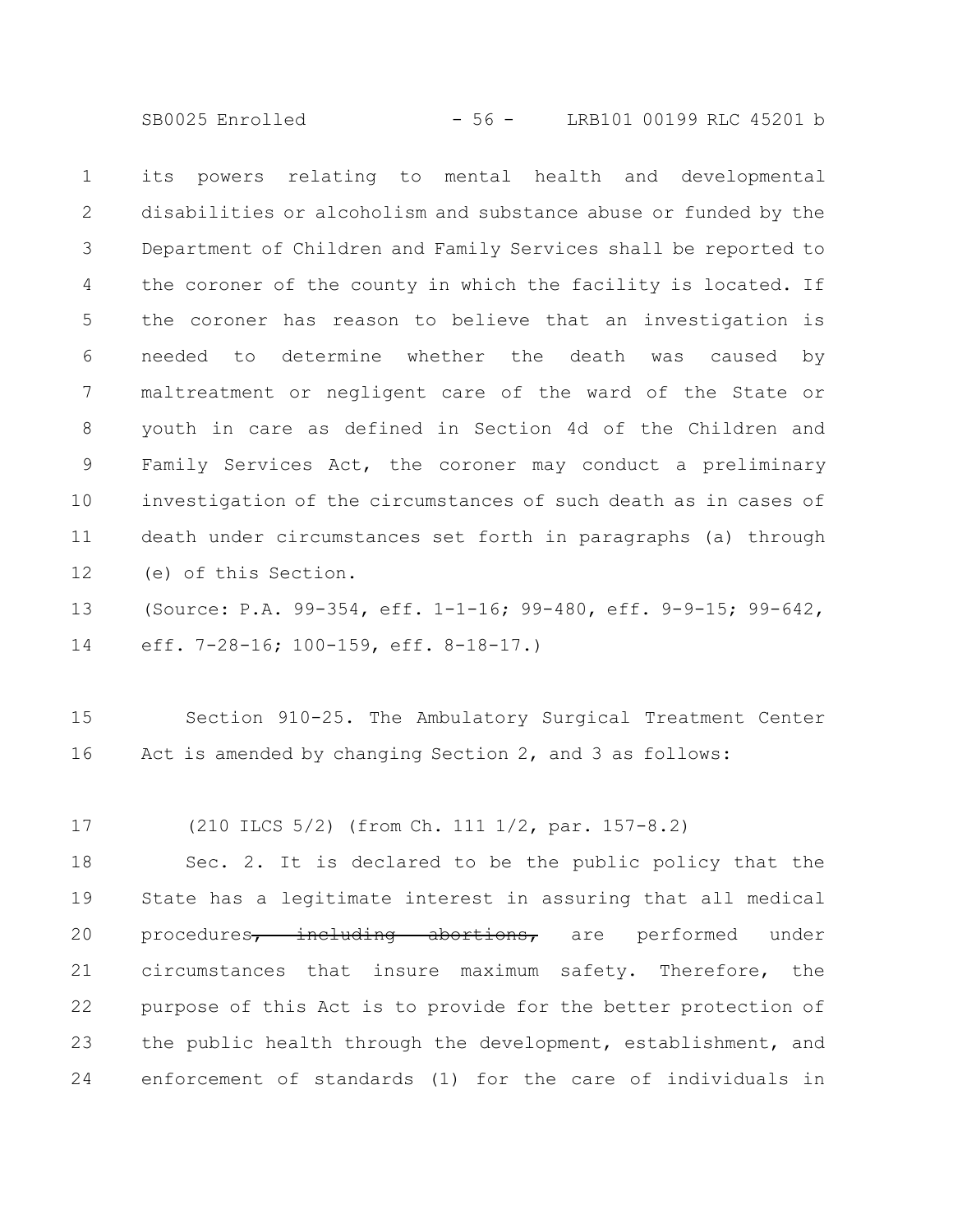SB0025 Enrolled - 57 - LRB101 00199 RLC 45201 b

ambulatory surgical treatment centers, and (2) for the construction, maintenance and operation of ambulatory surgical treatment centers, which, in light of advancing knowledge, will promote safe and adequate treatment of such individuals in ambulatory surgical treatment centers. 1 2 3 4 5

(Source: P.A. 78-227.) 6

(210 ILCS 5/3) (from Ch. 111 1/2, par. 157-8.3) 7

Sec. 3. As used in this Act, unless the context otherwise requires, the following words and phrases shall have the meanings ascribed to them: 8 9 10

(A) "Ambulatory surgical treatment center" means any institution, place or building devoted primarily to the maintenance and operation of facilities for the performance of surgical procedures. "Ambulatory surgical treatment center" includes any place that meets and complies with the definition of an ambulatory surgical treatment center under the rules adopted by the Department or any facility in which a medical or surgical procedure is utilized to terminate a pregnancy, irrespective of whether the facility is devoted primarily to this purpose. Such facility shall not provide beds or other accommodations for the overnight stay of patients; however, facilities devoted exclusively to the treatment of children may provide accommodations and beds for their patients for up to 23 hours following admission. Individual patients shall be discharged in an ambulatory condition without danger to the 11 12 13 14 15 16 17 18 19 20 21 22 23 24 25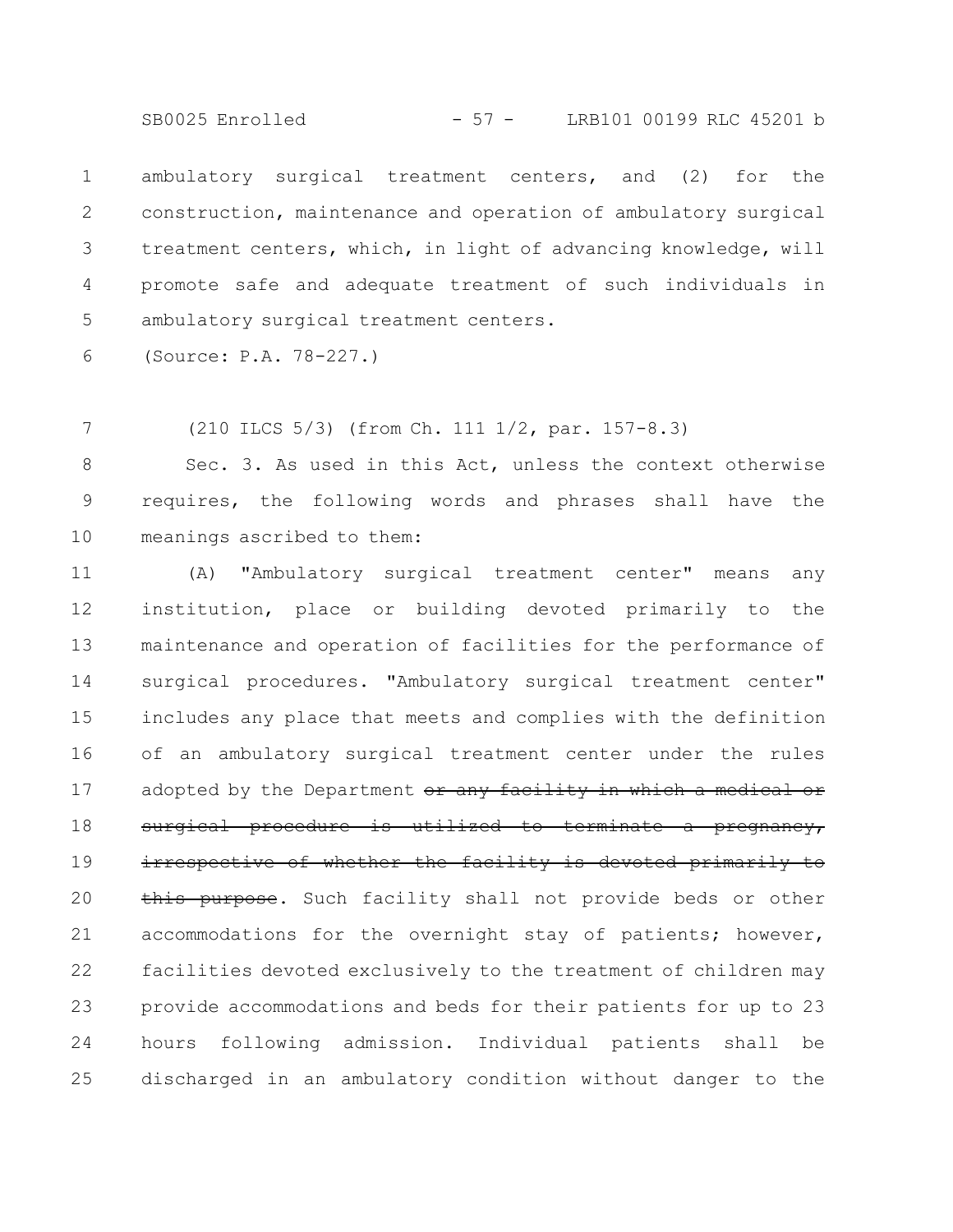SB0025 Enrolled - 58 - LRB101 00199 RLC 45201 b

continued well being of the patients or shall be transferred to a hospital. 1 2

The term "ambulatory surgical treatment center" does not include any of the following: 3 4

(1) Any institution, place, building or agency required to be licensed pursuant to the "Hospital Licensing Act", approved July 1, 1953, as amended. 5 6 7

(2) Any person or institution required to be licensed pursuant to the Nursing Home Care Act, the Specialized Mental Health Rehabilitation Act of 2013, the ID/DD Community Care Act, or the MC/DD Act. 8 9 10 11

(3) Hospitals or ambulatory surgical treatment centers maintained by the State or any department or agency thereof, where such department or agency has authority under law to establish and enforce standards for the hospitals or ambulatory surgical treatment centers under its management and control. 12 13 14 15 16 17

(4) Hospitals or ambulatory surgical treatment centers maintained by the Federal Government or agencies thereof. 18 19

(5) Any place, agency, clinic, or practice, public or private, whether organized for profit or not, devoted exclusively to the performance of dental or oral surgical procedures. 20 21 22 23

(6) Any facility in which the performance of abortion procedures, including procedures to terminate a pregnancy or to manage pregnancy loss, is limited to those performed 24 25 26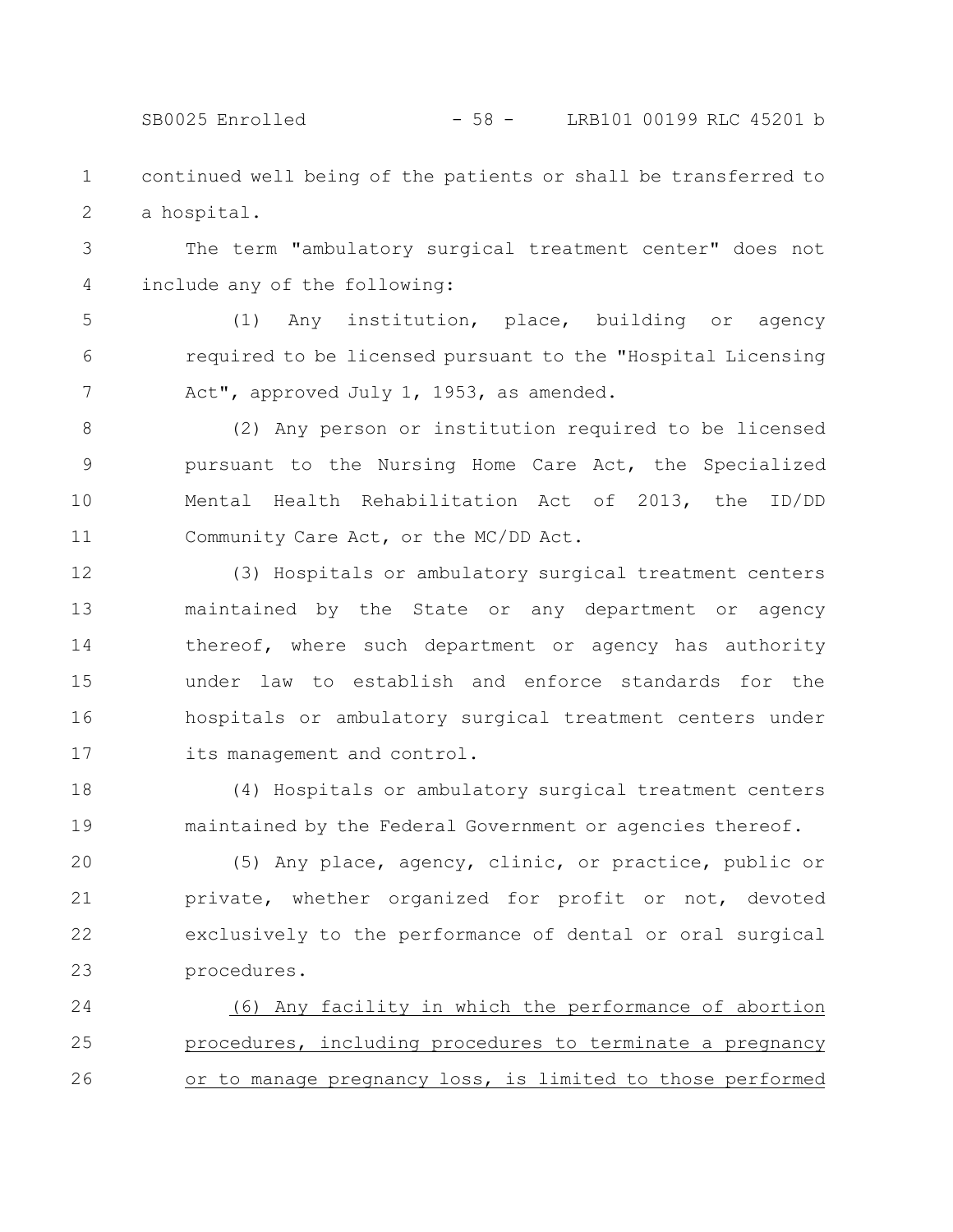SB0025 Enrolled - 59 - LRB101 00199 RLC 45201 b

without general, epidural, or spinal anesthesia, and which is not otherwise required to be an ambulatory surgical treatment center. For purposes of this paragraph, "general, epidural, or spinal anesthesia" does not include local anesthesia or intravenous sedation. Nothing in this paragraph shall be construed to limit any such facility from voluntarily electing to apply for licensure as an ambulatory surgical treatment center. 1 2 3 4 5 6 7 8

(B) "Person" means any individual, firm, partnership, corporation, company, association, or joint stock association, or the legal successor thereof. 9 10 11

(C) "Department" means the Department of Public Health of the State of Illinois. 12 13

(D) "Director" means the Director of the Department of Public Health of the State of Illinois. 14 15

(E) "Physician" means a person licensed to practice medicine in all of its branches in the State of Illinois. 16 17

(F) "Dentist" means a person licensed to practice dentistry under the Illinois Dental Practice Act. 18 19

(G) "Podiatric physician" means a person licensed to practice podiatry under the Podiatric Medical Practice Act of 1987. 20 21 22

(Source: P.A. 98-214, eff. 8-9-13; 98-1123, eff. 1-1-15; 99-180, eff. 7-29-15.) 23 24

Section 910-30. The Illinois Insurance Code is amended by

25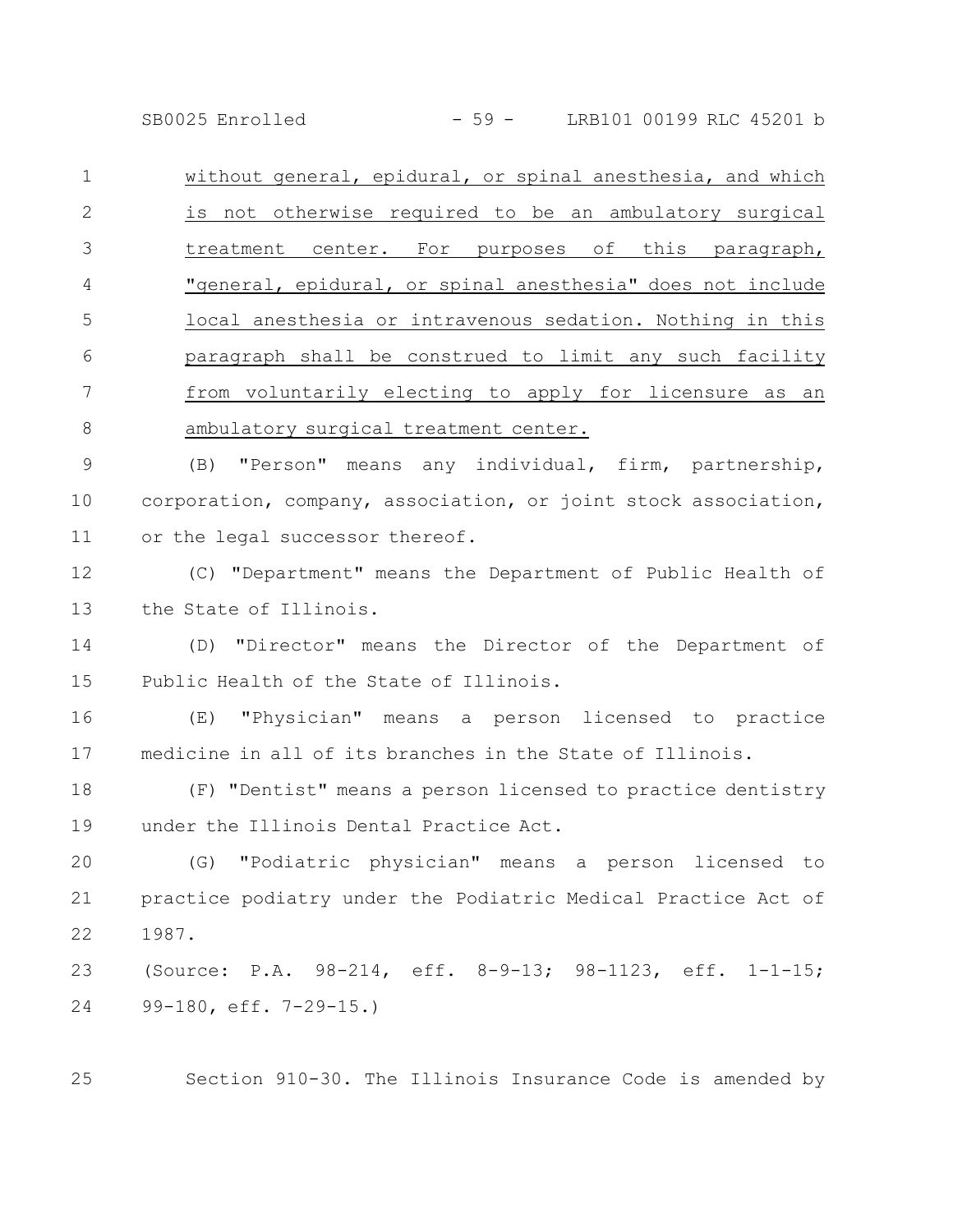changing Section 356z.4 and adding 356z.4a as follows: (215 ILCS 5/356z.4) Sec. 356z.4. Coverage for contraceptives. (a)(1) The General Assembly hereby finds and declares all of the following: (A) Illinois has a long history of expanding timely access to birth control to prevent unintended pregnancy. (B) The federal Patient Protection and Affordable Care Act includes a contraceptive coverage guarantee as part of a broader requirement for health insurance to cover key preventive care services without out-of-pocket costs for patients. (C) The General Assembly intends to build on existing State and federal law to promote gender equity and women's health and to ensure greater contraceptive coverage equity 1 2 3 4 5 6 7 8 9 10 11 12 13 14 15 SB0025 Enrolled - 60 - LRB101 00199 RLC 45201 b

and timely access to all federal Food and Drug Administration approved methods of birth control for all individuals covered by an individual or group health insurance policy in Illinois. 16 17 18 19

(D) Medical management techniques such as denials, step therapy, or prior authorization in public and private health care coverage can impede access to the most effective contraceptive methods. 20 21 22 23

(2) As used in this subsection (a): 24

"Contraceptive services" includes consultations, 25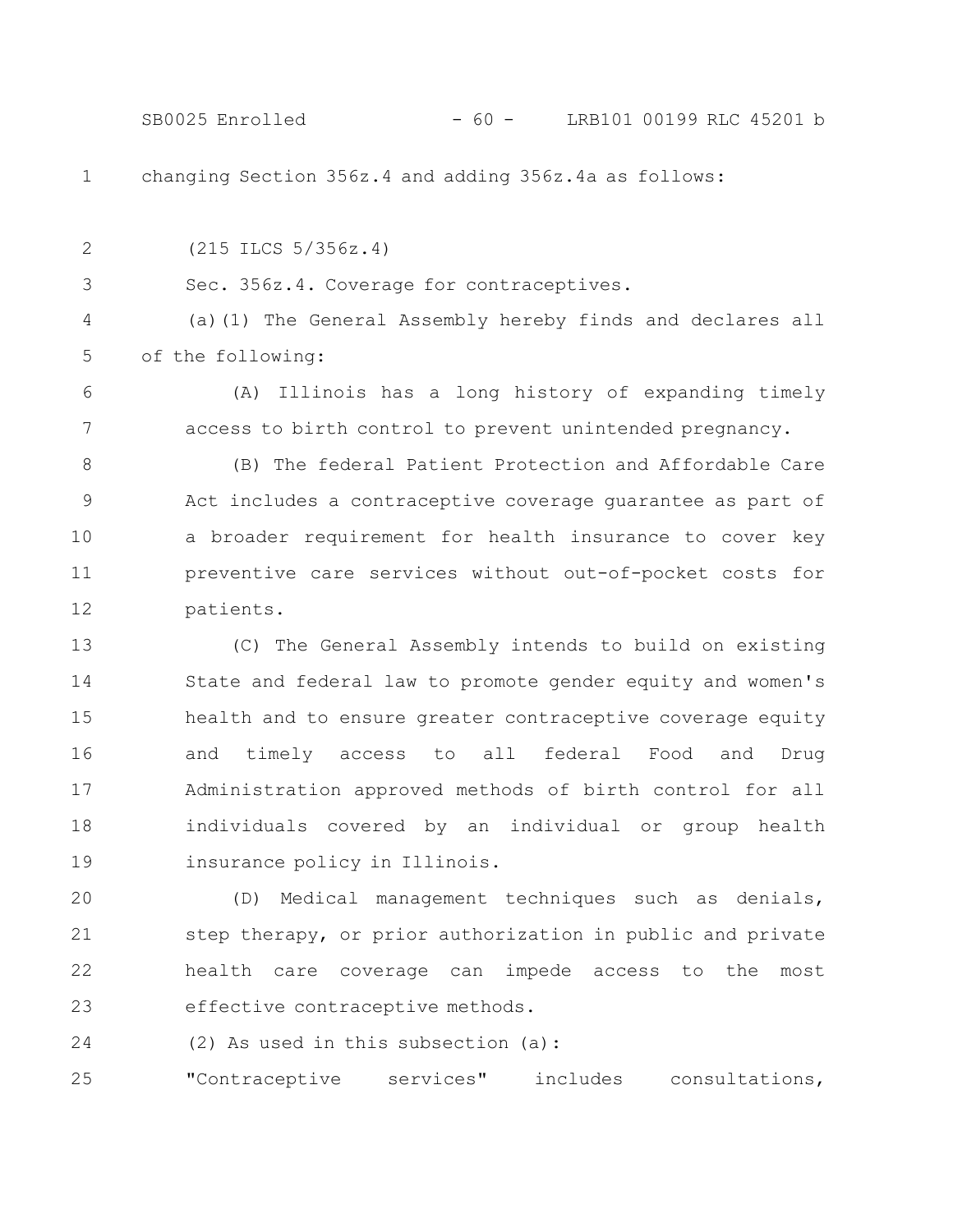SB0025 Enrolled - 61 - LRB101 00199 RLC 45201 b

examinations, procedures, and medical services related to the use of contraceptive methods (including natural family planning) to prevent an unintended pregnancy. 1 2 3

"Medical necessity", for the purposes of this subsection (a), includes, but is not limited to, considerations such as severity of side effects, differences in permanence and reversibility of contraceptive, and ability to adhere to the appropriate use of the item or service, as determined by the attending provider. 4 5 6 7 8 9

"Therapeutic equivalent version" means drugs, devices, or products that can be expected to have the same clinical effect and safety profile when administered to patients under the conditions specified in the labeling and satisfy the following general criteria: 10 11 12 13 14

15

(i) they are approved as safe and effective;

(ii) they are pharmaceutical equivalents in that they (A) contain identical amounts of the same active drug ingredient in the same dosage form and route of administration and (B) meet compendial or other applicable standards of strength, quality, purity, and identity; 16 17 18 19 20

(iii) they are bioequivalent in that (A) they do not present a known or potential bioequivalence problem and they meet an acceptable in vitro standard or (B) if they do present such a known or potential problem, they are shown to meet an appropriate bioequivalence standard; 21 22 23 24 25

26

(iv) they are adequately labeled; and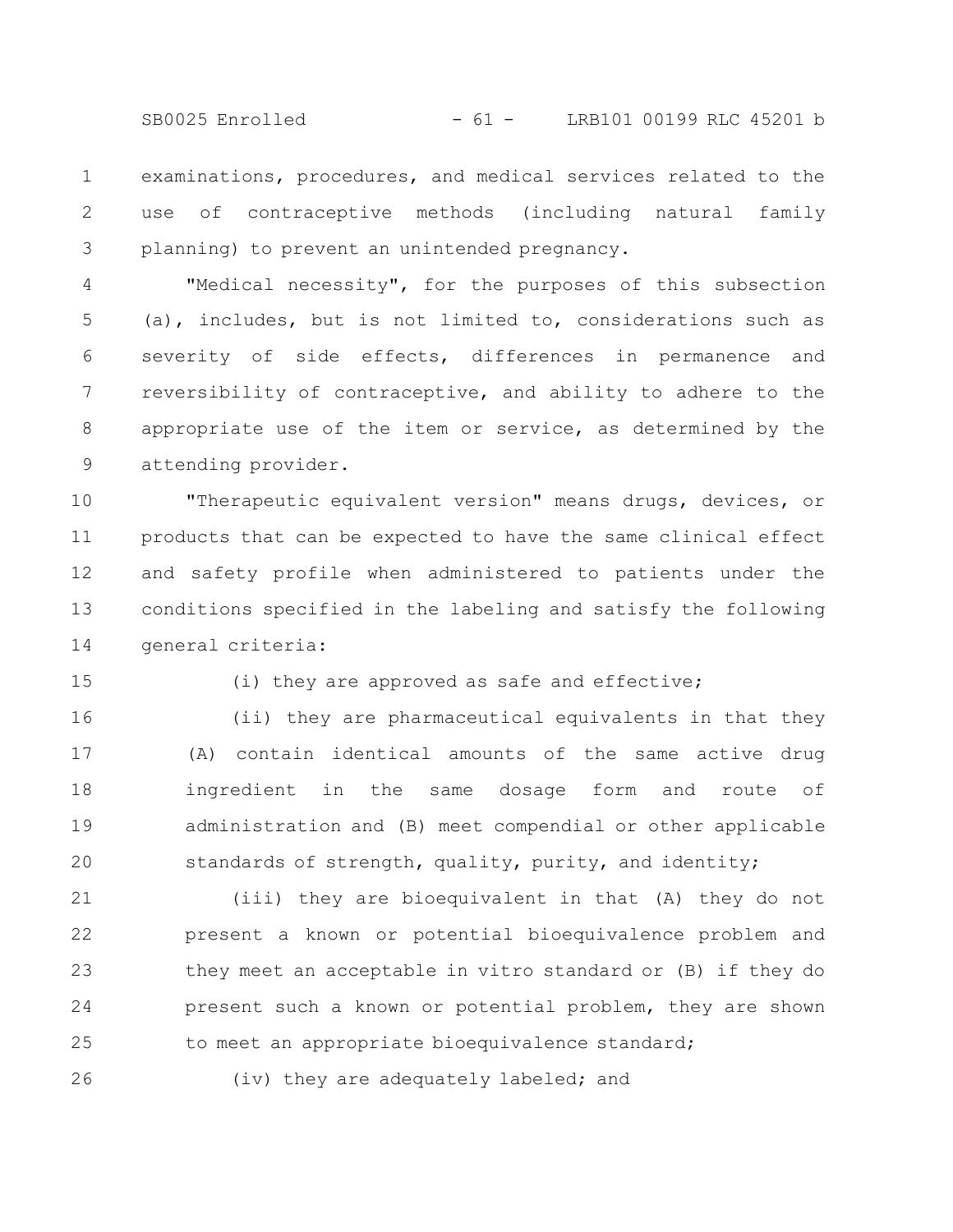SB0025 Enrolled - 62 - LRB101 00199 RLC 45201 b

(v) they are manufactured in compliance with Current Good Manufacturing Practice regulations.

1

2

(3) An individual or group policy of accident and health insurance amended, delivered, issued, or renewed in this State after the effective date of this amendatory Act of the 99th General Assembly shall provide coverage for all of the following services and contraceptive methods: 3 4 5 6 7

(A) All contraceptive drugs, devices, and other products approved by the United States Food and Drug Administration. This includes all over-the-counter contraceptive drugs, devices, and products approved by the United States Food and Drug Administration, excluding male condoms. The following apply: 8 9 10 11 12 13

(i) If the United States Food and Drug Administration has approved one or more therapeutic equivalent versions of a contraceptive drug, device, or product, a policy is not required to include all such therapeutic equivalent versions in its formulary, so long as at least one is included and covered without cost-sharing and in accordance with this Section. 14 15 16 17 18 19 20

(ii) If an individual's attending provider recommends a particular service or item approved by the United States Food and Drug Administration based on a determination of medical necessity with respect to that individual, the plan or issuer must cover that service or item without cost sharing. The plan or 21 22 23 24 25 26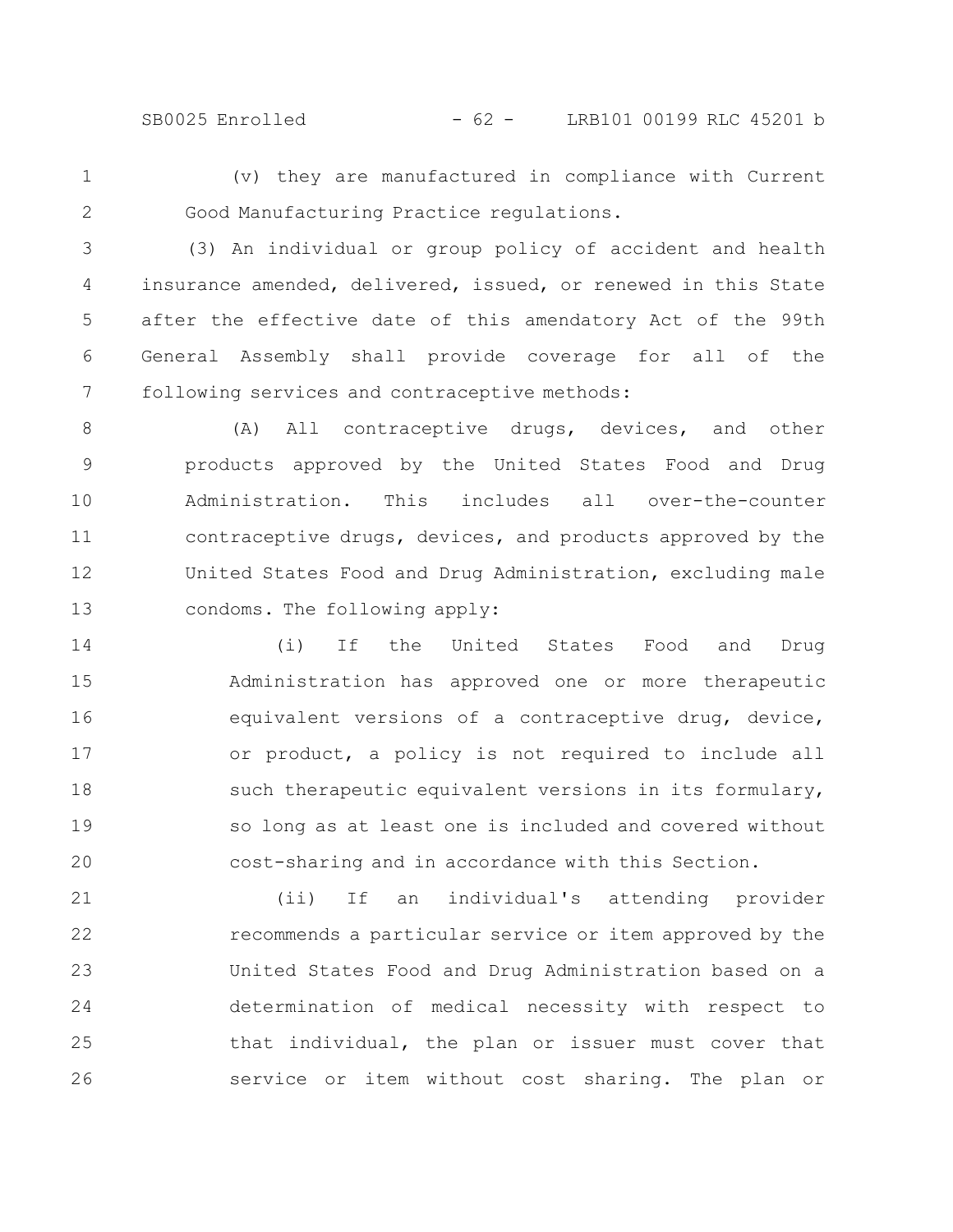12

issuer must defer to the determination of the attending provider. 1 2

(iii) If a drug, device, or product is not covered, plans and issuers must have an easily accessible, transparent, and sufficiently expedient process that is not unduly burdensome on the individual or a provider or other individual acting as a patient's authorized representative to ensure coverage without cost sharing. 3 4 5 6 7 8 9

(iv) This coverage must provide for the dispensing of 12 months' worth of contraception at one time. 10 11

(B) Voluntary sterilization procedures.

(C) Contraceptive services, patient education, and counseling on contraception. 13 14

(D) Follow-up services related to the drugs, devices, products, and procedures covered under this Section, including, but not limited to, management of side effects, counseling for continued adherence, and device insertion and removal. 15 16 17 18 19

(4) Except as otherwise provided in this subsection (a), a policy subject to this subsection (a) shall not impose a deductible, coinsurance, copayment, or any other cost-sharing requirement on the coverage provided. The provisions of this paragraph do not apply to coverage of voluntary male sterilization procedures to the extent such coverage would disqualify a high-deductible health plan from eligibility for a 20 21 22 23 24 25 26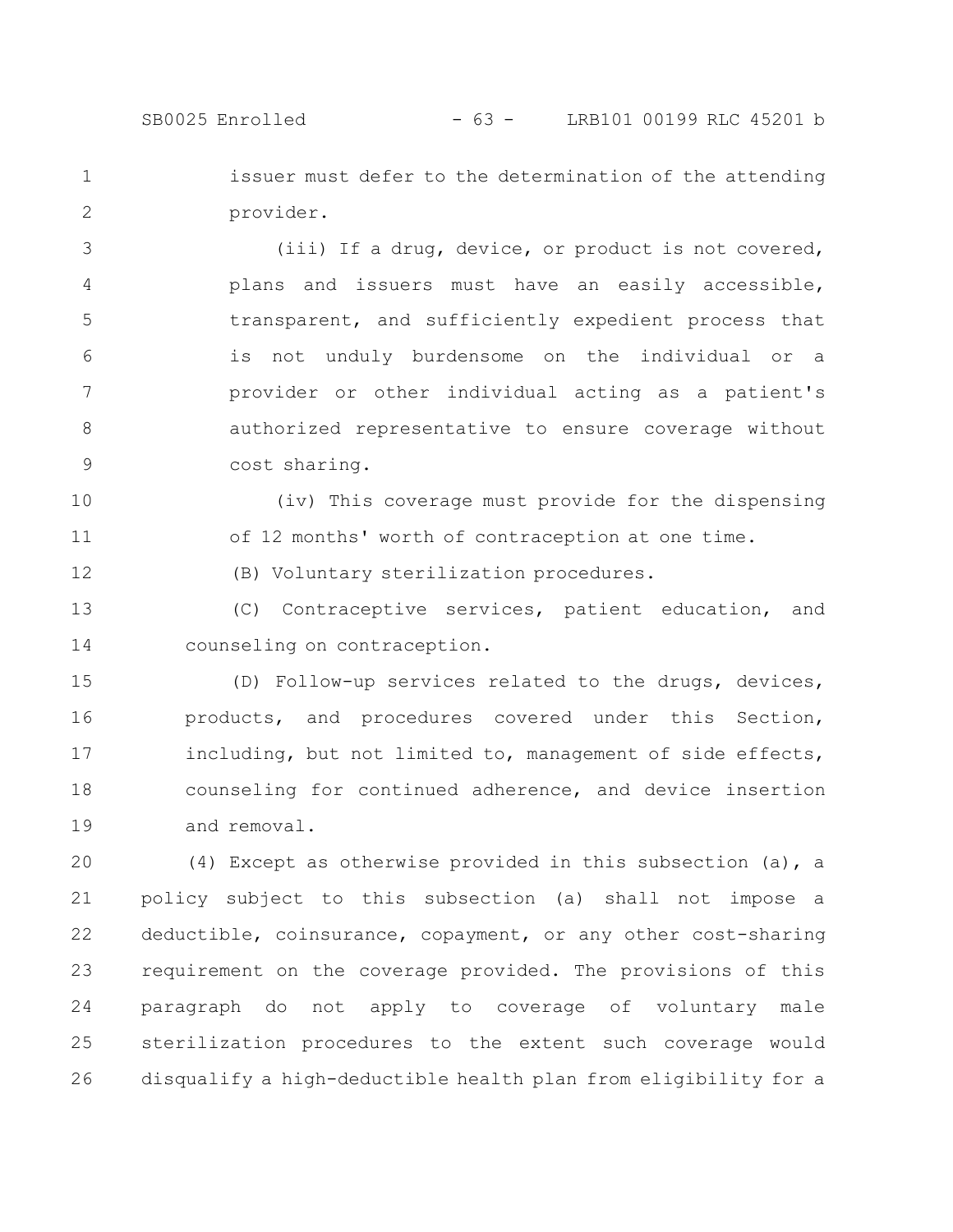SB0025 Enrolled - 64 - LRB101 00199 RLC 45201 b

health savings account pursuant to the federal Internal Revenue Code, 26 U.S.C. 223. 1 2

(5) Except as otherwise authorized under this subsection (a), a policy shall not impose any restrictions or delays on the coverage required under this subsection (a). 3 4 5

(6) If, at any time, the Secretary of the United States Department of Health and Human Services, or its successor agency, promulgates rules or regulations to be published in the Federal Register or publishes a comment in the Federal Register or issues an opinion, guidance, or other action that would require the State, pursuant to any provision of the Patient Protection and Affordable Care Act (Public Law 111-148), including, but not limited to, 42 U.S.C. 18031(d)(3)(B) or any successor provision, to defray the cost of any coverage outlined in this subsection (a), then this subsection (a) is inoperative with respect to all coverage outlined in this subsection (a) other than that authorized under Section 1902 of the Social Security Act, 42 U.S.C. 1396a, and the State shall not assume any obligation for the cost of the coverage set forth in this subsection (a). 6 7 8 9 10 11 12 13 14 15 16 17 18 19 20

(b) This subsection (b) shall become operative if and only if subsection (a) becomes inoperative. 21 22

An individual or group policy of accident and health insurance amended, delivered, issued, or renewed in this State after the date this subsection (b) becomes operative that provides coverage for outpatient services and outpatient 23 24 25 26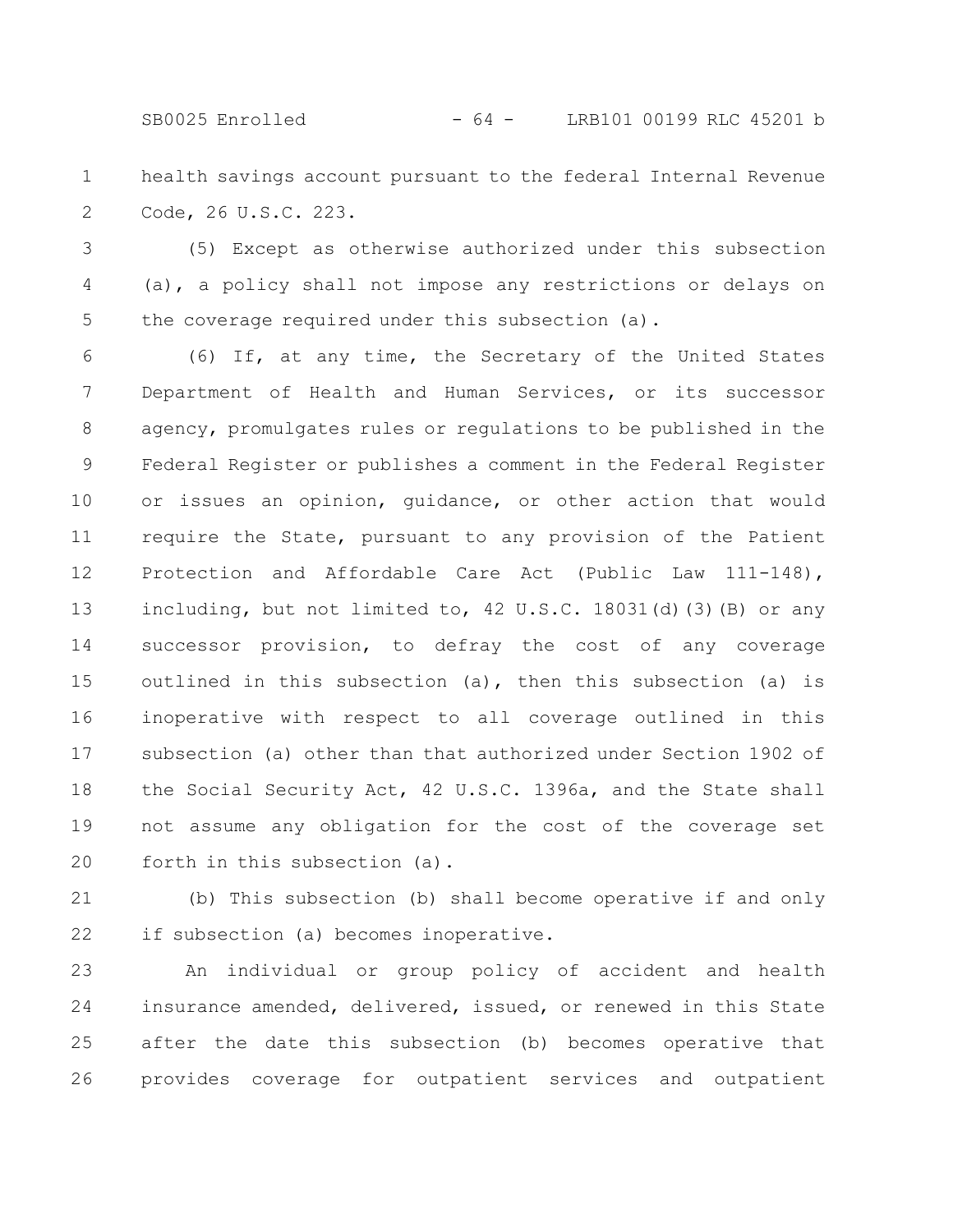SB0025 Enrolled - 65 - LRB101 00199 RLC 45201 b

prescription drugs or devices must provide coverage for the insured and any dependent of the insured covered by the policy for all outpatient contraceptive services and all outpatient contraceptive drugs and devices approved by the Food and Drug Administration. Coverage required under this Section may not impose any deductible, coinsurance, waiting period, or other cost-sharing or limitation that is greater than that required for any outpatient service or outpatient prescription drug or device otherwise covered by the policy. 1 2 3 4 5 6 7 8 9

Nothing in this subsection (b) shall be construed to require an insurance company to cover services related to permanent sterilization that requires a surgical procedure. 10 11 12

As used in this subsection (b), "outpatient contraceptive service" means consultations, examinations, procedures, and medical services, provided on an outpatient basis and related to the use of contraceptive methods (including natural family planning) to prevent an unintended pregnancy. 13 14 15 16 17

(c) (Blank). Nothing in this Section shall be construed require an insurance company to cover services related abortion as the term "abortion" is defined in the Abortion Law of 1975. 18 19 20 21

(d) If a plan or issuer utilizes a network of providers, nothing in this Section shall be construed to require coverage or to prohibit the plan or issuer from imposing cost-sharing for items or services described in this Section that are provided or delivered by an out-of-network provider, unless the 22 23 24 25 26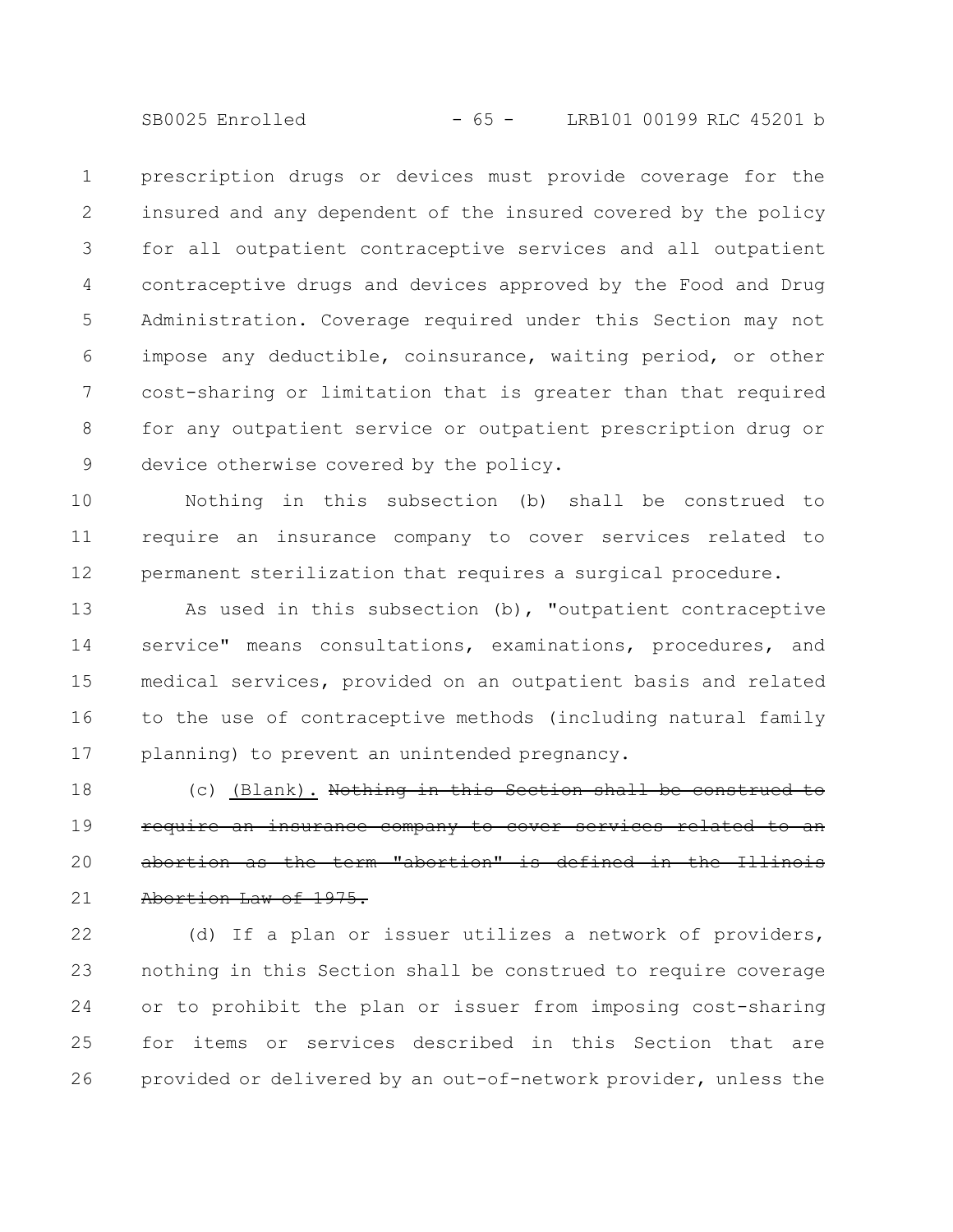plan or issuer does not have in its network a provider who is able to or is willing to provide the applicable items or services. (Source: P.A. 99-672, eff. 1-1-17; 100-1102, eff. 1-1-19.) (215 ILCS 5/356z.4a new) Sec. 356z.4a. Coverage for abortion. (a) Except as otherwise provided in this Section, no individual or group policy of accident and health insurance that provides pregnancy-related benefits may be issued, amended, delivered, or renewed in this State after the effective date of this amendatory Act of the 101st General Assembly unless the policy provides a covered person with coverage for abortion care. (b) Coverage for abortion care may not impose any deductible, coinsurance, waiting period, or other cost-sharing limitation that is greater than that required for other pregnancy-related benefits covered by the policy. (c) Except as otherwise authorized under this Section, a policy shall not impose any restrictions or delays on the coverage required under this Section. (d) This Section does not, pursuant to 42 U.S.C. 18054(a)(6), apply to a multistate plan that does not provide coverage for abortion. (e) If the Department concludes that enforcement of this Section may adversely affect the allocation of federal funds to 1 2 3 4 5 6 7 8 9 10 11 12 13 14 15 16 17 18 19 20 21 22 23 24 25 SB0025 Enrolled - 66 - LRB101 00199 RLC 45201 b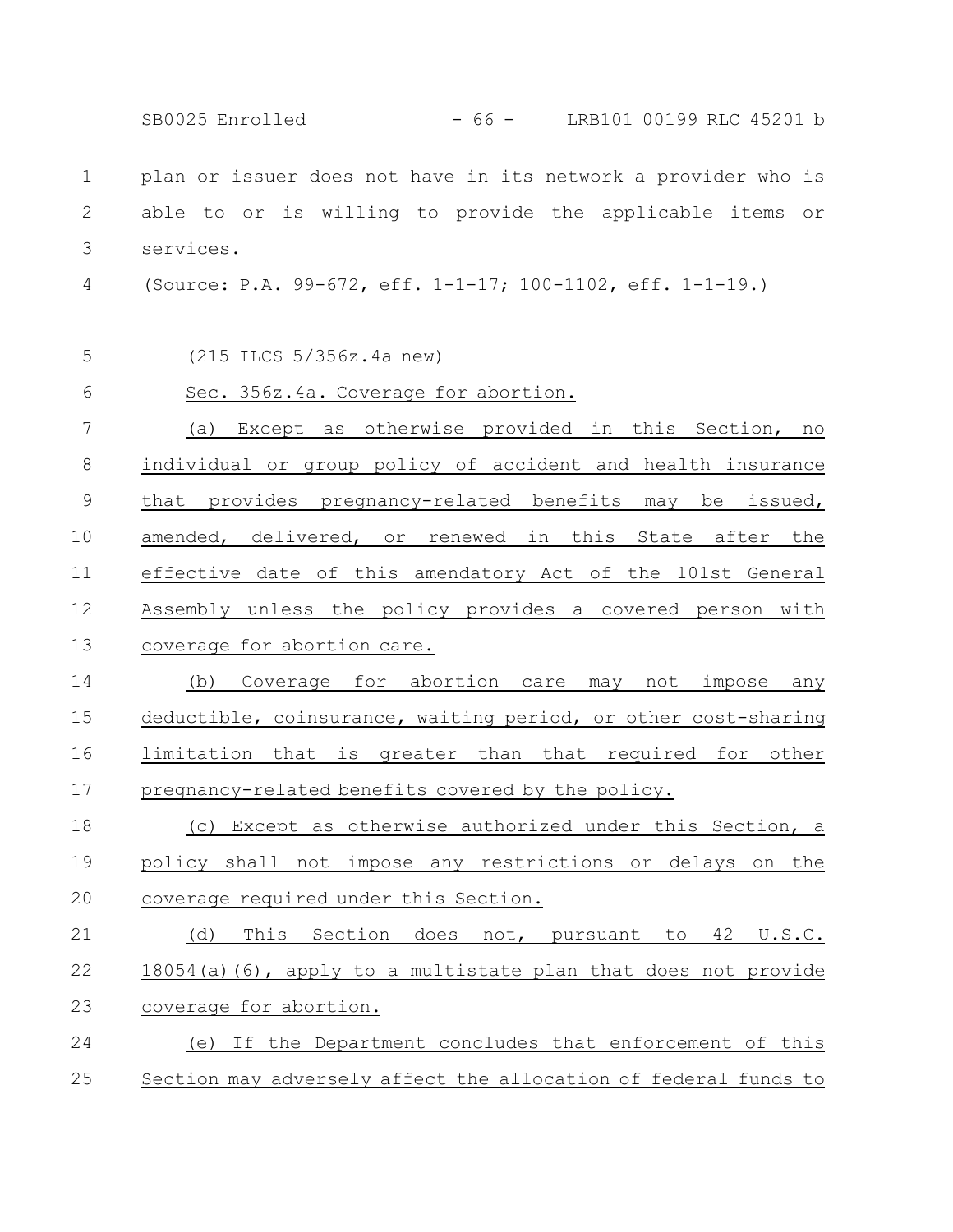SB0025 Enrolled - 67 - LRB101 00199 RLC 45201 b

this State, the Department may grant an exemption to the requirements, but only to the minimum extent necessary to ensure the continued receipt of federal funds. 1 2 3

Section 910-35. The Health Maintenance Organization Act is amended by changing Section 5-3 as follows: 4 5

(215 ILCS 125/5-3) (from Ch. 111 1/2, par. 1411.2) 6

Sec. 5-3. Insurance Code provisions. 7

(a) Health Maintenance Organizations shall be subject to the provisions of Sections 133, 134, 136, 137, 139, 140, 141.1, 141.2, 141.3, 143, 143c, 147, 148, 149, 151, 152, 153, 154, 154.5, 154.6, 154.7, 154.8, 155.04, 155.22a, 355.2, 355.3, 355b, 356g.5-1, 356m, 356v, 356w, 356x, 356y, 356z.2, 356z.4, 356z.4a, 356z.5, 356z.6, 356z.8, 356z.9, 356z.10, 356z.11, 356z.12, 356z.13, 356z.14, 356z.15, 356z.17, 356z.18, 356z.19, 356z.21, 356z.22, 356z.25, 356z.26, 356z.29, 356z.30, 356z.32, 364, 364.01, 367.2, 367.2-5, 367i, 368a, 368b, 368c, 368d, 368e, 370c, 370c.1, 401, 401.1, 402, 403, 403A, 408, 408.2, 409, 412, 444, and 444.1, paragraph (c) of subsection (2) of Section 367, and Articles IIA, VIII 1/2, XII, XII 1/2, XIII, XIII 1/2, XXV, and XXVI of the Illinois Insurance Code. 8 9 10 11 12 13 14 15 16 17 18 19 20

(b) For purposes of the Illinois Insurance Code, except for Sections 444 and 444.1 and Articles XIII and XIII 1/2, Health Maintenance Organizations in the following categories are deemed to be "domestic companies": 21 22 23 24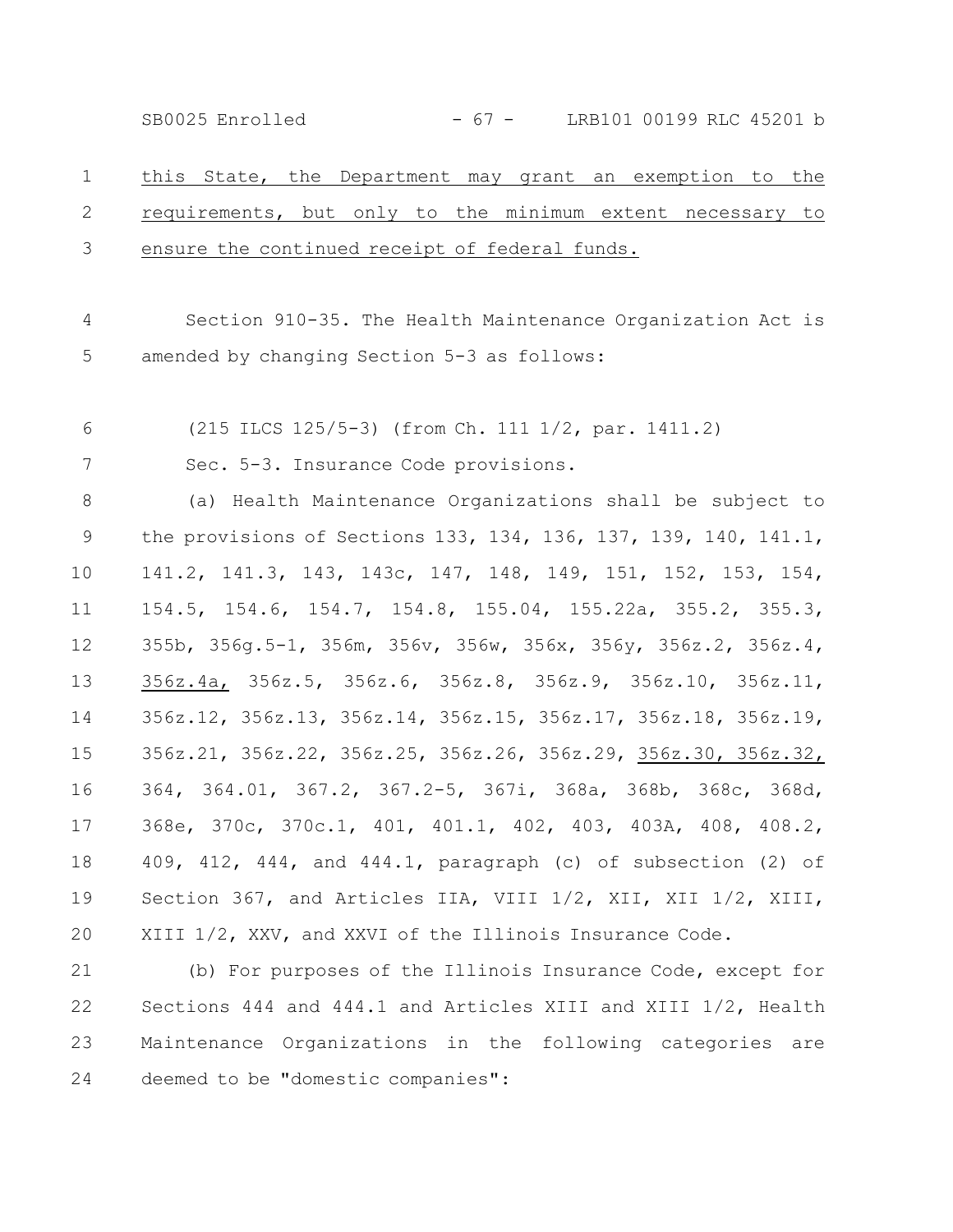## SB0025 Enrolled - 68 - LRB101 00199 RLC 45201 b

1 2

(1) a corporation authorized under the Dental Service Plan Act or the Voluntary Health Services Plans Act;

(2) a corporation organized under the laws of this State; or 3 4

(3) a corporation organized under the laws of another state, 30% or more of the enrollees of which are residents of this State, except a corporation subject to substantially the same requirements in its state of organization as is a "domestic company" under Article VIII 1/2 of the Illinois Insurance Code. 5 6 7 8 9 10

(c) In considering the merger, consolidation, or other acquisition of control of a Health Maintenance Organization pursuant to Article VIII 1/2 of the Illinois Insurance Code, 11 12 13

(1) the Director shall give primary consideration to the continuation of benefits to enrollees and the financial conditions of the acquired Health Maintenance Organization after the merger, consolidation, or other acquisition of control takes effect; 14 15 16 17 18

(2)(i) the criteria specified in subsection (1)(b) of Section 131.8 of the Illinois Insurance Code shall not apply and (ii) the Director, in making his determination with respect to the merger, consolidation, or other acquisition of control, need not take into account the effect on competition of the merger, consolidation, or other acquisition of control; 19 20 21 22 23 24 25

26

(3) the Director shall have the power to require the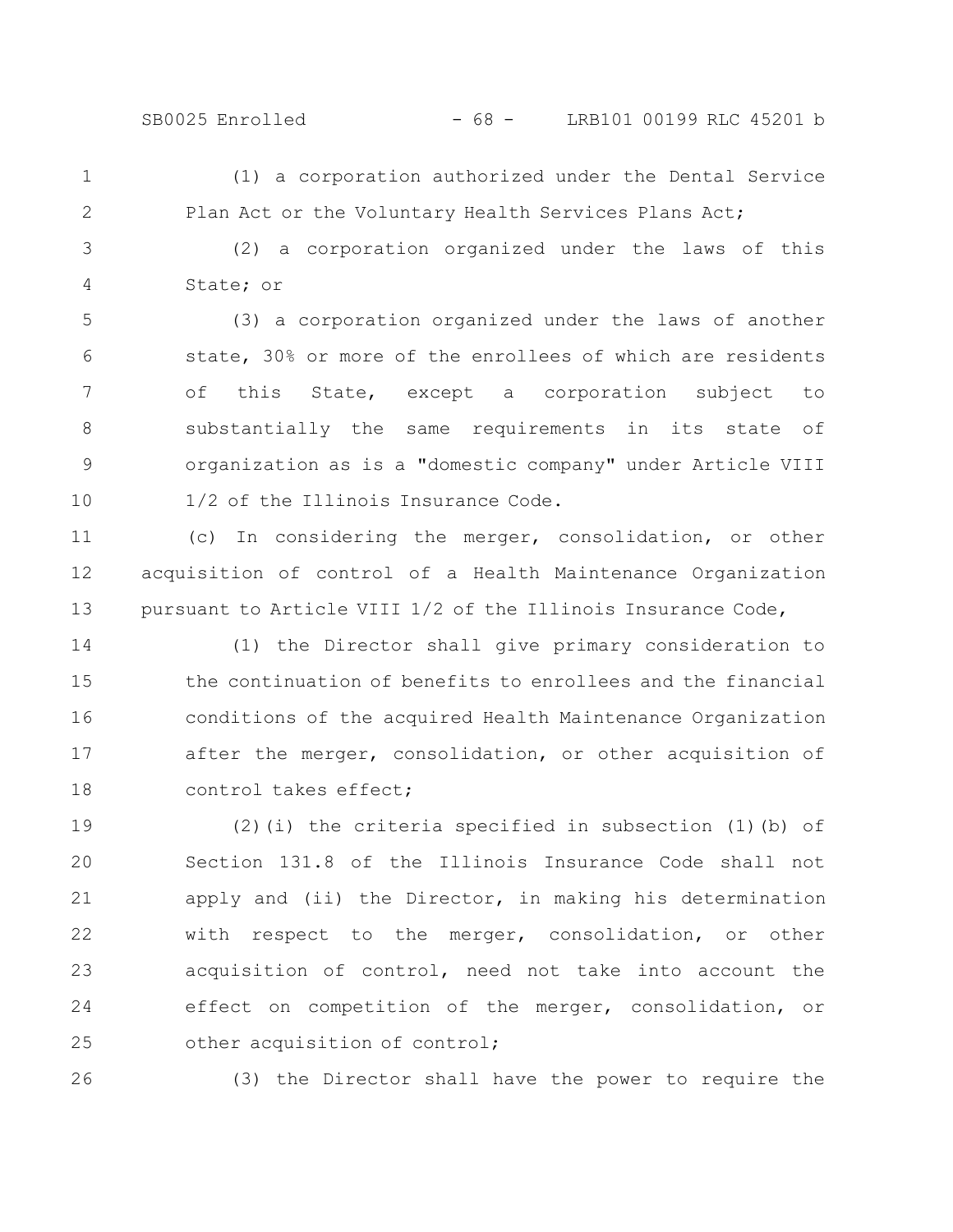SB0025 Enrolled - 69 - LRB101 00199 RLC 45201 b

following information: 1

(A) certification by an independent actuary of the adequacy of the reserves of the Health Maintenance Organization sought to be acquired; 2 3 4

(B) pro forma financial statements reflecting the combined balance sheets of the acquiring company and the Health Maintenance Organization sought to be acquired as of the end of the preceding year and as of a date 90 days prior to the acquisition, as well as pro forma financial statements reflecting projected combined operation for a period of 2 years; 5 6 7 8 9 10 11

(C) a pro forma business plan detailing an acquiring party's plans with respect to the operation of the Health Maintenance Organization sought to be acquired for a period of not less than 3 years; and 12 13 14 15

(D) such other information as the Director shall require. 16 17

(d) The provisions of Article VIII 1/2 of the Illinois Insurance Code and this Section 5-3 shall apply to the sale by any health maintenance organization of greater than 10% of its enrollee population (including without limitation the health maintenance organization's right, title, and interest in and to its health care certificates). 18 19 20 21 22 23

(e) In considering any management contract or service agreement subject to Section 141.1 of the Illinois Insurance Code, the Director (i) shall, in addition to the criteria 24 25 26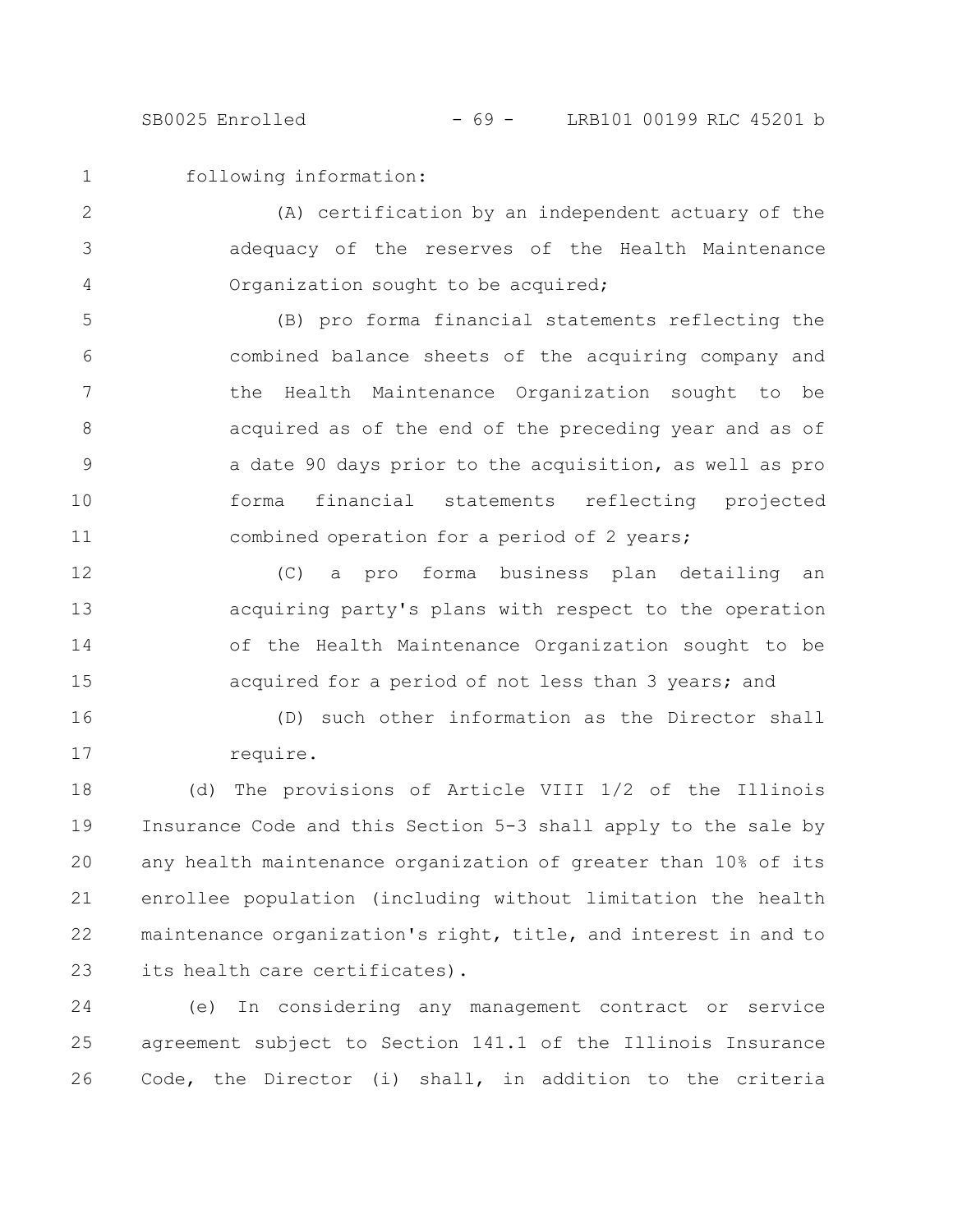SB0025 Enrolled - 70 - LRB101 00199 RLC 45201 b

specified in Section 141.2 of the Illinois Insurance Code, take into account the effect of the management contract or service agreement on the continuation of benefits to enrollees and the financial condition of the health maintenance organization to be managed or serviced, and (ii) need not take into account the effect of the management contract or service agreement on competition. 1 2 3 4 5 6 7

(f) Except for small employer groups as defined in the Small Employer Rating, Renewability and Portability Health Insurance Act and except for medicare supplement policies as defined in Section 363 of the Illinois Insurance Code, a Health Maintenance Organization may by contract agree with a group or other enrollment unit to effect refunds or charge additional premiums under the following terms and conditions: 8 9 10 11 12 13 14

(i) the amount of, and other terms and conditions with respect to, the refund or additional premium are set forth in the group or enrollment unit contract agreed in advance of the period for which a refund is to be paid or additional premium is to be charged (which period shall not be less than one year); and 15 16 17 18 19 20

(ii) the amount of the refund or additional premium shall not exceed 20% of the Health Maintenance Organization's profitable or unprofitable experience with respect to the group or other enrollment unit for the period (and, for purposes of a refund or additional premium, the profitable or unprofitable experience shall 21 22 23 24 25 26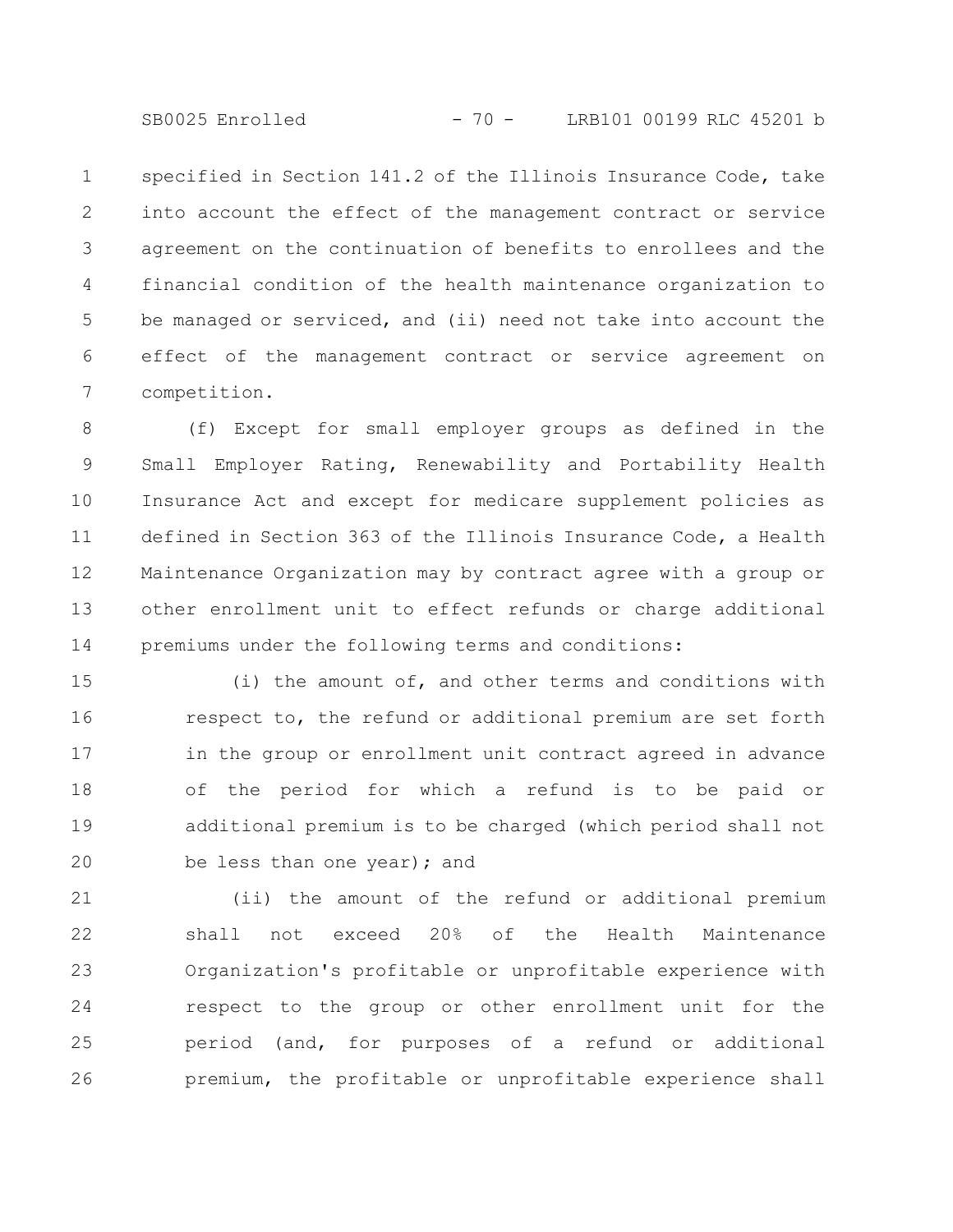SB0025 Enrolled - 71 - LRB101 00199 RLC 45201 b

be calculated taking into account a pro rata share of the Health Maintenance Organization's administrative and marketing expenses, but shall not include any refund to be made or additional premium to be paid pursuant to this subsection (f)). The Health Maintenance Organization and the group or enrollment unit may agree that the profitable or unprofitable experience may be calculated taking into account the refund period and the immediately preceding 2 plan years. 1 2 3 4 5 6 7 8 9

The Health Maintenance Organization shall include a statement in the evidence of coverage issued to each enrollee describing the possibility of a refund or additional premium, and upon request of any group or enrollment unit, provide to the group or enrollment unit a description of the method used to calculate (1) the Health Maintenance Organization's profitable experience with respect to the group or enrollment unit and the resulting refund to the group or enrollment unit or (2) the Health Maintenance Organization's unprofitable experience with respect to the group or enrollment unit and the resulting additional premium to be paid by the group or enrollment unit. 10 11 12 13 14 15 16 17 18 19 20 21

In no event shall the Illinois Health Maintenance Organization Guaranty Association be liable to pay any contractual obligation of an insolvent organization to pay any refund authorized under this Section. 22 23 24 25

26

(g) Rulemaking authority to implement Public Act 95-1045,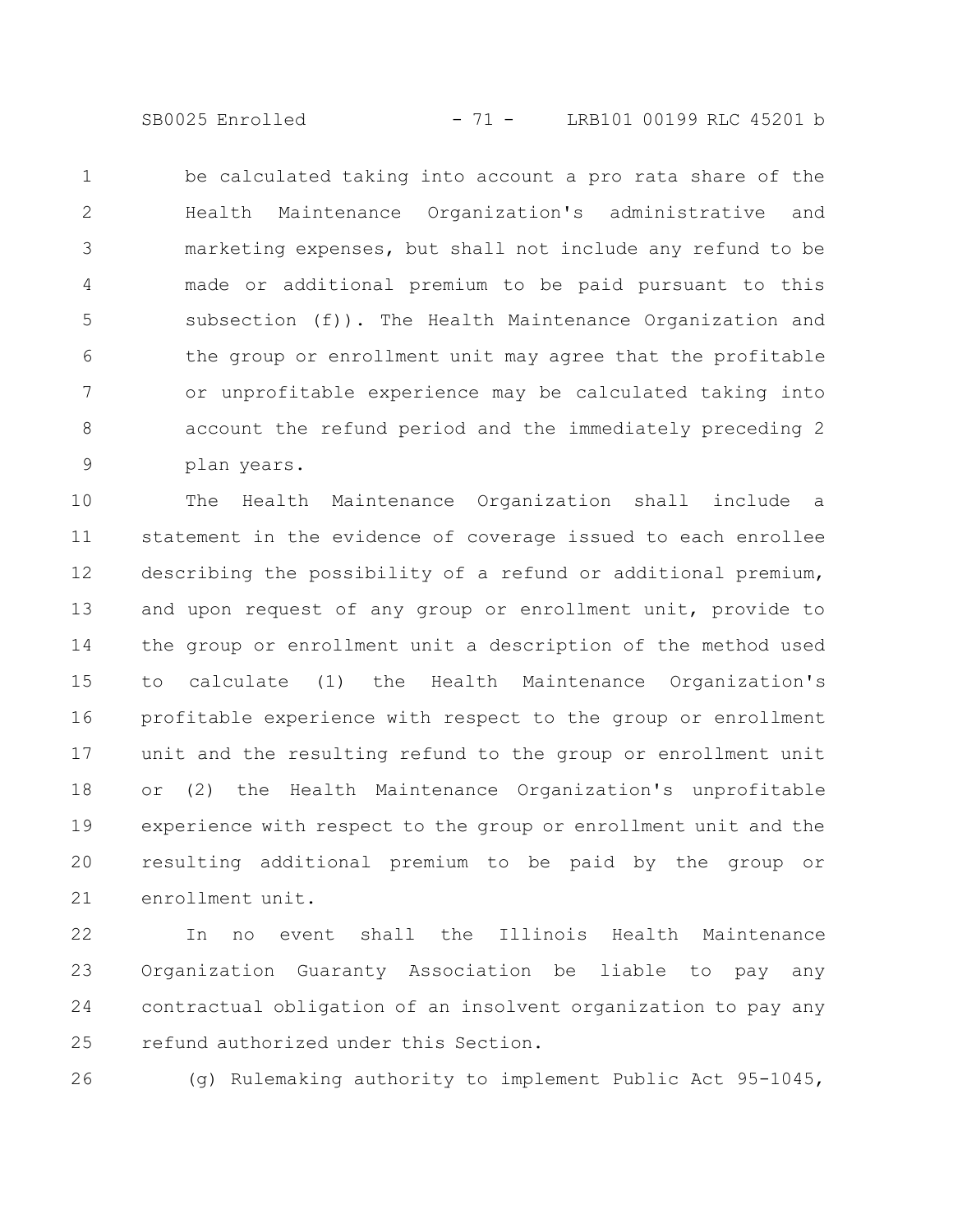SB0025 Enrolled - 72 - LRB101 00199 RLC 45201 b

if any, is conditioned on the rules being adopted in accordance with all provisions of the Illinois Administrative Procedure Act and all rules and procedures of the Joint Committee on Administrative Rules; any purported rule not so adopted, for whatever reason, is unauthorized. 1 2 3 4 5

(Source: P.A. 99-761, eff. 1-1-18; 100-24, eff. 7-18-17; 100-138, eff. 8-18-17; 100-863, eff. 8-14-18; 100-1026, eff. 8-22-18; 100-1057, eff. 1-1-19; 100-1102, eff. 1-1-19; revised  $10-4-18.$ 6 7 8 9

Section 910-40. The Voluntary Health Services Plans Act is amended by changing Section 10 as follows: 10 11

(215 ILCS 165/10) (from Ch. 32, par. 604) 12

Sec. 10. Application of Insurance Code provisions. Health services plan corporations and all persons interested therein or dealing therewith shall be subject to the provisions of Articles IIA and XII 1/2 and Sections 3.1, 133, 136, 139, 140, 143, 143c, 149, 155.22a, 155.37, 354, 355.2, 355.3, 355b, 356g, 356g.5, 356g.5-1, 356r, 356t, 356u, 356v, 356w, 356x, 356y, 356z.1, 356z.2, 356z.4, 356z.4a, 356z.5, 356z.6, 356z.8, 356z.9, 356z.10, 356z.11, 356z.12, 356z.13, 356z.14, 356z.15, 356z.18, 356z.19, 356z.21, 356z.22, 356z.25, 356z.26, 356z.29, 356z.30, 356z.32, 364.01, 367.2, 368a, 401, 401.1, 402, 403, 403A, 408, 408.2, and 412, and paragraphs (7) and (15) of Section 367 of the Illinois Insurance Code. 13 14 15 16 17 18 19 20 21 22 23 24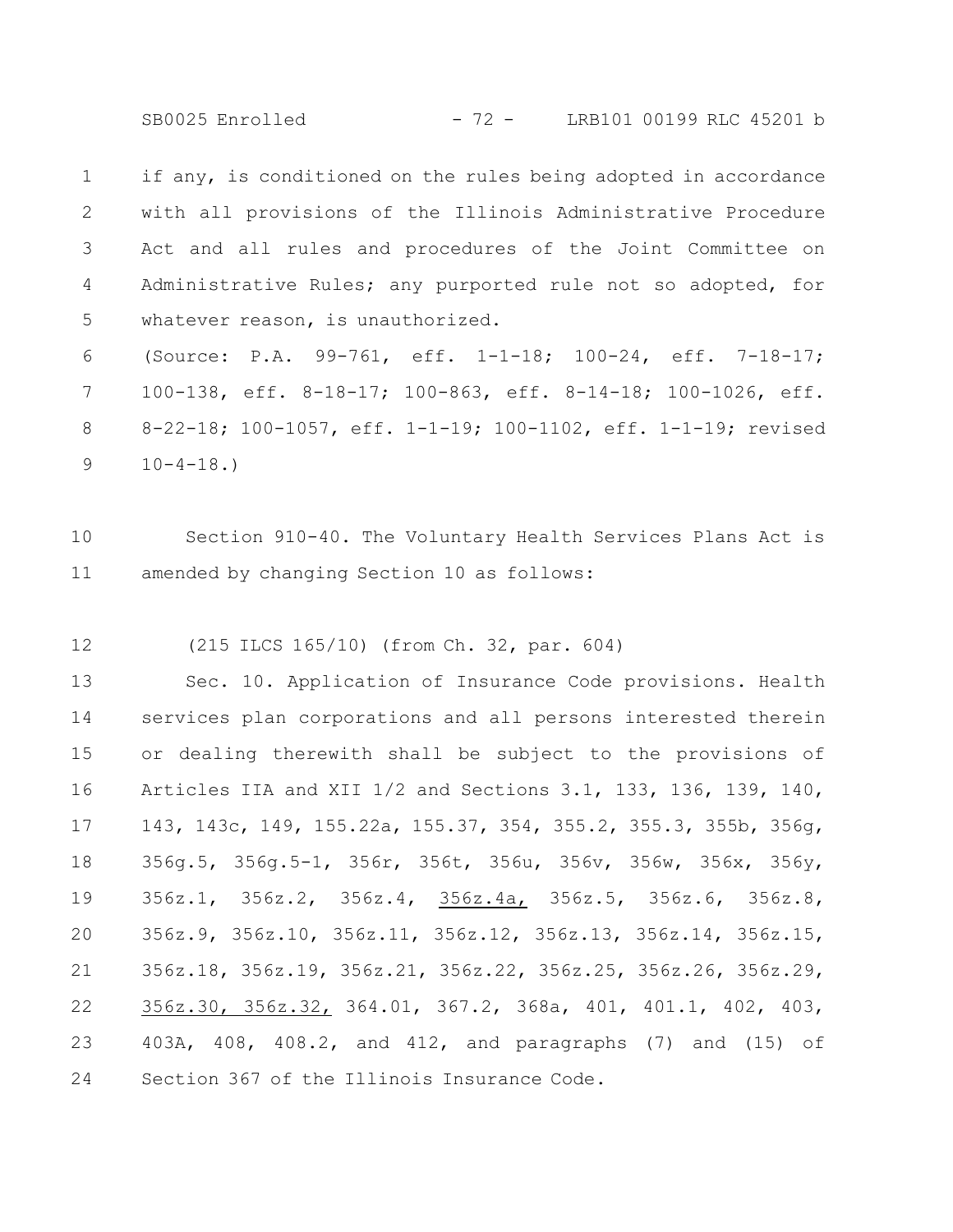SB0025 Enrolled - 73 - LRB101 00199 RLC 45201 b

Rulemaking authority to implement Public Act 95-1045, if any, is conditioned on the rules being adopted in accordance with all provisions of the Illinois Administrative Procedure Act and all rules and procedures of the Joint Committee on Administrative Rules; any purported rule not so adopted, for whatever reason, is unauthorized. (Source: P.A. 100-24, eff. 7-18-17; 100-138, eff. 8-18-17; 100-863, eff. 8-14-18; 100-1026, eff. 8-22-18; 100-1057, eff. 1-1-19; 100-1102, eff. 1-1-19; revised 10-4-18.) 1 2 3 4 5 6 7 8 9

Section 910-45. The Medical Practice Act of 1987 is amended by changing Section 22 and 36 as follows: 10 11

(225 ILCS 60/22) (from Ch. 111, par. 4400-22) 12

(Section scheduled to be repealed on December 31, 2019) 13

Sec. 22. Disciplinary action. 14

(A) The Department may revoke, suspend, place on probation, reprimand, refuse to issue or renew, or take any other disciplinary or non-disciplinary action as the Department may deem proper with regard to the license or permit of any person issued under this Act, including imposing fines not to exceed \$10,000 for each violation, upon any of the following grounds: 15 16 17 18 19 20

21

22

(1) (Blank). Performance of an elective abortion in any place, locale, facility, or institution other than:

facility licensed pursuant to the Ambulatory oal Treatment Center Act; 23 24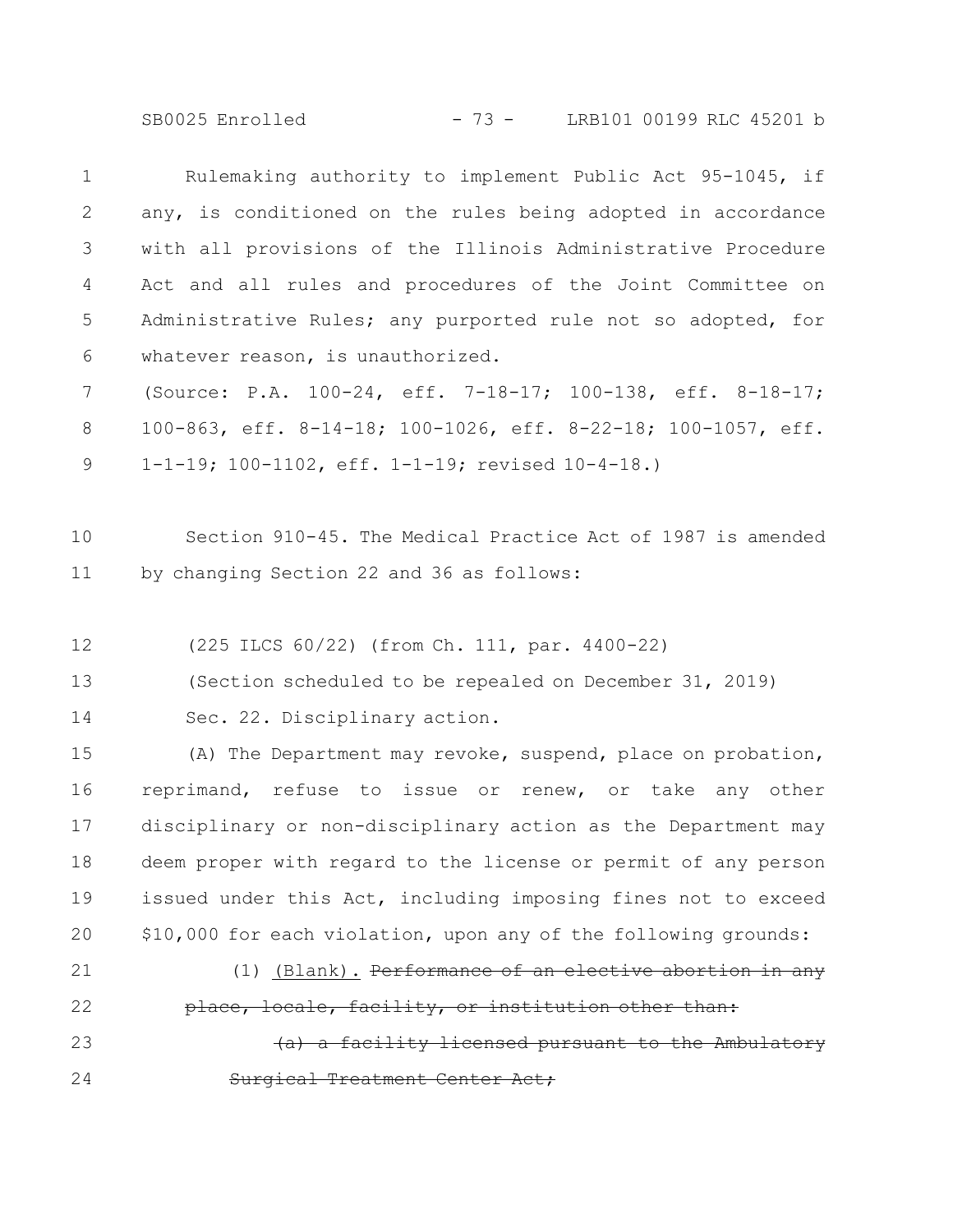| SB0025 Enrolled |  |
|-----------------|--|

| 1  | (b) an institution licensed under the Hospital            |
|----|-----------------------------------------------------------|
| 2  | Licensing Act;                                            |
| 3  | (c) an ambulatory surgical treatment center or            |
| 4  | hospitalization or care facility maintained by the        |
| 5  | State or any agency thereof, where such department or     |
| 6  | agency has authority under law to establish and enforce   |
| 7  | standards for the ambulatory surgical treatment           |
| 8  | centers, hospitalization, or care facilities under its    |
| 9  | management and control:                                   |
| 10 | ambulatory surgical treatment centers,                    |
| 11 | hospitalization or care facilities maintained by the      |
| 12 | Federal Government; or                                    |
| 13 | (e) ambulatory surgical treatment centers,                |
| 14 | hospitalization or care facilities maintained by any      |
| 15 | university or college established under the laws of       |
| 16 | State and supported principally by public funds           |
| 17 | raised by taxation.                                       |
| 18 | (2) (Blank). Performance of an abortion procedure in a    |
| 19 | willful and wanton manner on a woman who was not pregnant |
| 20 | the abortion procedure was performed.                     |
| 21 | (3) A plea of guilty or nolo contendere, finding of       |
| 22 | guilt, jury verdict, or entry of judgment or sentencing,  |
| 23 | including, but not limited to, convictions, preceding     |
| 24 | sentences of supervision, conditional discharge, or first |
| 25 | offender probation, under the laws of any jurisdiction of |
|    |                                                           |

the United States of any crime that is a felony. 26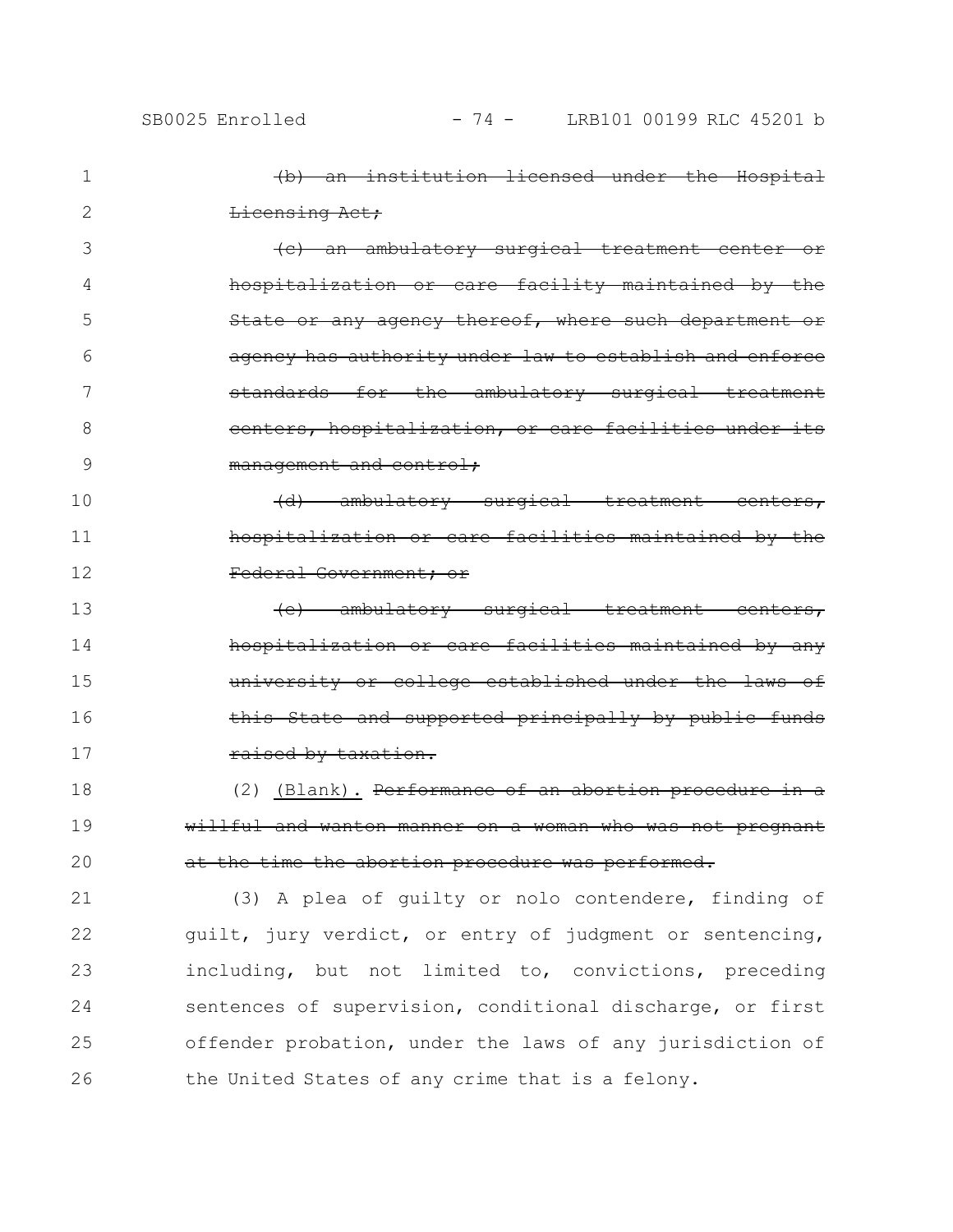1

(4) Gross negligence in practice under this Act.

(5) Engaging in dishonorable, unethical or unprofessional conduct of a character likely to deceive, defraud or harm the public. 2 3 4

(6) Obtaining any fee by fraud, deceit, or misrepresentation. 5 6

(7) Habitual or excessive use or abuse of drugs defined in law as controlled substances, of alcohol, or of any other substances which results in the inability to practice with reasonable judgment, skill or safety. 7 8 9 10

(8) Practicing under a false or, except as provided by law, an assumed name. 11 12

(9) Fraud or misrepresentation in applying for, or procuring, a license under this Act or in connection with applying for renewal of a license under this Act. 13 14 15

(10) Making a false or misleading statement regarding their skill or the efficacy or value of the medicine, treatment, or remedy prescribed by them at their direction in the treatment of any disease or other condition of the body or mind. 16 17 18 19 20

(11) Allowing another person or organization to use their license, procured under this Act, to practice. 21 22

(12) Adverse action taken by another state or jurisdiction against a license or other authorization to practice as a medical doctor, doctor of osteopathy, doctor of osteopathic medicine or doctor of chiropractic, a 23 24 25 26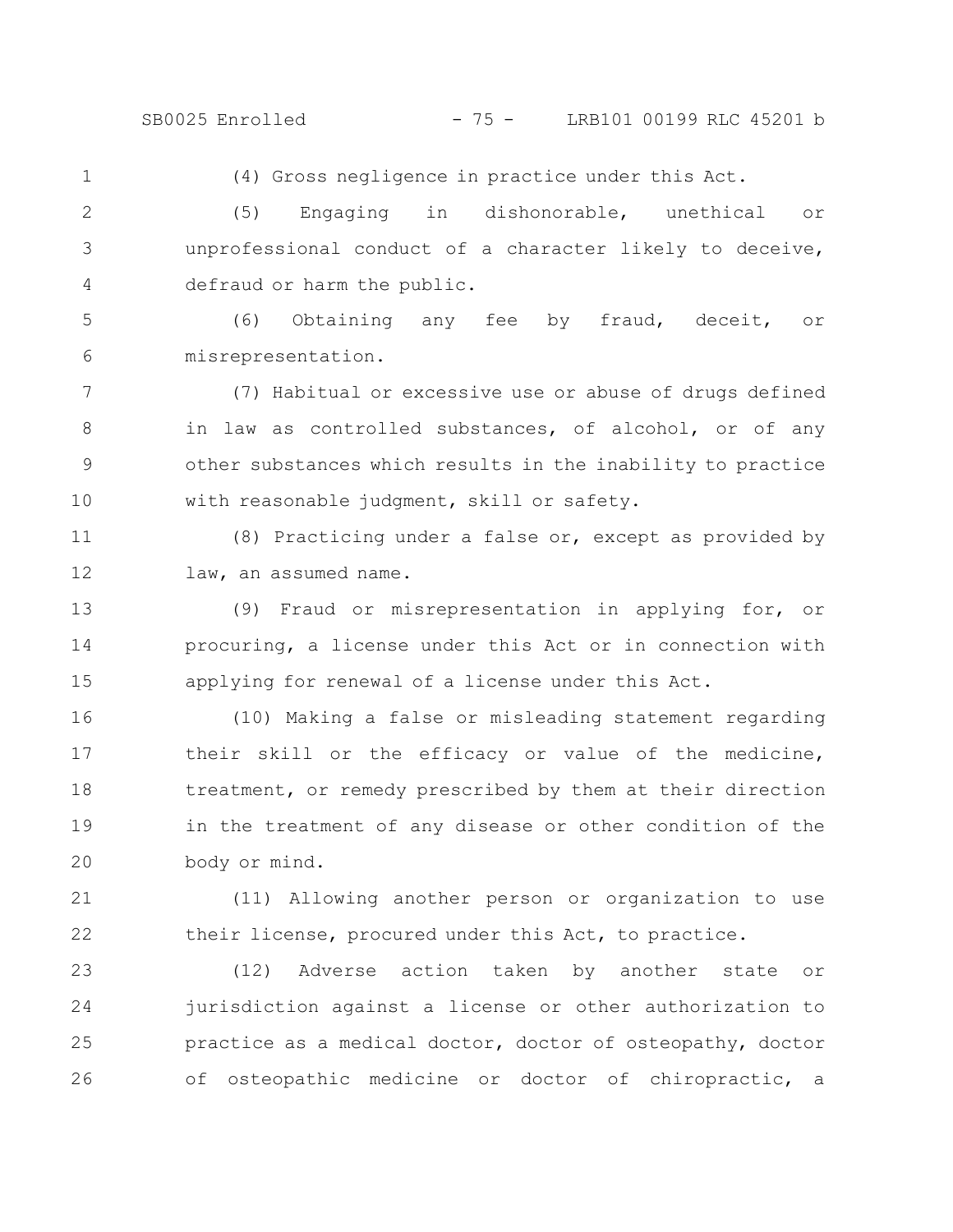SB0025 Enrolled - 76 - LRB101 00199 RLC 45201 b

certified copy of the record of the action taken by the other state or jurisdiction being prima facie evidence thereof. This includes any adverse action taken by a State or federal agency that prohibits a medical doctor, doctor of osteopathy, doctor of osteopathic medicine, or doctor of chiropractic from providing services to the agency's participants. 1 2 3 4 5 6 7

(13) Violation of any provision of this Act or of the Medical Practice Act prior to the repeal of that Act, or violation of the rules, or a final administrative action of the Secretary, after consideration of the recommendation of the Disciplinary Board. 8 9 10 11 12

(14) Violation of the prohibition against fee splitting in Section 22.2 of this Act. 13 14

(15) A finding by the Disciplinary Board that the registrant after having his or her license placed on probationary status or subjected to conditions or restrictions violated the terms of the probation or failed to comply with such terms or conditions. 15 16 17 18 19

20

(16) Abandonment of a patient.

(17) Prescribing, selling, administering, distributing, giving or self-administering any drug classified as a controlled substance (designated product) or narcotic for other than medically accepted therapeutic purposes. 21 22 23 24 25

26

(18) Promotion of the sale of drugs, devices,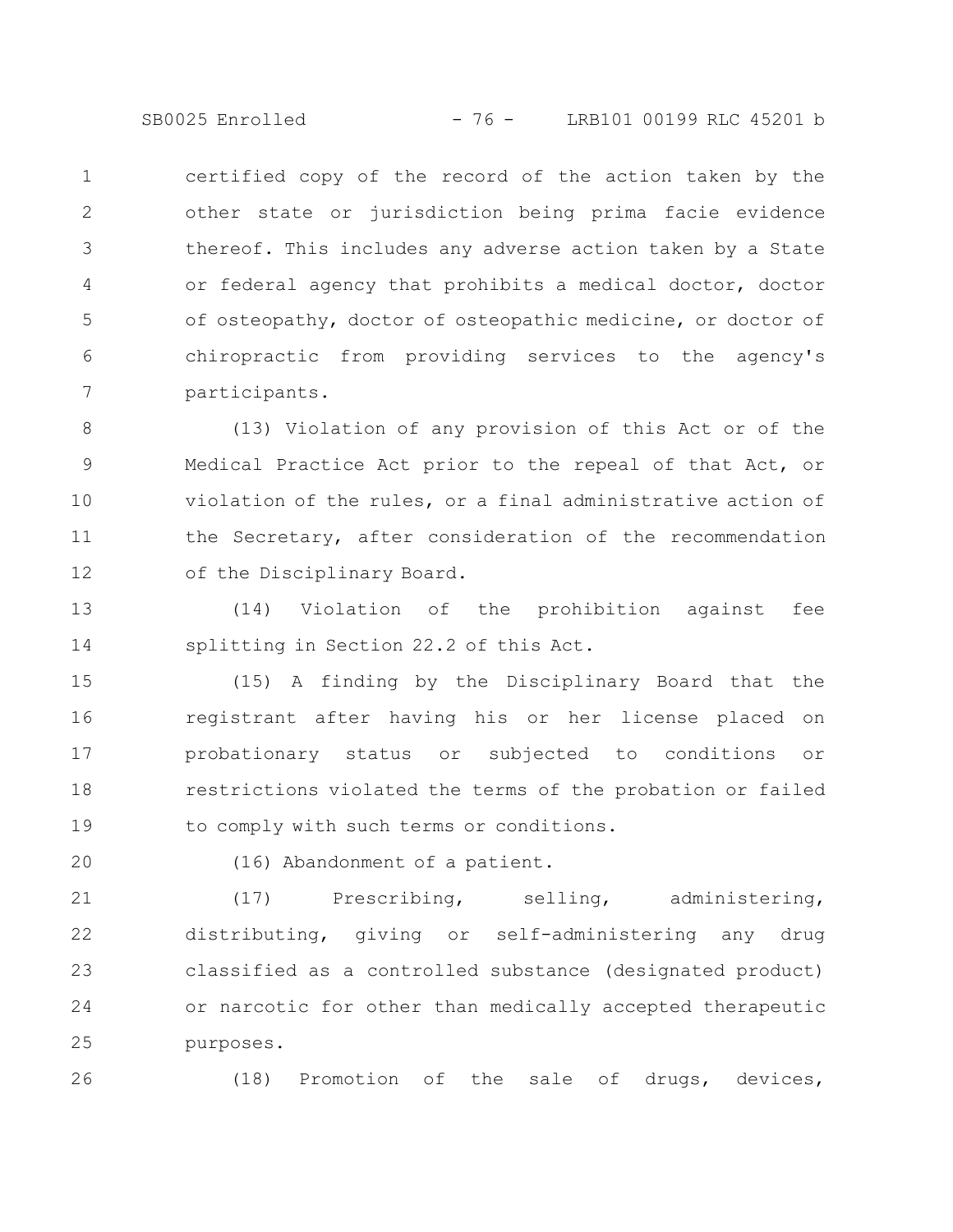SB0025 Enrolled - 77 - LRB101 00199 RLC 45201 b

appliances or goods provided for a patient in such manner as to exploit the patient for financial gain of the physician. 1 2 3

(19) Offering, undertaking or agreeing to cure or treat disease by a secret method, procedure, treatment or medicine, or the treating, operating or prescribing for any human condition by a method, means or procedure which the licensee refuses to divulge upon demand of the Department. 4 5 6 7 8

(20) Immoral conduct in the commission of any act including, but not limited to, commission of an act of sexual misconduct related to the licensee's practice. 9 10 11

(21) Willfully making or filing false records or reports in his or her practice as a physician, including, but not limited to, false records to support claims against the medical assistance program of the Department of Healthcare and Family Services (formerly Department of Public Aid) under the Illinois Public Aid Code. 12 13 14 15 16 17

(22) Willful omission to file or record, or willfully impeding the filing or recording, or inducing another person to omit to file or record, medical reports as required by law, or willfully failing to report an instance of suspected abuse or neglect as required by law. 18 19 20 21 22

(23) Being named as a perpetrator in an indicated report by the Department of Children and Family Services under the Abused and Neglected Child Reporting Act, and upon proof by clear and convincing evidence that the 23 24 25 26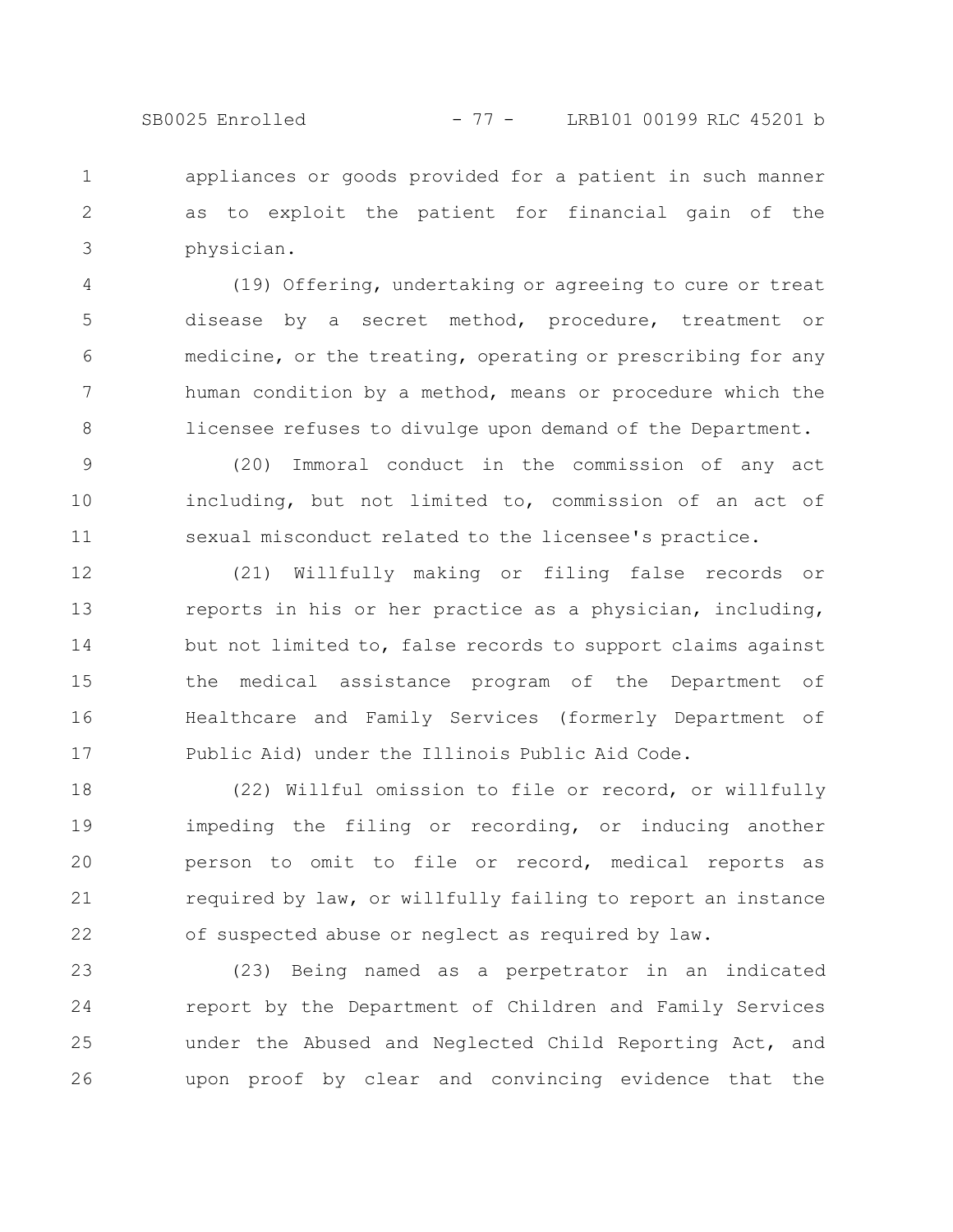SB0025 Enrolled - 78 - LRB101 00199 RLC 45201 b

licensee has caused a child to be an abused child or neglected child as defined in the Abused and Neglected Child Reporting Act. 1 2 3

(24) Solicitation of professional patronage by any corporation, agents or persons, or profiting from those representing themselves to be agents of the licensee. 4 5 6

(25) Gross and willful and continued overcharging for professional services, including filing false statements for collection of fees for which services are not rendered, including, but not limited to, filing such false statements for collection of monies for services not rendered from the medical assistance program of the Department of Healthcare and Family Services (formerly Department of Public Aid) under the Illinois Public Aid Code. 7 8 9 10 11 12 13 14

(26) A pattern of practice or other behavior which demonstrates incapacity or incompetence to practice under this Act. 15 16 17

(27) Mental illness or disability which results in the inability to practice under this Act with reasonable judgment, skill or safety. 18 19 20

(28) Physical illness, including, but not limited to, deterioration through the aging process, or loss of motor skill which results in a physician's inability to practice under this Act with reasonable judgment, skill or safety. 21 22 23 24

(29) Cheating on or attempt to subvert the licensing examinations administered under this Act. 25 26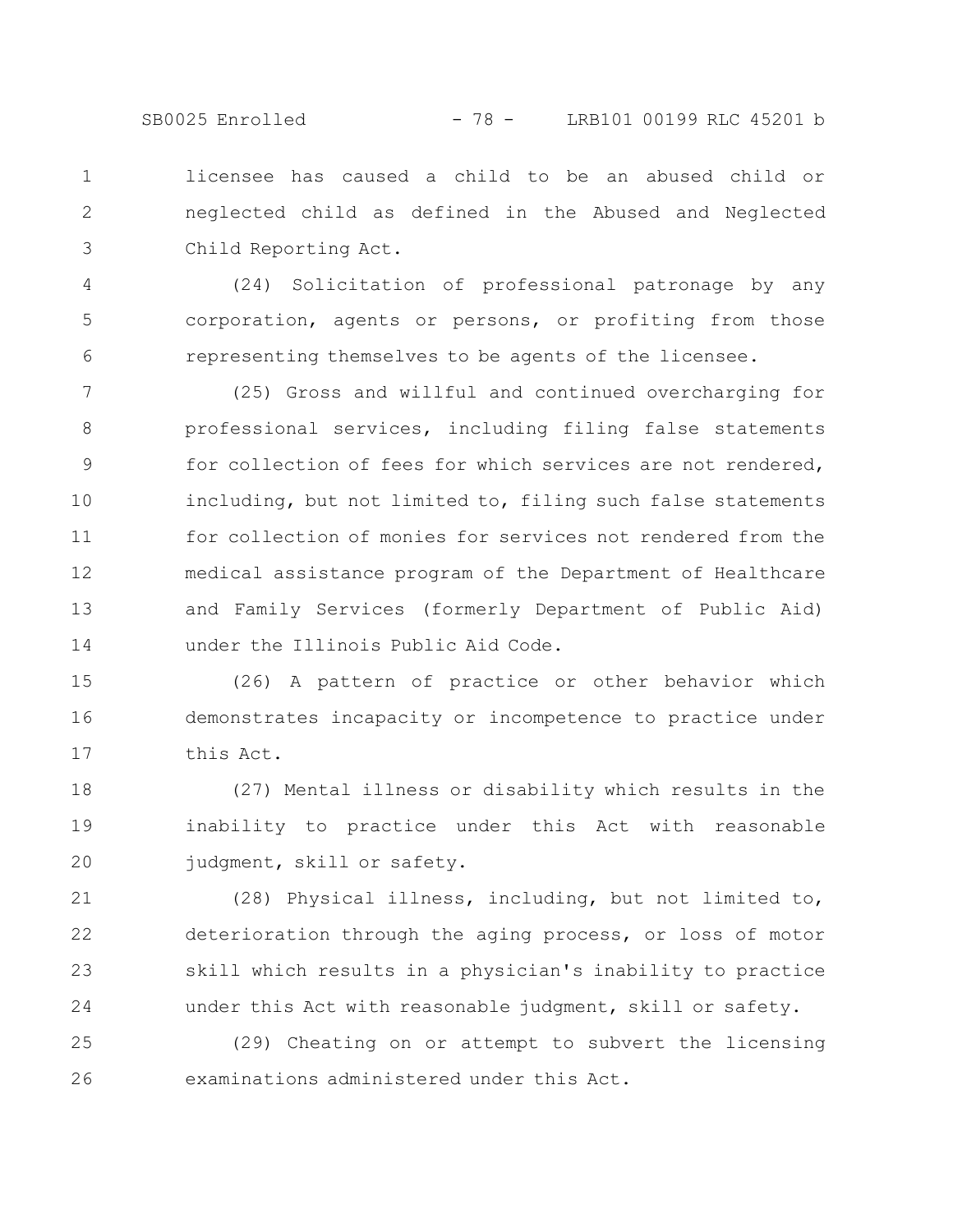## SB0025 Enrolled - 79 - LRB101 00199 RLC 45201 b

(30) Willfully or negligently violating the confidentiality between physician and patient except as required by law. 1 2 3

(31) The use of any false, fraudulent, or deceptive statement in any document connected with practice under this Act. 4 5 6

(32) Aiding and abetting an individual not licensed under this Act in the practice of a profession licensed under this Act. 7 8 9

(33) Violating state or federal laws or regulations relating to controlled substances, legend drugs, or ephedra as defined in the Ephedra Prohibition Act. 10 11 12

(34) Failure to report to the Department any adverse final action taken against them by another licensing jurisdiction (any other state or any territory of the United States or any foreign state or country), by any peer review body, by any health care institution, by any professional society or association related to practice under this Act, by any governmental agency, by any law enforcement agency, or by any court for acts or conduct similar to acts or conduct which would constitute grounds for action as defined in this Section. 13 14 15 16 17 18 19 20 21 22

(35) Failure to report to the Department surrender of a license or authorization to practice as a medical doctor, a doctor of osteopathy, a doctor of osteopathic medicine, or doctor of chiropractic in another state or jurisdiction, or 23 24 25 26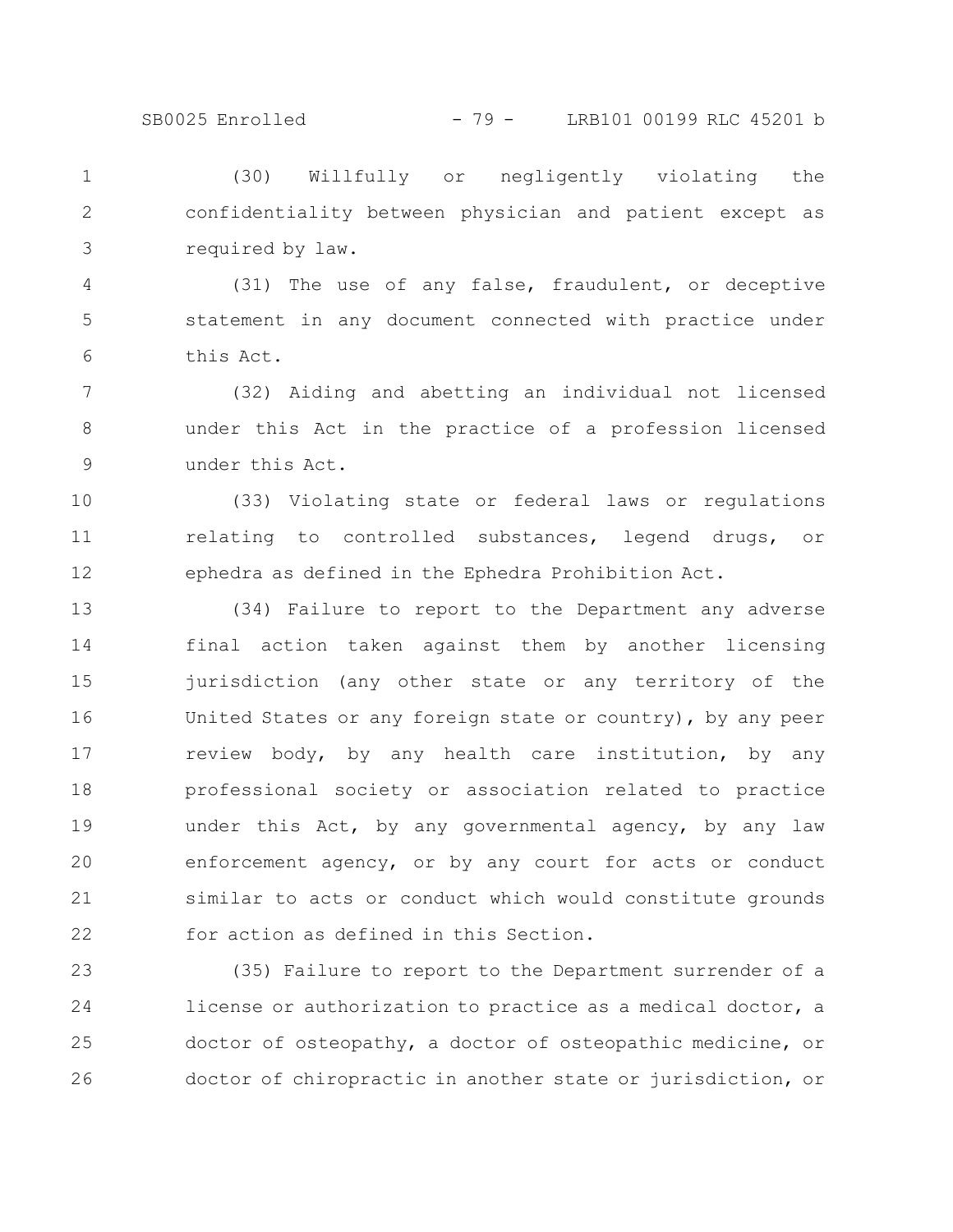SB0025 Enrolled - 80 - LRB101 00199 RLC 45201 b

surrender of membership on any medical staff or in any medical or professional association or society, while under disciplinary investigation by any of those authorities or bodies, for acts or conduct similar to acts or conduct which would constitute grounds for action as defined in this Section. 1 2 3 4 5 6

(36) Failure to report to the Department any adverse judgment, settlement, or award arising from a liability claim related to acts or conduct similar to acts or conduct which would constitute grounds for action as defined in this Section. 7 8 9 10 11

(37) Failure to provide copies of medical records as required by law. 12 13

(38) Failure to furnish the Department, its investigators or representatives, relevant information, legally requested by the Department after consultation with the Chief Medical Coordinator or the Deputy Medical Coordinator. 14 15 16 17 18

(39) Violating the Health Care Worker Self-Referral Act. 19 20

(40) Willful failure to provide notice when notice is required under the Parental Notice of Abortion Act of 1995. 21 22

(41) Failure to establish and maintain records of patient care and treatment as required by this law. 23 24

(42) Entering into an excessive number of written collaborative agreements with licensed advanced practice 25 26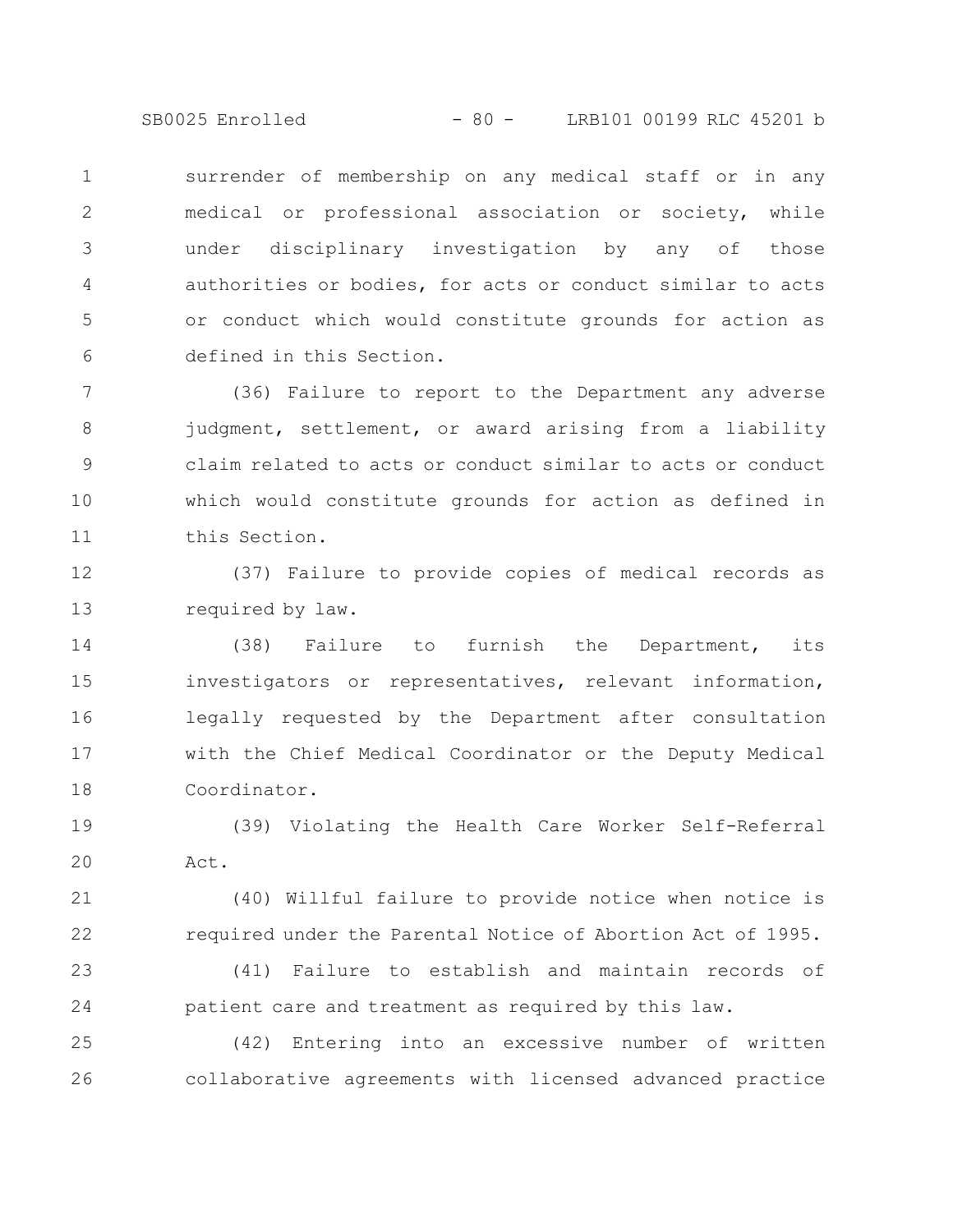## SB0025 Enrolled - 81 - LRB101 00199 RLC 45201 b

registered nurses resulting in an inability to adequately collaborate. 1 2

(43) Repeated failure to adequately collaborate with a licensed advanced practice registered nurse. 3 4

(44) Violating the Compassionate Use of Medical Cannabis Pilot Program Act. 5 6

(45) Entering into an excessive number of written collaborative agreements with licensed prescribing psychologists resulting in an inability to adequately collaborate. 7 8 9 10

(46) Repeated failure to adequately collaborate with a licensed prescribing psychologist. 11 12

(47) Willfully failing to report an instance of suspected abuse, neglect, financial exploitation, or self-neglect of an eligible adult as defined in and required by the Adult Protective Services Act. 13 14 15 16

(48) Being named as an abuser in a verified report by the Department on Aging under the Adult Protective Services Act, and upon proof by clear and convincing evidence that the licensee abused, neglected, or financially exploited an eligible adult as defined in the Adult Protective Services Act. 17 18 19 20 21 22

(49) Entering into an excessive number of written collaborative agreements with licensed physician assistants resulting in an inability to adequately collaborate. 23 24 25 26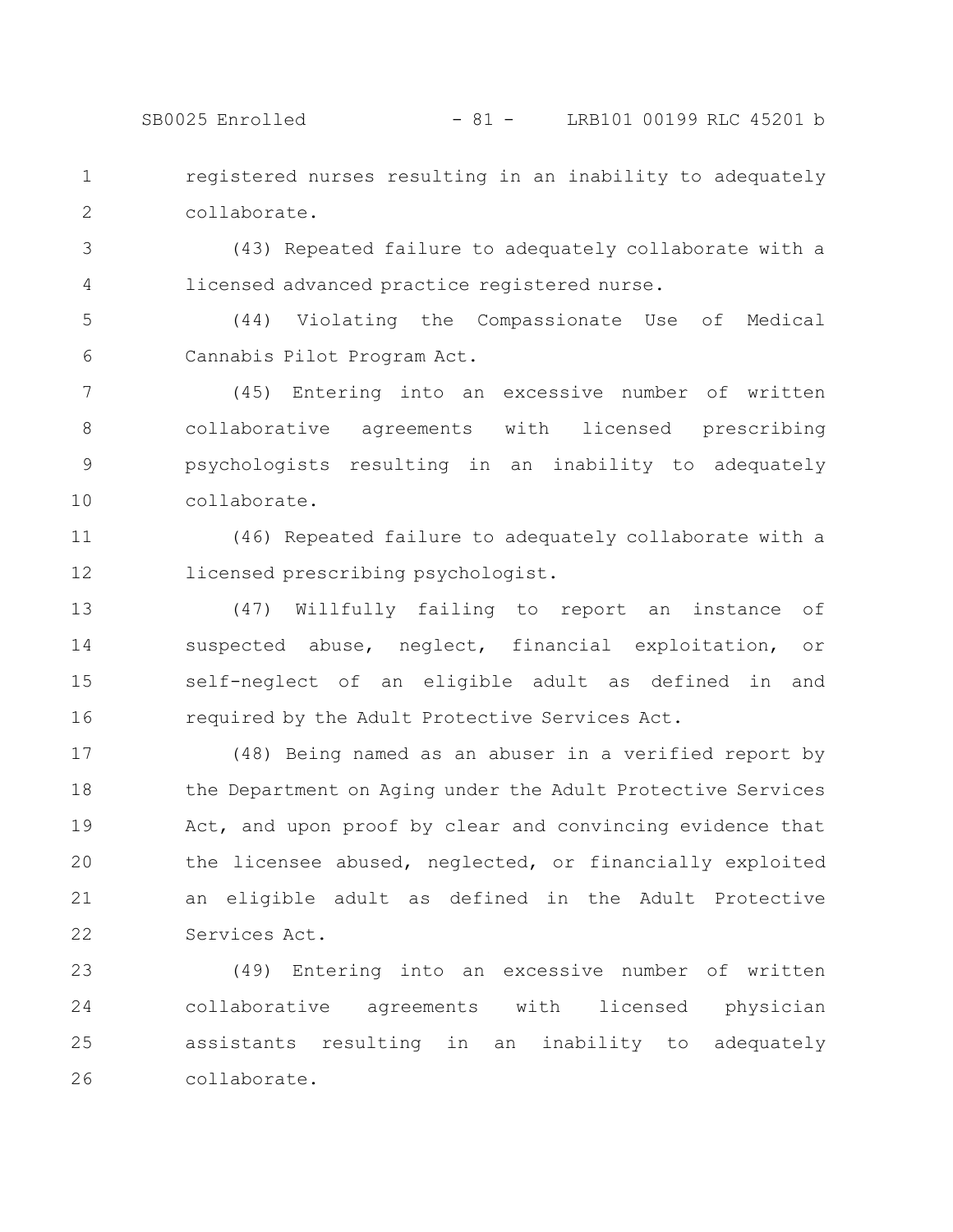1

2

(50) Repeated failure to adequately collaborate with a physician assistant.

Except for actions involving the ground numbered (26), all proceedings to suspend, revoke, place on probationary status, or take any other disciplinary action as the Department may deem proper, with regard to a license on any of the foregoing grounds, must be commenced within 5 years next after receipt by the Department of a complaint alleging the commission of or notice of the conviction order for any of the acts described herein. Except for the grounds numbered (8), (9), (26), and (29), no action shall be commenced more than 10 years after the date of the incident or act alleged to have violated this Section. For actions involving the ground numbered (26), a pattern of practice or other behavior includes all incidents alleged to be part of the pattern of practice or other behavior that occurred, or a report pursuant to Section 23 of this Act received, within the 10-year period preceding the filing of the complaint. In the event of the settlement of any claim or cause of action in favor of the claimant or the reduction to final judgment of any civil action in favor of the plaintiff, such claim, cause of action or civil action being grounded on the allegation that a person licensed under this Act was negligent in providing care, the Department shall have an additional period of 2 years from the date of notification to the Department under Section 23 of this Act of such settlement or final judgment in which to investigate and commence formal 3 4 5 6 7 8 9 10 11 12 13 14 15 16 17 18 19 20 21 22 23 24 25 26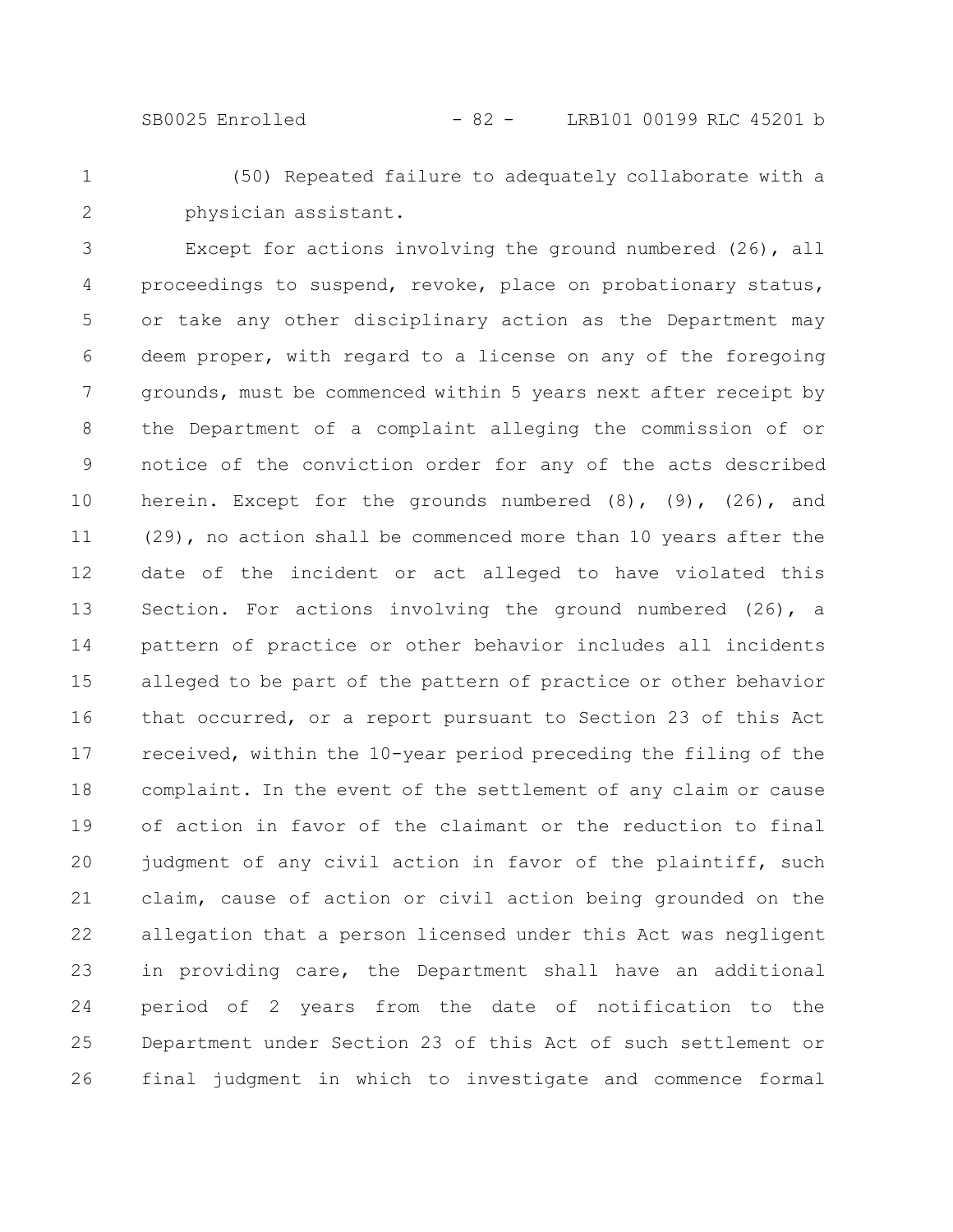SB0025 Enrolled - 83 - LRB101 00199 RLC 45201 b

disciplinary proceedings under Section 36 of this Act, except as otherwise provided by law. The time during which the holder of the license was outside the State of Illinois shall not be included within any period of time limiting the commencement of disciplinary action by the Department. 1 2 3 4 5

The entry of an order or judgment by any circuit court establishing that any person holding a license under this Act is a person in need of mental treatment operates as a suspension of that license. That person may resume their practice only upon the entry of a Departmental order based upon a finding by the Disciplinary Board that they have been determined to be recovered from mental illness by the court and upon the Disciplinary Board's recommendation that they be permitted to resume their practice. 6 7 8 9 10 11 12 13 14

The Department may refuse to issue or take disciplinary action concerning the license of any person who fails to file a return, or to pay the tax, penalty or interest shown in a filed return, or to pay any final assessment of tax, penalty or interest, as required by any tax Act administered by the Illinois Department of Revenue, until such time as the requirements of any such tax Act are satisfied as determined by the Illinois Department of Revenue. 15 16 17 18 19 20 21 22

The Department, upon the recommendation of the Disciplinary Board, shall adopt rules which set forth standards to be used in determining: 23 24 25

26

(a) when a person will be deemed sufficiently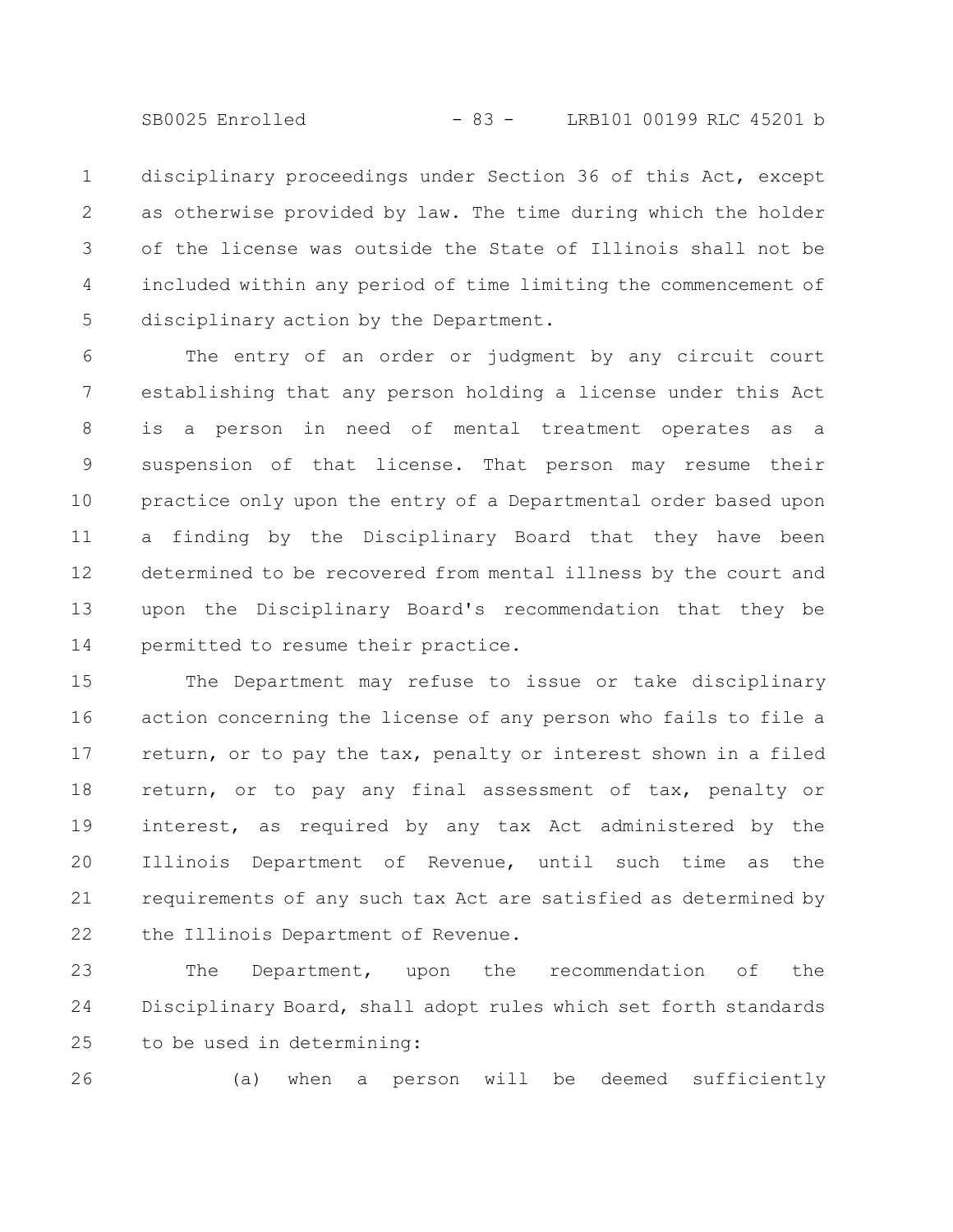SB0025 Enrolled - 84 - LRB101 00199 RLC 45201 b

rehabilitated to warrant the public trust; 1

(b) what constitutes dishonorable, unethical or unprofessional conduct of a character likely to deceive, defraud, or harm the public; 2 3 4

(c) what constitutes immoral conduct in the commission of any act, including, but not limited to, commission of an act of sexual misconduct related to the licensee's practice; and 5 6 7 8

(d) what constitutes gross negligence in the practice of medicine. 9 10

However, no such rule shall be admissible into evidence in any civil action except for review of a licensing or other disciplinary action under this Act. 11 12 13

In enforcing this Section, the Disciplinary Board or the Licensing Board, upon a showing of a possible violation, may compel, in the case of the Disciplinary Board, any individual who is licensed to practice under this Act or holds a permit to practice under this Act, or, in the case of the Licensing Board, any individual who has applied for licensure or a permit pursuant to this Act, to submit to a mental or physical examination and evaluation, or both, which may include a substance abuse or sexual offender evaluation, as required by the Licensing Board or Disciplinary Board and at the expense of the Department. The Disciplinary Board or Licensing Board shall specifically designate the examining physician licensed to practice medicine in all of its branches or, if applicable, the 14 15 16 17 18 19 20 21 22 23 24 25 26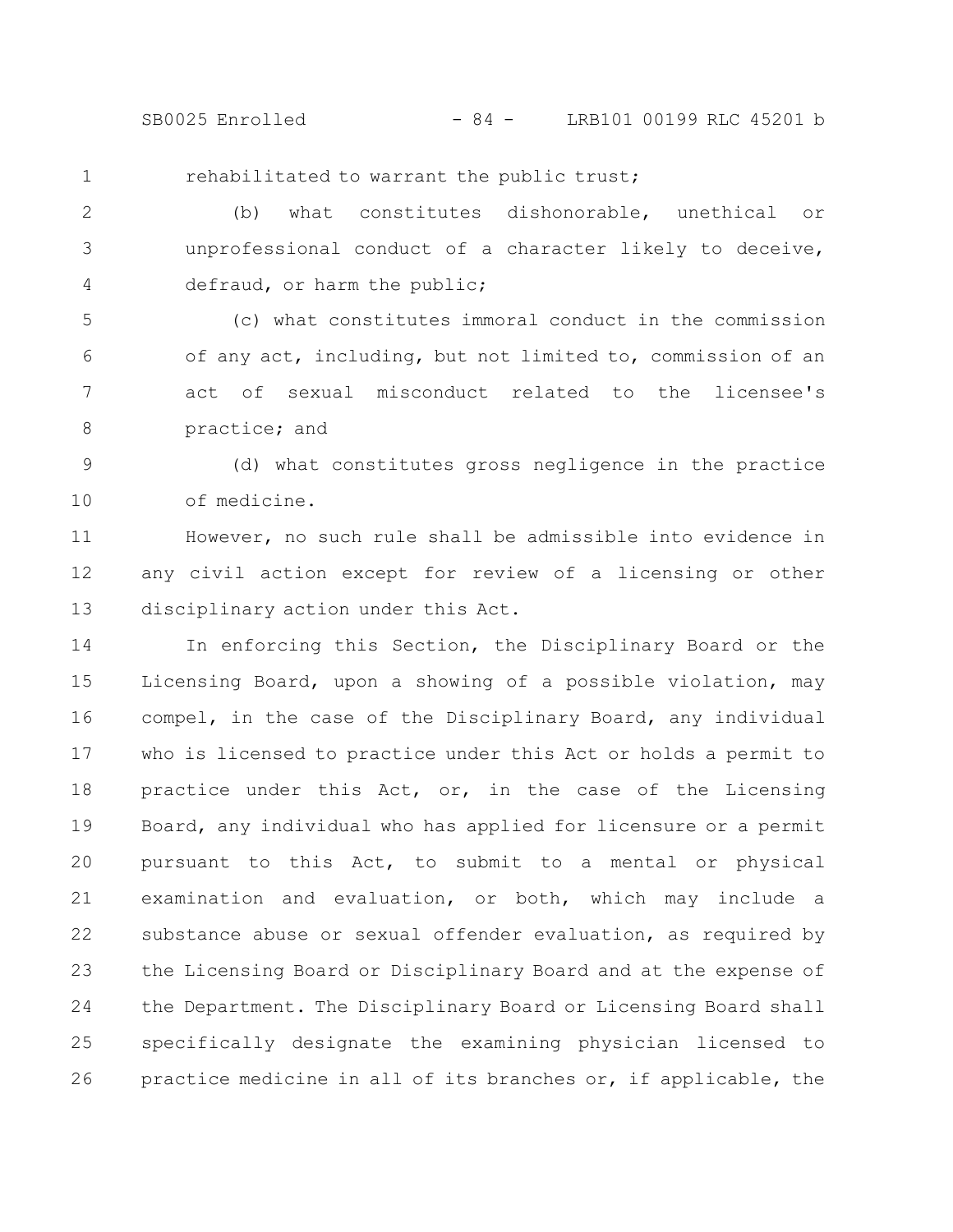multidisciplinary team involved in providing the mental or physical examination and evaluation, or both. The multidisciplinary team shall be led by a physician licensed to practice medicine in all of its branches and may consist of one or more or a combination of physicians licensed to practice medicine in all of its branches, licensed chiropractic physicians, licensed clinical psychologists, licensed clinical social workers, licensed clinical professional counselors, and other professional and administrative staff. Any examining physician or member of the multidisciplinary team may require any person ordered to submit to an examination and evaluation pursuant to this Section to submit to any additional supplemental testing deemed necessary to complete any examination or evaluation process, including, but not limited to, blood testing, urinalysis, psychological testing, or neuropsychological testing. The Disciplinary Board, the Licensing Board, or the Department may order the examining physician or any member of the multidisciplinary team to provide to the Department, the Disciplinary Board, or the Licensing Board any and all records, including business records, that relate to the examination and evaluation, including any supplemental testing performed. The Disciplinary Board, the Licensing Board, or the Department may order the examining physician or any member of the multidisciplinary team to present testimony concerning this examination and evaluation of the licensee, permit holder, or applicant, 1 2 3 4 5 6 7 8 9 10 11 12 13 14 15 16 17 18 19 20 21 22 23 24 25 26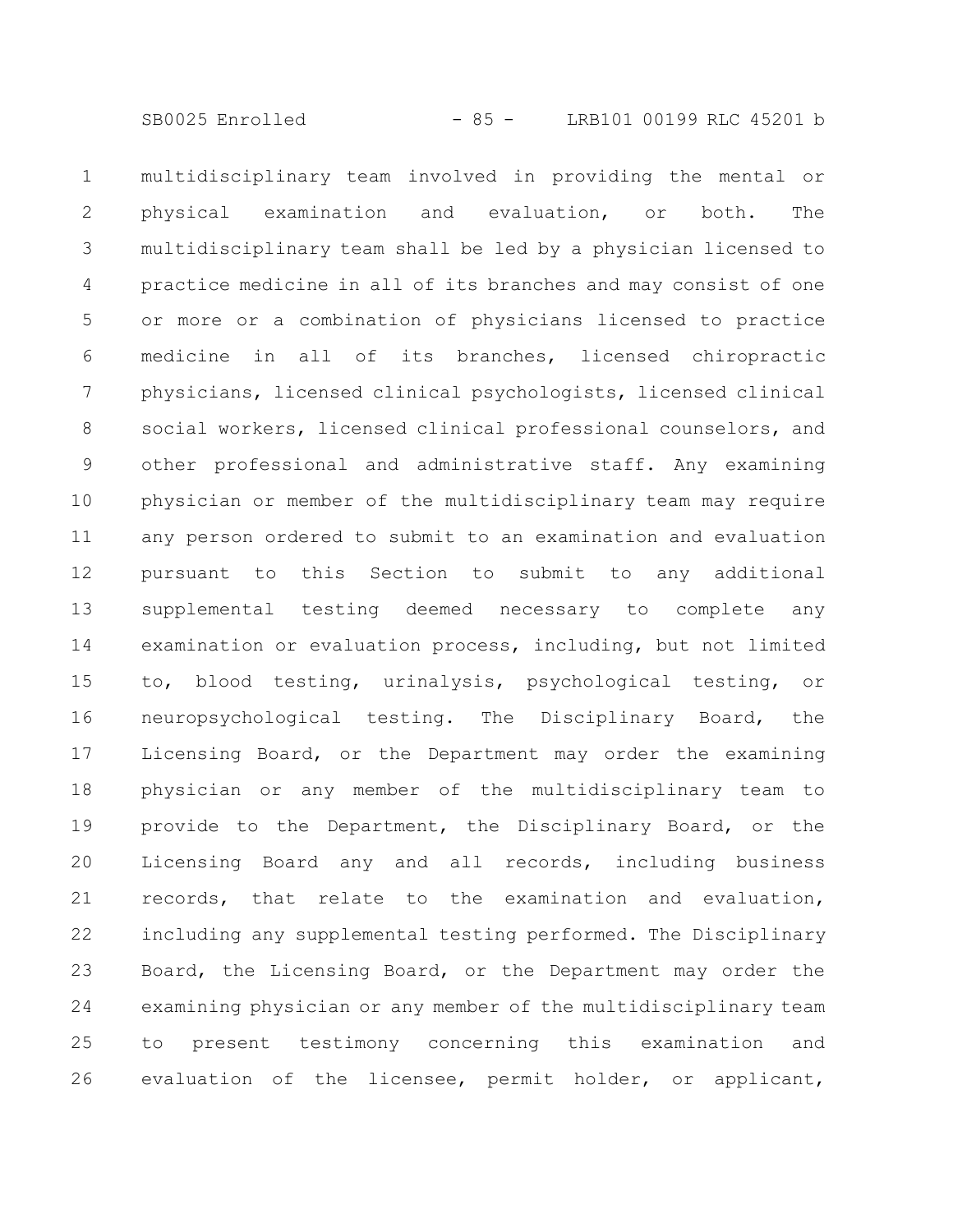including testimony concerning any supplemental testing or documents relating to the examination and evaluation. No information, report, record, or other documents in any way related to the examination and evaluation shall be excluded by reason of any common law or statutory privilege relating to communication between the licensee, permit holder, or applicant and the examining physician or any member of the multidisciplinary team. No authorization is necessary from the licensee, permit holder, or applicant ordered to undergo an evaluation and examination for the examining physician or any member of the multidisciplinary team to provide information, reports, records, or other documents or to provide any testimony regarding the examination and evaluation. The individual to be examined may have, at his or her own expense, another physician of his or her choice present during all aspects of the examination. Failure of any individual to submit to mental or physical examination and evaluation, or both, when directed, shall result in an automatic suspension, without hearing, until such time as the individual submits to the examination. If the Disciplinary Board or Licensing Board finds a physician unable to practice following an examination and evaluation because of the reasons set forth in this Section, the Disciplinary Board or Licensing Board shall require such physician to submit to care, counseling, or treatment by physicians, or other health care professionals, approved or designated by the Disciplinary Board, as a condition for 1 2 3 4 5 6 7 8 9 10 11 12 13 14 15 16 17 18 19 20 21 22 23 24 25 26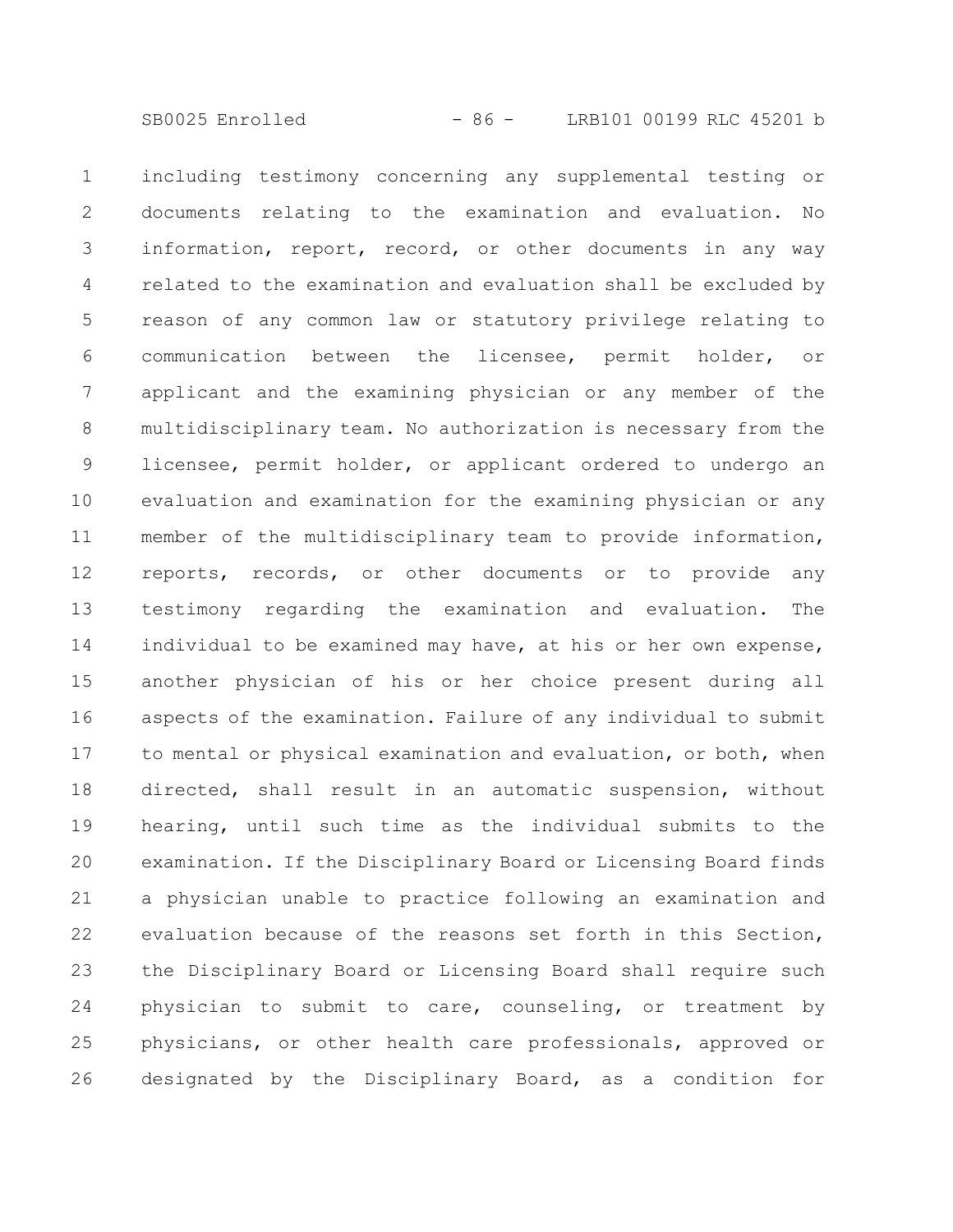issued, continued, reinstated, or renewed licensure to practice. Any physician, whose license was granted pursuant to Sections 9, 17, or 19 of this Act, or, continued, reinstated, renewed, disciplined or supervised, subject to such terms, conditions or restrictions who shall fail to comply with such terms, conditions or restrictions, or to complete a required program of care, counseling, or treatment, as determined by the Chief Medical Coordinator or Deputy Medical Coordinators, shall be referred to the Secretary for a determination as to whether the licensee shall have their license suspended immediately, pending a hearing by the Disciplinary Board. In instances in which the Secretary immediately suspends a license under this Section, a hearing upon such person's license must be convened by the Disciplinary Board within 15 days after such suspension and completed without appreciable delay. The Disciplinary Board shall have the authority to review the subject physician's record of treatment and counseling regarding the impairment, to the extent permitted by applicable federal statutes and regulations safeguarding the confidentiality of medical records. 1 2 3 4 5 6 7 8 9 10 11 12 13 14 15 16 17 18 19 20

An individual licensed under this Act, affected under this Section, shall be afforded an opportunity to demonstrate to the Disciplinary Board that they can resume practice in compliance with acceptable and prevailing standards under the provisions of their license. 21 22 23 24 25

26

The Department may promulgate rules for the imposition of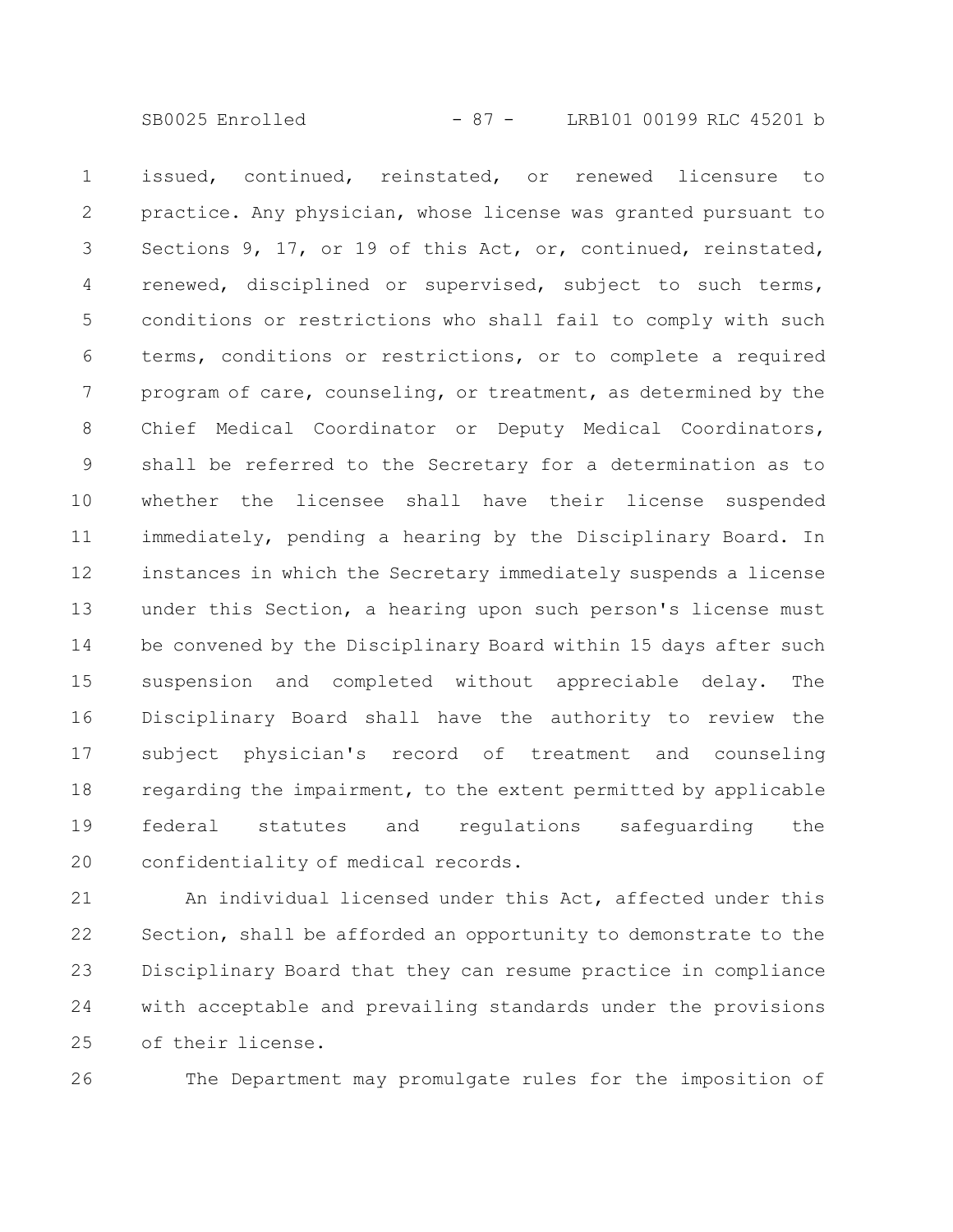SB0025 Enrolled - 88 - LRB101 00199 RLC 45201 b

fines in disciplinary cases, not to exceed \$10,000 for each violation of this Act. Fines may be imposed in conjunction with other forms of disciplinary action, but shall not be the exclusive disposition of any disciplinary action arising out of conduct resulting in death or injury to a patient. Any funds collected from such fines shall be deposited in the Illinois State Medical Disciplinary Fund. 1 2 3 4 5 6 7

All fines imposed under this Section shall be paid within 60 days after the effective date of the order imposing the fine or in accordance with the terms set forth in the order imposing the fine. 8 9 10 11

(B) The Department shall revoke the license or permit issued under this Act to practice medicine or a chiropractic physician who has been convicted a second time of committing any felony under the Illinois Controlled Substances Act or the Methamphetamine Control and Community Protection Act, or who has been convicted a second time of committing a Class 1 felony under Sections 8A-3 and 8A-6 of the Illinois Public Aid Code. A person whose license or permit is revoked under this subsection B shall be prohibited from practicing medicine or treating human ailments without the use of drugs and without operative surgery. 12 13 14 15 16 17 18 19 20 21 22

(C) The Department shall not revoke, suspend, place on probation, reprimand, refuse to issue or renew, or take any other disciplinary or non-disciplinary action against the license or permit issued under this Act to practice medicine to 23 24 25 26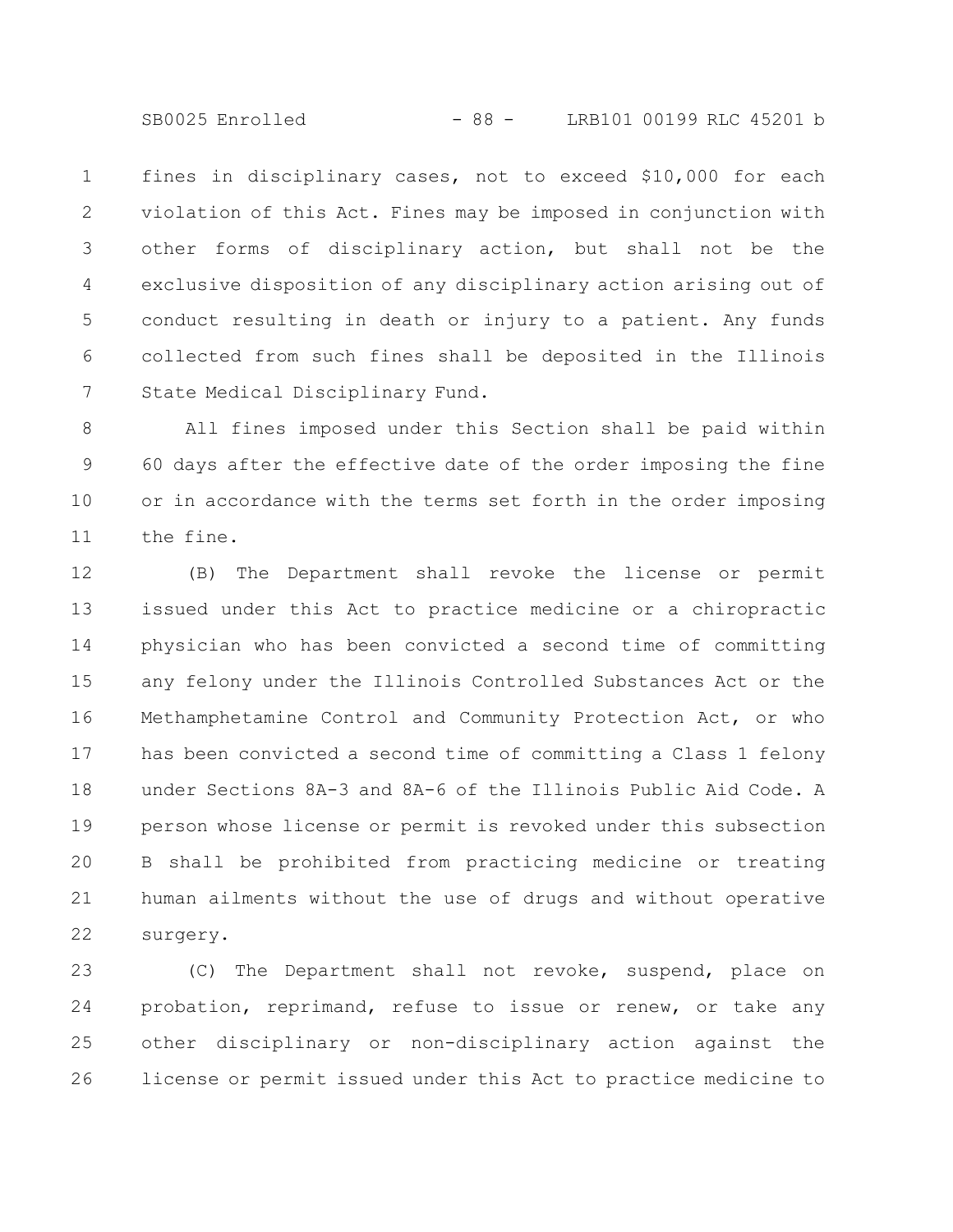SB0025 Enrolled - 89 - LRB101 00199 RLC 45201 b

a physician: 1

(1) based solely upon the recommendation of the physician to an eligible patient regarding, or prescription for, or treatment with, an investigational drug, biological product, or device; or 2 3 4 5

(2) for experimental treatment for Lyme disease or other tick-borne diseases, including, but not limited to, the prescription of or treatment with long-term antibiotics. 6 7 8 9

(D) The Disciplinary Board shall recommend to the Department civil penalties and any other appropriate discipline in disciplinary cases when the Board finds that a physician willfully performed an abortion with actual knowledge that the person upon whom the abortion has been performed is a minor or an incompetent person without notice as required under the Parental Notice of Abortion Act of 1995. Upon the Board's recommendation, the Department shall impose, for the first violation, a civil penalty of \$1,000 and for a second or subsequent violation, a civil penalty of \$5,000. 10 11 12 13 14 15 16 17 18 19

(Source: P.A. 99-270, eff. 1-1-16; 99-933, eff. 1-27-17; 100-429, eff. 8-25-17; 100-513, eff. 1-1-18; 100-605, eff. 1-1-19; 100-863, eff. 8-14-18; 100-1137, eff. 1-1-19; revised  $12 - 19 - 18.$ 20 21 22 23

(225 ILCS 60/36) (from Ch. 111, par. 4400-36) (Section scheduled to be repealed on December 31, 2019) 24 25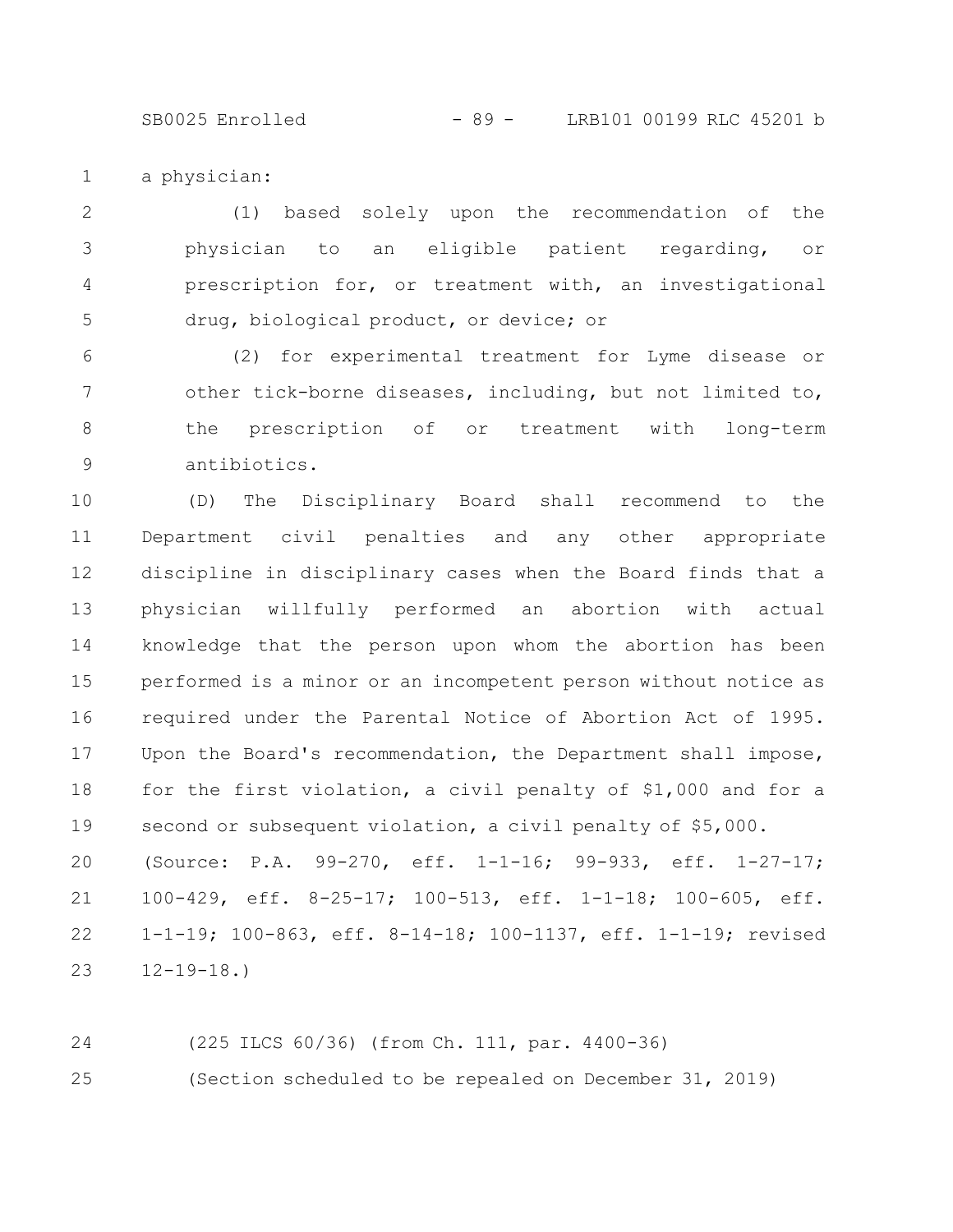SB0025 Enrolled - 90 - LRB101 00199 RLC 45201 b

1

Sec. 36. Investigation; notice.

(a) Upon the motion of either the Department or the Disciplinary Board or upon the verified complaint in writing of any person setting forth facts which, if proven, would constitute grounds for suspension or revocation under Section 22 of this Act, the Department shall investigate the actions of any person, so accused, who holds or represents that they hold a license. Such person is hereinafter called the accused. 2 3 4 5 6 7 8

(b) The Department shall, before suspending, revoking, placing on probationary status, or taking any other disciplinary action as the Department may deem proper with regard to any license at least 30 days prior to the date set for the hearing, notify the accused in writing of any charges made and the time and place for a hearing of the charges before the Disciplinary Board, direct them to file their written answer thereto to the Disciplinary Board under oath within 20 days after the service on them of such notice and inform them that if they fail to file such answer default will be taken against them and their license may be suspended, revoked, placed on probationary status, or have other disciplinary action, including limiting the scope, nature or extent of their practice, as the Department may deem proper taken with regard thereto. The Department shall, at least 14 days prior to the date set for the hearing, notify in writing any person who filed a complaint against the accused of the time and place for the hearing of the charges against the accused before the 9 10 11 12 13 14 15 16 17 18 19 20 21 22 23 24 25 26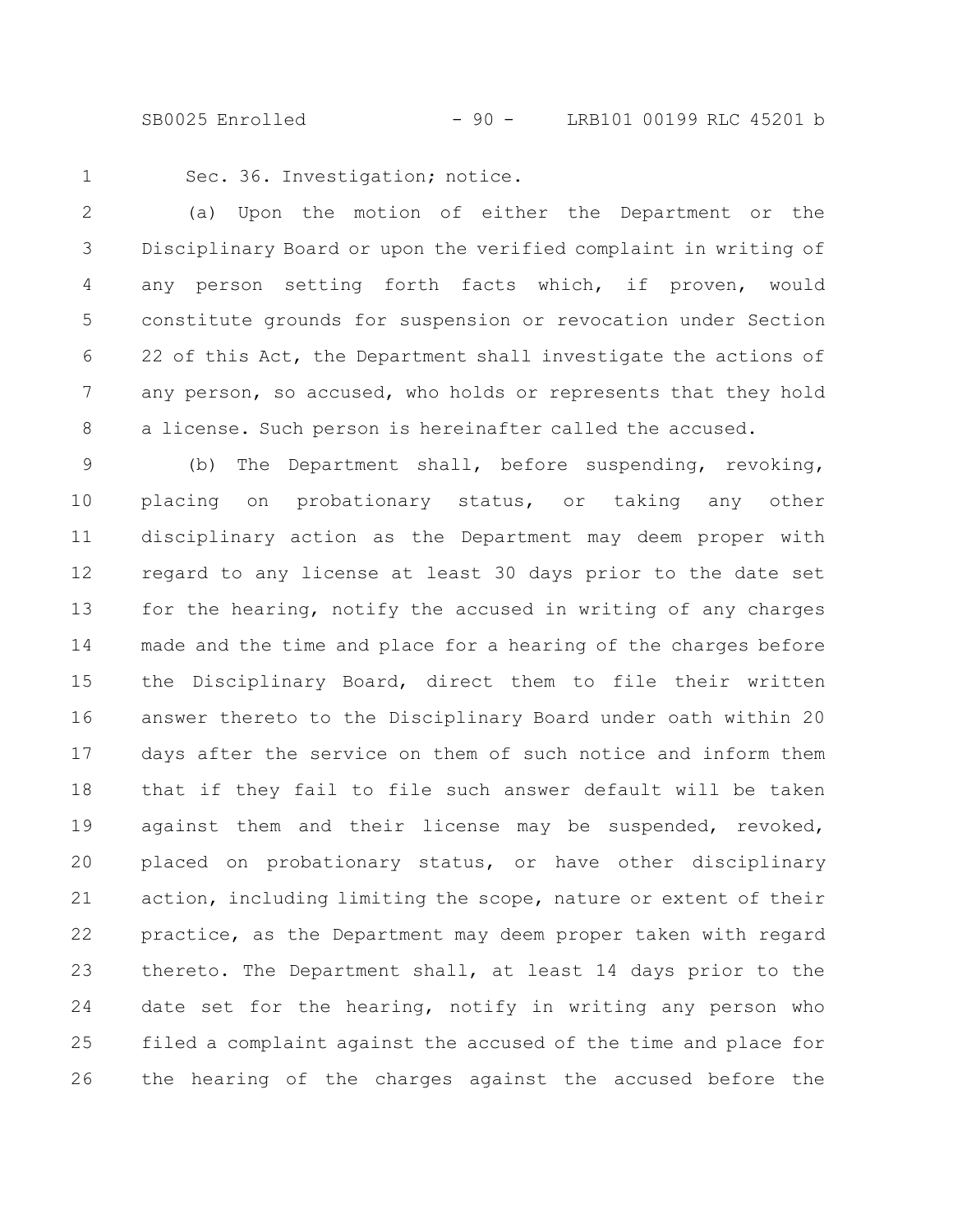Disciplinary Board and inform such person whether he or she may provide testimony at the hearing. 1 2

(c) (Blank). Where a physician has been found, and investigation of the Department, hearing, to have performed an abortion procedure in a wilful and wanton manner upon a woman who was not pregnant at the time such abortion procedure was performed, the automatically revoke the license of such physici medicine in Illinois. 3 4 5 6 7 8 9

(d) Such written notice and any notice in such proceedings thereafter may be served by delivery of the same, personally, to the accused person, or by mailing the same by registered or certified mail to the accused person's address of record. 10 11 12 13

(e) All information gathered by the Department during its investigation including information subpoenaed under Section 23 or 38 of this Act and the investigative file shall be kept for the confidential use of the Secretary, Disciplinary Board, the Medical Coordinators, persons employed by contract to advise the Medical Coordinator or the Department, the Disciplinary Board's attorneys, the medical investigative staff, and authorized clerical staff, as provided in this Act and shall be afforded the same status as is provided information concerning medical studies in Part 21 of Article VIII of the Code of Civil Procedure, except that the Department may disclose information and documents to a federal, State, or local law enforcement agency pursuant to a subpoena in an 14 15 16 17 18 19 20 21 22 23 24 25 26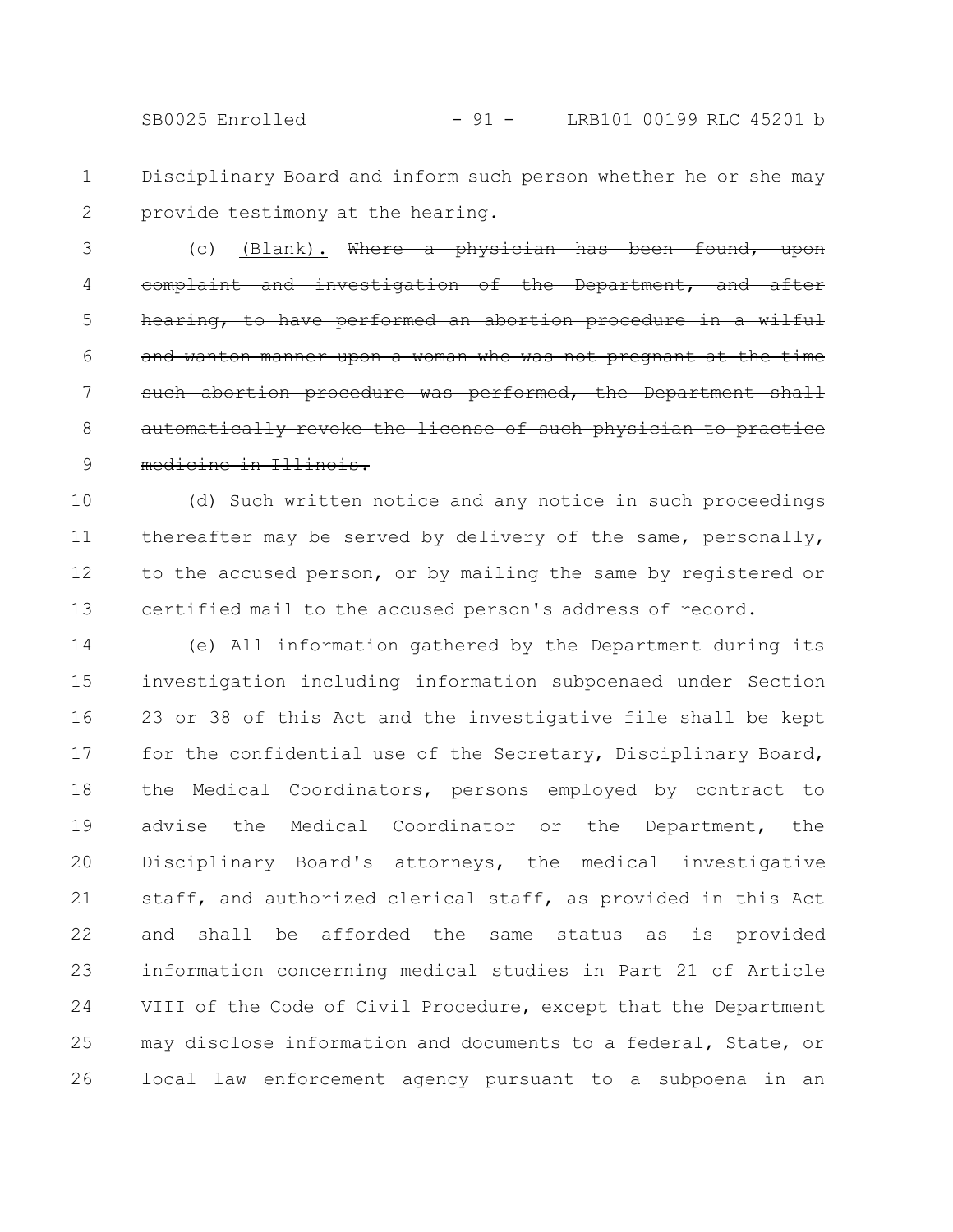SB0025 Enrolled - 92 - LRB101 00199 RLC 45201 b

ongoing criminal investigation to a health care licensing body of this State or another state or jurisdiction pursuant to an official request made by that licensing body. Furthermore, information and documents disclosed to a federal, State, or local law enforcement agency may be used by that agency only for the investigation and prosecution of a criminal offense or, in the case of disclosure to a health care licensing body, only for investigations and disciplinary action proceedings with regard to a license issued by that licensing body. 1 2 3 4 5 6 7 8 9

(Source: P.A. 97-449, eff. 1-1-12; 97-622, eff. 11-23-11; 98-1140, eff. 12-30-14.) 10 11

Section 910-50. The Nurse Practice Act is amended by changing Section 65-35 and 65-43 as follows: 12 13

(225 ILCS 65/65-35) (was 225 ILCS 65/15-15) 14

(Section scheduled to be repealed on January 1, 2028) 15

Sec. 65-35. Written collaborative agreements. 16

(a) A written collaborative agreement is required for all advanced practice registered nurses engaged in clinical practice prior to meeting the requirements of Section 65-43, except for advanced practice registered nurses who are privileged to practice in a hospital, hospital affiliate, or ambulatory surgical treatment center. 17 18 19 20 21 22

(a-5) If an advanced practice registered nurse engages in clinical practice outside of a hospital, hospital affiliate, or 23 24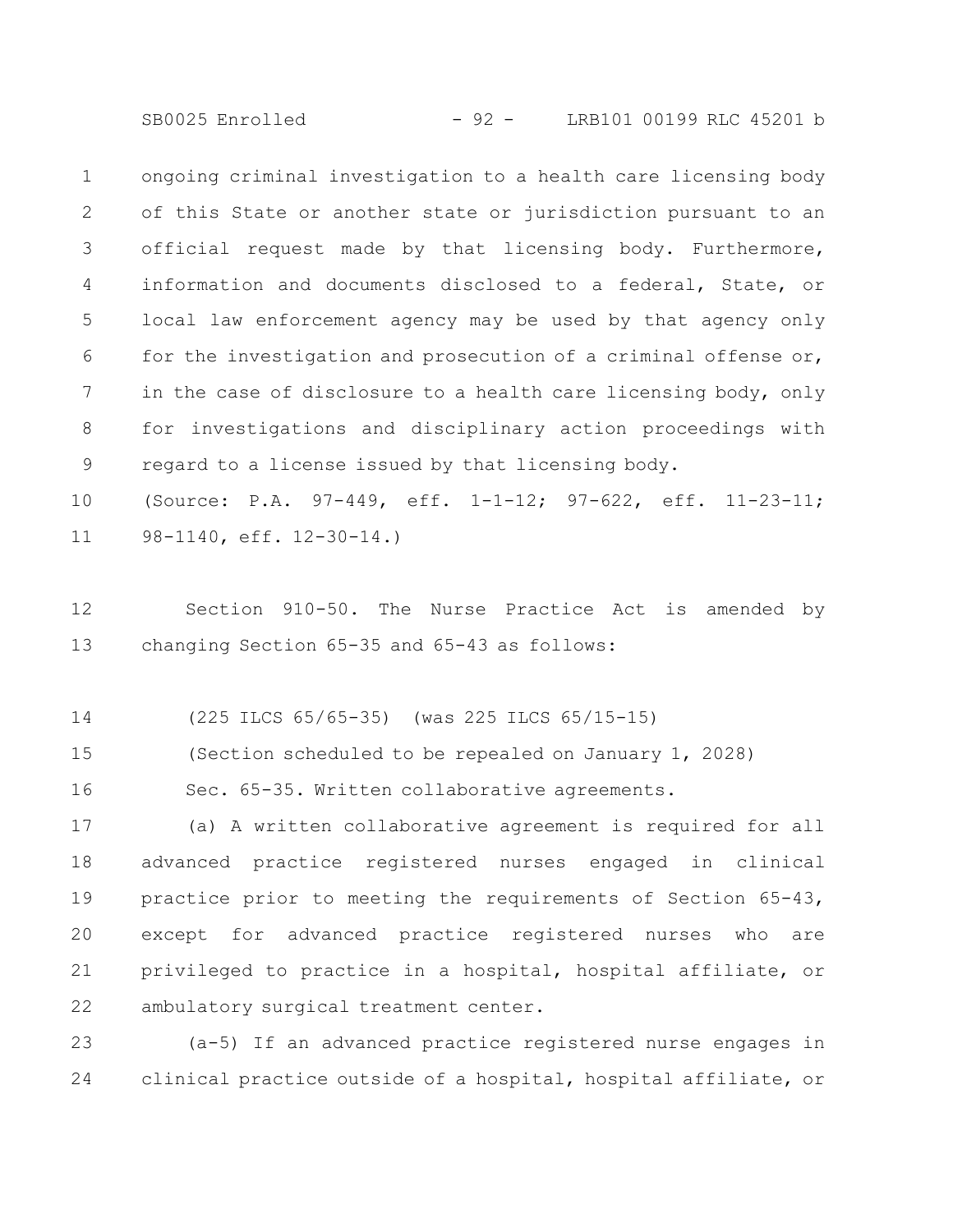ambulatory surgical treatment center in which he or she is privileged to practice, the advanced practice registered nurse must have a written collaborative agreement, except as set forth in Section 65-43. 1 2 3 4

(b) A written collaborative agreement shall describe the relationship of the advanced practice registered nurse with the collaborating physician and shall describe the categories of care, treatment, or procedures to be provided by the advanced practice registered nurse. A collaborative agreement with a podiatric physician must be in accordance with subsection (c-5) or (c-15) of this Section. A collaborative agreement with a dentist must be in accordance with subsection (c-10) of this Section. A collaborative agreement with a podiatric physician must be in accordance with subsection (c-5) of this Section. Collaboration does not require an employment relationship between the collaborating physician and the advanced practice registered nurse. 5 6 7 8 9 10 11 12 13 14 15 16 17

The collaborative relationship under an agreement shall not be construed to require the personal presence of a collaborating physician at the place where services are rendered. Methods of communication shall be available for consultation with the collaborating physician in person or by telecommunications or electronic communications as set forth in the written agreement. 18 19 20 21 22 23 24

(b-5) Absent an employment relationship, a written collaborative agreement may not (1) restrict the categories of 25 26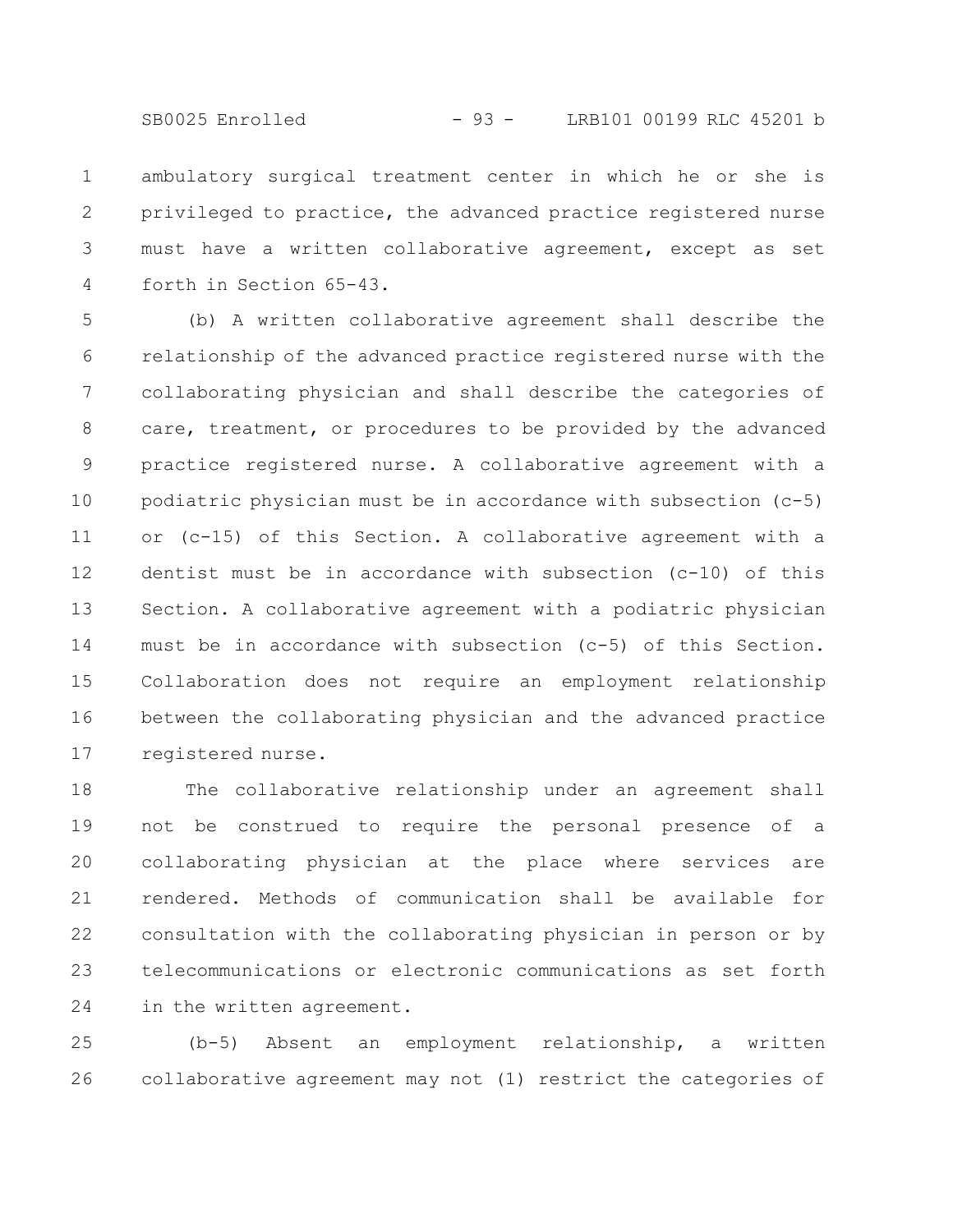SB0025 Enrolled - 94 - LRB101 00199 RLC 45201 b

patients of an advanced practice registered nurse within the scope of the advanced practice registered nurses training and experience, (2) limit third party payors or government health programs, such as the medical assistance program or Medicare with which the advanced practice registered nurse contracts, or (3) limit the geographic area or practice location of the advanced practice registered nurse in this State. 1 2 3 4 5 6 7

(c) In the case of anesthesia services provided by a certified registered nurse anesthetist, an anesthesiologist, a physician, a dentist, or a podiatric physician must participate through discussion of and agreement with the anesthesia plan and remain physically present and available on the premises during the delivery of anesthesia services for diagnosis, consultation, and treatment of emergency medical conditions. 8 9 10 11 12 13 14

(c-5) A certified registered nurse anesthetist, who provides anesthesia services outside of a hospital or ambulatory surgical treatment center shall enter into a written collaborative agreement with an anesthesiologist or the physician licensed to practice medicine in all its branches or the podiatric physician performing the procedure. Outside of a hospital or ambulatory surgical treatment center, the certified registered nurse anesthetist may provide only those services that the collaborating podiatric physician is authorized to provide pursuant to the Podiatric Medical Practice Act of 1987 and rules adopted thereunder. A certified registered nurse anesthetist may select, order, and administer 15 16 17 18 19 20 21 22 23 24 25 26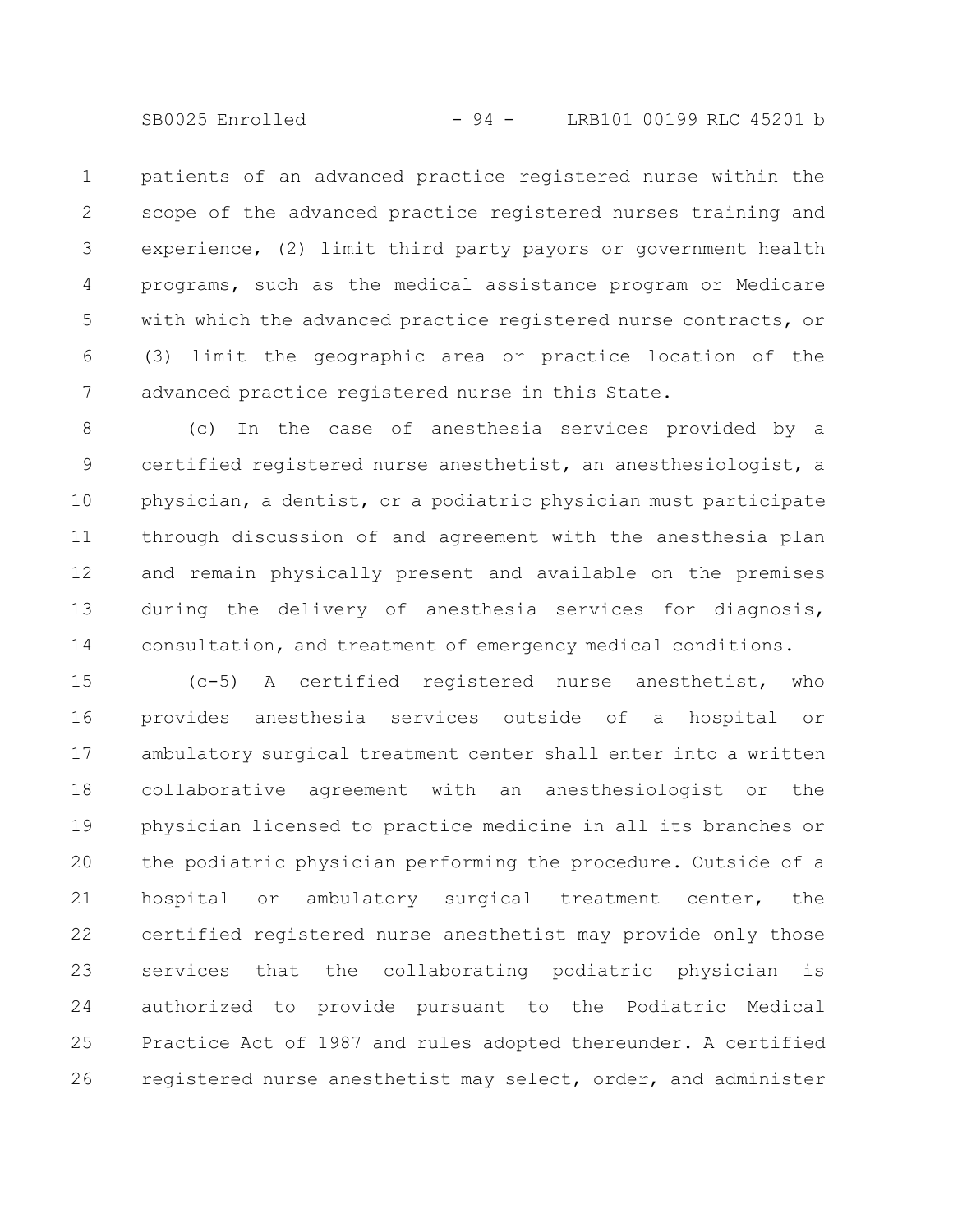SB0025 Enrolled - 95 - LRB101 00199 RLC 45201 b

medication, including controlled substances, and apply appropriate medical devices for delivery of anesthesia services under the anesthesia plan agreed with by the anesthesiologist or the operating physician or operating podiatric physician. 1 2 3 4 5

(c-10) A certified registered nurse anesthetist who provides anesthesia services in a dental office shall enter into a written collaborative agreement with an anesthesiologist or the physician licensed to practice medicine in all its branches or the operating dentist performing the procedure. The agreement shall describe the working relationship of the certified registered nurse anesthetist and dentist and shall authorize the categories of care, treatment, or procedures to be performed by the certified registered nurse anesthetist. In a collaborating dentist's office, the certified registered nurse anesthetist may only provide those services that the operating dentist with the appropriate permit is authorized to provide pursuant to the Illinois Dental Practice Act and rules adopted thereunder. For anesthesia services, an anesthesiologist, physician, or operating dentist shall participate through discussion of and agreement with the anesthesia plan and shall remain physically present and be available on the premises during the delivery of anesthesia services for diagnosis, consultation, and treatment of emergency medical conditions. A certified registered nurse anesthetist may select, order, and administer medication, 6 7 8 9 10 11 12 13 14 15 16 17 18 19 20 21 22 23 24 25 26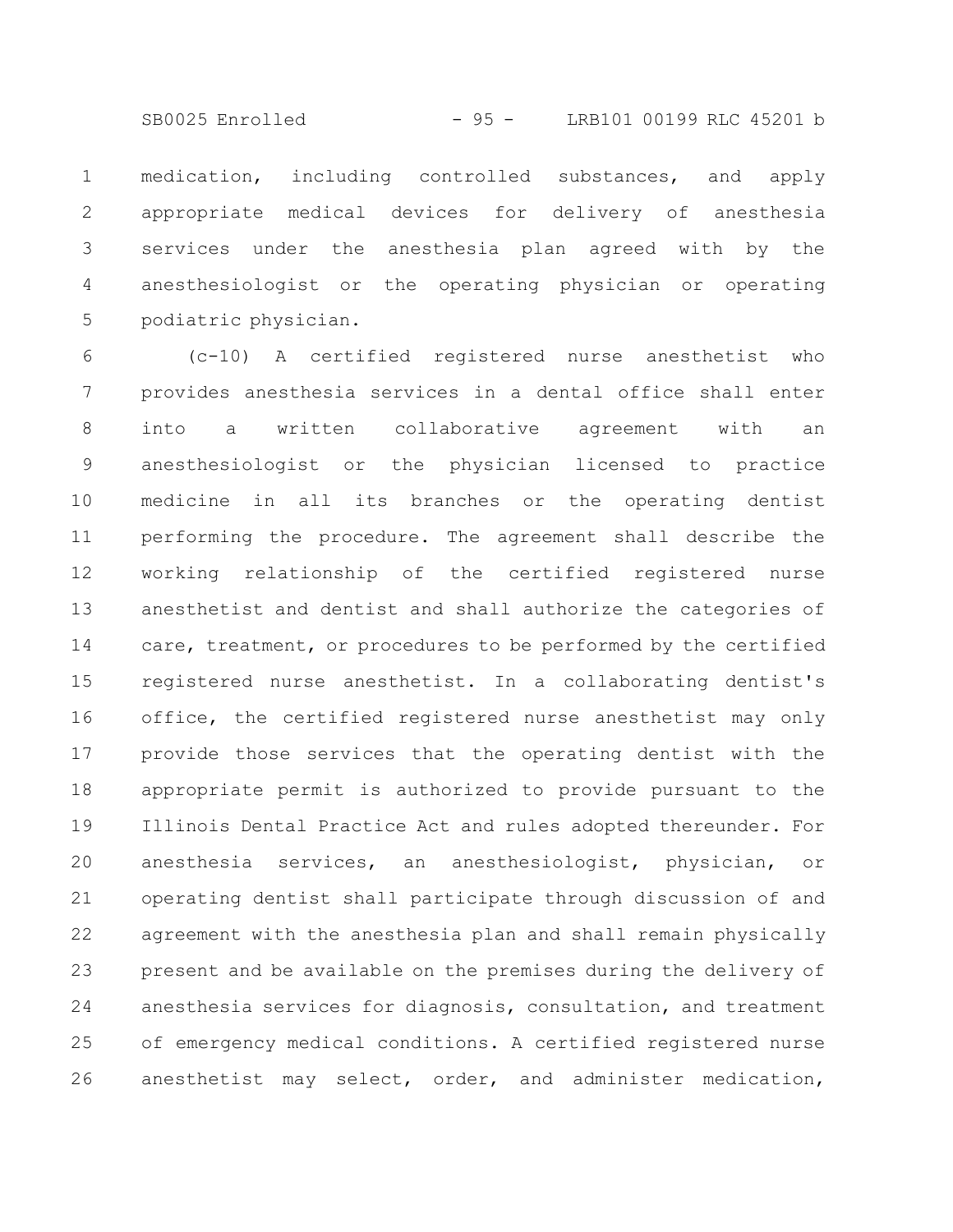SB0025 Enrolled - 96 - LRB101 00199 RLC 45201 b

including controlled substances, and apply appropriate medical devices for delivery of anesthesia services under the anesthesia plan agreed with by the operating dentist. 1 2 3

(c-15) An advanced practice registered nurse who had a written collaborative agreement with a podiatric physician immediately before the effective date of Public Act 100-513 may continue in that collaborative relationship or enter into a new written collaborative relationship with a podiatric physician under the requirements of this Section and Section 65-40, as those Sections existed immediately before the amendment of those Sections by Public Act 100-513 with regard to a written collaborative agreement between an advanced practice registered nurse and a podiatric physician. 4 5 6 7 8 9 10 11 12 13

(d) A copy of the signed, written collaborative agreement must be available to the Department upon request from both the advanced practice registered nurse and the collaborating physician, dentist, or podiatric physician. 14 15 16 17

(e) Nothing in this Act shall be construed to limit the delegation of tasks or duties by a physician to a licensed practical nurse, a registered professional nurse, or other persons in accordance with Section 54.2 of the Medical Practice Act of 1987. Nothing in this Act shall be construed to limit the method of delegation that may be authorized by any means, including, but not limited to, oral, written, electronic, standing orders, protocols, guidelines, or verbal orders. 18 19 20 21 22 23 24 25

(e-5) Nothing in this Act shall be construed to authorize

26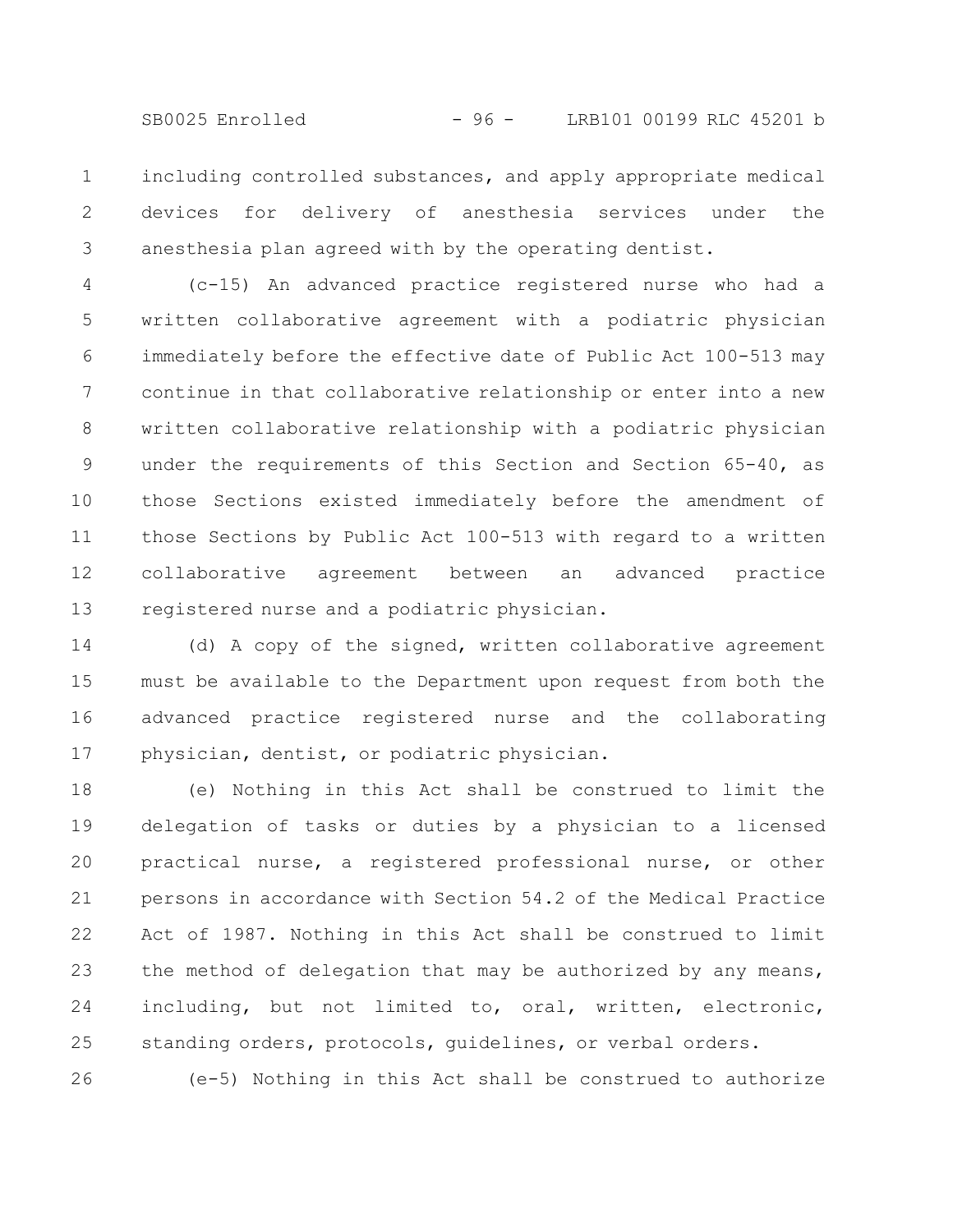SB0025 Enrolled - 97 - LRB101 00199 RLC 45201 b

an advanced practice registered nurse to provide health care services required by law or rule to be performed by a physician. The scope of practice of an advanced practice registered nurse does not include operative surgery. Nothing in this Section shall be construed to preclude an advanced practice registered nurse from assisting in surgery  $\tau$  including those acts to be performed by a physician in Section  $3.1$  of Illinois Abortion Law of 1975. 1 2 3 4 5 6 7 8

(f) An advanced practice registered nurse shall inform each collaborating physician, dentist, or podiatric physician of all collaborative agreements he or she has signed and provide a copy of these to any collaborating physician, dentist, or podiatric physician upon request. 9 10 11 12 13

(g) (Blank). 14

(Source: P.A. 99-173, eff. 7-29-15; 100-513, eff. 1-1-18; 100-577, eff. 1-26-18; 100-1096, eff. 8-26-18.) 15 16

(225 ILCS 65/65-43) 17

(Section scheduled to be repealed on January 1, 2028) 18

Sec. 65-43. Full practice authority. 19

(a) An Illinois-licensed advanced practice registered nurse certified as a nurse practitioner, nurse midwife, or clinical nurse specialist shall be deemed by law to possess the ability to practice without a written collaborative agreement as set forth in this Section. 20 21 22 23 24

(b) An advanced practice registered nurse certified as a 25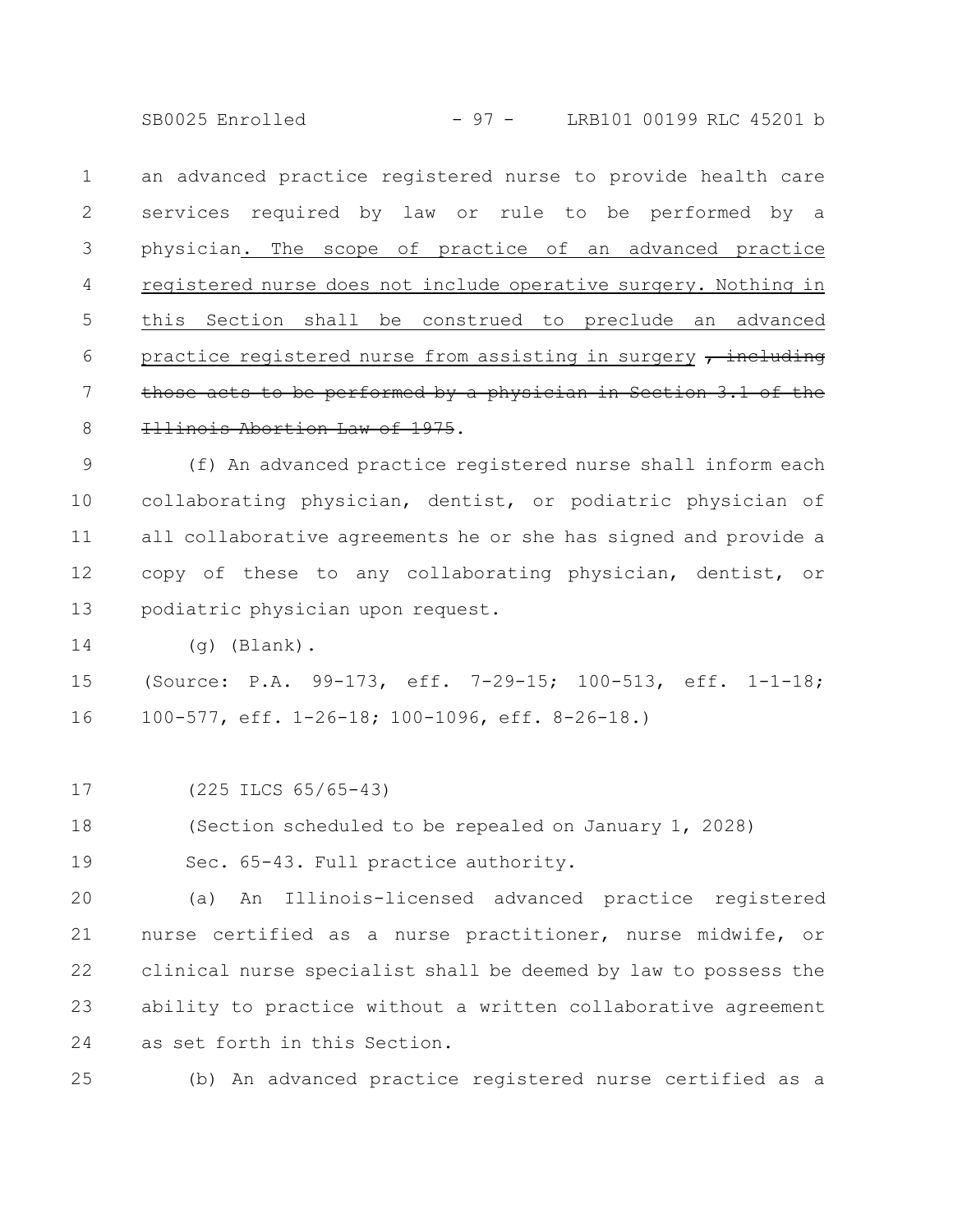SB0025 Enrolled - 98 - LRB101 00199 RLC 45201 b

nurse midwife, clinical nurse specialist, or nurse practitioner who files with the Department a notarized attestation of completion of at least 250 hours of continuing education or training and at least 4,000 hours of clinical experience after first attaining national certification shall not require a written collaborative agreement, except as specified in subsection (c). Documentation of successful completion shall be provided to the Department upon request. 1 2 3 4 5 6 7 8

Continuing education or training hours required by subsection (b) shall be in the advanced practice registered nurse's area of certification as set forth by Department rule. 9 10 11

The clinical experience must be in the advanced practice registered nurse's area of certification. The clinical experience shall be in collaboration with a physician or physicians. Completion of the clinical experience must be attested to by the collaborating physician or physicians and the advanced practice registered nurse. 12 13 14 15 16 17

(c) The scope of practice of an advanced practice registered nurse with full practice authority includes: 18 19

(1) all matters included in subsection (c) of Section 65-30 of this Act; 20 21

(2) practicing without a written collaborative agreement in all practice settings consistent with national certification; 22 23 24

(3) authority to prescribe both legend drugs and Schedule II through V controlled substances; this 25 26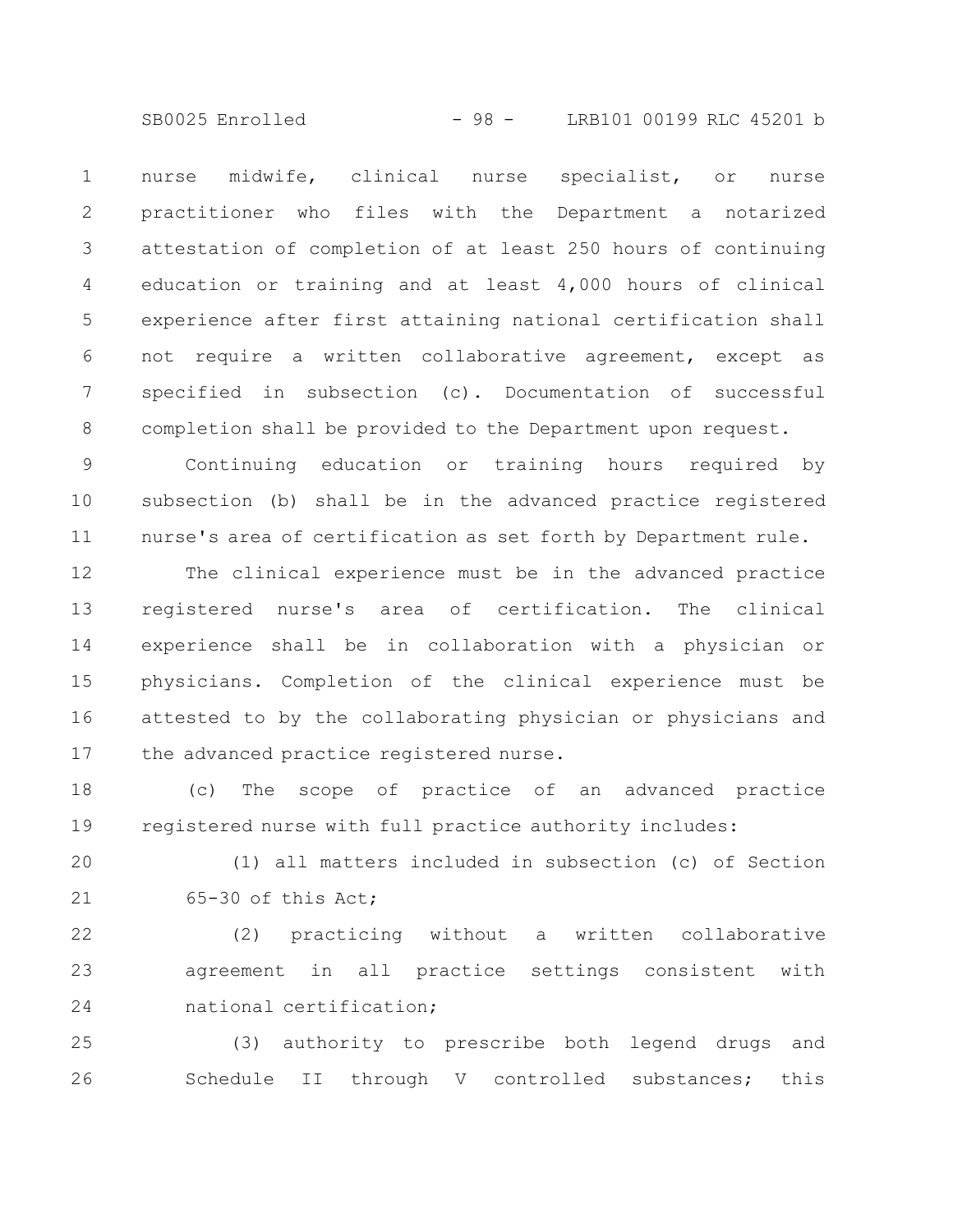SB0025 Enrolled - 99 - LRB101 00199 RLC 45201 b

authority includes prescription of, selection of, orders for, administration of, storage of, acceptance of samples of, and dispensing over the counter medications, legend drugs, and controlled substances categorized as any Schedule II through V controlled substances, as defined in Article II of the Illinois Controlled Substances Act, and other preparations, including, but not limited to, botanical and herbal remedies; 1 2 3 4 5 6 7 8

(4) prescribing benzodiazepines or Schedule II narcotic drugs, such as opioids, only in a consultation relationship with a physician; this consultation relationship shall be recorded in the Prescription Monitoring Program website, pursuant to Section 316 of the Illinois Controlled Substances Act, by the physician and advanced practice registered nurse with full practice authority and is not required to be filed with the Department; the specific Schedule II narcotic drug must be identified by either brand name or generic name; the specific Schedule II narcotic drug, such as an opioid, may be administered by oral dosage or topical or transdermal application; delivery by injection or other route of administration is not permitted; at least monthly, the advanced practice registered nurse and the physician must discuss the condition of any patients for whom a benzodiazepine or opioid is prescribed; nothing in this subsection shall be construed to require a prescription by 9 10 11 12 13 14 15 16 17 18 19 20 21 22 23 24 25 26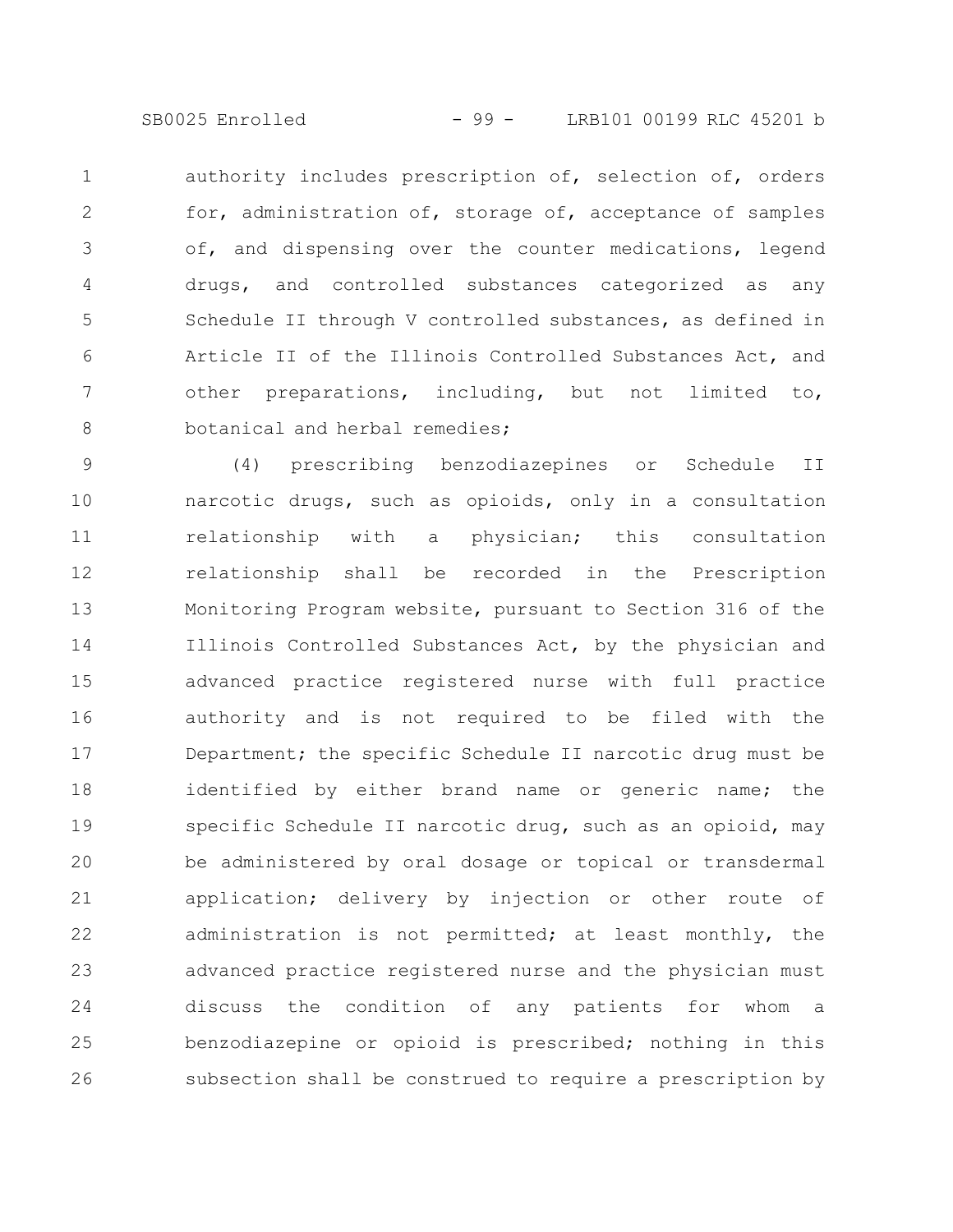SB0025 Enrolled - 100 - LRB101 00199 RLC 45201 b

an advanced practice registered nurse with full practice authority to require a physician name; 1 2

(5) authority to obtain an Illinois controlled substance license and a federal Drug Enforcement Administration number; and 3 4 5

(6) use of only local anesthetic.

The scope of practice of an advanced practice registered nurse does not include operative surgery. Nothing in this Section shall be construed to preclude an advanced practice registered nurse from assisting in surgery. 7 8 9 10

(d) The Department may adopt rules necessary to administer this Section, including, but not limited to, requiring the completion of forms and the payment of fees. 11 12 13

(e) Nothing in this Act shall be construed to authorize an advanced practice registered nurse with full practice authority to provide health care services required by law or rule to be performed by a physician, including, but not limited to, those acts to be performed by a physician in Section 3.1 of the Illinois Abortion Law of 1975. 14 15 16 17 18 19

(Source: P.A. 100-513, eff. 1-1-18.) 20

Section 910-53. The Physician Assistant Practice Act of 1987 is amended by changing Section 7.5 as follows: 21 22

(225 ILCS 95/7.5) 23

6

(Section scheduled to be repealed on January 1, 2028) 24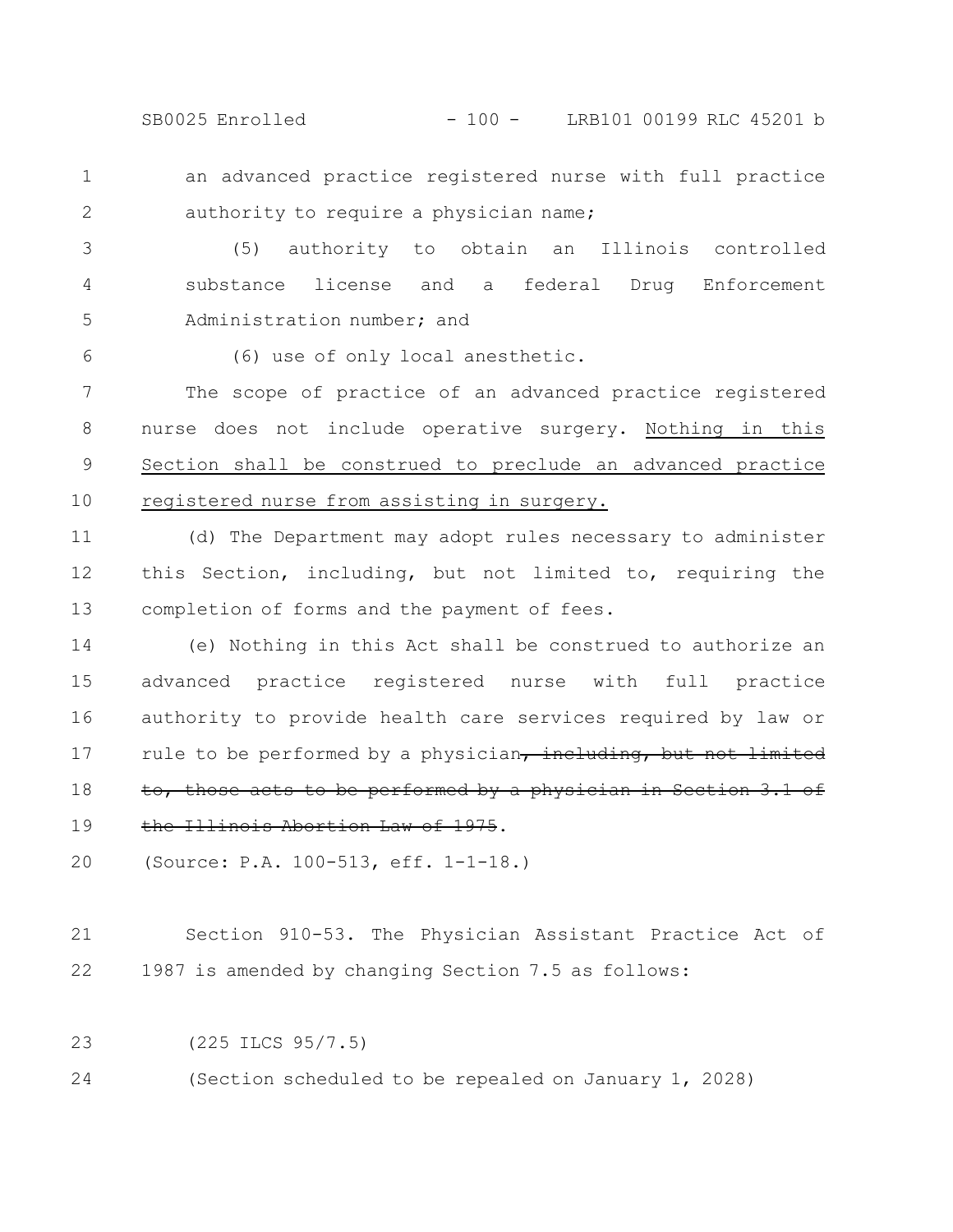SB0025 Enrolled - 101 - LRB101 00199 RLC 45201 b

Sec. 7.5. Written collaborative agreements; prescriptive authority. 1 2

(a) A written collaborative agreement is required for all physician assistants to practice in the State, except as provided in Section 7.7 of this Act. 3 4 5

(1) A written collaborative agreement shall describe the working relationship of the physician assistant with the collaborating physician and shall describe the categories of care, treatment, or procedures to be provided by the physician assistant. The written collaborative agreement shall promote the exercise of professional judgment by the physician assistant commensurate with his or her education and experience. The services to be provided by the physician assistant shall be services that the collaborating physician is authorized to and generally provides to his or her patients in the normal course of his or her clinical medical practice. The written collaborative agreement need not describe the exact steps that a physician assistant must take with respect to each specific condition, disease, or symptom but must specify which authorized procedures require the presence of the collaborating physician as the procedures are being performed. The relationship under a written collaborative agreement shall not be construed to require the personal presence of a physician at the place where services are rendered. Methods of communication shall be available for 6 7 8 9 10 11 12 13 14 15 16 17 18 19 20 21 22 23 24 25 26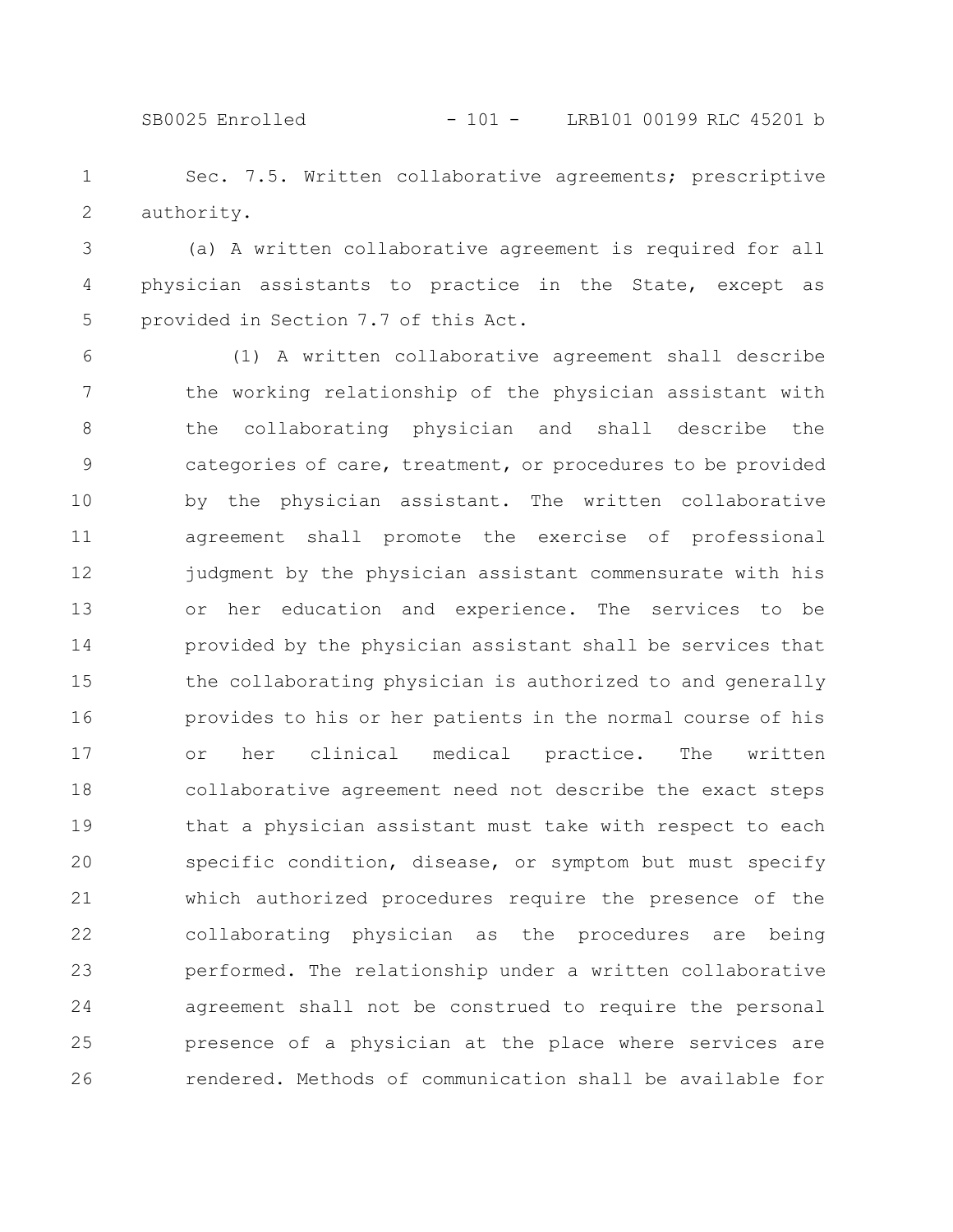consultation with the collaborating physician in person or by telecommunications or electronic communications as set forth in the written collaborative agreement. For the purposes of this Act, "generally provides to his or her patients in the normal course of his or her clinical medical practice" means services, not specific tasks or duties, the collaborating physician routinely provides individually or through delegation to other persons so that the physician has the experience and ability to collaborate and provide consultation. 1 2 3 4 5 6 7 8 9 10

(2) The written collaborative agreement shall be adequate if a physician does each of the following: 11 12

(A) Participates in the joint formulation and joint approval of orders or guidelines with the physician assistant and he or she periodically reviews such orders and the services provided patients under such orders in accordance with accepted standards of medical practice and physician assistant practice. 13 14 15 16 17 18

19

(B) Provides consultation at least once a month.

(3) A copy of the signed, written collaborative agreement must be available to the Department upon request from both the physician assistant and the collaborating physician. 20 21 22 23

(4) A physician assistant shall inform each collaborating physician of all written collaborative agreements he or she has signed and provide a copy of these 24 25 26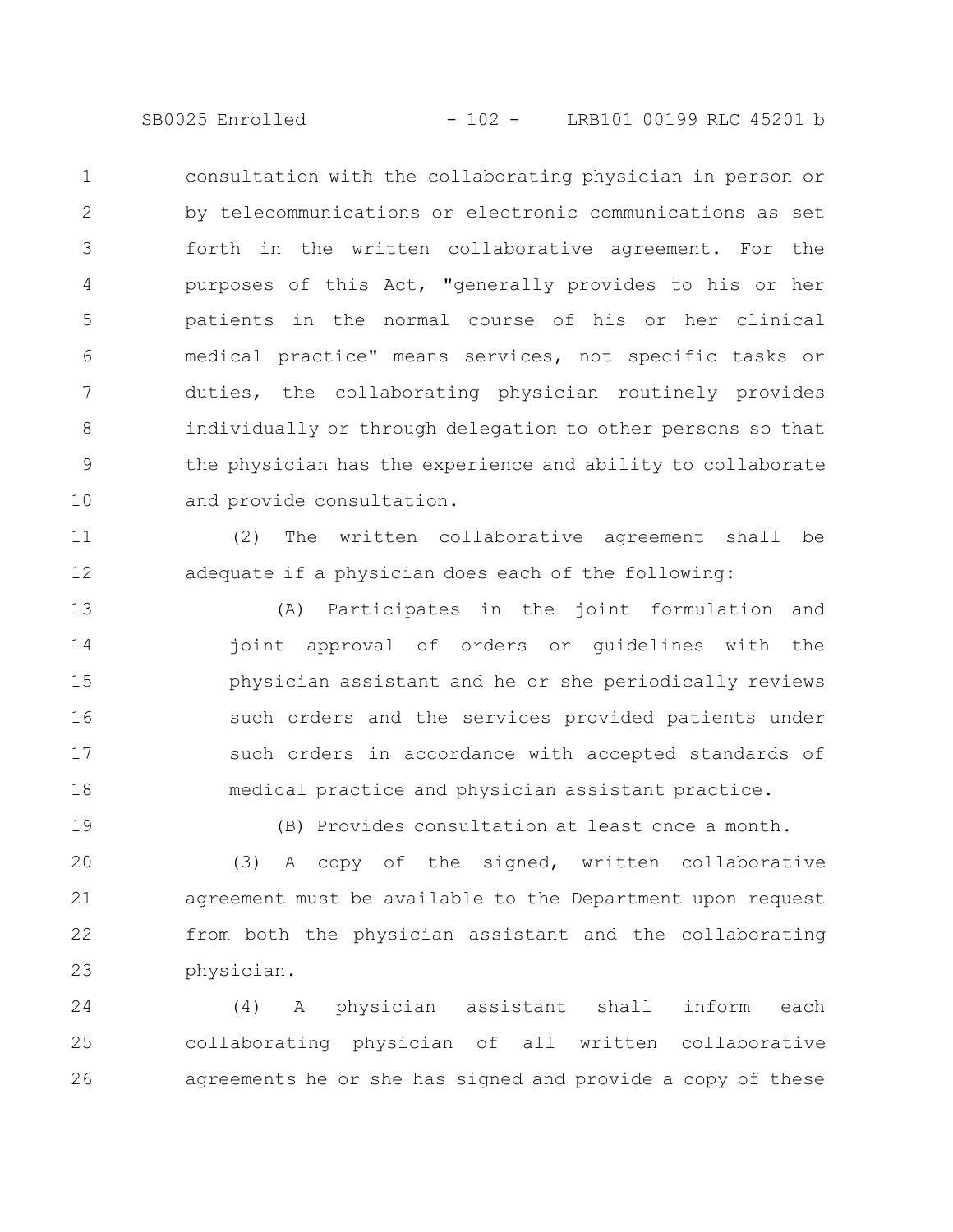SB0025 Enrolled - 103 - LRB101 00199 RLC 45201 b

1

to any collaborating physician upon request.

(b) A collaborating physician may, but is not required to, delegate prescriptive authority to a physician assistant as part of a written collaborative agreement. This authority may, but is not required to, include prescription of, selection of, orders for, administration of, storage of, acceptance of samples of, and dispensing medical devices, over the counter medications, legend drugs, medical gases, and controlled substances categorized as Schedule II through V controlled substances, as defined in Article II of the Illinois Controlled Substances Act, and other preparations, including, but not limited to, botanical and herbal remedies. The collaborating physician must have a valid, current Illinois controlled substance license and federal registration with the Drug Enforcement Agency to delegate the authority to prescribe controlled substances. 2 3 4 5 6 7 8 9 10 11 12 13 14 15 16

(1) To prescribe Schedule II, III, IV, or V controlled substances under this Section, a physician assistant must obtain a mid-level practitioner controlled substances license. Medication orders issued by a physician assistant shall be reviewed periodically by the collaborating physician. 17 18 19 20 21 22

(2) The collaborating physician shall file with the Department notice of delegation of prescriptive authority to a physician assistant and termination of delegation, specifying the authority delegated or terminated. Upon 23 24 25 26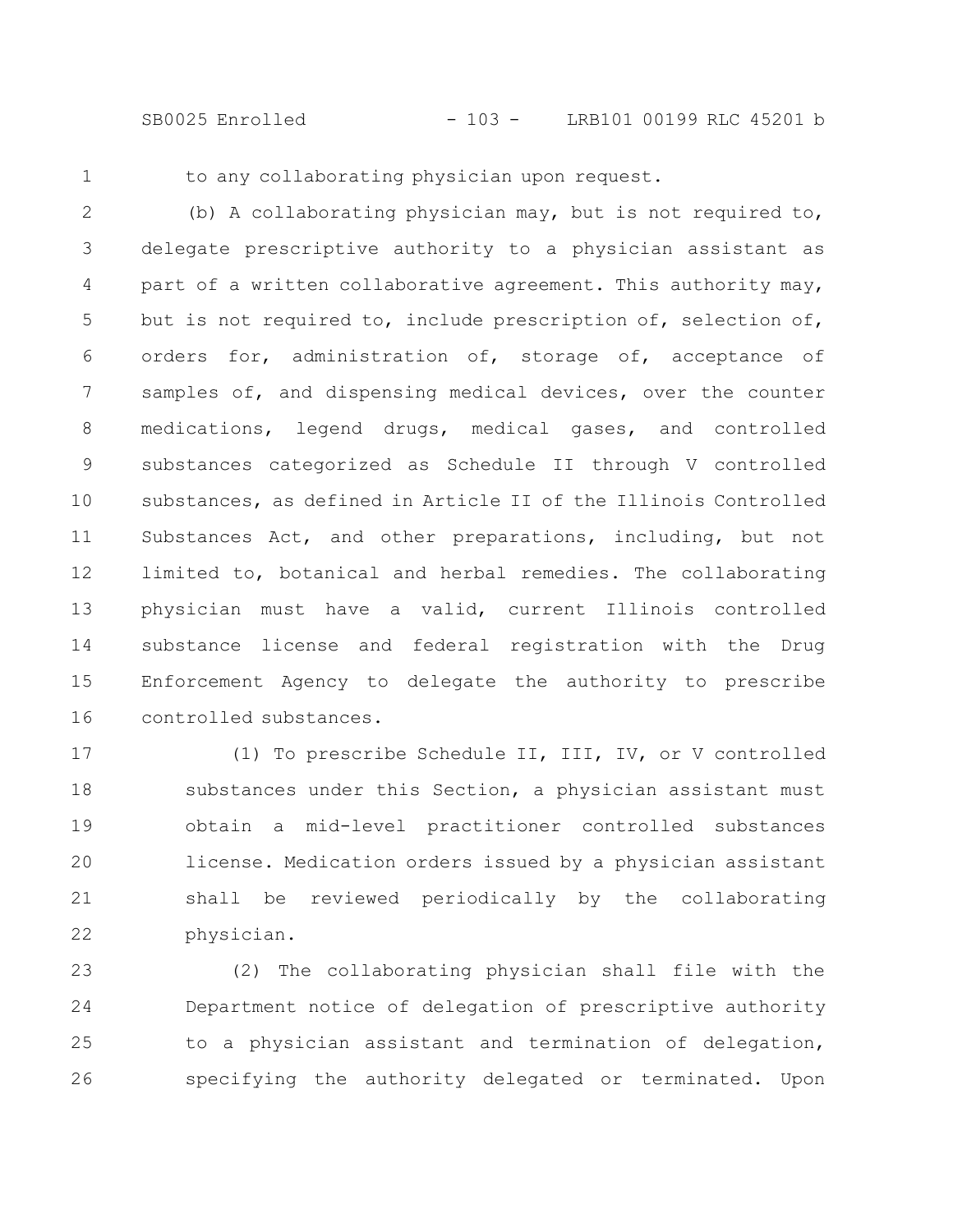receipt of this notice delegating authority to prescribe controlled substances, the physician assistant shall be eligible to register for a mid-level practitioner controlled substances license under Section 303.05 of the Illinois Controlled Substances Act. Nothing in this Act shall be construed to limit the delegation of tasks or duties by the collaborating physician to a nurse or other appropriately trained persons in accordance with Section 54.2 of the Medical Practice Act of 1987. 1 2 3 4 5 6 7 8 9

(3) In addition to the requirements of this subsection (b), a collaborating physician may, but is not required to, delegate authority to a physician assistant to prescribe Schedule II controlled substances, if all of the following conditions apply: 10 11 12 13 14

(A) Specific Schedule II controlled substances by oral dosage or topical or transdermal application may be delegated, provided that the delegated Schedule II controlled substances are routinely prescribed by the collaborating physician. This delegation must identify the specific Schedule II controlled substances by either brand name or generic name. Schedule II controlled substances to be delivered by injection or other route of administration may not be delegated. 15 16 17 18 19 20 21 22 23

(B) (Blank).

24

(C) Any prescription must be limited to no more than a 30-day supply, with any continuation authorized 25 26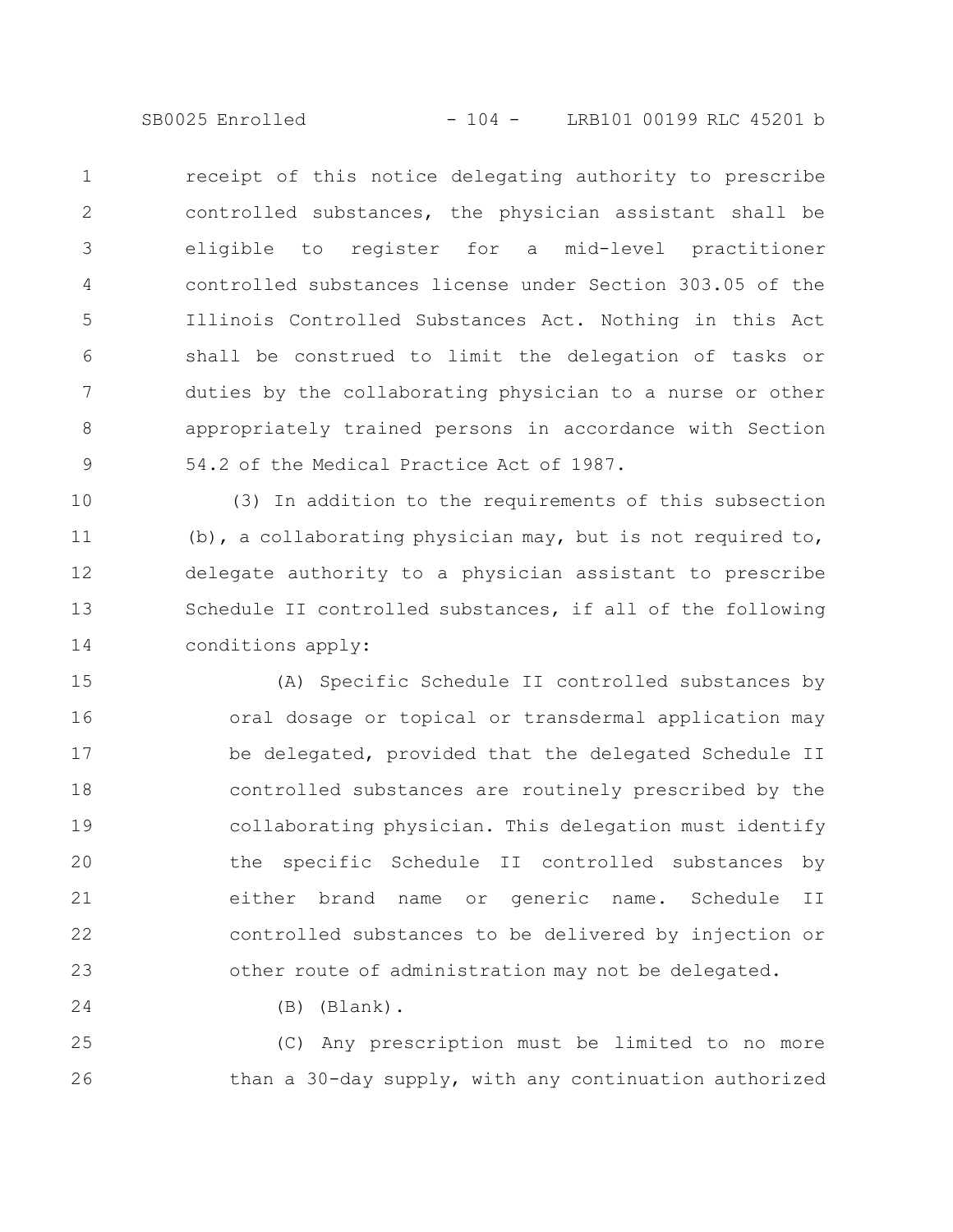SB0025 Enrolled - 105 - LRB101 00199 RLC 45201 b

only after prior approval of the collaborating physician. 1 2

(D) The physician assistant must discuss the condition of any patients for whom a controlled substance is prescribed monthly with the collaborating physician. 3 4 5 6

(E) The physician assistant meets the education requirements of Section 303.05 of the Illinois Controlled Substances Act. 7 8 9

(c) Nothing in this Act shall be construed to limit the delegation of tasks or duties by a physician to a licensed practical nurse, a registered professional nurse, or other persons. Nothing in this Act shall be construed to limit the method of delegation that may be authorized by any means, including, but not limited to, oral, written, electronic, standing orders, protocols, guidelines, or verbal orders. Nothing in this Act shall be construed to authorize a physician assistant to provide health care services required by law or rule to be performed by a physician. Nothing in this Act shall be construed to authorize the delegation or performance of operative surgery. Nothing in this Section shall be construed to preclude a physician assistant from assisting in surgery. 10 11 12 13 14 15 16 17 18 19 20 21 22

(c-5) Nothing in this Section shall be construed to apply to any medication authority, including Schedule II controlled substances of a licensed physician assistant for care provided in a hospital, hospital affiliate, or ambulatory surgical 23 24 25 26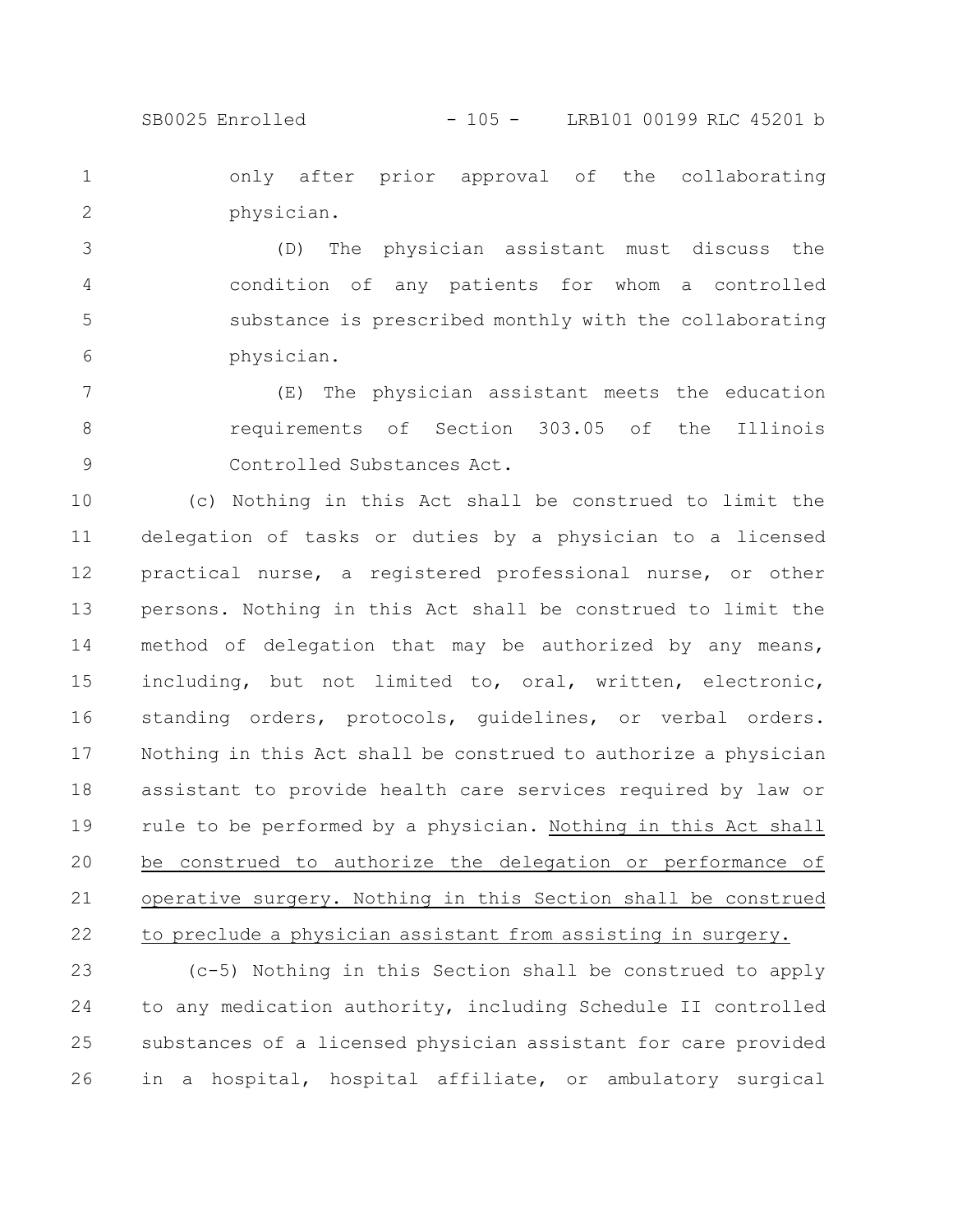treatment center pursuant to Section 7.7 of this Act. (d) (Blank). (e) Nothing in this Section shall be construed to prohibit generic substitution. (Source: P.A. 100-453, eff. 8-25-17.) Section 910-55. The Vital Records Act is amended by changing Section 1 as follows: (410 ILCS 535/1) (from Ch. 111 1/2, par. 73-1) Sec. 1. As used in this Act, unless the context otherwise requires: (1) "Vital records" means records of births, deaths, fetal deaths, marriages, dissolution of marriages, and data related thereto. (2) "System of vital records" includes the registration, collection, preservation, amendment, and certification of vital records, and activities related thereto. (3) "Filing" means the presentation of a certificate, report, or other record provided for in this Act, of a birth, death, fetal death, adoption, marriage, or dissolution of marriage, for registration by the Office of Vital Records. (4) "Registration" means the acceptance by the Office of Vital Records and the incorporation in its official records of certificates, reports, or other records provided for in this Act, of births, deaths, fetal deaths, adoptions, marriages, or 1 2 3 4 5 6 7 8 9 10 11 12 13 14 15 16 17 18 19 20 21 22 23 24 SB0025 Enrolled - 106 - LRB101 00199 RLC 45201 b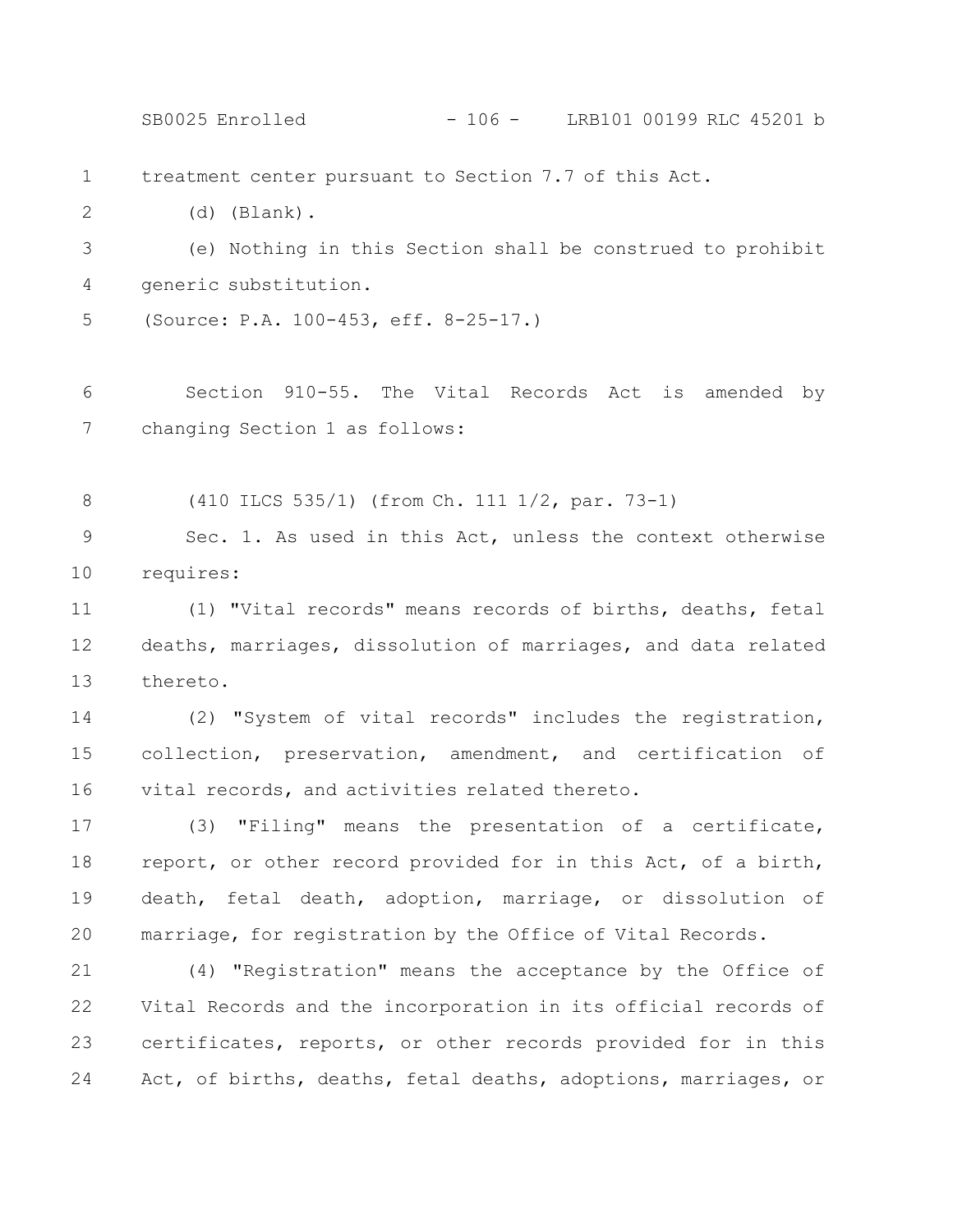SB0025 Enrolled - 107 - LRB101 00199 RLC 45201 b

dissolution of marriages. 1

(5) "Live birth" means the complete expulsion or extraction from its mother of a product of human conception, irrespective of the duration of pregnancy, which after such separation breathes or shows any other evidence of life such as beating of the heart, pulsation of the umbilical cord, or definite movement of voluntary muscles, whether or not the umbilical cord has been cut or the placenta is attached. 2 3 4 5 6 7 8

(6) "Fetal death" means death prior to the complete expulsion or extraction from the uterus its mother of a product of human conception, irrespective of the duration of pregnancy, and which is not due to an abortion as defined in Section 1-10 of the Reproductive Health Act.  $\div$  The the death is indicated by the fact that after such separation the fetus does not breathe or show any other evidence of life such as beating of the heart, pulsation of the umbilical cord, or definite movement of voluntary muscles. 9 10 11 12 13 14 15 16 17

(7) "Dead body" means a lifeless human body or parts of such body or bones thereof from the state of which it may reasonably be concluded that death has occurred. 18 19 20

(8) "Final disposition" means the burial, cremation, or other disposition of a dead human body or fetus or parts thereof. 21 22 23

(9) "Physician" means a person licensed to practice medicine in Illinois or any other state. 24 25

(10) "Institution" means any establishment, public or 26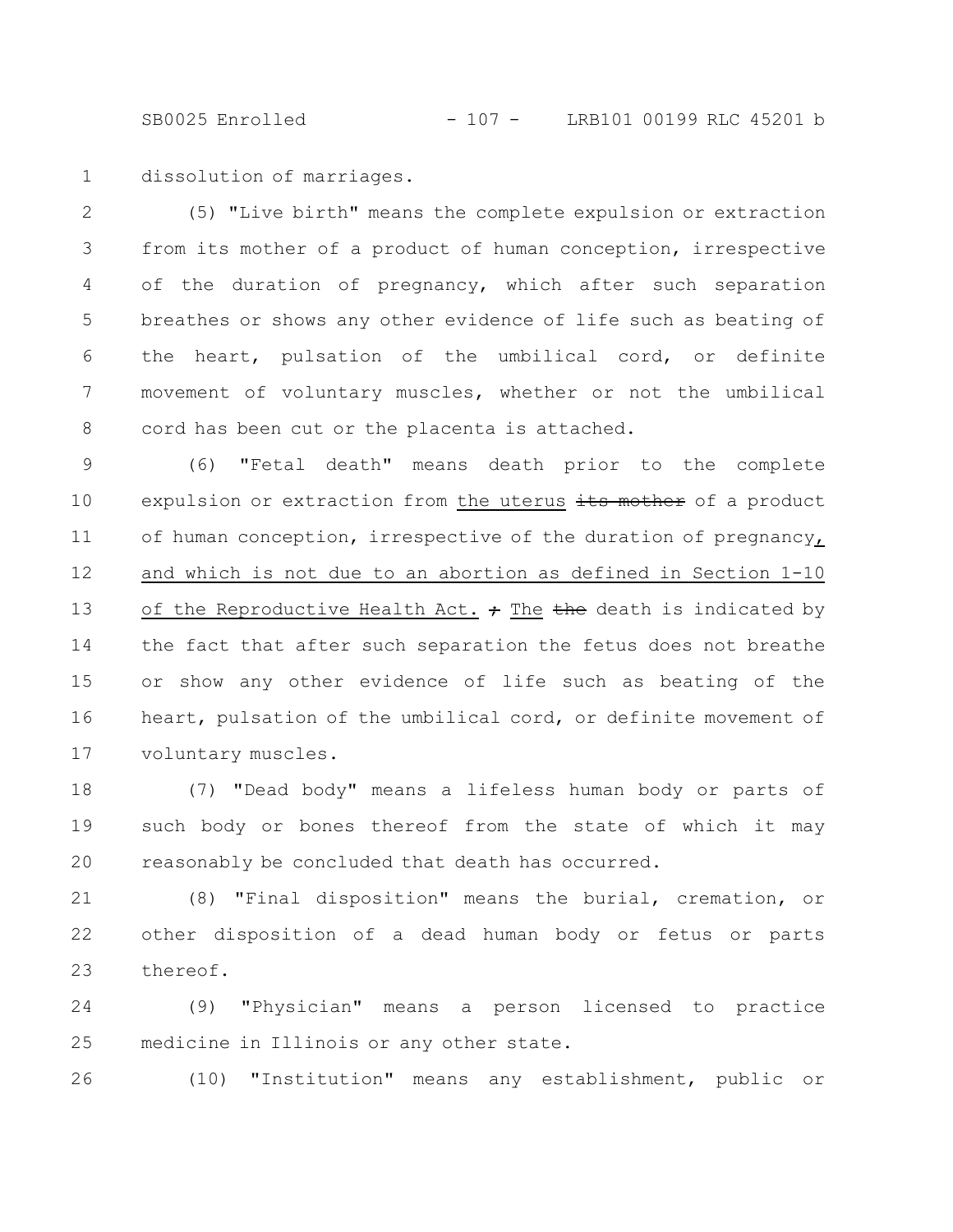SB0025 Enrolled - 108 - LRB101 00199 RLC 45201 b

private, which provides in-patient medical, surgical, or diagnostic care or treatment, or nursing, custodial, or domiciliary care to 2 or more unrelated individuals, or to which persons are committed by law. 1 2 3 4

(11) "Department" means the Department of Public Health of the State of Illinois. 5 6

(12) "Director" means the Director of the Illinois Department of Public Health. 7 8

(13) "Licensed health care professional" means a person licensed to practice as a physician, advanced practice registered nurse, or physician assistant in Illinois or any other state. 9 10 11 12

(14) "Licensed mental health professional" means a person who is licensed or registered to provide mental health services by the Department of Financial and Professional Regulation or a board of registration duly authorized to register or grant licenses to persons engaged in the practice of providing mental health services in Illinois or any other state. 13 14 15 16 17 18

(15) "Intersex condition" means a condition in which a person is born with a reproductive or sexual anatomy or chromosome pattern that does not fit typical definitions of male or female. 19 20 21 22

(16) "Homeless person" means an individual who meets the definition of "homeless" under Section 103 of the federal McKinney-Vento Homeless Assistance Act (42 U.S.C. 11302) or an individual residing in any of the living situations described 23 24 25 26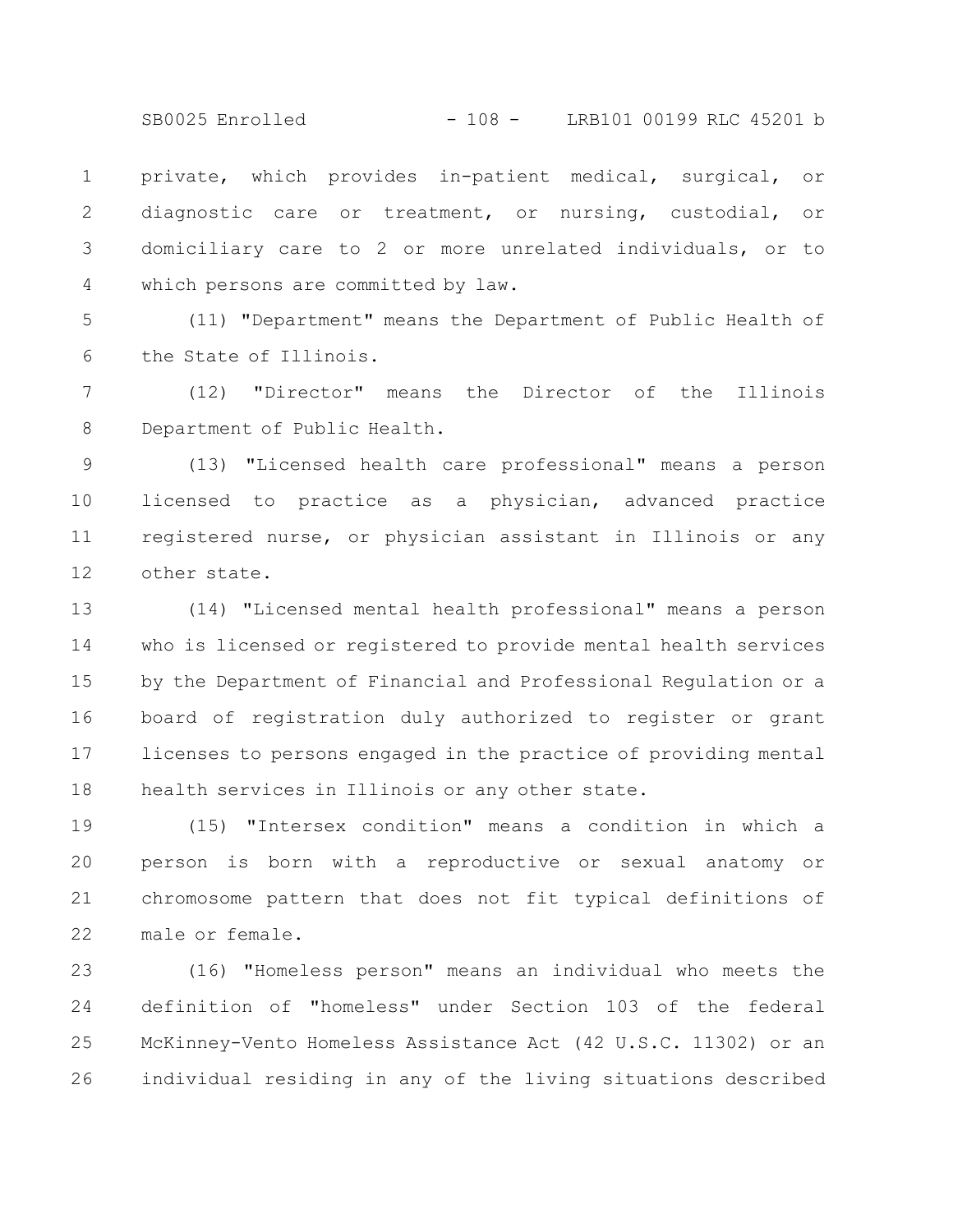in 42 U.S.C. 11434a(2). (Source: P.A. 100-360, eff. 1-1-18; 100-506, eff. 1-1-18; 100-863, eff. 8-14-18.) Section 910-60. The Environmental Protection Act is amended by changing Section 56.1 as follows: (415 ILCS 5/56.1) (from Ch. 111 1/2, par. 1056.1) Sec. 56.1. Acts prohibited. (A) No person shall: (a) Cause or allow the disposal of any potentially infectious medical waste. Sharps may be disposed in any landfill permitted by the Agency under Section 21 of this Act to accept municipal waste for disposal, if both: (1) the infectious potential has been eliminated from the sharps by treatment; and (2) the sharps are packaged in accordance with Board regulations. (b) Cause or allow the delivery of any potentially infectious medical waste for transport, storage, treatment, or transfer except in accordance with Board regulations. (c) Beginning July 1, 1992, cause or allow the delivery of any potentially infectious medical waste to a person or facility for storage, treatment, or transfer that does not have a permit issued by the agency to receive potentially 1 2 3 4 5 6 7 8 9 10 11 12 13 14 15 16 17 18 19 20 21 22 23 24 SB0025 Enrolled - 109 - LRB101 00199 RLC 45201 b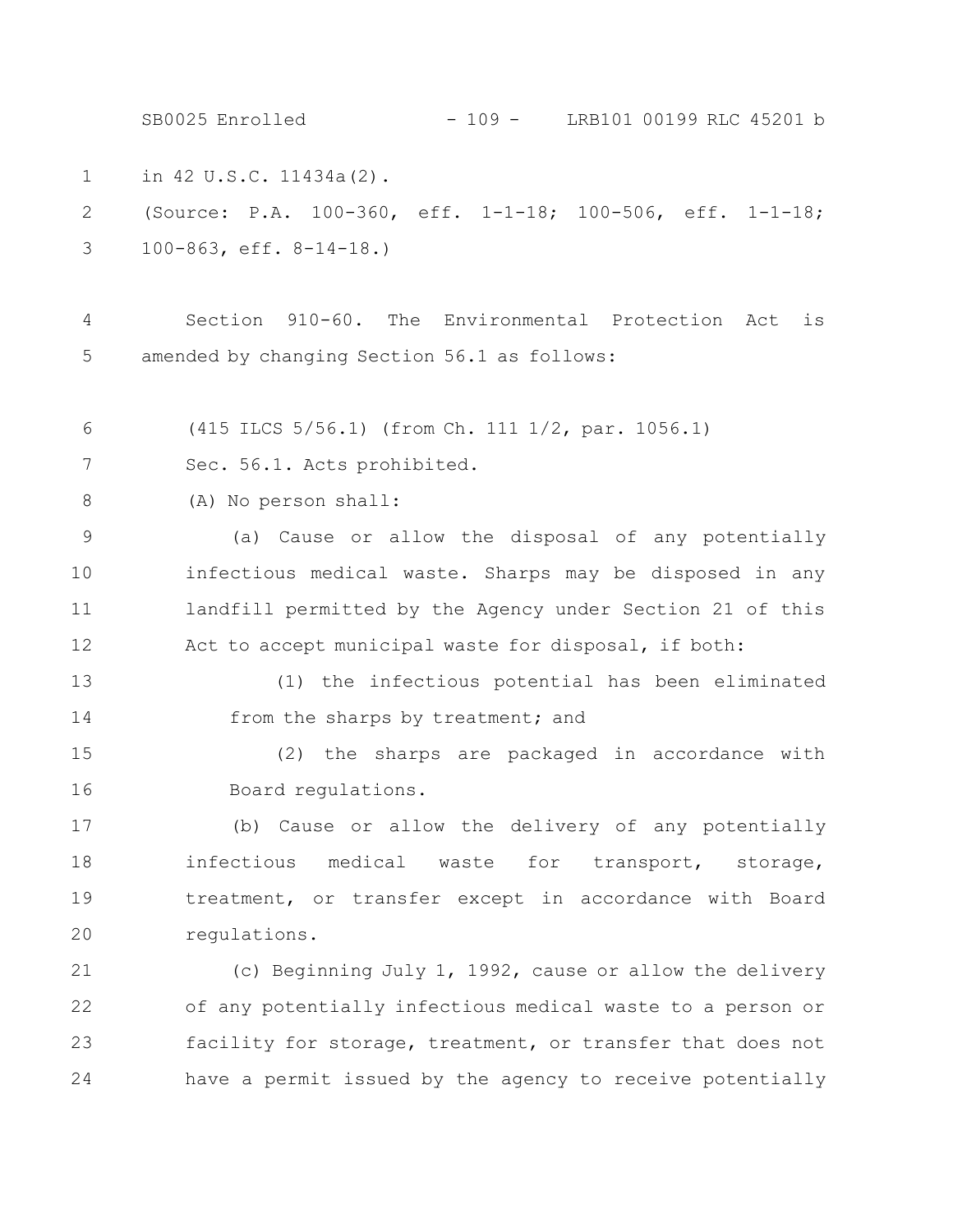SB0025 Enrolled - 110 - LRB101 00199 RLC 45201 b

infectious medical waste, unless no permit is required under subsection (q)(1). 1 2

(d) Beginning July 1, 1992, cause or allow the delivery or transfer of any potentially infectious medical waste for transport unless: 3 4 5

(1) the transporter has a permit issued by the Agency to transport potentially infectious medical waste, or the transporter is exempt from the permit requirement set forth in subsection (f)(l). 6 7 8 9

(2) a potentially infectious medical waste manifest is completed for the waste if a manifest is required under subsection (h). 10 11 12

(e) Cause or allow the acceptance of any potentially infectious medical waste for purposes of transport, storage, treatment, or transfer except in accordance with Board regulations. 13 14 15 16

(f) Beginning July 1, 1992, conduct any potentially infectious medical waste transportation operation: 17 18

(1) Without a permit issued by the Agency to transport potentially infectious medical waste. No permit is required under this provision (f)(1) for: 19 20 21

(A) a person transporting potentially infectious medical waste generated solely by that person's activities; 22 23 24

(B) noncommercial transportation of less than 50 pounds of potentially infectious medical waste 25 26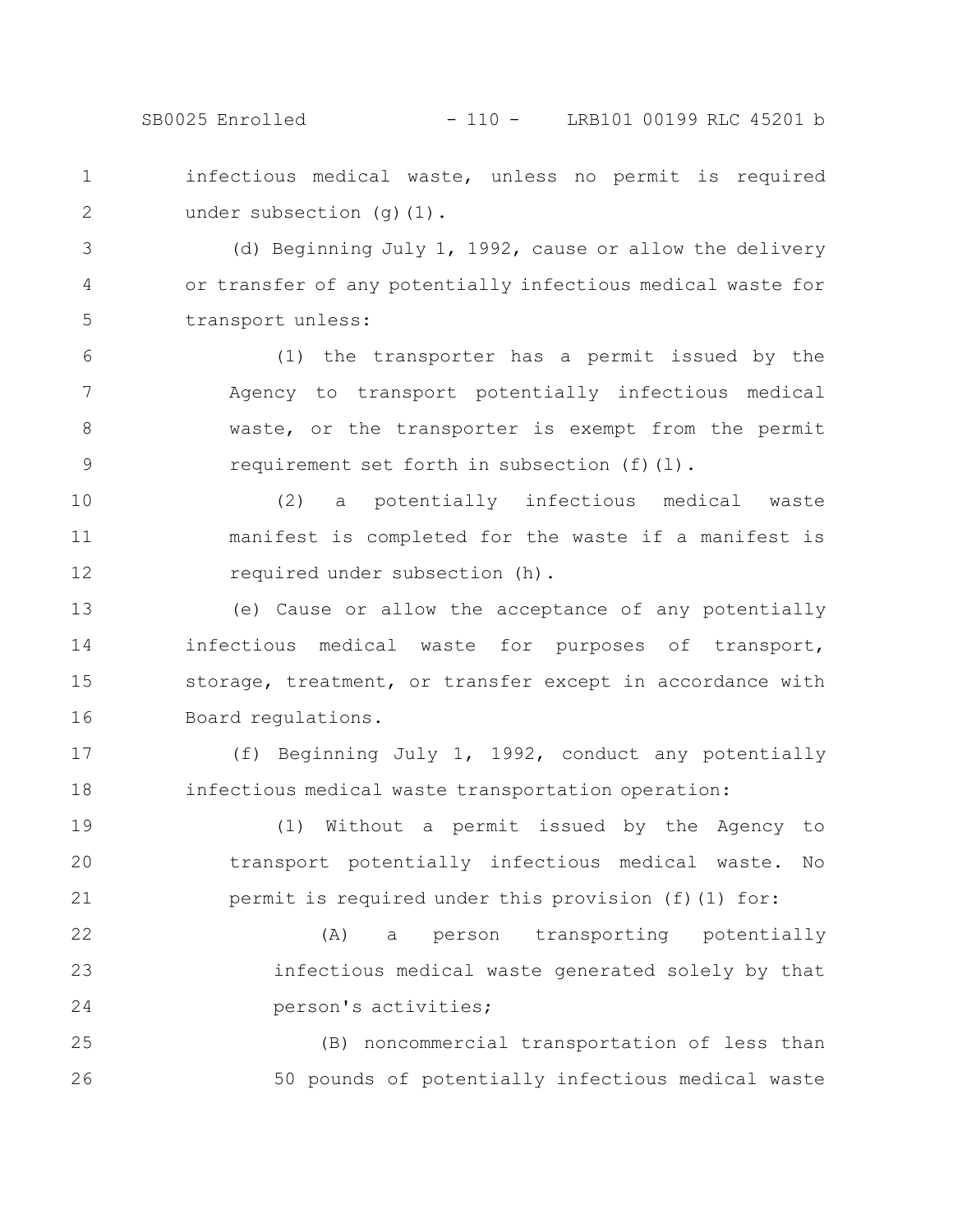## SB0025 Enrolled - 111 - LRB101 00199 RLC 45201 b

at any one time; or (C) the U.S. Postal Service. (2) In violation of any condition of any permit issued by the Agency under this Act. (3) In violation of any regulation adopted by the Board. (4) In violation of any order adopted by the Board under this Act. (g) Beginning July 1, 1992, conduct any potentially infectious medical waste treatment, storage, or transfer operation: (1) without a permit issued by the Agency that specifically authorizes the treatment, storage, or transfer of potentially infectious medical waste. No permit is required under this subsection (g) or subsection (d)(1) of Section 21 for any: (A) Person conducting a potentially infectious medical waste treatment, storage, or transfer operation for potentially infectious medical waste generated by the person's own activities that are treated, stored, or transferred within the site where the potentially infectious medical waste is generated. 1 2 3 4 5 6 7 8 9 10 11 12 13 14 15 16 17 18 19 20 21 22 23

(B) Hospital that treats, stores, or transfers only potentially infectious medical waste generated by its own activities or by members of 24 25 26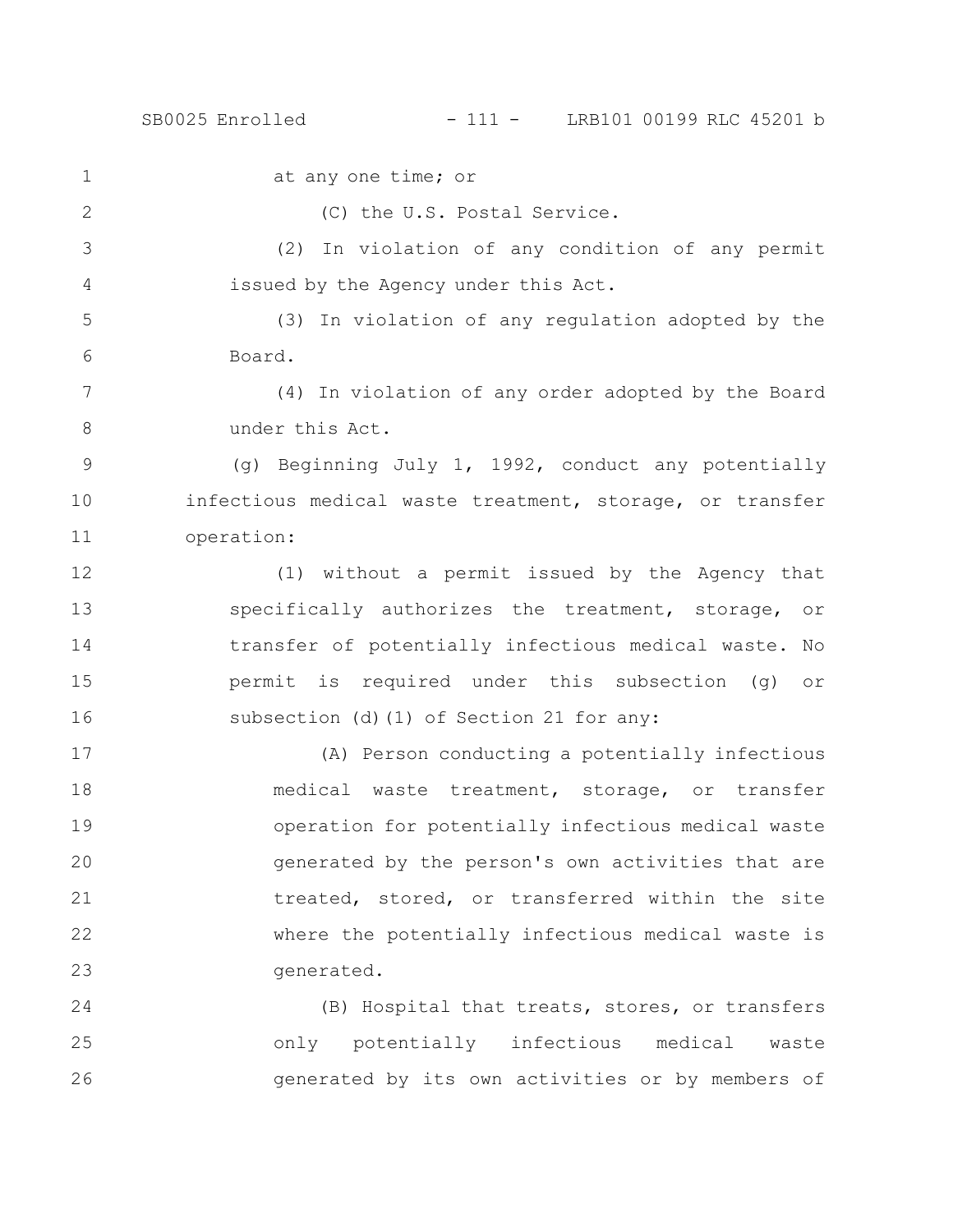1

its medical staff.

(C) Sharps collection station that is operated in accordance with Section 56.7. 2 3

(2) in violation of any condition of any permit issued by the Agency under this Act. 4 5

(3) in violation of any regulation adopted by the Board. 6 7

(4) In violation of any order adopted by the Board under this Act. 8 9

(h) Transport potentially infectious medical waste unless the transporter carries a completed potentially infectious medical waste manifest. No manifest is required for the transportation of: 10 11 12 13

(1) potentially infectious medical waste being transported by generators who generated the waste by their own activities, when the potentially infectious medical waste is transported within or between sites or facilities owned, controlled, or operated by that person; 14 15 16 17 18 19

(2) less than 50 pounds of potentially infectious medical waste at any one time for a noncommercial transportation activity; or 20 21 22

(3) potentially infectious medical waste by the U.S. Postal Service. 23 24

(i) Offer for transportation, transport, deliver, receive or accept potentially infectious medical waste for 25 26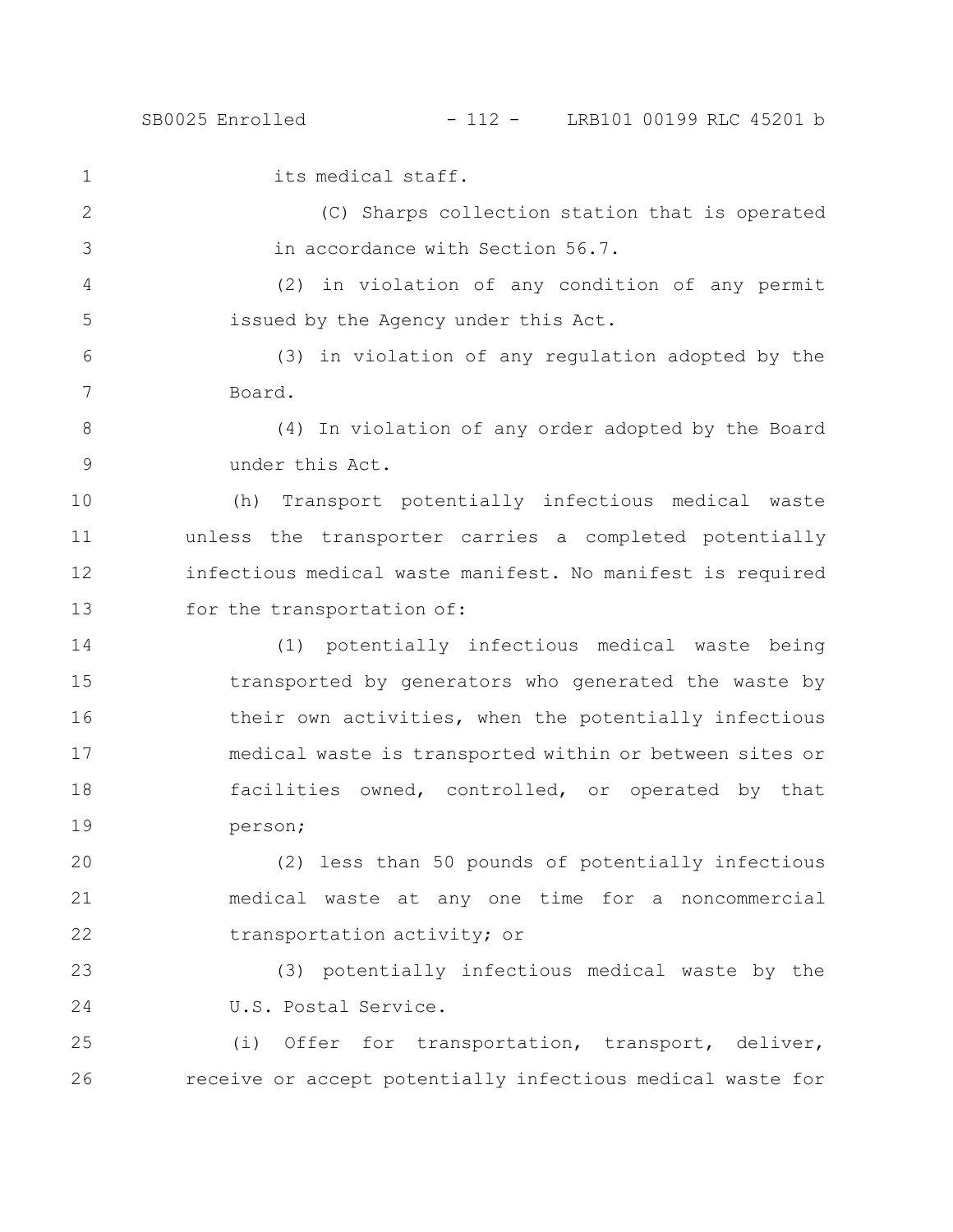## SB0025 Enrolled - 113 - LRB101 00199 RLC 45201 b

which a manifest is required, unless the manifest indicates that the fee required under Section 56.4 of this Act has been paid. 1 2 3

(j) Beginning January 1, 1994, conduct a potentially infectious medical waste treatment operation at an incinerator in existence on the effective date of this Title in violation of emission standards established for these incinerators under Section 129 of the Clean Air Act (42 USC 7429), as amended. 4 5 6 7 8 9

(k) Beginning July 1, 2015, knowingly mix household sharps, including, but not limited to, hypodermic, intravenous, or other medical needles or syringes or other medical household waste containing used or unused sharps, including, but not limited to, hypodermic, intravenous, or other medical needles or syringes or other sharps, with any other material intended for collection as a recyclable material by a residential hauler. 10 11 12 13 14 15 16 17

(l) Beginning on July 1, 2015, knowingly place household sharps into a container intended for collection by a residential hauler for processing at a recycling center. 18 19 20 21

(B) In making its orders and determinations relative to penalties, if any, to be imposed for violating subdivision (A)(a) of this Section, the Board, in addition to the factors in Sections 33(c) and 42(h) of this Act, or the Court shall take into consideration whether the owner or operator of the 22 23 24 25 26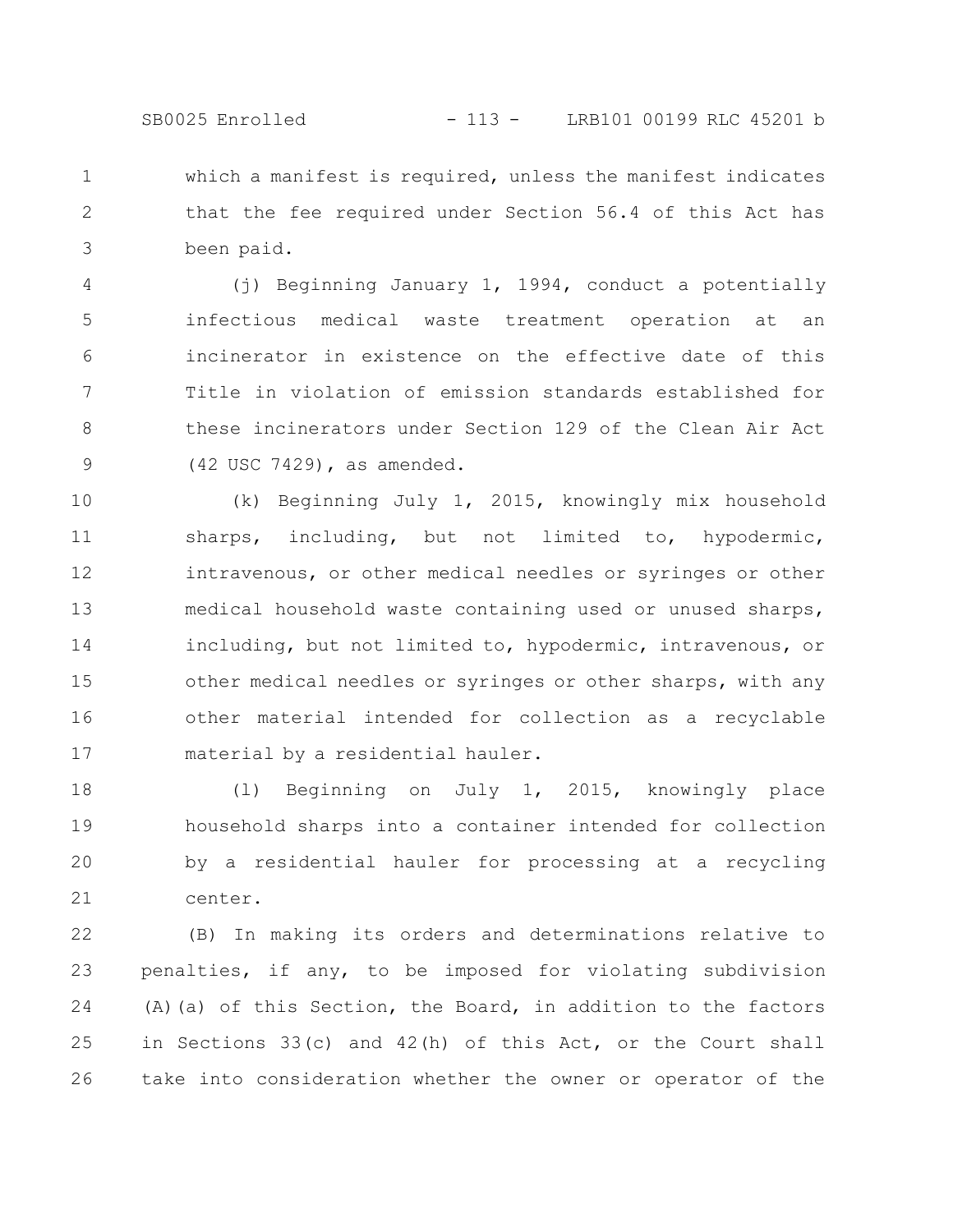SB0025 Enrolled - 114 - LRB101 00199 RLC 45201 b

landfill reasonably relied on written statements from the person generating or treating the waste that the waste is not potentially infectious medical waste. 1 2 3

(C) Notwithstanding subsection (A) or any other provision of law, including the Vital Records Act, tissue and products from an abortion, as defined in Section 1-10 of the Reproductive Health Act, or a miscarriage may be buried, entombed, or cremated. 4 5 6 7 8

(Source: P.A. 99-82, eff. 7-20-15.) 9

Section 910-65. The Criminal Code of 2012 is amended by changing Section  $9-1.2$ ,  $9-2.1$ ,  $9-3.2$ , and  $12-3.1$  as follows: 10 11

(720 ILCS 5/9-1.2) (from Ch. 38, par. 9-1.2) 12

Sec. 9-1.2. Intentional Homicide of an Unborn Child. 13

(a) A person commits the offense of intentional homicide of an unborn child if, in performing acts which cause the death of an unborn child, he without lawful justification: 14 15 16

(1) either intended to cause the death of or do great bodily harm to the pregnant individual woman or her unborn child or knew that such acts would cause death or great bodily harm to the pregnant individual woman or her unborn child; or 17 18 19 20 21

(2) knew that his acts created a strong probability of death or great bodily harm to the pregnant individual woman or her unborn child; and 22 23 24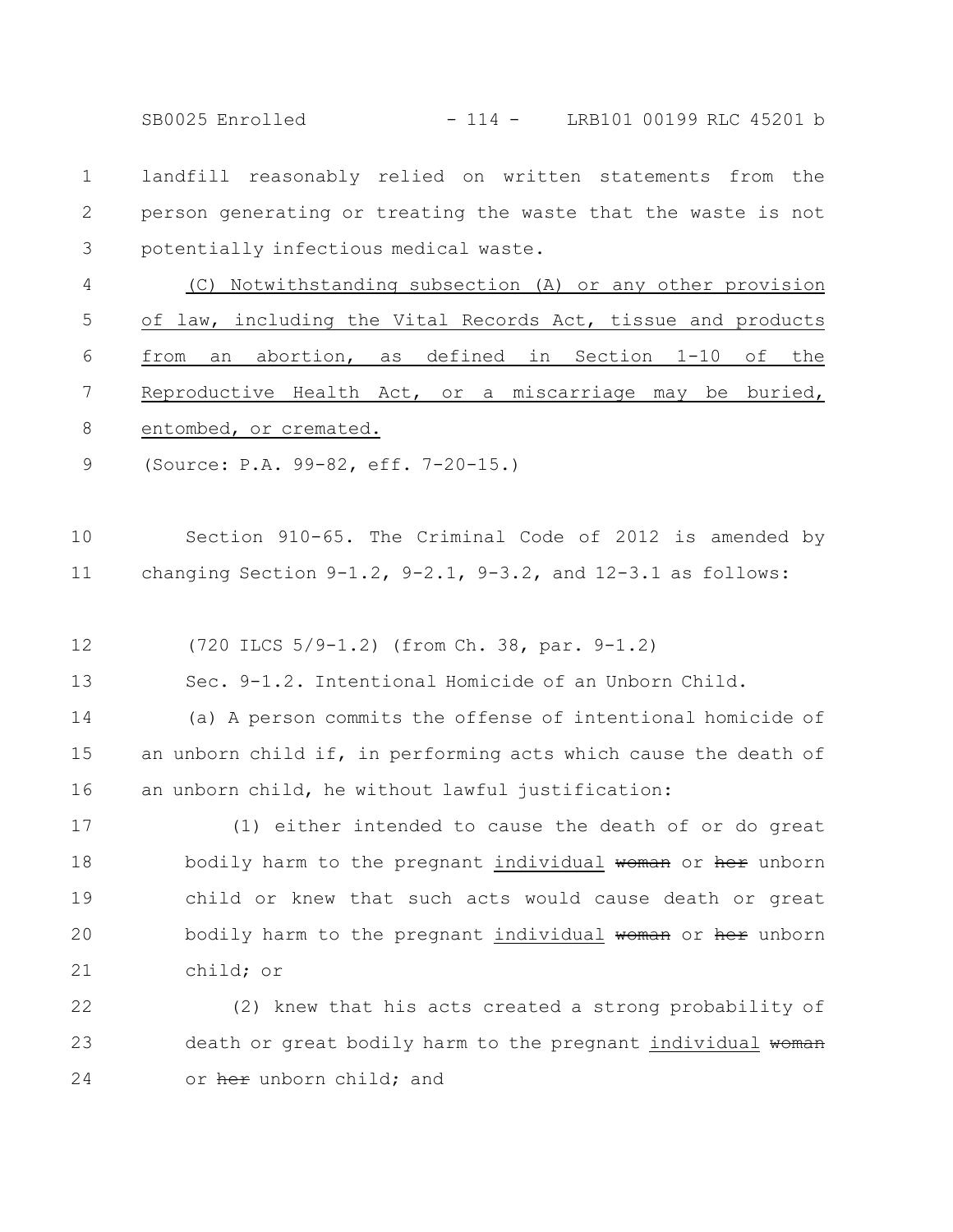SB0025 Enrolled - 115 - LRB101 00199 RLC 45201 b

1

(3) knew that the individual woman was pregnant.

(b) For purposes of this Section, (1) "unborn child" shall mean any individual of the human species from the implantation of an embryo fertilization until birth, and (2) "person" shall not include the pregnant woman whose unborn child is killed. 2 3 4 5

(c) This Section shall not apply to acts which cause the death of an unborn child if those acts were committed during any abortion, as defined in Section 1-10 of the Reproductive Health Act, Section 2 of the Illinois Abortion Law of 1975, as amended, to which the pregnant individual woman has consented. This Section shall not apply to acts which were committed pursuant to usual and customary standards of medical practice during diagnostic testing or therapeutic treatment. 6 7 8 9 10 11 12 13

(d) Penalty. The sentence for intentional homicide of an unborn child shall be the same as for first degree murder, except that: 14 15 16

17

(1) the death penalty may not be imposed;

(2) if the person committed the offense while armed with a firearm, 15 years shall be added to the term of imprisonment imposed by the court; 18 19 20

(3) if, during the commission of the offense, the person personally discharged a firearm, 20 years shall be added to the term of imprisonment imposed by the court; 21 22 23

(4) if, during the commission of the offense, the person personally discharged a firearm that proximately caused great bodily harm, permanent disability, permanent 24 25 26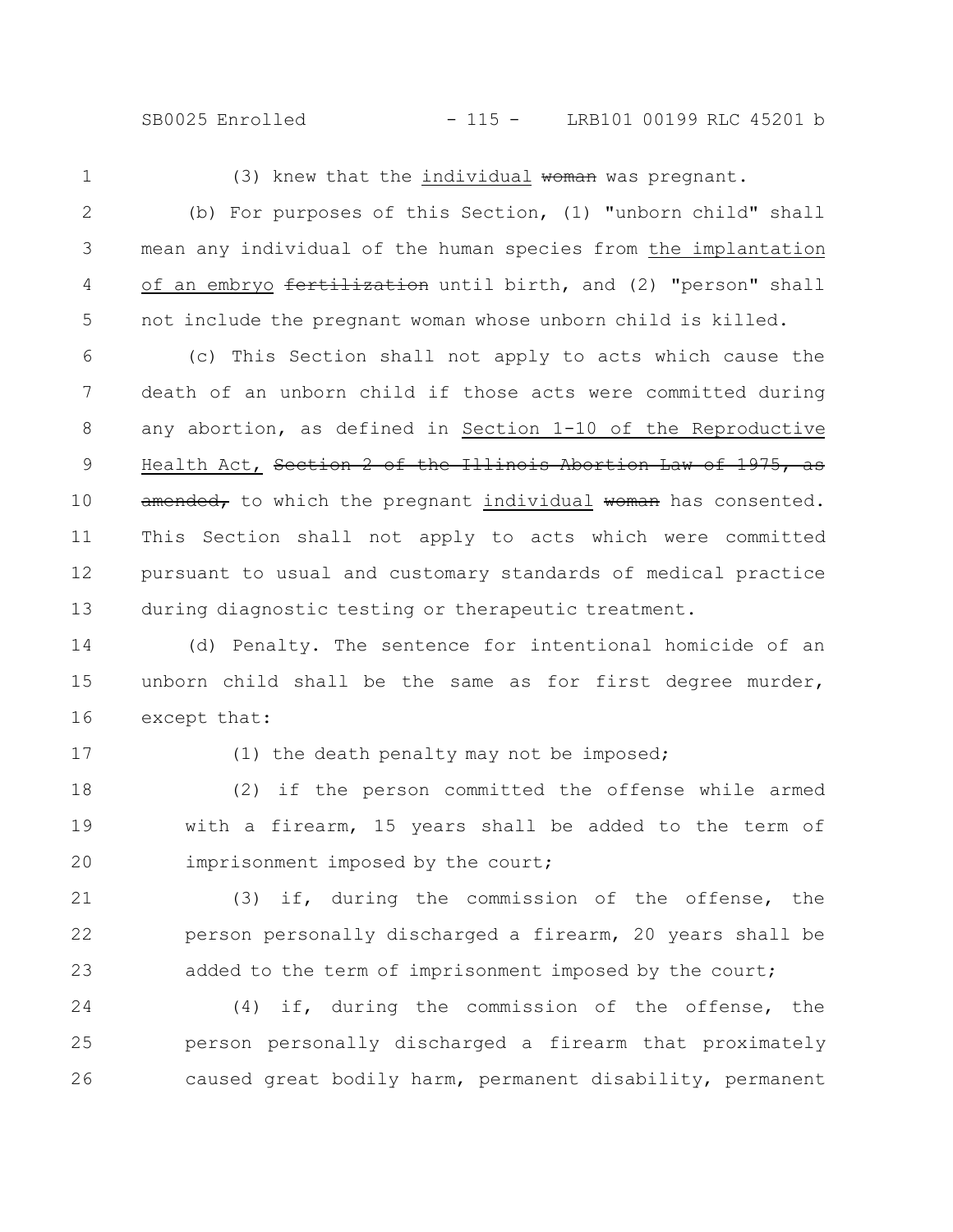SB0025 Enrolled - 116 - LRB101 00199 RLC 45201 b

disfigurement, or death to another person, 25 years or up to a term of natural life shall be added to the term of imprisonment imposed by the court. 1 2 3

(e) The provisions of this Act shall not be construed to prohibit the prosecution of any person under any other provision of law. 4 5 6

(Source: P.A. 96-1000, eff. 7-2-10.) 7

(720 ILCS 5/9-2.1) (from Ch. 38, par. 9-2.1) 8

Sec. 9-2.1. Voluntary Manslaughter of an Unborn Child. (a) A person who kills an unborn child without lawful justification commits voluntary manslaughter of an unborn child if at the time of the killing he is acting under a sudden and intense passion resulting from serious provocation by another whom the offender endeavors to kill, but he negligently or accidentally causes the death of the unborn child. 9 10 11 12 13 14 15

Serious provocation is conduct sufficient to excite an intense passion in a reasonable person. 16 17

(b) A person who intentionally or knowingly kills an unborn child commits voluntary manslaughter of an unborn child if at the time of the killing he believes the circumstances to be such that, if they existed, would justify or exonerate the killing under the principles stated in Article 7 of this Code, but his belief is unreasonable. 18 19 20 21 22 23

(c) Sentence. Voluntary Manslaughter of an unborn child is a Class 1 felony. 24 25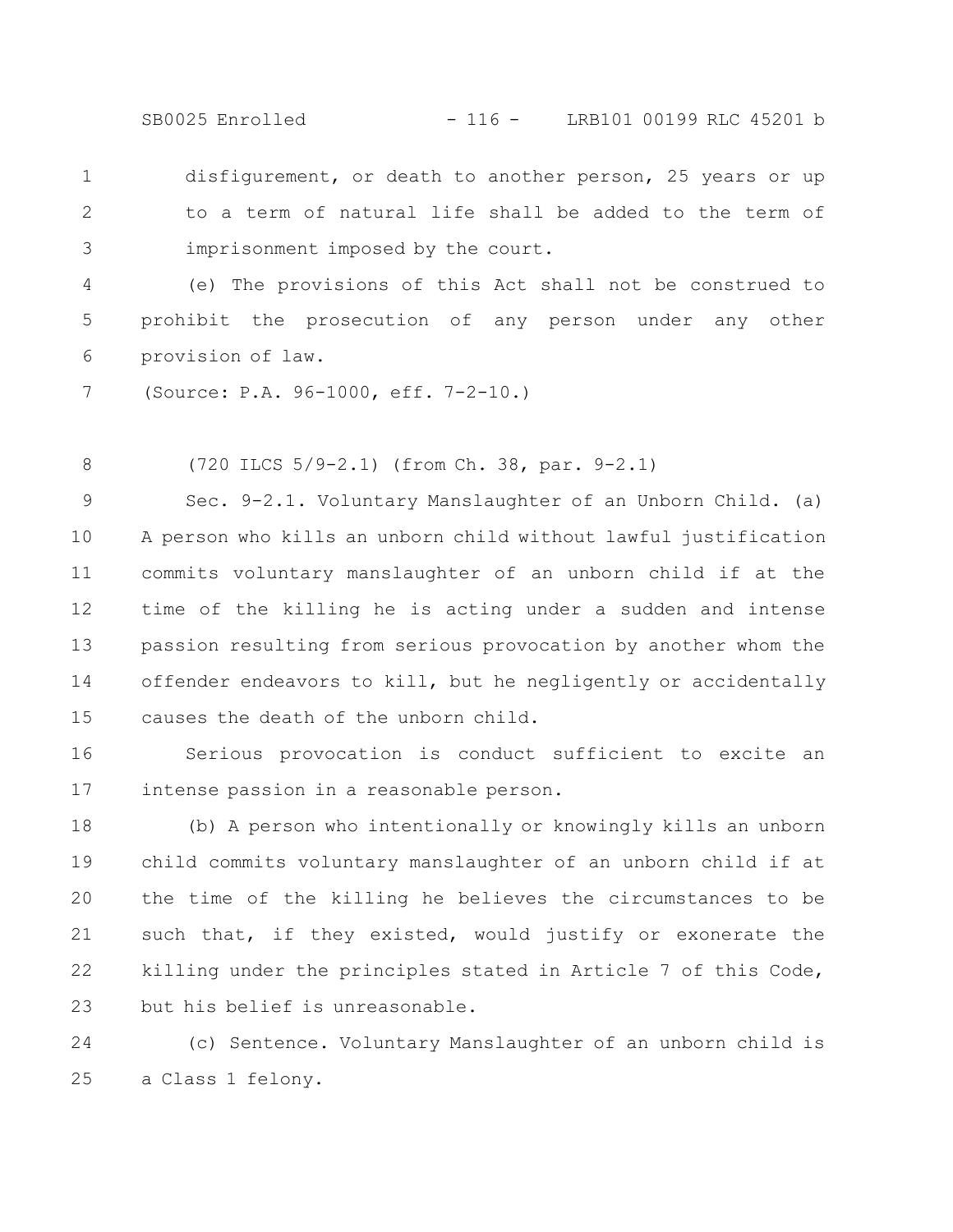(d) For purposes of this Section, (1) "unborn child" shall mean any individual of the human species from the implantation of an embryo fertilization until birth, and (2) "person" shall not include the pregnant individual woman whose unborn child is killed. 1 2 3 4 5

(e) This Section shall not apply to acts which cause the death of an unborn child if those acts were committed during any abortion, as defined in Section 1-10 of the Reproductive Health Act, Section 2 of the Illinois Abortion Law of 1975, as amended, to which the pregnant individual woman has consented. This Section shall not apply to acts which were committed pursuant to usual and customary standards of medical practice during diagnostic testing or therapeutic treatment. 6 7 8 9 10 11 12 13

(Source: P.A. 84-1414.) 14

(720 ILCS 5/9-3.2) (from Ch. 38, par. 9-3.2) 15

Sec. 9-3.2. Involuntary Manslaughter and Reckless Homicide of an Unborn Child. (a) A person who unintentionally kills an unborn child without lawful justification commits involuntary manslaughter of an unborn child if his acts whether lawful or unlawful which cause the death are such as are likely to cause death or great bodily harm to some individual, and he performs them recklessly, except in cases in which the cause of death consists of the driving of a motor vehicle, in which case the person commits reckless homicide of an unborn child. 16 17 18 19 20 21 22 23 24

(b) Sentence. 25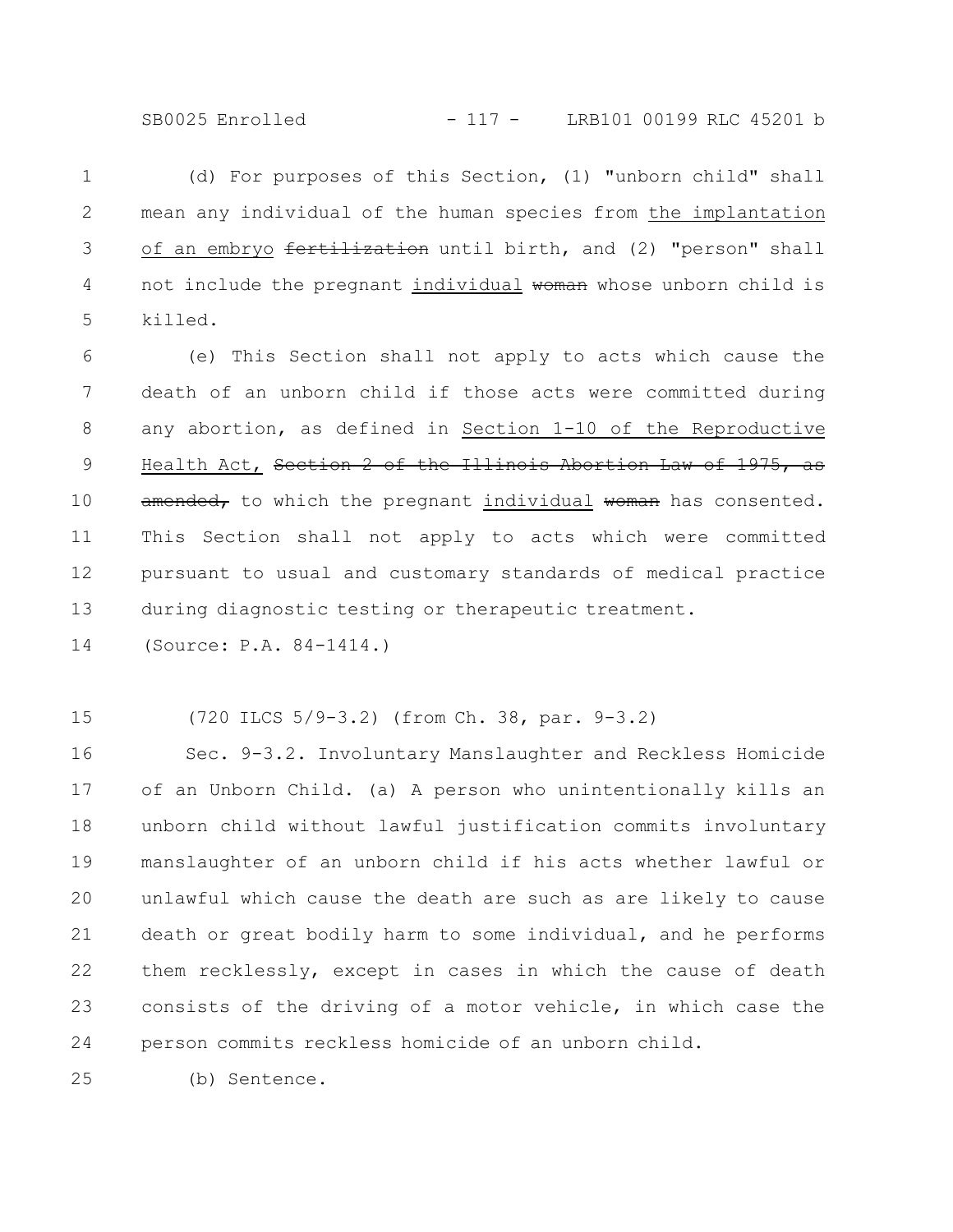SB0025 Enrolled - 118 - LRB101 00199 RLC 45201 b

(1) Involuntary manslaughter of an unborn child is a Class 3 felony. 1 2

(2) Reckless homicide of an unborn child is a Class 3 felony. 3 4

(c) For purposes of this Section, (1) "unborn child" shall mean any individual of the human species from the implantation of an embryo fertilization until birth, and (2) "person" shall not include the pregnant individual woman whose unborn child is killed. 5 6 7 8 9

(d) This Section shall not apply to acts which cause the death of an unborn child if those acts were committed during any abortion, as defined in Section 1-10 of the Reproductive Health Act, Section 2 of the Illinois Abortion Law of 1975, as amended, to which the pregnant individual woman has consented. This Section shall not apply to acts which were committed pursuant to usual and customary standards of medical practice during diagnostic testing or therapeutic treatment. 10 11 12 13 14 15 16 17

(e) The provisions of this Section shall not be construed to prohibit the prosecution of any person under any other provision of law, nor shall it be construed to preclude any civil cause of action. 18 19 20 21

(Source: P.A. 84-1414.) 22

23

(720 ILCS 5/12-3.1) (from Ch. 38, par. 12-3.1)

Sec. 12-3.1. Battery of an unborn child; aggravated battery of an unborn child. 24 25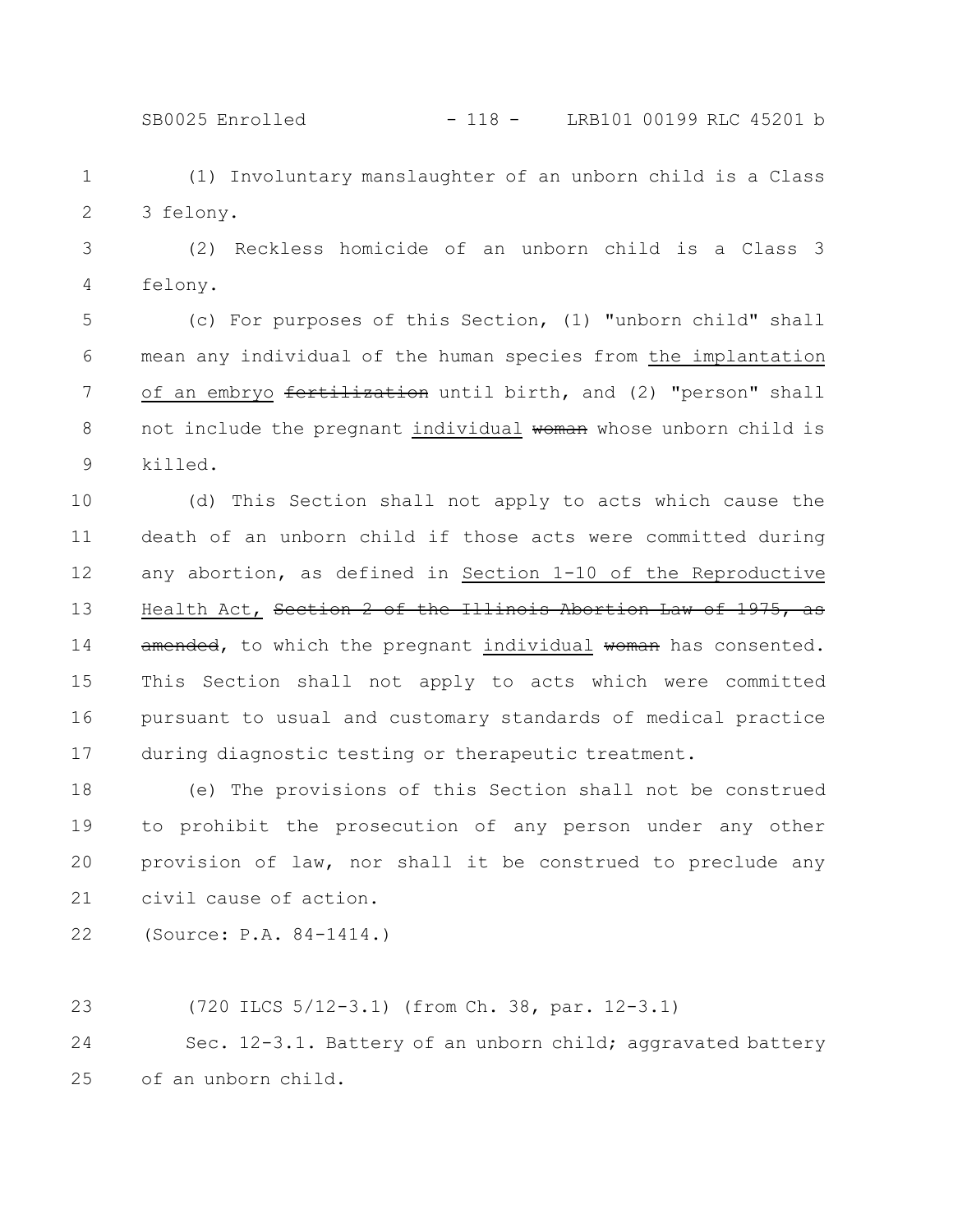SB0025 Enrolled - 119 - LRB101 00199 RLC 45201 b

(a) A person commits battery of an unborn child if he or she knowingly without legal justification and by any means causes bodily harm to an unborn child. 1 2 3

(a-5) A person commits aggravated battery of an unborn child when, in committing a battery of an unborn child, he or she knowingly causes great bodily harm or permanent disability or disfigurement to an unborn child. 4 5 6 7

(b) For purposes of this Section, (1) "unborn child" shall mean any individual of the human species from the implantation of an embryo fertilization until birth, and (2) "person" shall not include the pregnant individual woman whose unborn child is harmed. 8 9 10 11 12

(c) Sentence. Battery of an unborn child is a Class A misdemeanor. Aggravated battery of an unborn child is a Class 2 felony. 13 14 15

(d) This Section shall not apply to acts which cause bodily harm to an unborn child if those acts were committed during any abortion, as defined in Section 1-10 of the Reproductive Health Act, Section 2 of the Illinois Abortion Law of 1975, as amended, to which the pregnant individual woman has consented. This Section shall not apply to acts which were committed pursuant to usual and customary standards of medical practice during diagnostic testing or therapeutic treatment. 16 17 18 19 20 21 22 23

(Source: P.A. 96-1551, eff. 7-1-11.) 24

25

Section 910-70. The Code of Civil Procedure is amended by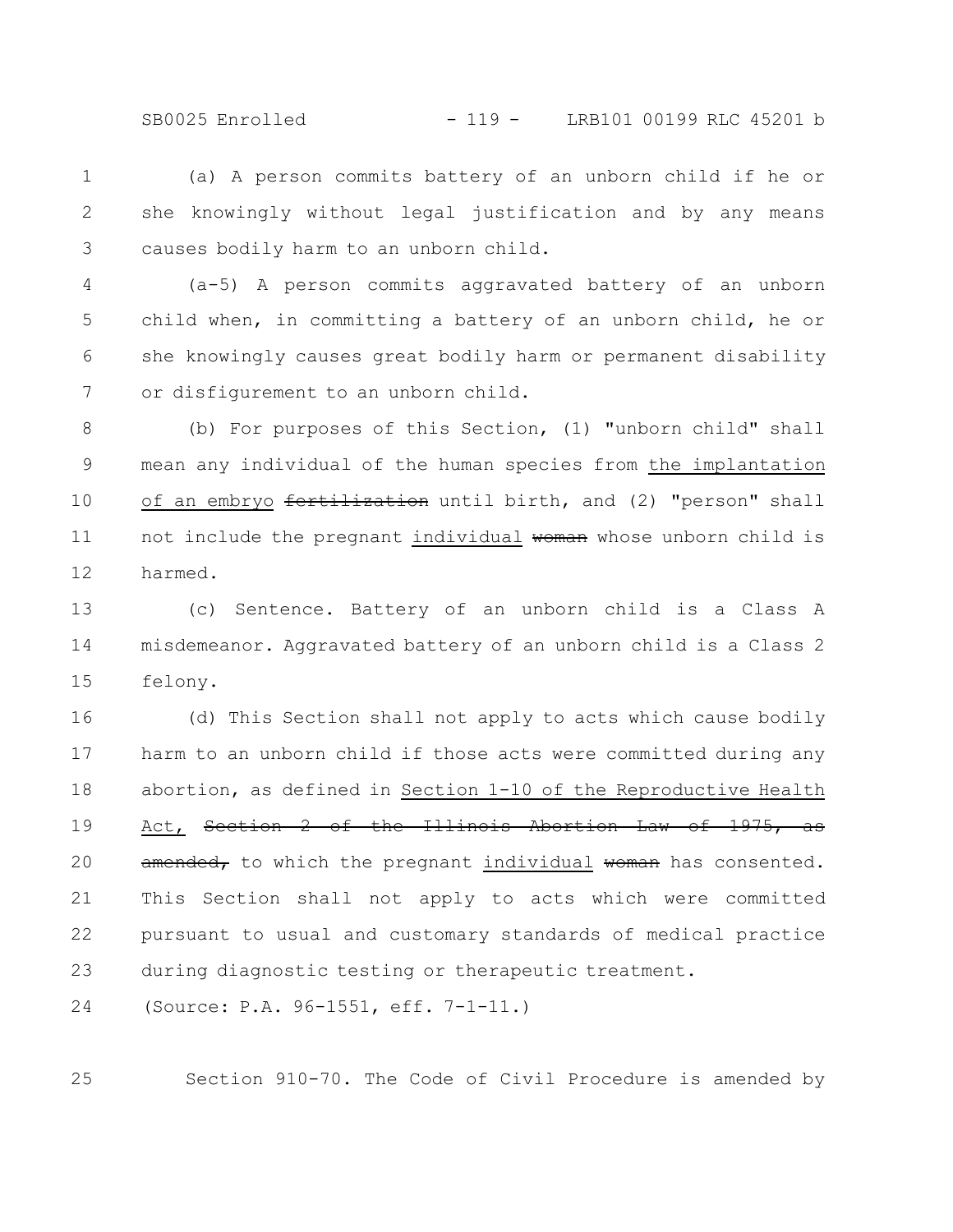SB0025 Enrolled - 120 - LRB101 00199 RLC 45201 b

changing Section 8-802 as follows: 1

2

(735 ILCS 5/8-802) (from Ch. 110, par. 8-802)

Sec. 8-802. Physician and patient. No physician or surgeon shall be permitted to disclose any information he or she may have acquired in attending any patient in a professional character, necessary to enable him or her professionally to serve the patient, except only (1) in trials for homicide when the disclosure relates directly to the fact or immediate circumstances of the homicide, (2) in actions, civil or criminal, against the physician for malpractice, (3) with the expressed consent of the patient, or in case of his or her death or disability, of his or her personal representative or other person authorized to sue for personal injury or of the beneficiary of an insurance policy on his or her life, health, or physical condition, or as authorized by Section 8-2001.5, (4) in all actions brought by or against the patient, his or her personal representative, a beneficiary under a policy of insurance, or the executor or administrator of his or her estate wherein the patient's physical or mental condition is an issue, (5) upon an issue as to the validity of a document as a will of the patient, (6) (blank) in any criminal action where the charge is either first degree murder by abortion, attempted abortion or abortion, (7) in actions, civil or criminal, arising from the filing of a report in compliance with the Abused and Neglected Child Reporting Act, (8) to any 3 4 5 6 7 8 9 10 11 12 13 14 15 16 17 18 19 20 21 22 23 24 25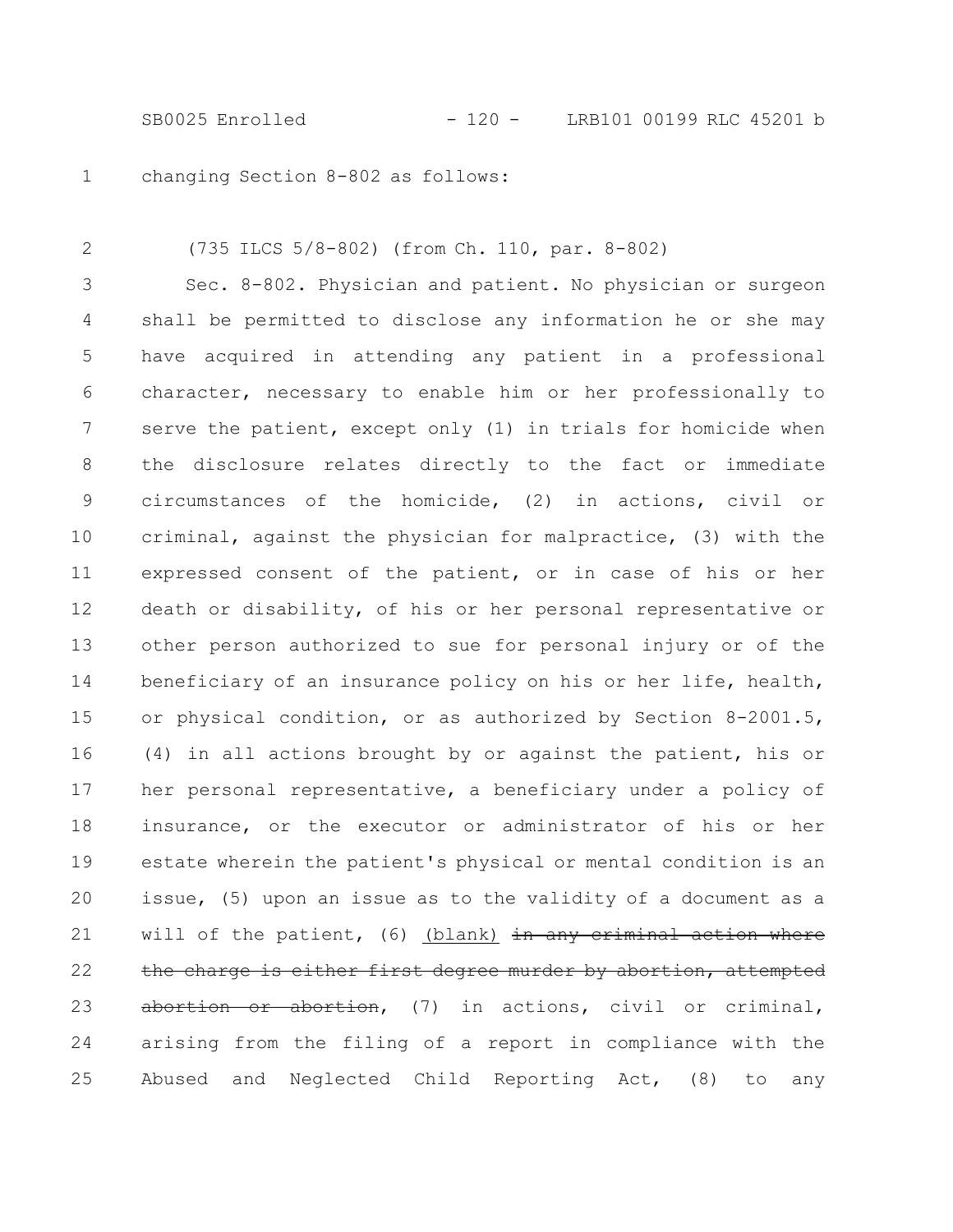department, agency, institution or facility which has custody of the patient pursuant to State statute or any court order of commitment, (9) in prosecutions where written results of blood alcohol tests are admissible pursuant to Section 11-501.4 of the Illinois Vehicle Code, (10) in prosecutions where written results of blood alcohol tests are admissible under Section 5-11a of the Boat Registration and Safety Act, (11) in criminal actions arising from the filing of a report of suspected terrorist offense in compliance with Section 29D-10(p)(7) of the Criminal Code of 2012, (12) upon the issuance of a subpoena pursuant to Section 38 of the Medical Practice Act of 1987; the issuance of a subpoena pursuant to Section 25.1 of the Illinois Dental Practice Act; the issuance of a subpoena pursuant to Section 22 of the Nursing Home Administrators Licensing and Disciplinary Act; or the issuance of a subpoena pursuant to Section 25.5 of the Workers' Compensation Act, (13) upon the issuance of a grand jury subpoena pursuant to Article 112 of the Code of Criminal Procedure of 1963, or (14) to or through a health information exchange, as that term is defined in Section 2 of the Mental Health and Developmental Disabilities Confidentiality Act, in accordance with State or federal law. 1 2 3 4 5 6 7 8 9 10 11 12 13 14 15 16 17 18 19 20 21

Upon disclosure under item (13) of this Section, in any criminal action where the charge is domestic battery, aggravated domestic battery, or an offense under Article 11 of the Criminal Code of 2012 or where the patient is under the age of 18 years or upon the request of the patient, the State's 22 23 24 25 26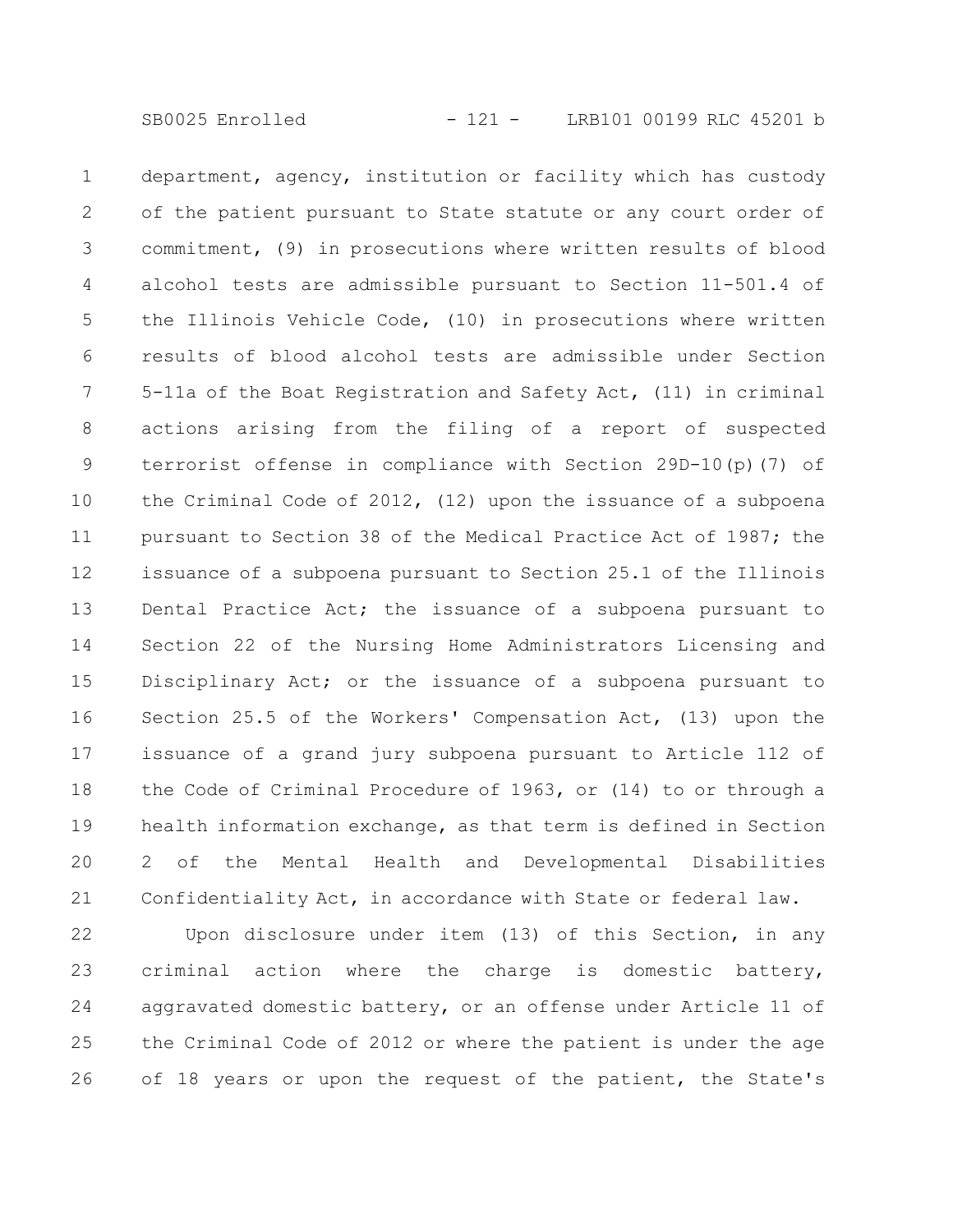SB0025 Enrolled - 122 - LRB101 00199 RLC 45201 b

Attorney shall petition the court for a protective order pursuant to Supreme Court Rule 415. 1 2

In the event of a conflict between the application of this Section and the Mental Health and Developmental Disabilities Confidentiality Act to a specific situation, the provisions of the Mental Health and Developmental Disabilities Confidentiality Act shall control. 3 4 5 6 7

(Source: P.A. 98-954, eff. 1-1-15; 98-1046, eff. 1-1-15; 99-78, eff. 7-20-15.) 8 9

Section 910-73. The Health Care Right of Conscience Act is amended by changing Section 3 as follows: 10 11

(745 ILCS 70/3) (from Ch. 111 1/2, par. 5303) 12

Sec. 3. Definitions. As used in this Act, unless the context clearly otherwise requires: 13 14

(a) "Health care" means any phase of patient care, including but not limited to, testing; diagnosis; prognosis; ancillary research; instructions; family planning, counselling, referrals, or any other advice in connection with the use or procurement of contraceptives and sterilization or abortion procedures; medication;  $\Theta$ r surgery or other care or treatment rendered by a physician or physicians, nurses, paraprofessionals or health care facility, intended for the physical, emotional, and mental well-being of persons; or an abortion as defined by the 15 16 17 18 19 20 21 22 23 24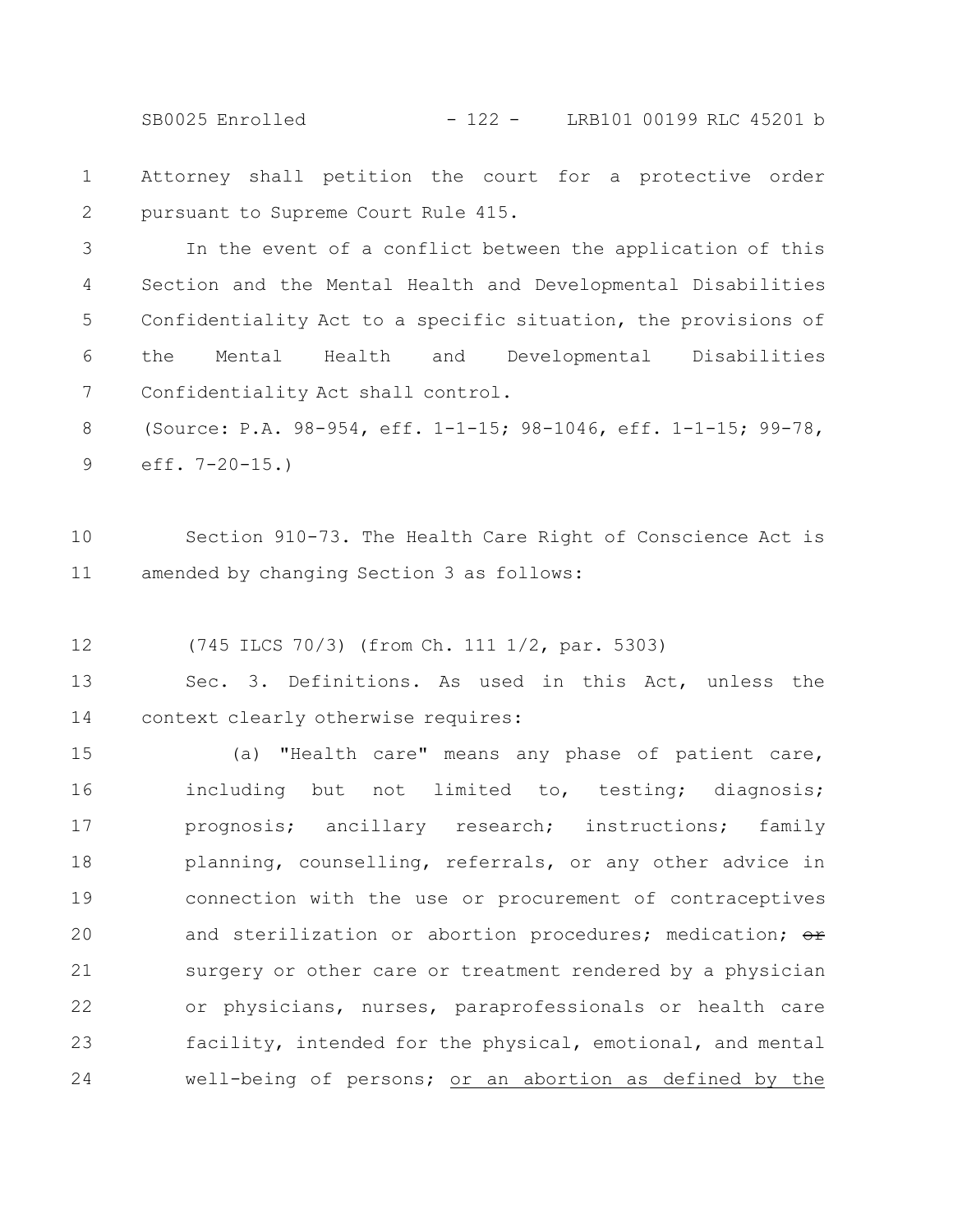SB0025 Enrolled - 123 - LRB101 00199 RLC 45201 b

1

## Reproductive Health Act;

(b) "Physician" means any person who is licensed by the State of Illinois under the Medical Practice Act of 1987; 2 3

(c) "Health care personnel" means any nurse, nurses' aide, medical school student, professional, paraprofessional or any other person who furnishes, or assists in the furnishing of, health care services; 4 5 6 7

(d) "Health care facility" means any public or private hospital, clinic, center, medical school, medical training institution, laboratory or diagnostic facility, physician's office, infirmary, dispensary, ambulatory surgical treatment center or other institution or location wherein health care services are provided to any person, including physician organizations and associations, networks, joint ventures, and all other combinations of those organizations; 8 9 10 11 12 13 14 15 16

(e) "Conscience" means a sincerely held set of moral convictions arising from belief in and relation to God, or which, though not so derived, arises from a place in the life of its possessor parallel to that filled by God among adherents to religious faiths; 17 18 19 20 21

(f) "Health care payer" means a health maintenance organization, insurance company, management services organization, or any other entity that pays for or arranges for the payment of any health care or medical care service, procedure, or product; and 22 23 24 25 26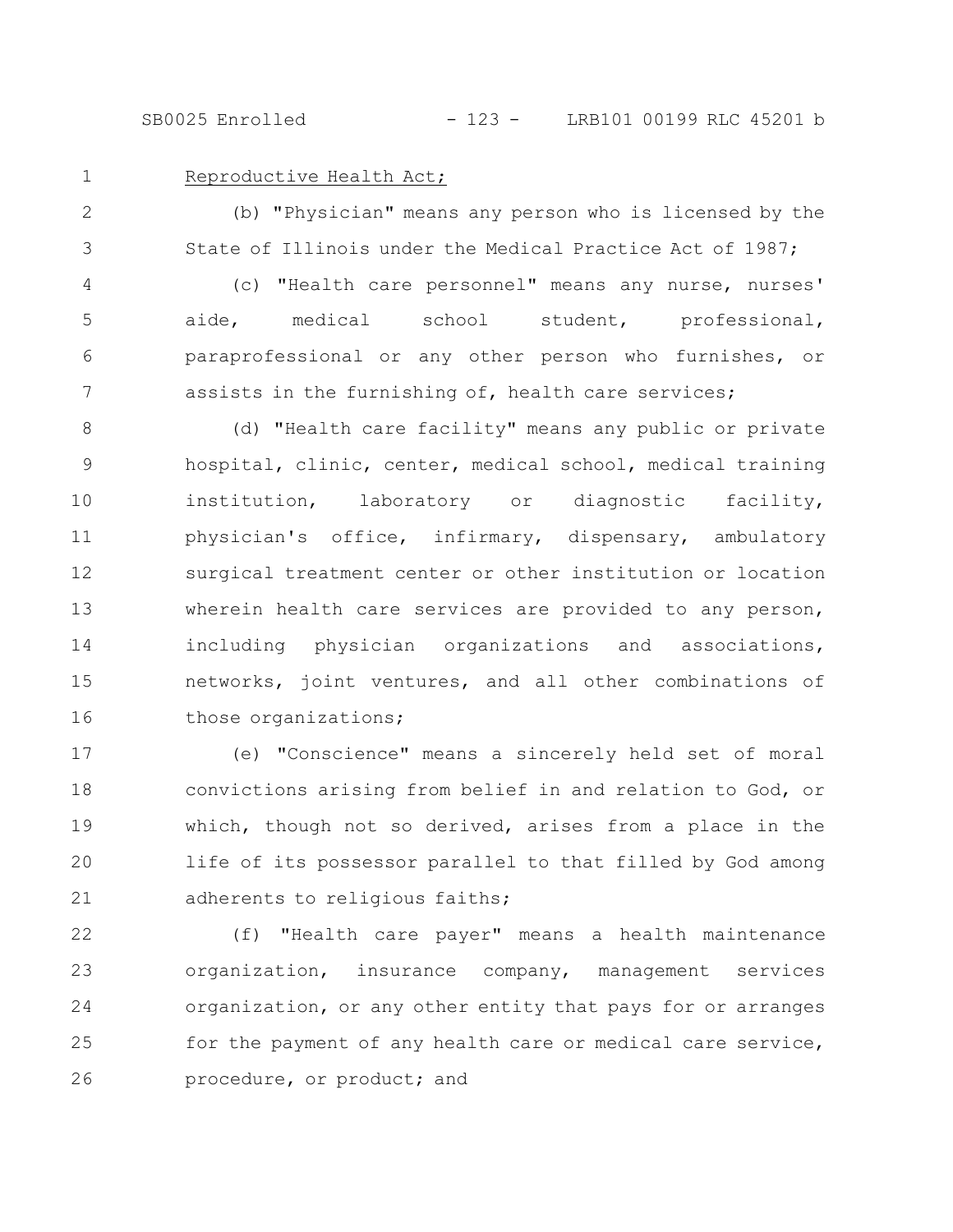SB0025 Enrolled - 124 - LRB101 00199 RLC 45201 b

(g) "Undue delay" means unreasonable delay that causes impairment of the patient's health. 1 2

The above definitions include not only the traditional combinations and forms of these persons and organizations but also all new and emerging forms and combinations of these persons and organizations. 3 4 5 6

(Source: P.A. 99-690, eff. 1-1-17.) 7

Section 910-75. The Rights of Married Persons Act is amended by changing Section 15 as follows: 8 9

(750 ILCS 65/15) (from Ch. 40, par. 1015) 10

Sec. 15. (a)(1) The expenses of the family and of the education of the children shall be chargeable upon the property of both husband and wife, or of either of them, in favor of creditors therefor, and in relation thereto they may be sued jointly or separately. 11 12 13 14 15

(2) No creditor, who has a claim against a spouse or former spouse for an expense incurred by that spouse or former spouse which is not a family expense, shall maintain an action against the other spouse or former spouse for that expense except: 16 17 18 19

(A) an expense for which the other spouse or former spouse agreed, in writing, to be liable; or 20 21

(B) an expense for goods or merchandise purchased by or in the possession of the other spouse or former spouse, or for services ordered by the other spouse or former spouse. 22 23 24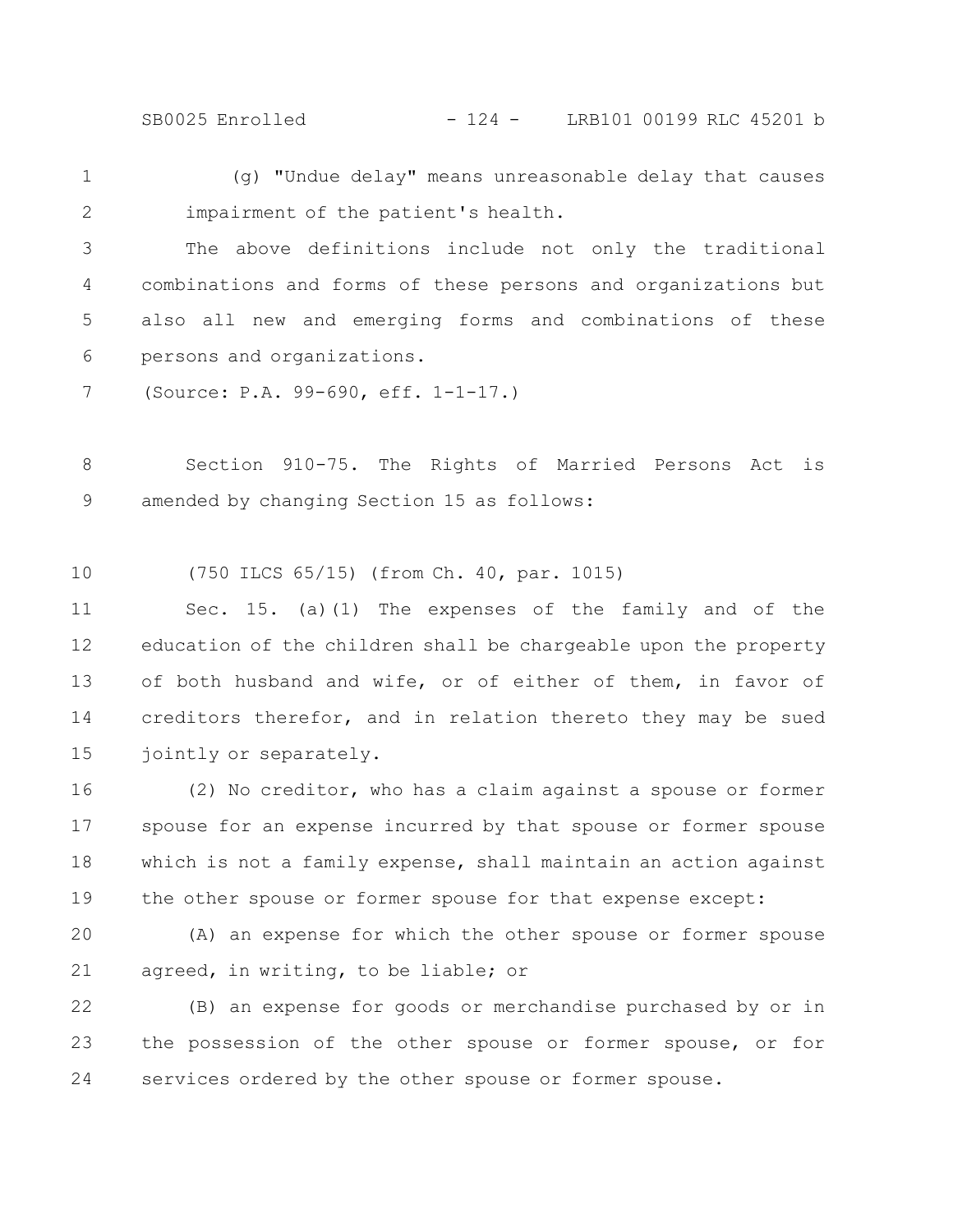SB0025 Enrolled - 125 - LRB101 00199 RLC 45201 b

(3) Any creditor who maintains an action in violation of this subsection (a) for an expense other than a family expense against a spouse or former spouse other than the spouse or former spouse who incurred the expense, shall be liable to the other spouse or former spouse for his or her costs, expenses and attorney's fees incurred in defending the action. 1 2 3 4 5 6

(4) No creditor shall, with respect to any claim against a spouse or former spouse for which the creditor is prohibited under this subsection (a) from maintaining an action against the other spouse or former spouse, engage in any collection efforts against the other spouse or former spouse, including, but not limited to, informal or formal collection attempts, referral of the claim to a collector or collection agency for collection from the other spouse or former spouse, or making any representation to a credit reporting agency that the other spouse or former spouse is any way liable for payment of the claim. 7 8 9 10 11 12 13 14 15 16 17

(b) (Blank). No spouse shall be liable for any incurred by the other spouse when an abortion is performed on such spouse, without the consent of such other spouse, physician who performed the abortion certifies abortion is necessary to preserve the life of the spouse who obtained such abortion. 18 19 20 21 22 23

(c) (Blank). No parent shall be liable for any incurred by his or her minor child when an aborti performed on such minor child without the consent 24 25 26